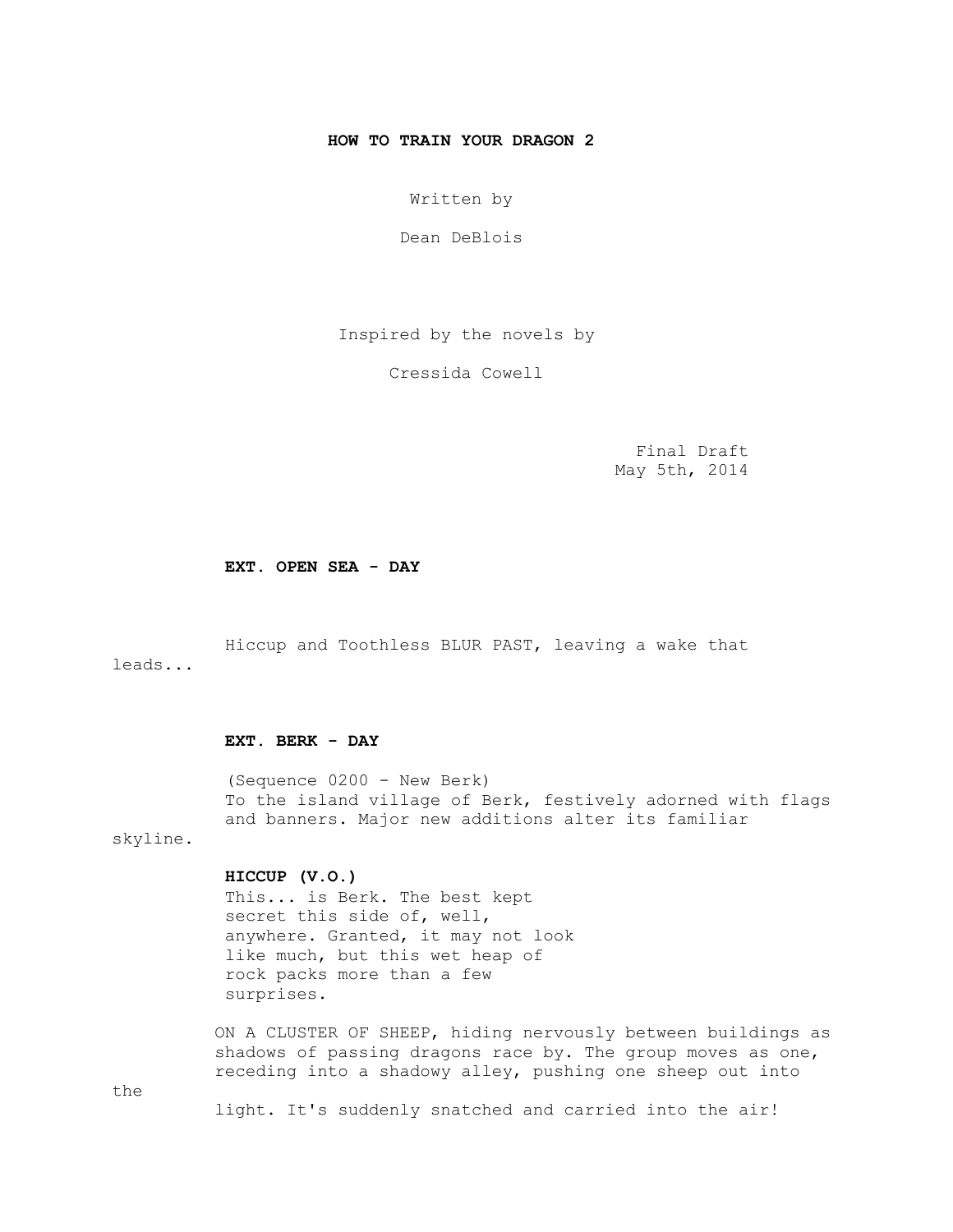# **HICCUP (V.O.)**

 Life here is amazing, just not for the faint of heart. See, where most folks enjoy hobbies like whittling or needlepoint, we Berkians prefer a little something we like to call--

 WHOOSH, WHOOSH, WHOOSH! A wash of VIBRANT COLORS blurs by. DRAGONS BARREL PAST at a dizzying speed. Their RIDERS SWIPE, KICK, and ROLL into one another while they WEAVE neck in

neck

between the houses, docks, and revamped structures of Berk.

#### **HICCUP (V.O.)**

# **DRAGON RACING!**

 It's like an aerial version of the Monte Carlo race. Spectators ROAR from wooden bleachers, fastened to cliff faces and perched over the sea.

 FISHLEGS, now 20 and even larger, rides his gronkle, MEATLUG,

who carries the sheep in her claws, until...

 SNOTLOUT, also 20, but every bit as juvenile, and his Monstrous Nightmare, HOOKFANG, steal the sheep from them. HTTYD 2 (D. DeBlois) - FINAL DRAFT -  $05/05/14$  2.

#### **SNOTLOUT**

 Oh, I'm sorry, Fishlegs! Did you want that?

# **FISHLEGS**

 Snotlout! That's mine! Snotlout FALLS BACK toward RUFFNUT and TUFFNUT, who lag on their two-headed Zippleback, BARF & BELCH.

# **SNOTLOUT**

Here ya go, babe.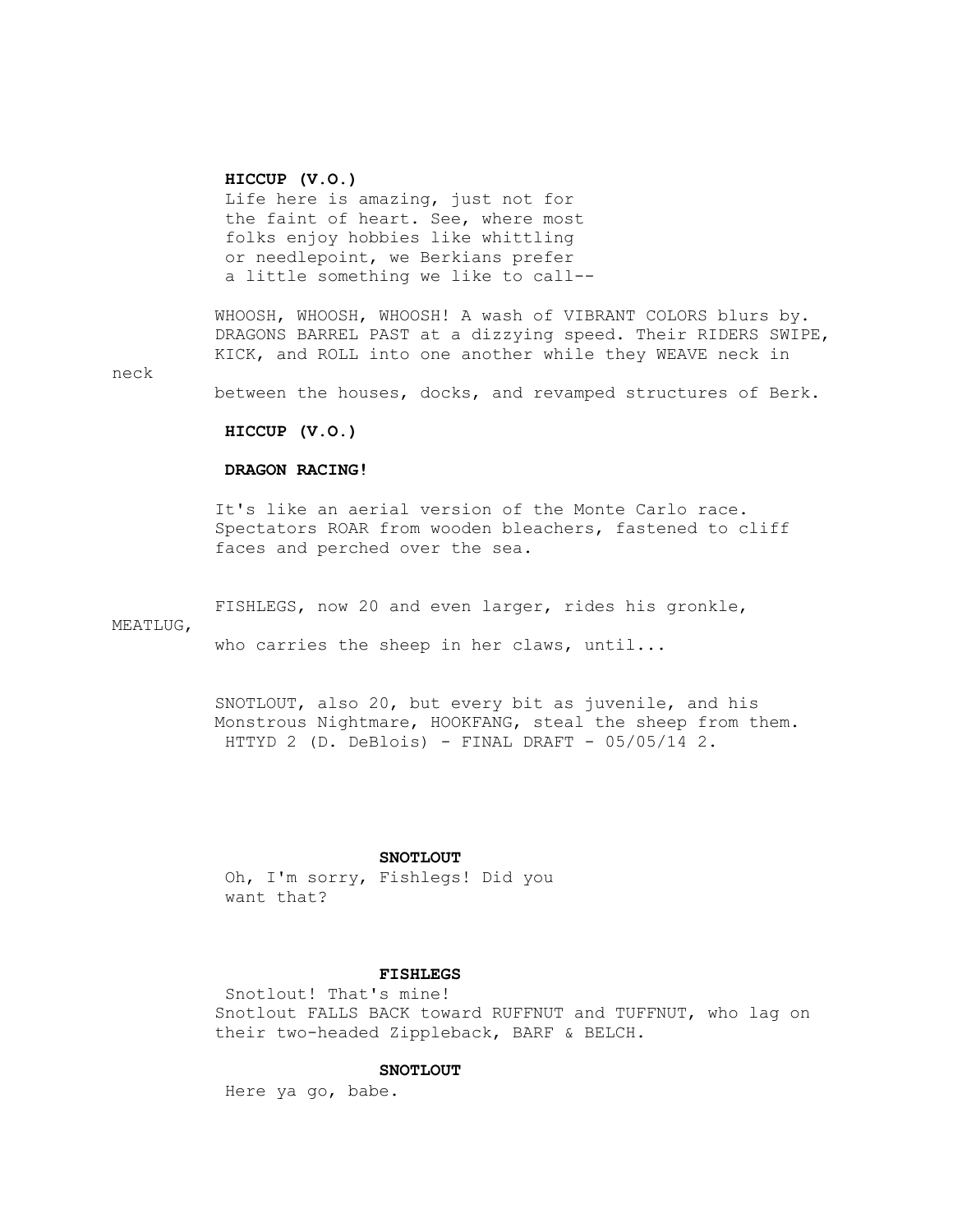With a chivalrous grin, Snotlout tosses the sheep to Ruffnut.

She SNATCHES it with a sneer and a GRUMBLE.

### **SNOTLOUT (CONT'D)**

 Did I tell you that you look amazing today? `Cause you do.

### **RUFFNUT**

 Come on, Barf. It's starting to stink around here. Barf starts to peel off, spewing gas. Tuffnut mocks Snotlout with a mugging grin.

### **TUFFNUT**

 Nope. Still hates you. Let's blow this place, Belch! Belch ignites the gas, sparking a flashy explosion, and leaving Snotlout behind in the smoke. As they rush past the main bleachers, Ruffnut DROPS her

sheep

 into one of five baskets suspended over a chasm at the lap crossing. Each backboard bears an image of its corresponding dragon. The Barf/Belch basket filled to the brim with sheep. Presiding over the game, STOICK turns to the frenzied crowd.

# **STOICK**

 That's nine for the Twins, Astrid lags with three, Fishlegs and Snotlout trail with NONE! Stoick eyes an empty basket at the far end, its backboard painted with an image of Toothless.

#### **STOICK (CONT'D)**

 And Hiccup is... nowhere to be found. Hmmm. HTTYD 2 (D. DeBlois) - FINAL DRAFT -  $05/05/14$  3.

# **GOBBER**

 Scared him off with the big talk, didn't ya, Stoick? WHACK! Snotlout, still smoldering from the blast, gets CLIPPED from behind. ASTRID, rolls in, astride STORMFLY - spirited and competitive as ever, and beautiful despite herself.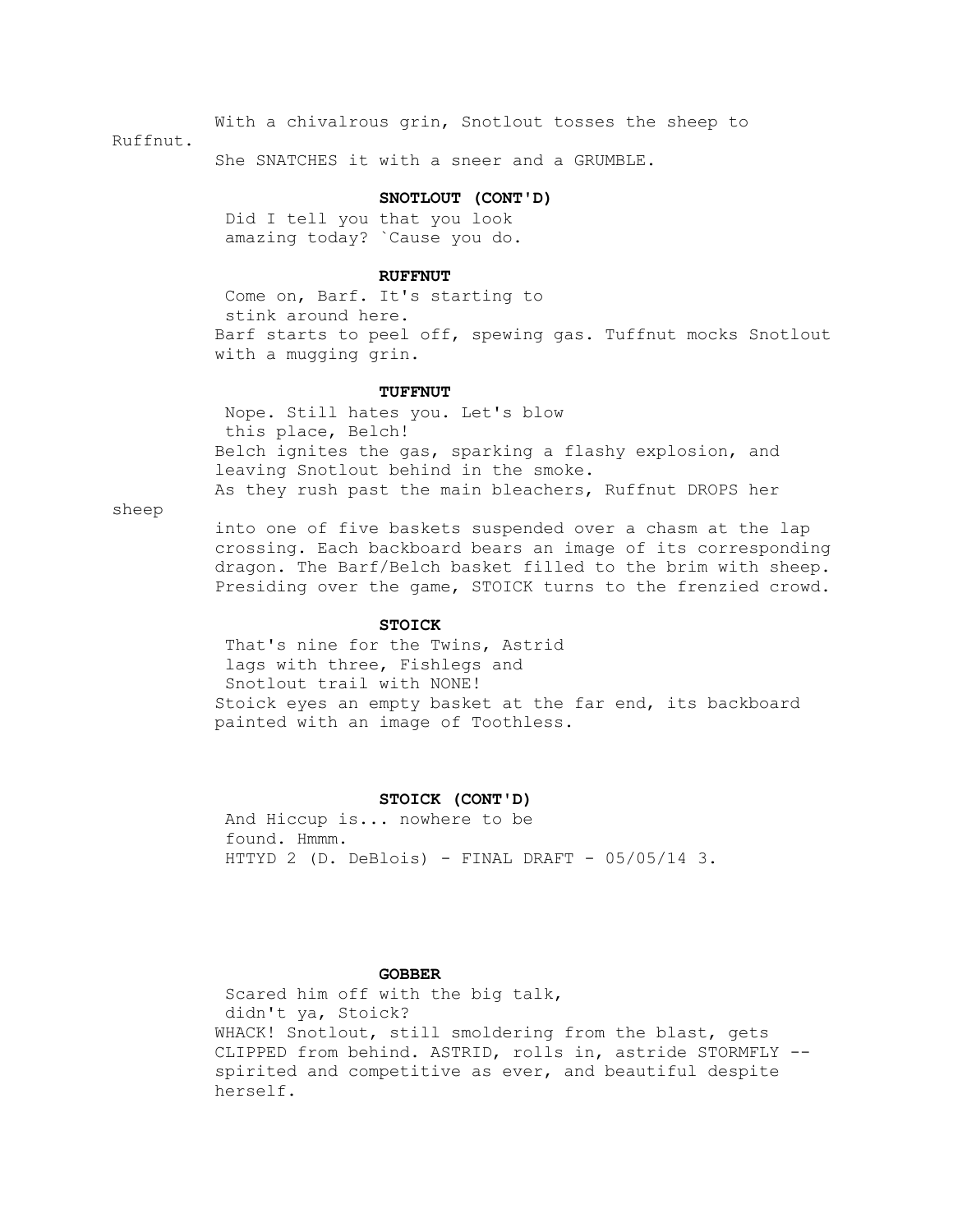## **ASTRID**

What are you doing, Snotlout?! They're going to win now!

## **SNOTLOUT**

 She's my princess! Whatever she wants, she gets.

# **ASTRID**

 Ruffnut?! Didn't she try to bury you alive?!

### **SNOTLOUT**

 Only for a few hours! BACK TO THE RACERS, as they peel away, pouring on the speed.

# **HICCUP (V.O.)**

 Dragons used to be a bit of a problem here. But that was five years ago. Now they've all moved in. And, really, why wouldn't they? The racers chase each other through a sprawling hangar and into a vast cave, teeming with colorfully painted dragon stables. They exit through the far side and circle back through the village, blasting past many of its dragon friendly additions.

# **HICCUP (V.O.)**

We have custom stables... all-you can-eat feeding stations... a full service dragon wash...

 In the village, a baby Gronkle sneezes, accidentally setting one of the Viking houses aflame.

# **HICCUP (V.O.)**

 Even top-of-the-line fire prevention, if I do say so myself. Astrid rolls her eyes, peels away from the other dragon racers, and yanks open a spout on the overhead network of aqueducts, dousing the flames with a surge of water. HTTYD 2 (D. DeBlois) - FINAL DRAFT -  $05/05/14$  4.

 BACK TO STOICK, amused as he watches the racers round the island, searching for sheep. He turns to Gobber and nods.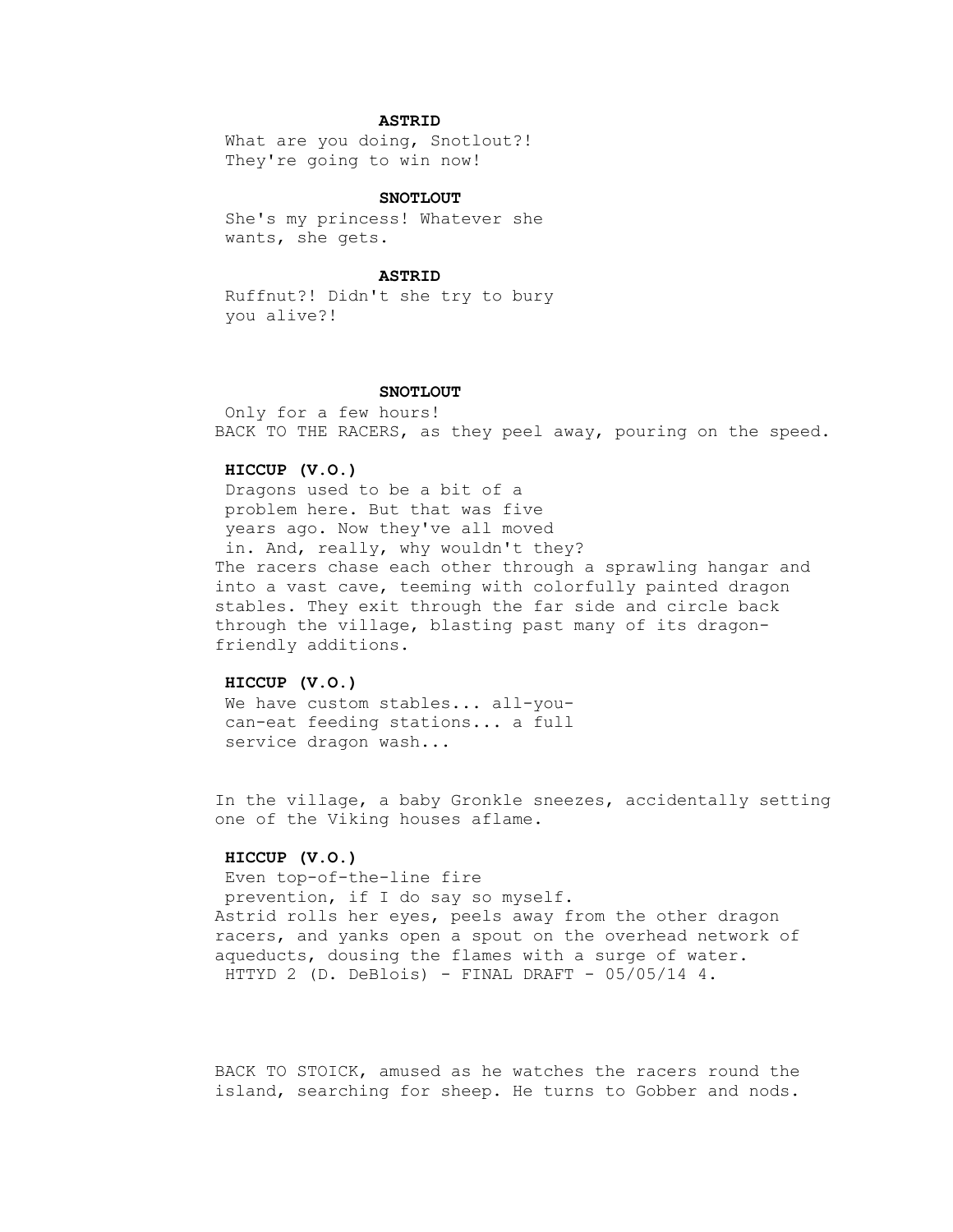#### **STOICK**

It's time, Gobber.

# **GOBBER**

 Righty-ho! (aloud, to the crowd) Last lap! A HORN sounds. The racers all turn to each other, excited.

# **ASTRID**

The black sheep! Come on, Stormfly! We can still win this thing!

# **RUFFNUT**

Come on, Barf!

### **TUFFNUT**

Let's go!

#### **FISHLEGS**

 Go, Meatlug! GOBBER loads the BLACK SHEEP onto a catapult.

#### **GOBBER**

 This is your big moment. Have a nice flight!

 He pulls the trigger, LAUNCHING the black sheep into the air. Astrid spots it and steers Stormfly into a steep climb toward it.

### **ASTRID**

 Up, up, up! In a flash, Fishlegs and Meatlug blur past, NABBING the sheep.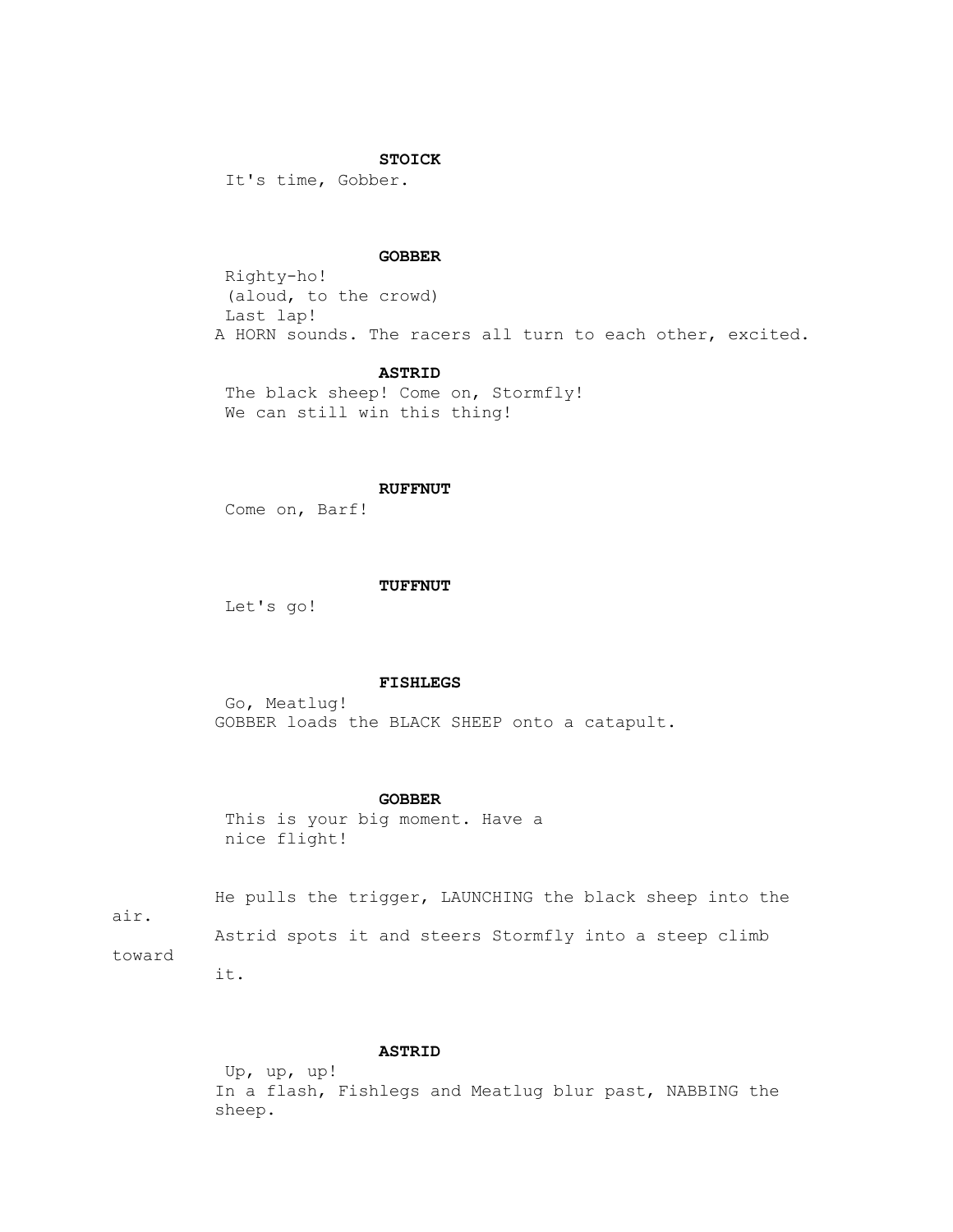### **ASTRID (CONT'D)**

No!

# **FISHLEGS**

 Good job, Meatlug! Fishlegs tosses his captured prize to Ruffnut.

#### **FISHLEGS (CONT'D)**

 Here you go, darling. Mine's worth ten! HTTYD 2 (D. DeBlois) - FINAL DRAFT - 05/05/14 5.

### **RUFFNUT**

 Yeah! The Black Sheep! Snotlout sighs, frustrated.

# **ASTRID**

You guys are fighting for Ruffnut?!

#### **RUFFNUT**

I'm totally winning!

Fishlegs hovers up nest to Ruffnut with a starry-eyed smile.

# **FISHLEGS**

We're winning together! She RAMS BARF into Meatlug, sending Fishlegs into an uncontrolled SPIN. He SLAMS into Snotlout, sending their dragons TUMBLING head over tail. The crowd goes wild.

### **RUFFNUT**

No one can stop me now!

### **TUFFNUT**

 Except for me. We're attached, genius!

of-

He GRABS at the sheep. Ruffnut fights back, inciting a tug-

war.

### **TUFFNUT (CONT'D)**

Quit trying to steal all my glory!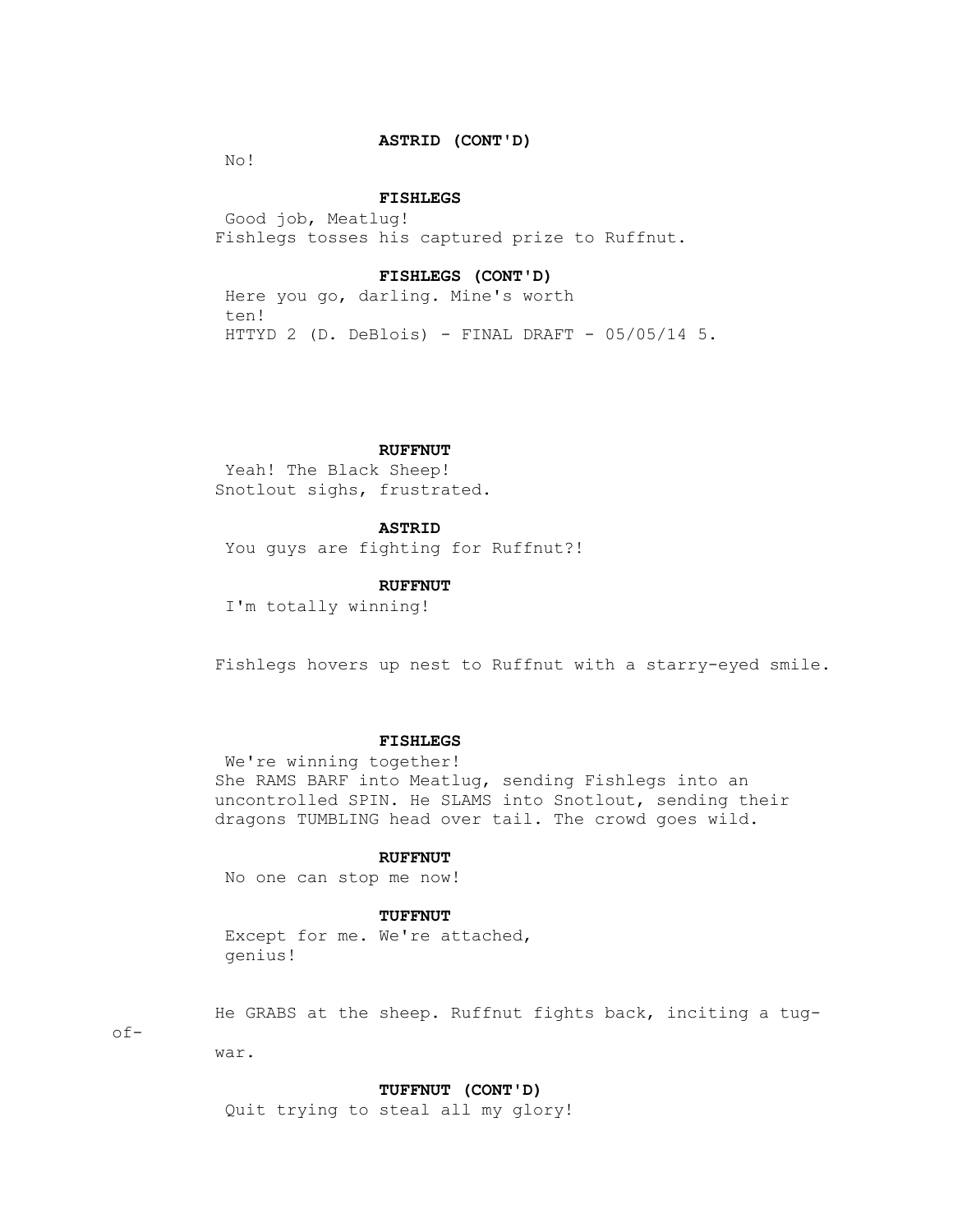And while they're distracted, Astrid steers Stormfly toward them, CLOSING IN.

#### **STOICK**

Get `em, Astrid!

#### **TUFFNUT RUFFNUT**

 It's MY glory! No sheep, no You're always ruining glory! EVERYTHING! Astrid leaps off of Stormfly, runs up Belch's spindly neck, and PLUCKS the black sheep from the Twins' hands.

#### **ASTRID**

Gotcha!

She tumbles through the air onto Stormfly, sticking a

perfect

landing, black sheep in hand.

### **RUFFNUT**

 Astrid! HTTYD 2 (D. DeBlois) - FINAL DRAFT -  $05/05/14$  6.

BACK TO STOICK, beside himself. The crowd ROARS.

# **STOICK**

 Well played! Hahaha! (gloating, to the crowd) That's my future daughter-in-law!

# **BACK TO ASTRID ON STORMFLY**

eyeing the fast-approaching FINISH LINE, unaware as... FISHLEGS suddenly RAMS Meatlug into Stormfly, sending Astrid off-course. She recovers and sees Snotlout flying headlong toward her, war hammer cocked, aiming at Astrid.

### **SNOTLOUT**

Uh, excuse me.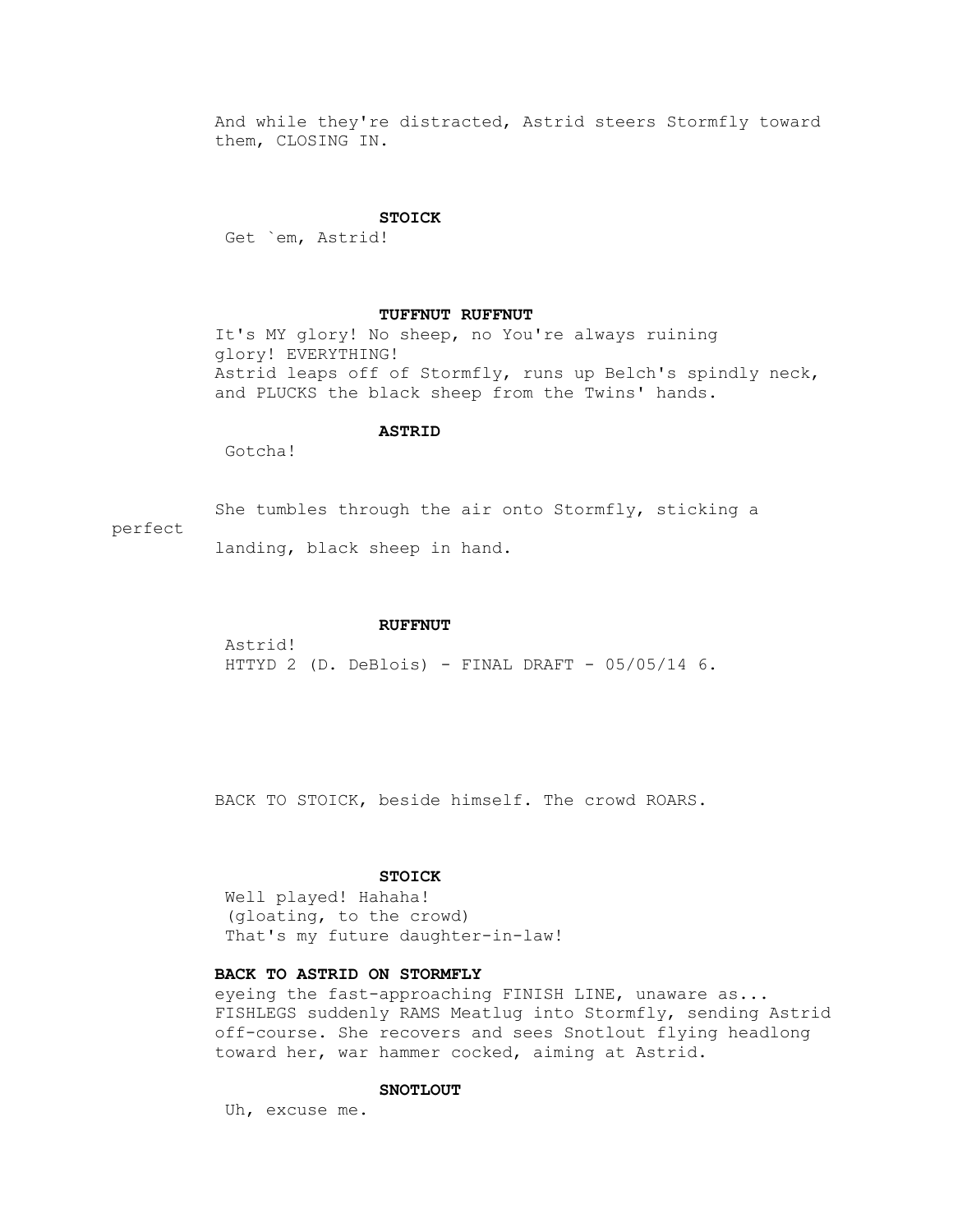#### **ASTRID**

 Stormfly! Snotlout HURLS his hammer. Astrid ducks and rolls Stormfly out of the way. The hammer catches Fishlegs in the face with a CLANG. The crowd collectively winces.

 Astrid and Stormfly recover from their roll, loop over the water, and they BLAST past the finish line, DUNKING the

black

sheep into their basket!

#### **STOICK**

 That's thirteen! Astrid takes the game! The crowd COMES UNHINGED. Astrid flies over the crowd, basking in her victory.

# **HICCUP (V.O.)**

 Yep. Berk is pretty much perfect. All of my hard work has paid off. And it's a good thing, too, because with Vikings on the backs of dragons, the world just got a whole lot bigger.

#### **EXT. OPEN SKY/ISLAND COASTLINE - DAY**

 (Scene 0300 - AWOL Part One) A boundless sky. Vast. Clear. Crisp. And from it, a BLACK SPECK rockets across the horizon. The image of unbridled freedom. HTTYD 2 (D. DeBlois) - FINAL DRAFT -  $05/05/14$  7.

Tucked into his riding position, HICCUP appears to be part

of

 TOOTHLESS. They dip, roll and dive, over a sea teeming with Thunderdrums, pulling off daring maneuvers with honed refinement, making them seem effortless.

# **HICCUP**

They jackknife, heading skyward, rolling and tumbling

through

Yeah!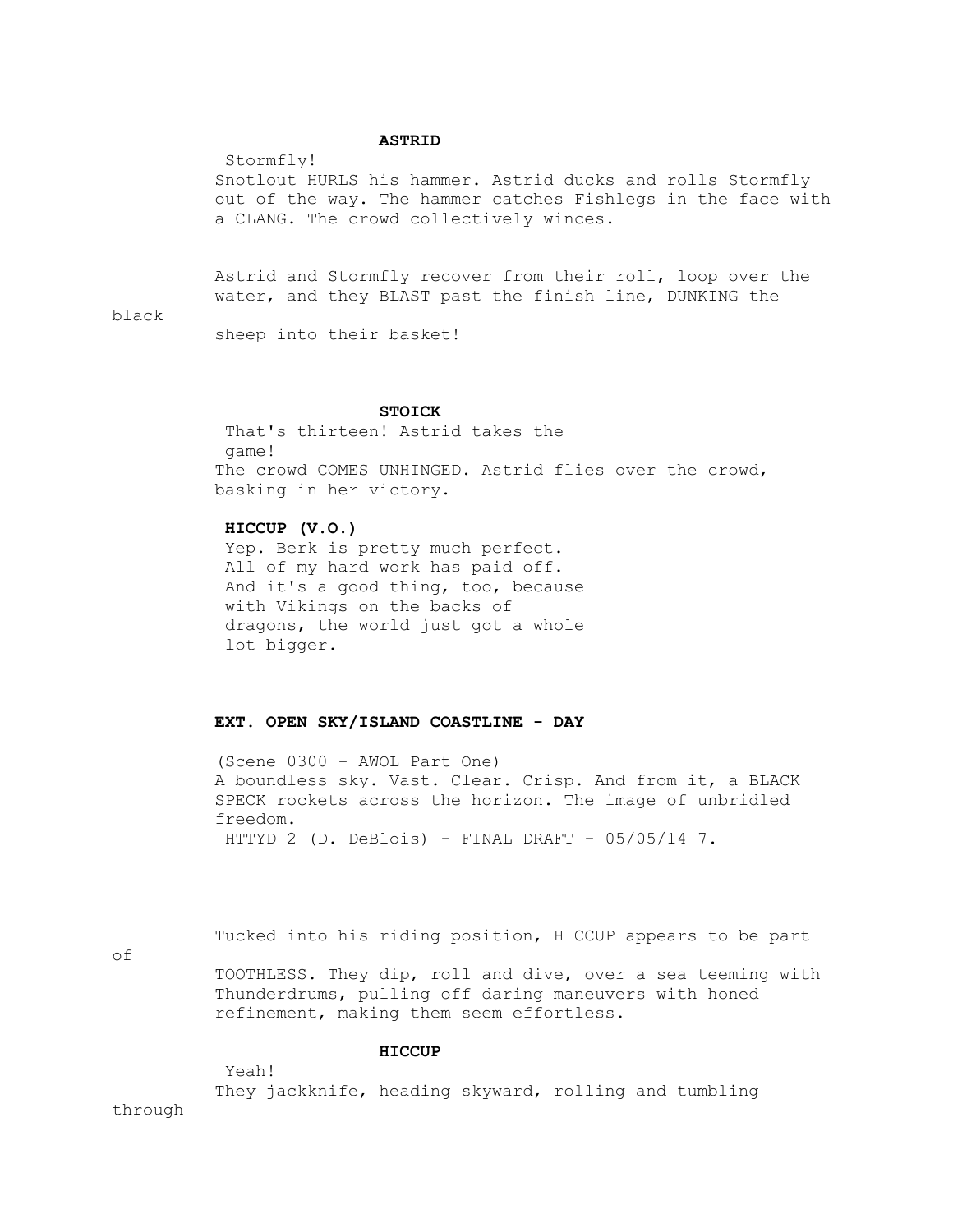the ethereal cloud-scapes and joining high-flying Timberjacks

as they soar in formation.

 Hiccup is bound head-to-toe in a snug, aerodynamic flight suit -- an asymmetrical, functional design of leather and articulated plates. It has an air of Viking bike leather.

#### **HICCUP (CONT'D)**

 What do you think, bud? Wanna give this another shot?

Toothless grumbles in protest.

### **HICCUP (CONT'D)**

 Toothless! It'll be fine. With a click of a lever, he LOCKS the pedals in the flared tail position. Hiccup then unhooks himself from the saddle.

#### **HICCUP (CONT'D)**

Ready?

 Toothless SNORTS unenthusiastically. Suddenly, Hiccup SLIDES OFF of Toothless, peeling away from him like a skydiver from a plane, YELLING as he plummets.

Toothless dives after him. They spiral through the air,

# face-

 to-face. Toothless is having fun, despite himself. Hiccup slips his forearms through a pair of tucked leather flaps... and YANKS, unfurling SHEETS OF LEATHER as he

extends

his arms. They catch the wind, SNAPPING OPEN like WINGS... and sending him GLIDING -- out of control, at first, then stabilizing. The turbulence buffets his flight suit heavily. But he's flying! Toothless unfolds his wings, too, catching up with Hiccup. The freedom is palpable. Hiccup and Toothless are, for the moment, the same. Feeling the same rush of adrenaline. Independently together. They PLUNGE past cloud formations, splitting apart then crossing paths again. HTTYD 2 (D. DeBlois) - FINAL DRAFT -  $05/05/14$  8.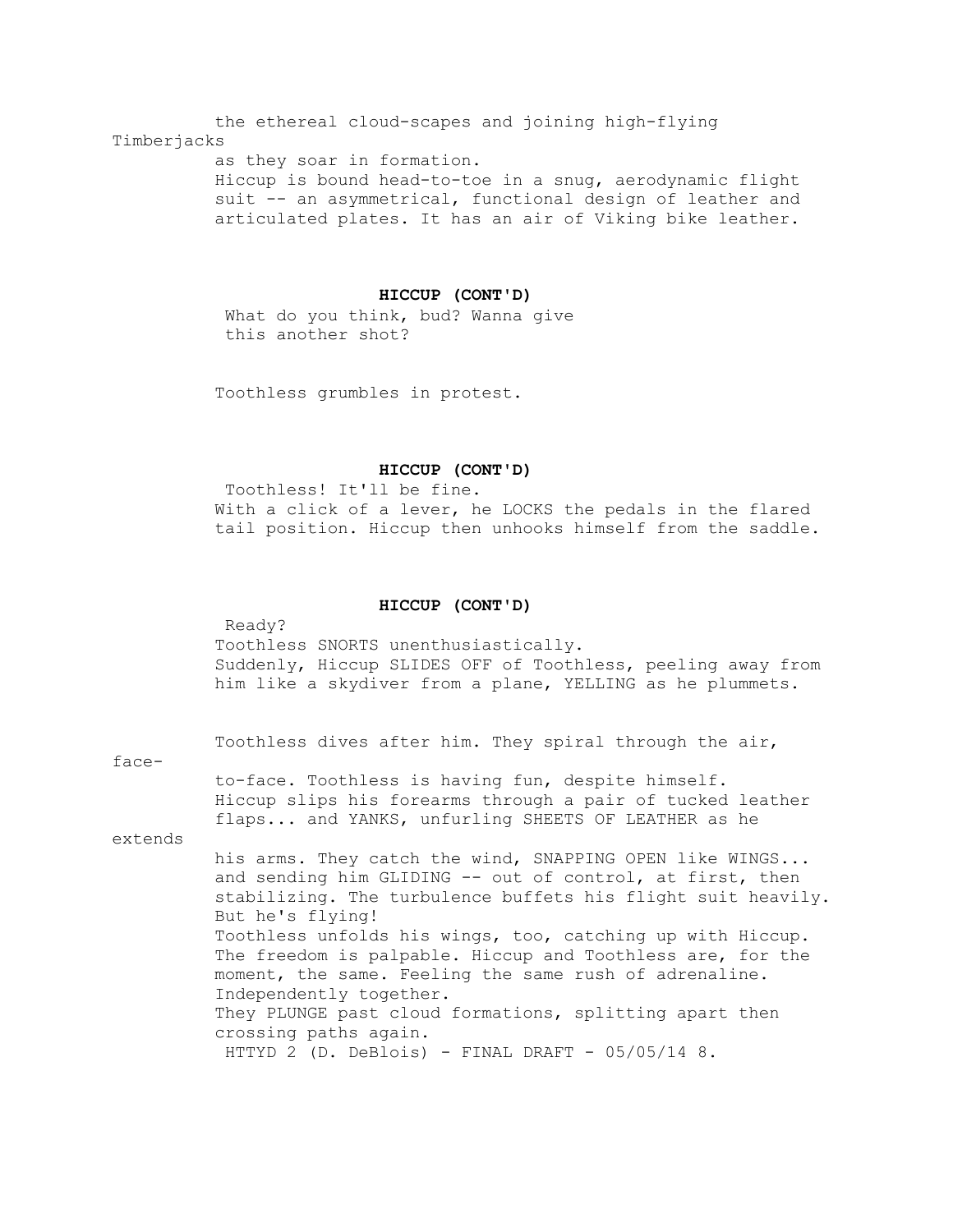Impressive as it is, Hiccup is gliding at a steep angle. Toothless launches fireballs ahead of Hiccup, boosting him higher with the expanding heat bursts.

# **HICCUP (CONT'D)**

 This is amazing! A cloud layer washes past, exposing a towering ROCK FORMATION, dead ahead.

### **HICCUP (CONT'D)**

 No longer amazing! Toothless! Hiccup tries to steer himself away, to no avail. Toothless POURS ON THE SPEED, trying to catch Hiccup as he HURTLES toward collision. His locked tail makes maneuvering difficult. He's UNABLE TO PULL UP at a steep enough angle.

#### **HICCUP (CONT'D)**

Oh, no!

 At the last second, Toothless BLASTS the jagged rocks just ahead of Hiccup, then WRAPS Hiccup in his wings as they fly through it. The obliterated peak rains down around them. Toothless emerges through the cloud of debris and HURTLES into the trees of a neighboring peak. They tumble down the uneven terrain, coming to rest on a small plateau. Hiccup emerges from the cocoon of Toothless' wings. He switches his prosthetic riding foot to his walking foot and stows his leather wings.

# **HICCUP (CONT'D)**

 That really came out of nowhere. The blown up sea stack collapses.

# **HICCUP (CONT'D)**

 We gotta work on your solo gliding there, bud. That locked-up tail makes for some pretty sloppy rescue maneuvers, eh? Hiccup reels in his dorsal fin and removes his helmet, revealing a 20 year old Hiccup framed by wild hair, complete with a Viking braid. He walks to the edge of the cliff, taking in the NEW LAND stretching off into the horizon, its tall cliffs and sea stacks adorned with swaying gold birch trees basking in the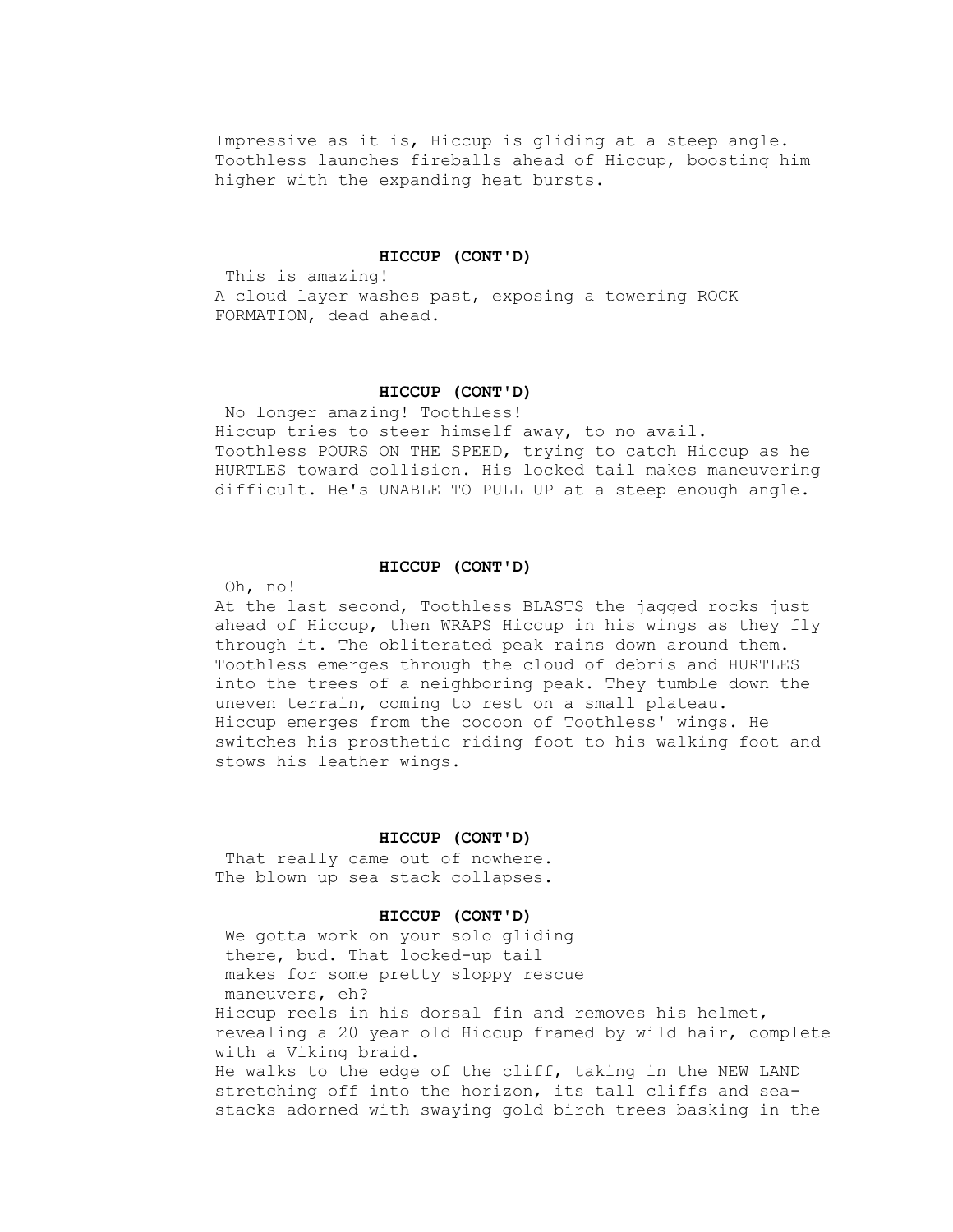dappled afternoon sunlight. HTTYD 2 (D. DeBlois) - FINAL DRAFT -  $05/05/14$  9.

## **HICCUP (CONT'D)**

 Looks like we found another one, bud. Toothless FUSSES and SNORTS, not amused, shaking off dust

and

 pebbles like a wet dog. Hiccup flinches as a pebble WHACKS him on the back of the head. He looks back to Toothless, who averts his eyes.

#### **HICCUP (CONT'D)**

 Oh, what? Do you want an apology? Is that why you're pouting, big baby boo? Well... try this on! Hiccup TACKLES Toothless and tries to put him in a headlock.

### **HICCUP (CONT'D)**

 Ya feeling it yet? Huh? Picking up on all my heartfelt remorse? Toothless simply stands on his hind legs, lifting Hiccup off of his flailing feet and dangling him over the cliff's edge.

### **HICCUP (CONT'D)**

Oh, come on. You wouldn't hurt a

#### **ONE-LEGGED--**

Hiccup looks down, seeing the precipitous drop below.

# **HICCUP (CONT'D)**

 You're right! You're right! You win! You win! WHAM! Toothless flips him over, pinning him to the ground. Hiccup squirms, throwing mock punches. Toothless playfully retaliates with feline taps to Hiccup's head.

#### **HICCUP (CONT'D)**

 He's down! And it's ugly! Dragons and Vikings, enemies again, locked in combat to the bitter -- URFFF! Toothless rests his head on Hiccup -- SQUEEZING THE AIR out of him. Toothless then suddenly starts grooming Hiccup, lapping at his face and covering him in slobber.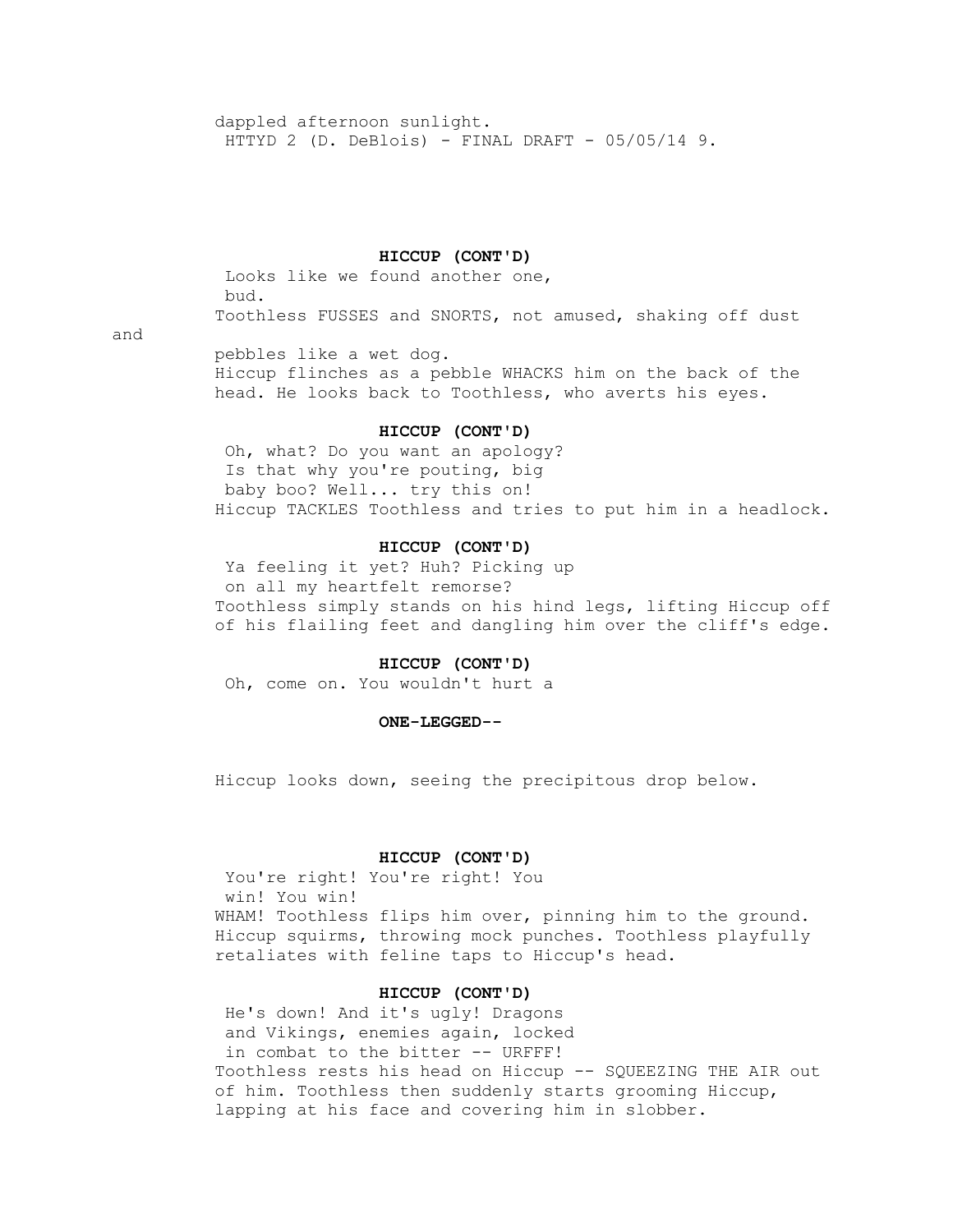## **HICCUP (CONT'D)**

Gaaaaagh!

 Hiccup fights to get free, finally springing to his feet and shaking off the viscous saliva. HTTYD 2 (D. DeBlois) - FINAL DRAFT - 05/05/14 10.

### **HICCUP (CONT'D)**

You KNOW that doesn't wash out.

Toothless LAUGHS, pleased with himself.

 Shifting his attention back to the new land stretched out before them, Hiccup reaches beneath his chest plate and produces a leather-bound book.

|  |  |  |  |  |  |  |  | He unfurls it to reveal an EXPLORERS MAP, modified with |  |
|--|--|--|--|--|--|--|--|---------------------------------------------------------|--|
|--|--|--|--|--|--|--|--|---------------------------------------------------------|--|

added

strips in every direction to accommodate their ever-

expanding

 world. Drawings indicate new lands, new tribes, and many new dragons. Hiccup peels a fresh strip of paper from a hidden fold in

his

 flight suit and holds it out for Toothless to lick. Hiccup affixes the moistened strip to the map's outer edge, then whittles a pencil and consults a compass affixed to his forearm.

# **HICCUP (CONT'D)**

 So what should we name it? Toothless GURGLES as he gnaws under his wing, preoccupied.

# **HICCUP (CONT'D)**

 "Itchy Armpit" it is. Hiccup carefully draws the new island's outline.

# **HICCUP (CONT'D)**

 Whaddya reckon, bud? Think we might find a few Timberjacks in those woods? The odd Whispering Death or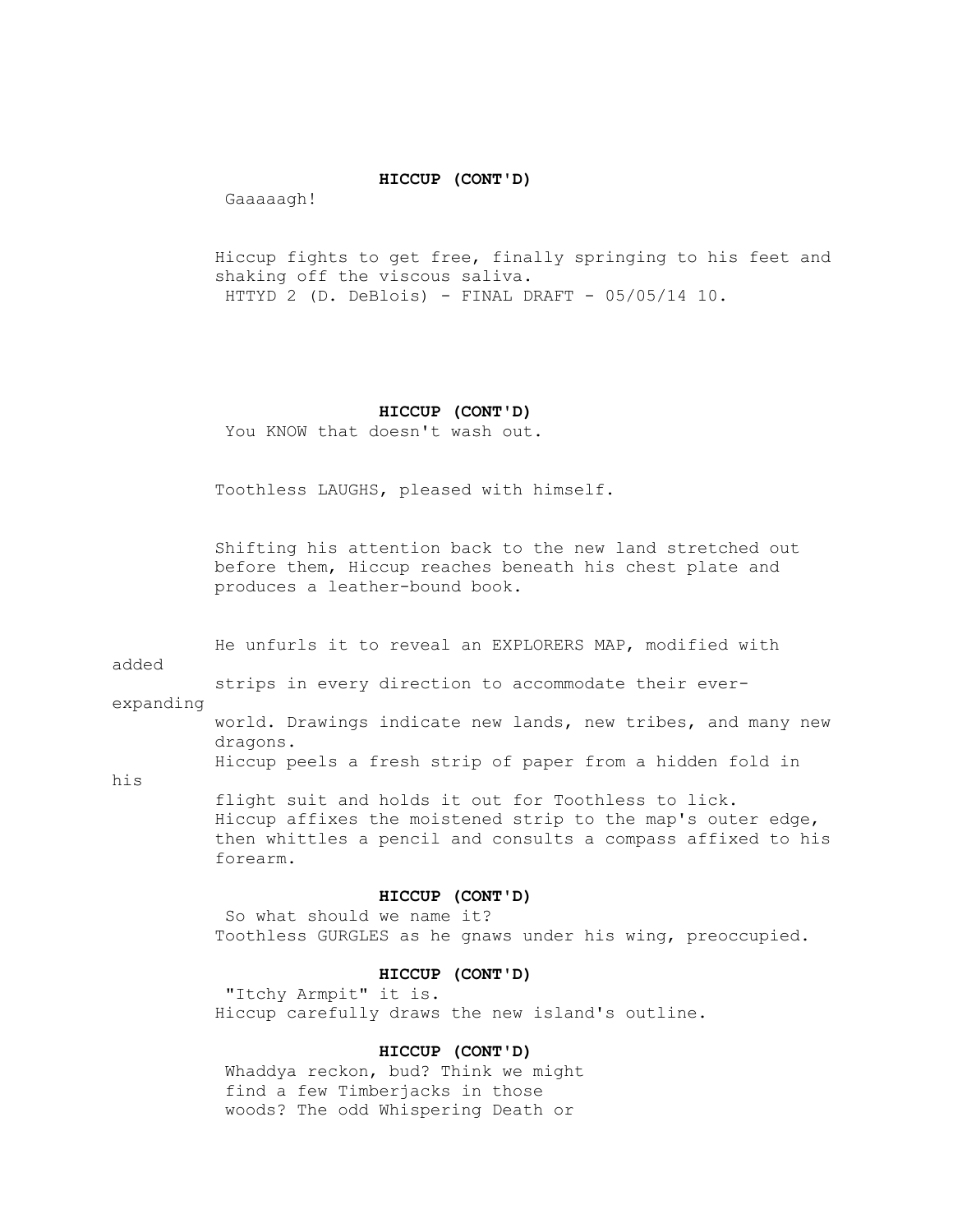two in the rocks? Who knows... maybe we'll finally track down another Night Fury.

# **(BEAT)**

Wouldn't that be something?

### **(BURDENED)**

 So, whaddya say? Just keep going? Toothless' ear plates suddenly SHOOT UP. He ROARS, and his call is answered by a familiar SCREECH. Hiccup turns to see...

# **EXT. SEA STACK/ISLAND COASTLINE - DAY**

(Scene 0325 - AWOL Part Two)

 ASTRID rising into view, astride Stormfly. Stormfly grabs talon-fulls of rock to slow her landing. HTTYD 2 (D. DeBlois) - FINAL DRAFT - 05/05/14 11.

#### **HICCUP**

 `Afternoon m'lady. Where have you been?

 Astrid dismounts and throws back her fur hood as Toothless rushes up to greet them.

### **ASTRID**

 Winning races. What else? The real question is... where have YOU been?

# **HICCUP**

Avoiding my dad.

# **ASTRID**

Oh, no. What happened now?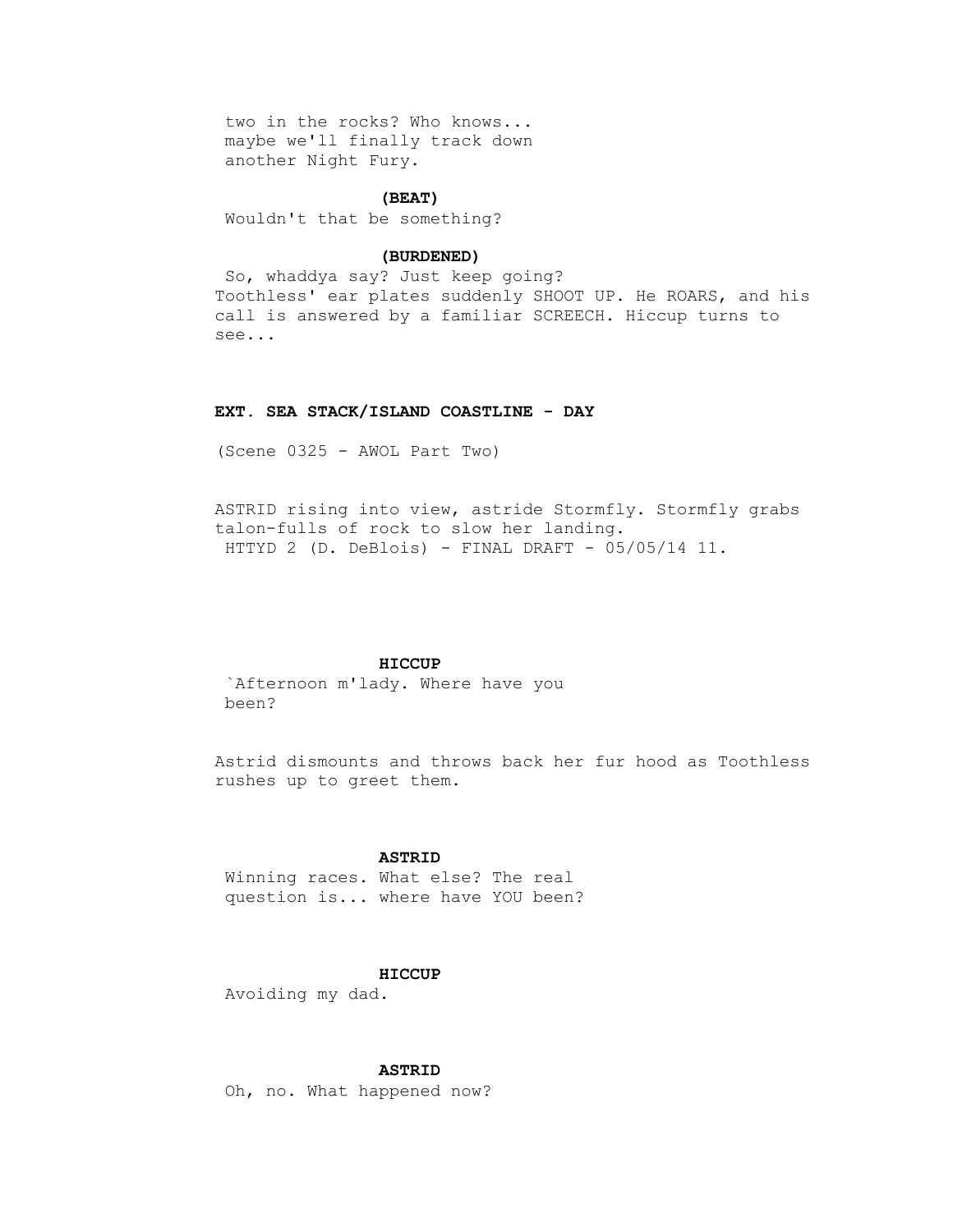Astrid sits beside Hiccup, inspecting his latest addition to the map. Behind them, Toothless greets Stormfly, inciting a play fight.

#### **HICCUP**

 Oh, you're gonna love this. I wake up. The sun's shining. Terrible Terrors are singing on the rooftop. I saunter down to breakfast, thinking all is right with the world, and I get...

He gets to his feet and puffs out his chest.

# **HICCUP (CONT'D)**

### **(APING STOICK)**

... Son, we need to talk.

Astrid smiles and adopts Hiccup's sloppy slouch.

### **ASTRID**

### **(APING HICCUP)**

 Not now, Dad. I've got a whole day of goofing off to get started.

Hiccup breaks character, grimacing at her impression of him.

### **HICCUP**

 Okay, first of all, I don't sound like that. What is this character? And second... what is that thing you're doing with my shoulders?

 Astrid laughs, jostling her shoulders in an awkward way. HTTYD 2 (D. DeBlois) - FINAL DRAFT - 05/05/14 12.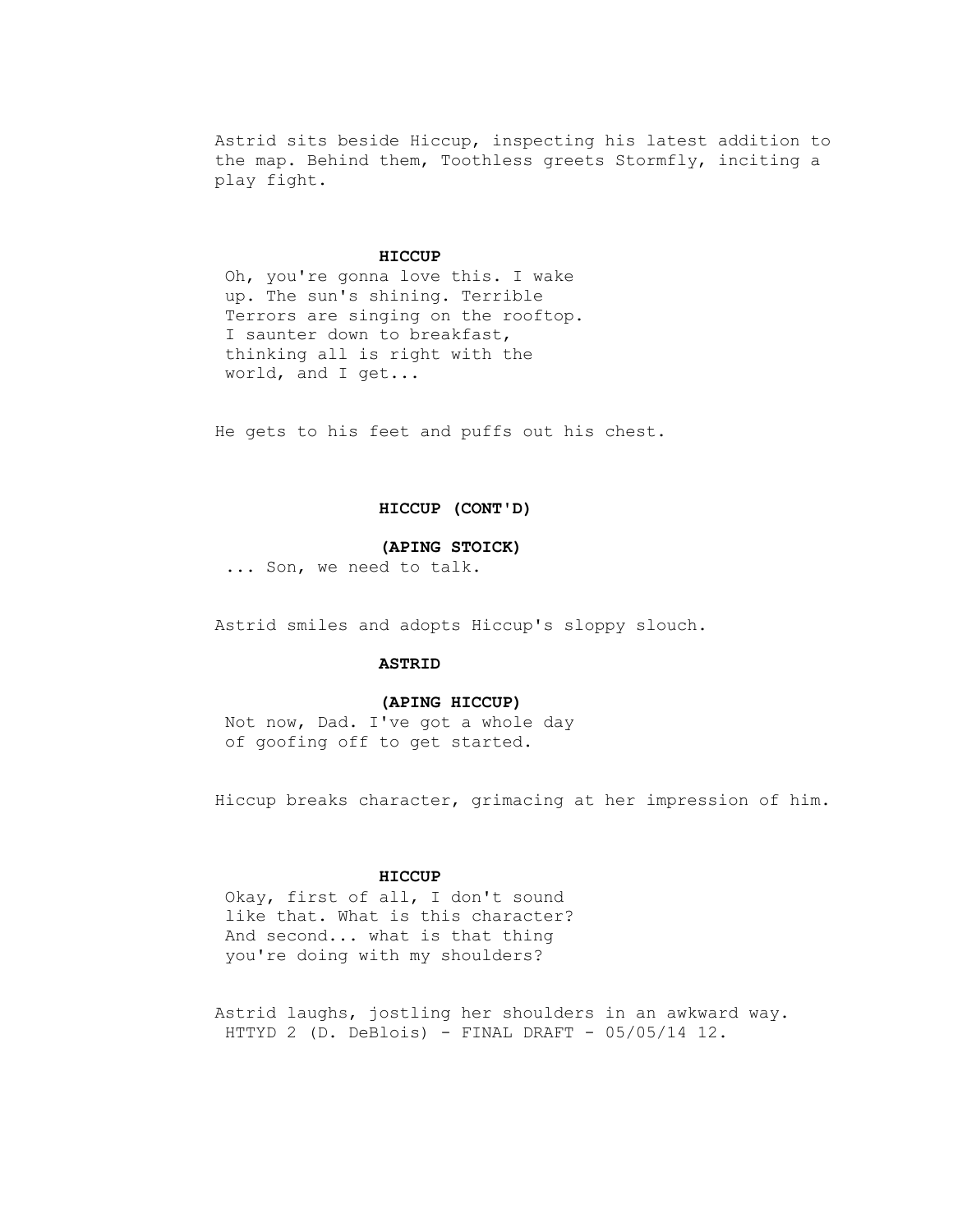# **HICCUP (CONT'D)**

 A truly flattering impersonation. Anyway, he goes... (resuming Stoick's brogue) You're the pride of Berk, son, and I couldn't be prouder...

#### **ASTRID**

(continuing her impression

# **OF HICCUP)**

 Aw, thanks, Dad. I'm pretty impressed with myself, too.

#### **HICCUP**

 WHEN have I ever done that with my hands?

#### **ASTRID**

You just did.

She laughs, playfully.

#### **HICCUP**

 Okay... just... (holding her arms, mock-

 **STERN)**

Hold still. It's very serious.

She giggles, trying to hold a straight face.

# **HICCUP (CONT'D)**

 (resuming Stoick's brogue) You're all grown up, and since no chief could ask for a better successor, I've decided--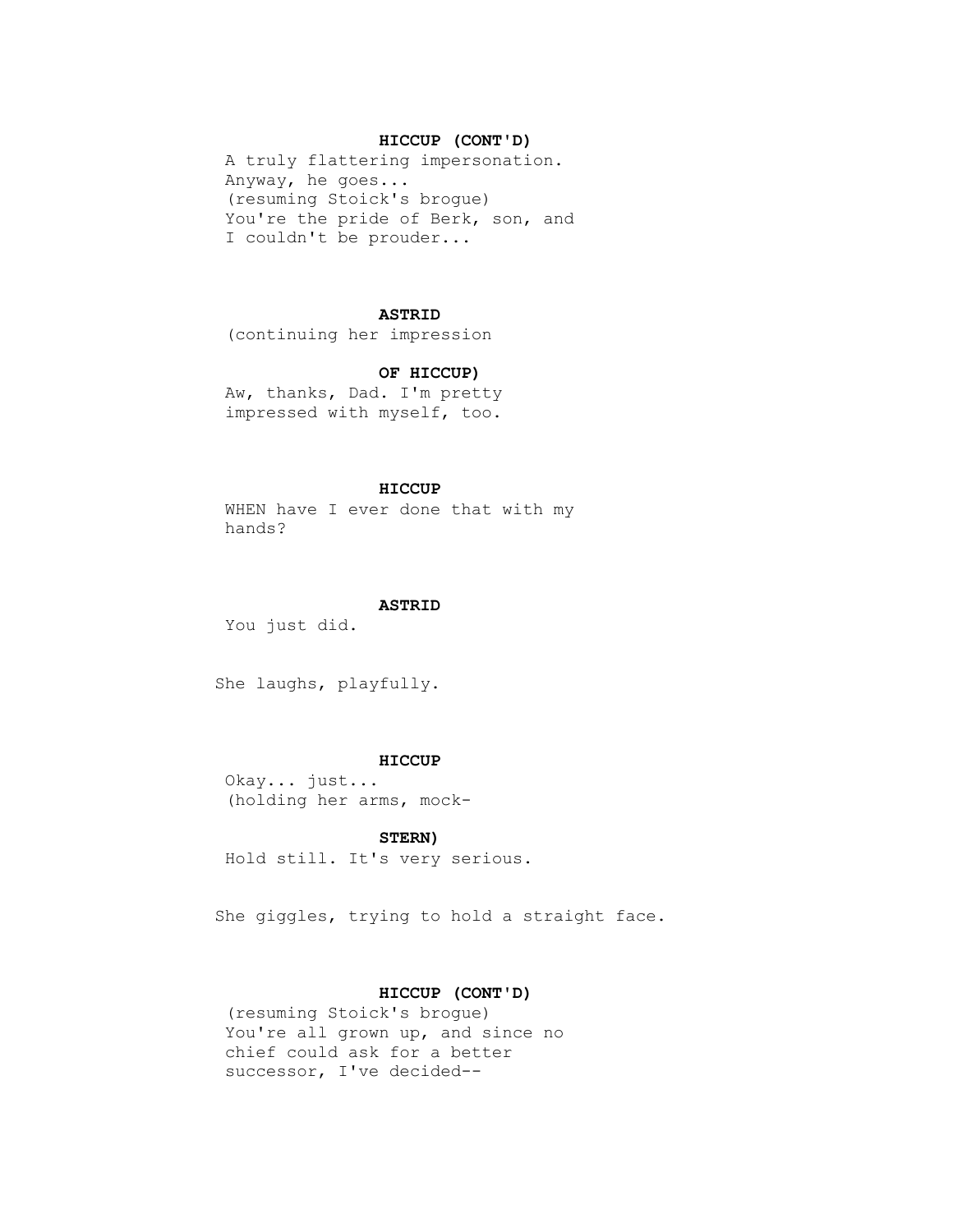Astrid straightens, her face brightening.

 **ASTRID**

--TO MAKE YOU CHIEF! Oh, my gods!

She jumps to her feet, beaming...

### **ASTRID (CONT'D)**

Hiccup, that's amazing!

And socks Hiccup in congratulations, deliberately hitting

the

 dorsal fin release button and triggering it to pop up. She laughs as Hiccup reels it back in, self-consciously.

# **HICCUP**

 You're gonna wear out the spring coil. The calibration is very sensitive! HTTYD 2 (D. DeBlois) - FINAL DRAFT - 05/05/14 13.

They're suddenly BOWLED OVER by Toothless and Stormfly.

# **HICCUP (CONT'D)**

 Yeah, so... this is what I'm dealing with.

Astrid helps him up and dusts him off.

### **ASTRID**

 **(EXCITED)** What did you tell him?

# **HICCUP**

I didn't. By the time he turned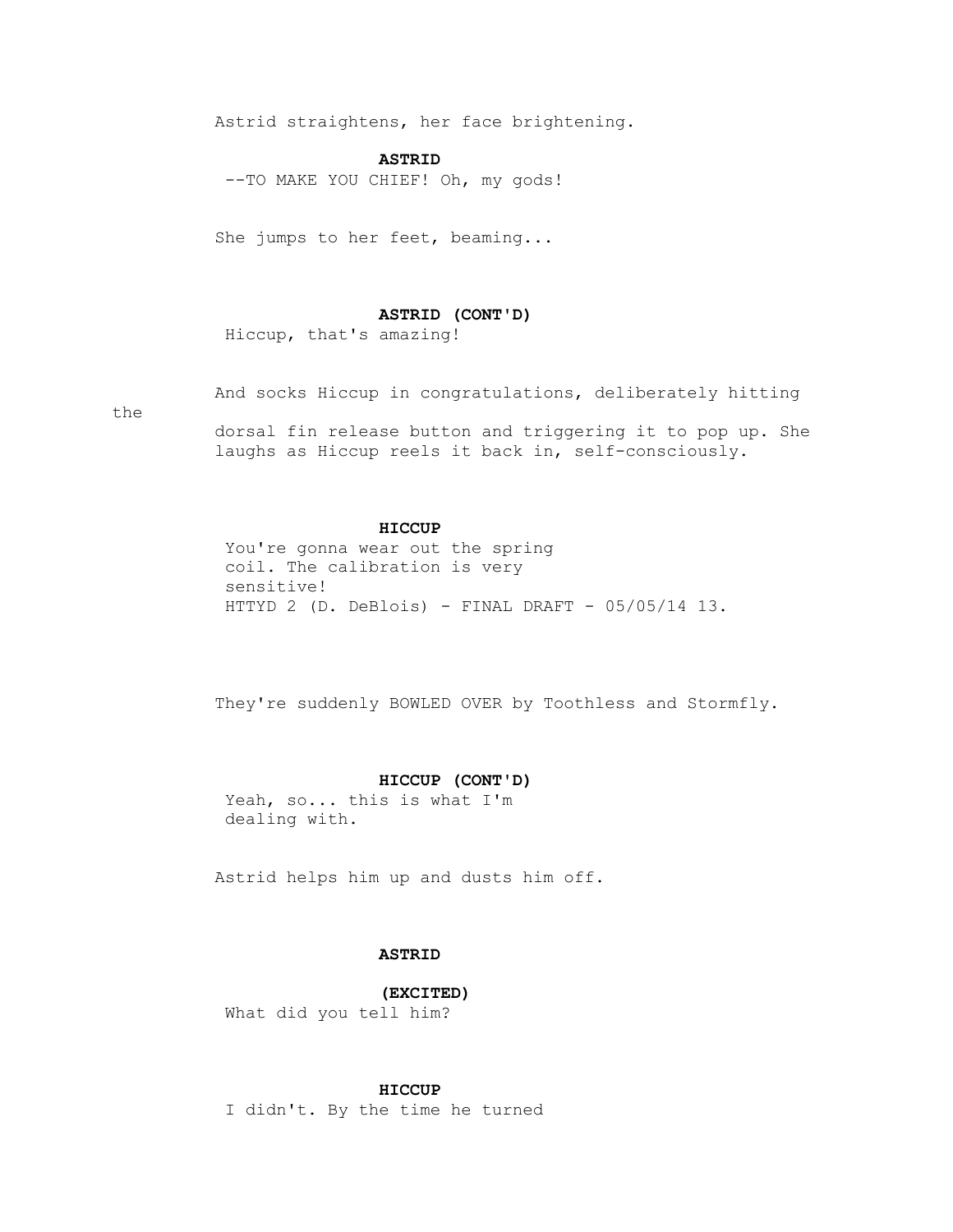around, I was gone.

 Astrid picks up the map, folding it as she paces around him, processing it all.

#### **ASTRID**

 Well, it's a lot of responsibility. The map will have to wait for sure, and I'll need to fly Toothless, since you'll be too busy...

 She pauses, wincing in sympathy. She turns to Hiccup. He nods knowingly, taking the map from her.

### **HICCUP**

 It's not me, Astrid. All those speeches, and planning, and running the village... that's his thing.

### **ASTRID**

 I think you're missing the point. I mean, chief. What an honor. I'd be pretty excited. Hiccup shakes his head.

#### **HICCUP**

 I'm not like you. You know exactly who you are. You always have. But...

He shuffles to the cliff's edge, gazing out at the new land.

# **HICCUP (CONT'D)**

 I'm still looking. I know that I'm not my father... and I never met my mother... so, what does that make me? HTTYD 2 (D. DeBlois) - FINAL DRAFT -  $05/05/14$  14.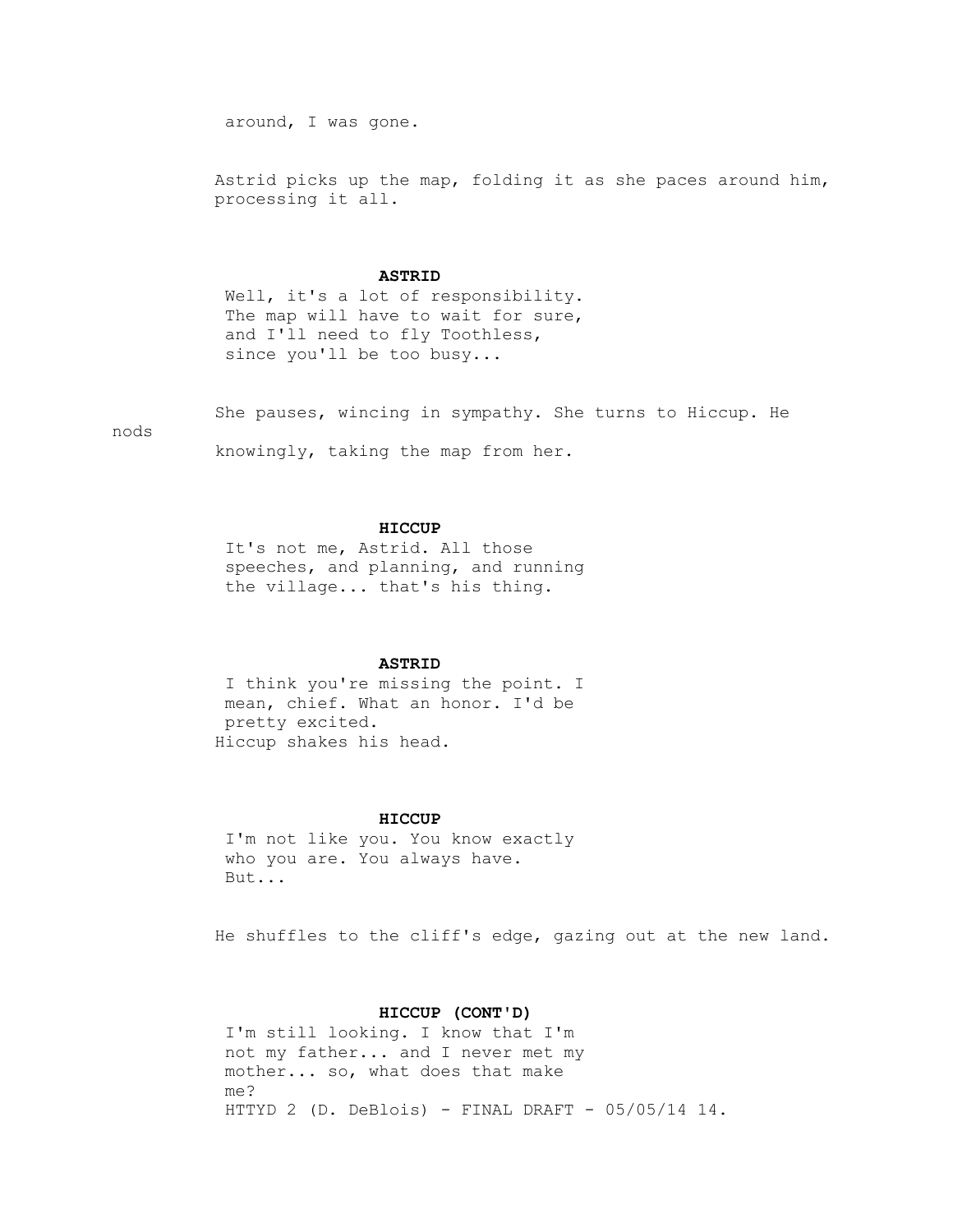He sits at the edge, looking burdened, restless. Astrid approaches and settles beside him, joining him in looking

out

 at the distant horizon. She weaves another braid into his hair as she speaks.

#### **ASTRID**

 What you're searching for... isn't out there, Hiccup.

She places a hand on his chest.

# **ASTRID (CONT'D)**

It's in here.

#### **(BEAT)**

Maybe you just don't see it yet.

 She kisses his cheek, but gets a mouthful of Toothless' slobber. She grimaces, wiping it off.

Distracted, Hiccup eyes the horizon keenly.

#### **HICCUP**

 Maybe. But, y'know... there is something out there.

### **ASTRID**

# **(EXASPERATED)**

Hiccup...

 He turns her face to the horizon. A distant smoke plume rises from a misty valley.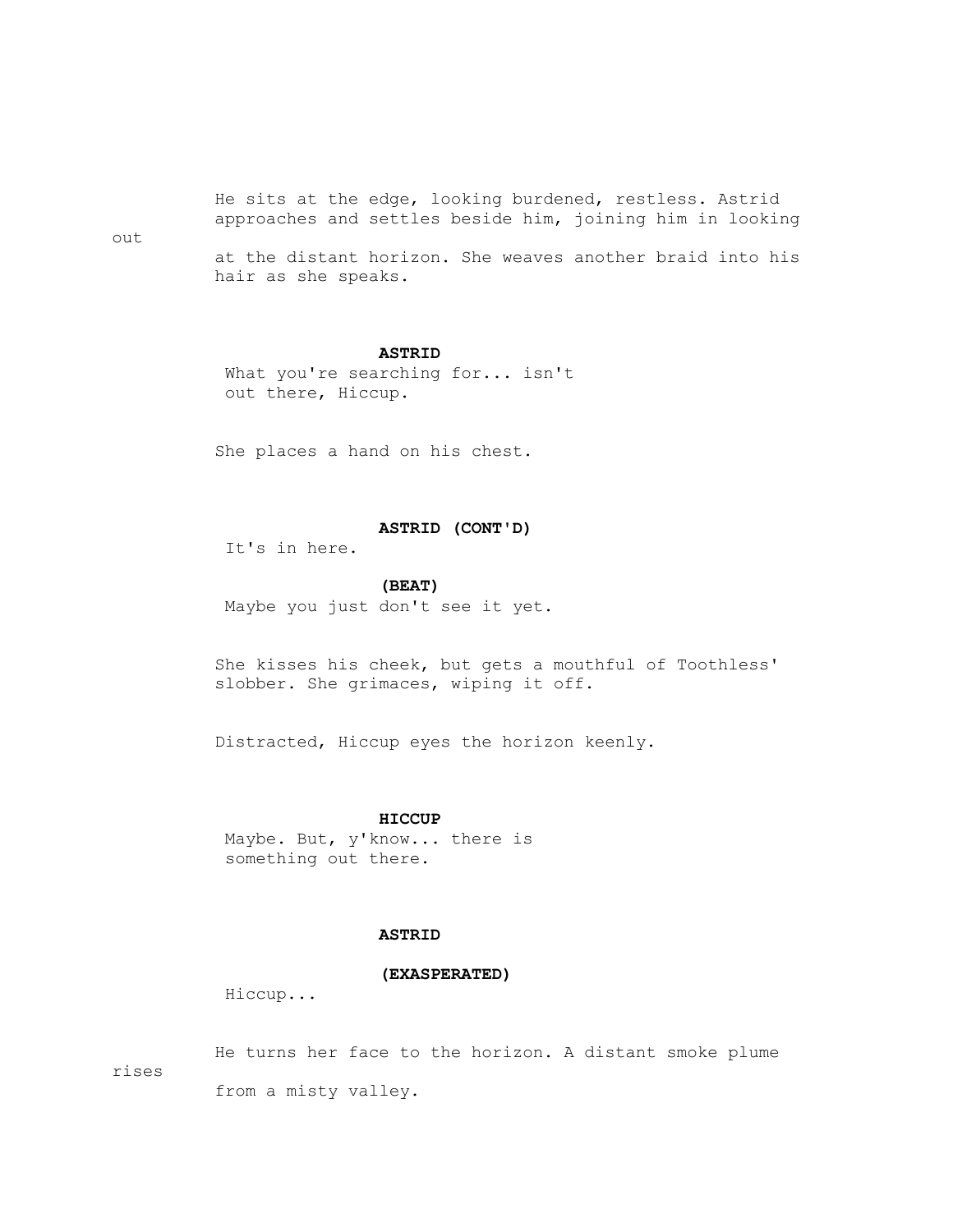## **EXT. LAPLAND WOODS/TRAPPER'S FORT - MOMENTS LATER**

 (Scene 0400 - Shot Down!) Hiccup and Toothless fly over the fjord, winding deep

undulating crimson and gold forests.

 Astrid and Stormfly catch up as the autumn colors suddenly give way to charred timbers. They fly deeper, through ash

and

through

 wafting smoke. Ahead, in a sheltered harbor, an explosion of ice stands as an eerie marker of what used to be a TRAPPER'S

 **FORT.**

#### **HICCUP**

Stay close.

 They fly through the suspended remains of the buildings, splintered, and frozen in mid-destruction.

### **HICCUP (CONT'D)**

 What happened here? HTTYD 2 (D. DeBlois) - FINAL DRAFT - 05/05/14 15.

 It's at once harrowing and puzzling. Toothless spots an enormous DRAGON FOOTPRINT in the muddy shoreline below, leaving him uneasy.

### **HICCUP (CONT'D)**

Easy, bud.

 As they crest the ice formations, Astrid spots a CREW OF MEN at the stern of a moored ship below.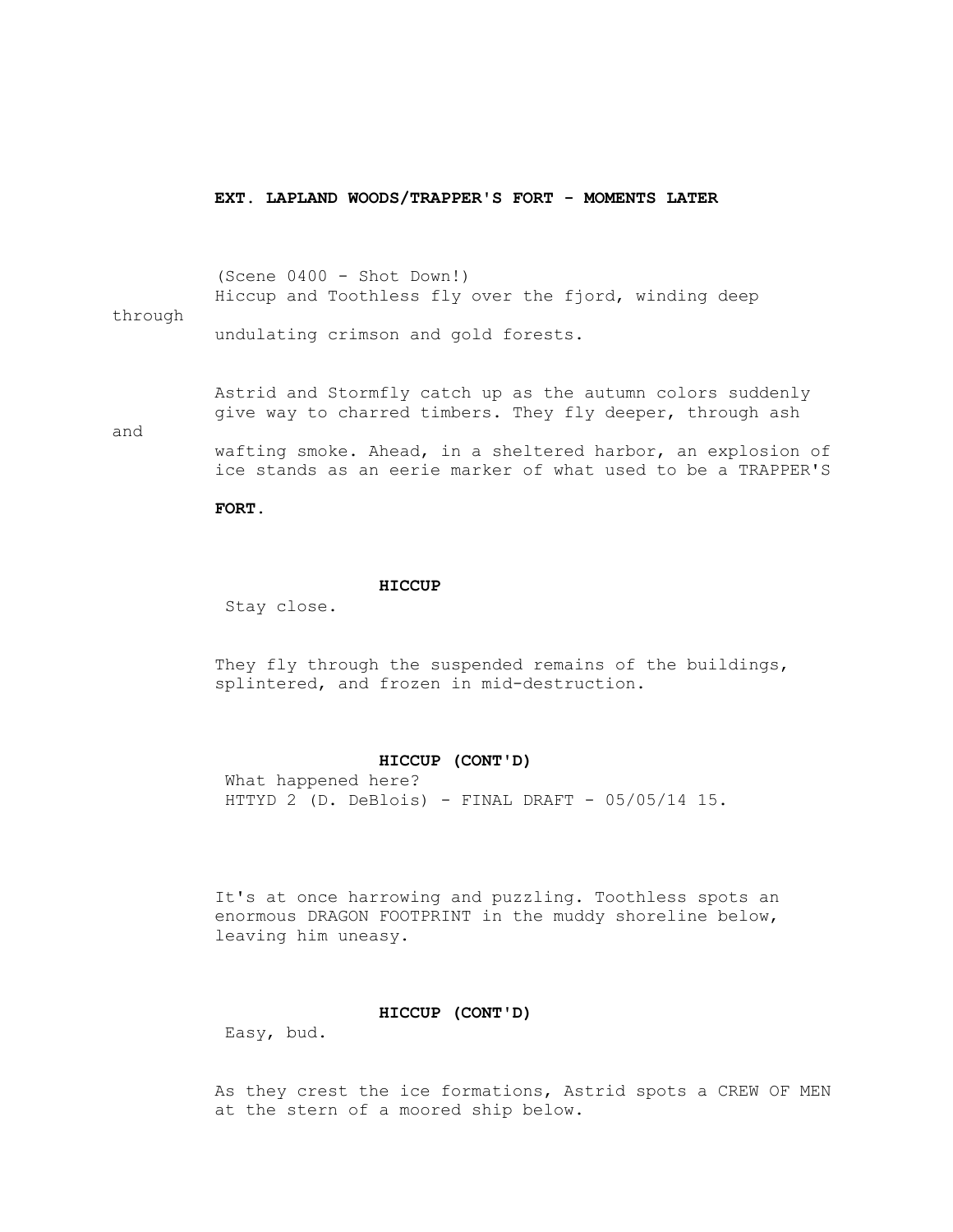**ASTRID**

Hiccup!

 **ERET (O.S.)** Fire!

 The men fire a stern-mounted cannon. The projectile unfurls into a NET. Hiccup and Toothless dart out of its way.

# **HICCUP**

Astrid! Look out!

 It HITS Stormfly, TANGLING her wings and causing her to spin uncontrolled. Astrid struggles to free her as they HURTLE toward a collision.

#### **ASTRID**

#### **HICCUP!**

 Astrid falls off of Stormfly, but Toothless SNATCHES her at the last second.

 Stormfly hits the ground, tangled in the net. Trappers rush out of hiding, piling onto her with ropes and weapons. She whips her tail, sending spikes flying.

#### **ERET**

Watch the tail!

 A large, raven-haired trapper lunges over the spray of spikes and lands upon Stormfly's head, twisting it and taking her down like a rodeo cowboy.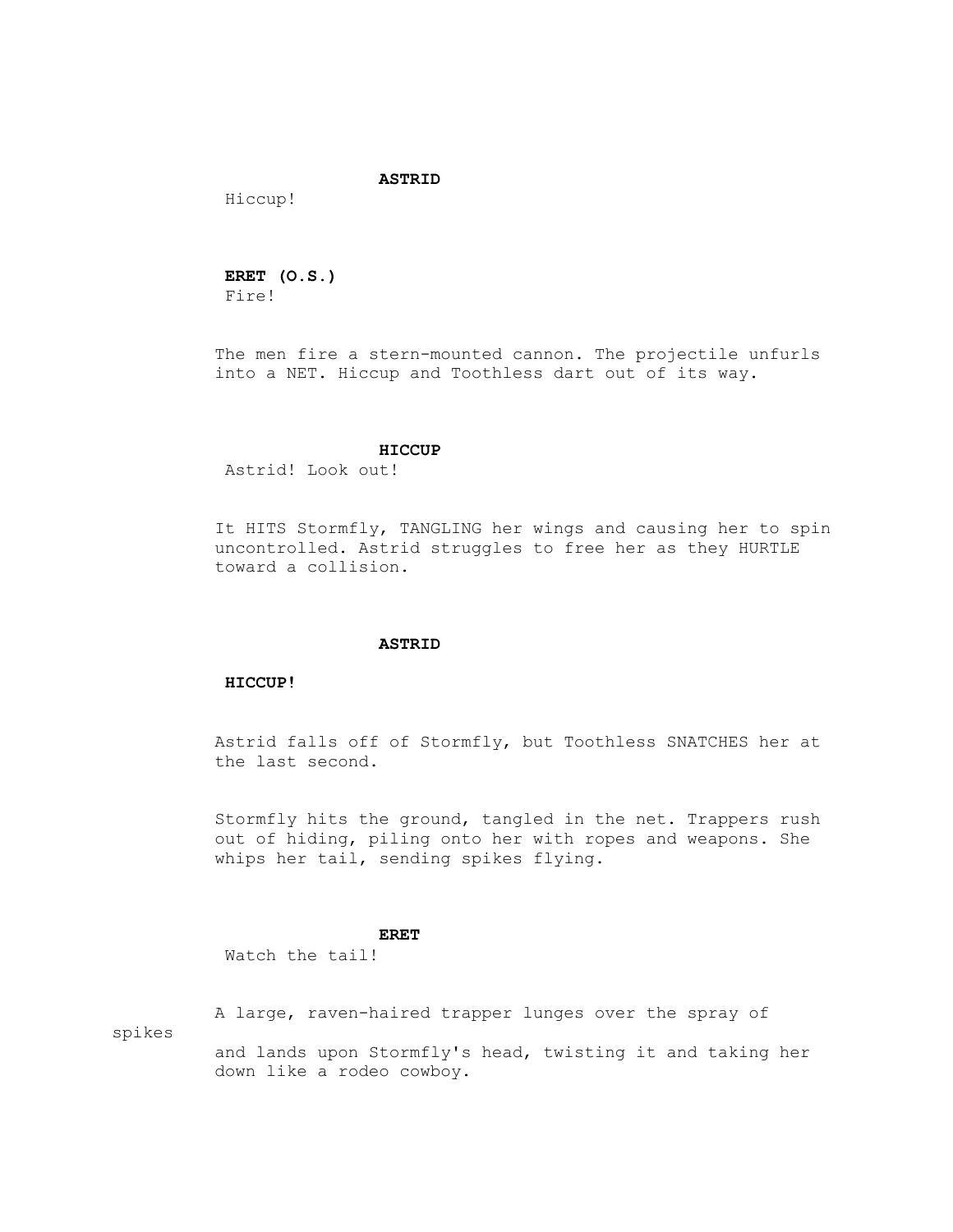### **ERET (CONT'D)**

Tie those legs up!

 Eret deftly ties her gnashing jaws shut, wrangling her into submission -- clearly a pro among pros. He looks up, revealing a handsome face and gleaming, intelligent eyes

that

 search the sky as Toothless' tell-tale BANSHEE scream rings out.

### **ERET (CONT'D)**

 Is that what I think it is? HTTYD 2 (D. DeBlois) - FINAL DRAFT - 05/05/14 16.

 Toothless suddenly streaks across the sky, banking and landing with a FEROCIOUS ROAR.

### **HICCUP**

 **STOP!**

### **ASTRID**

# **STORMFLY!**

 (to the trappers) What are you doing?

 Astrid and Hiccup leap off of Toothless, rushing toward Stormfly.

 Eret's men immediately draw weapons. Hiccup extends and ignites his DRAGON BLADE -- a telescoping fiery sword - impressive enough to wow Eret's men.

# **ERET**

Back again?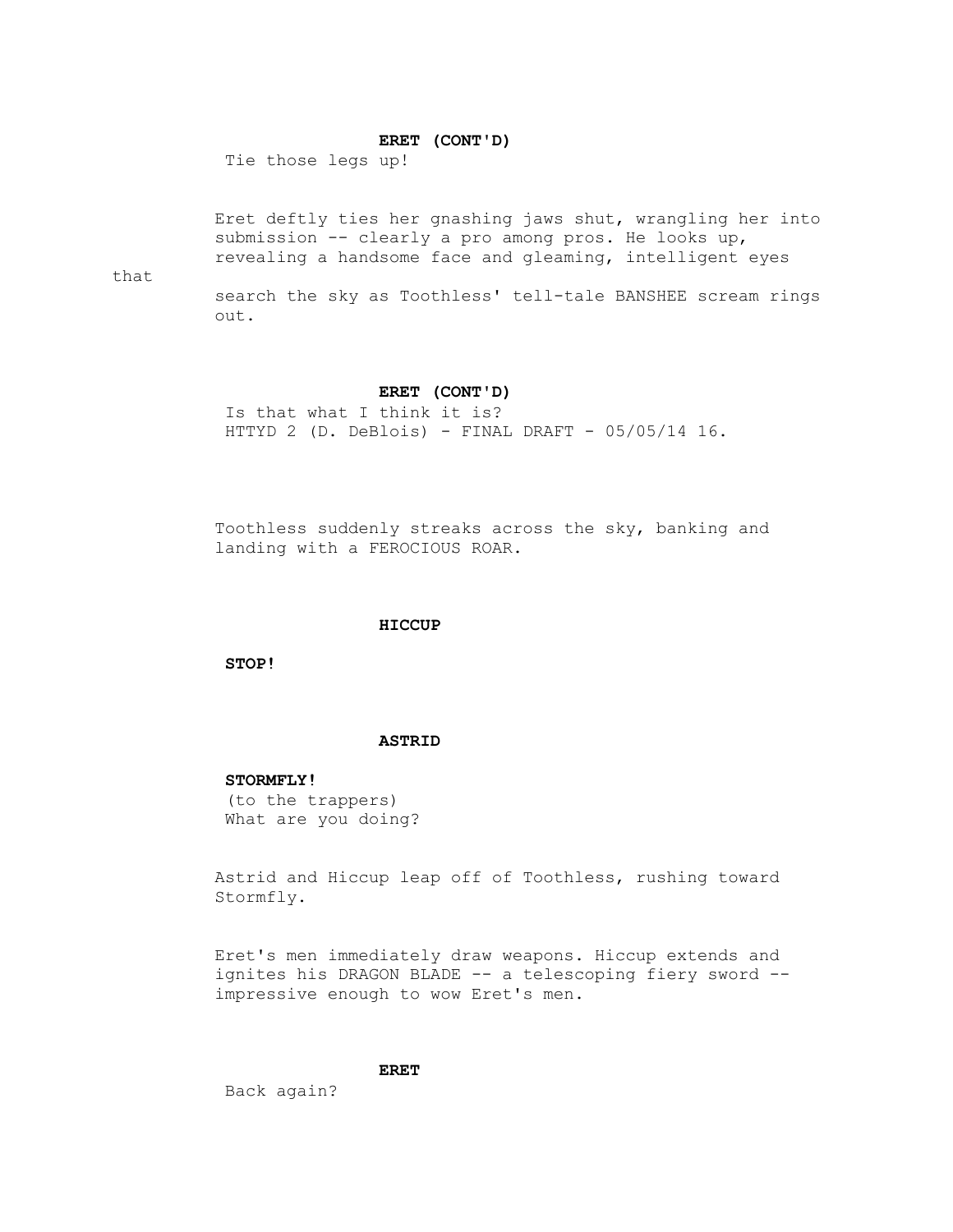Eret steps forward, focused only on Toothless.

### **ERET (CONT'D)**

 Soil my britches... that is a Night Fury. Thought they were all gone for good. (to his fellow trappers) Looks like our luck's had a turn for the better, lads! Don't think Drago has one of those in his dragon army.

 His men sound out in agreement. Hiccup eyes Astrid, confused.

#### **ASTRID**

Dragon army?

 **HICCUP** Look, we don't want any trouble.

#### **ERET**

 Ha! You should've thought of that before you stole all of our dragons and blasted our fort to bits!

### **HICCUP**

Wait...

# **ASTRID**

What are you talking about?

 Astrid and Hiccup take in the icy destruction, putting it together. HTTYD 2 (D. DeBlois) - FINAL DRAFT - 05/05/14 17.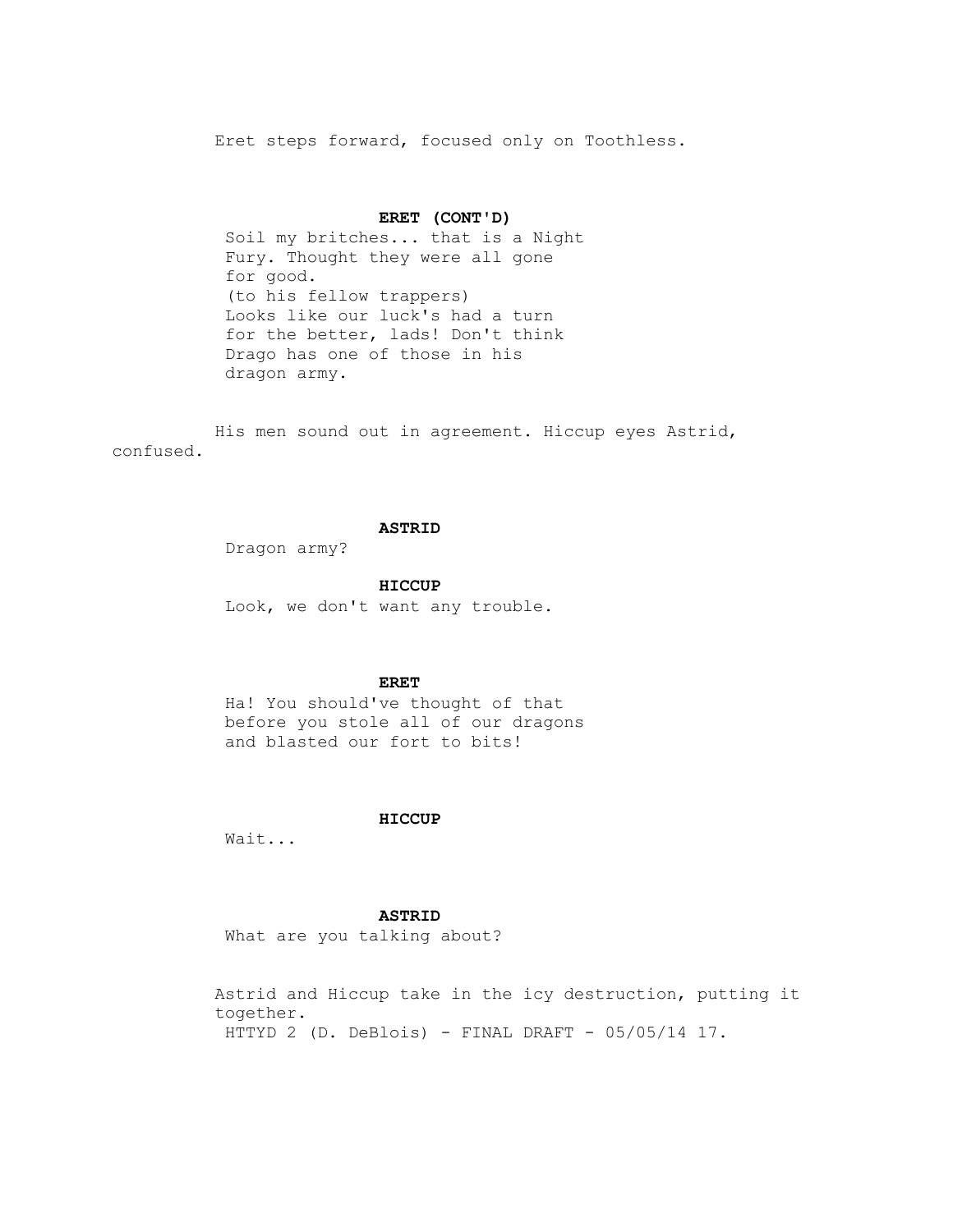### **HICCUP**

You think we did this?

## **ERET**

 Dragon trapping is hard enough work as it is, without do-gooder dragon riders sneaking in to rescue them.

#### **HICCUP**

What do-gooder -- there are other dragon riders?

#### **ERET**

 You mean, other than your thieving friend from last night? You tell me.

Eret approaches. Toothless snarls, protectively.

### **ERET (CONT'D)**

 You may have an ice-spitting dragon on your side, but we still have a quota to fill. How do you suppose we explain this mess to Drago Bludvist?

### **HICCUP**

 Drago what-fist? Does anything you say make sense?

# **TEENY**

 He's expecting a new shipment of dragons for his army by tomorrow.

### **NO-NAME**

And Drago don't take well to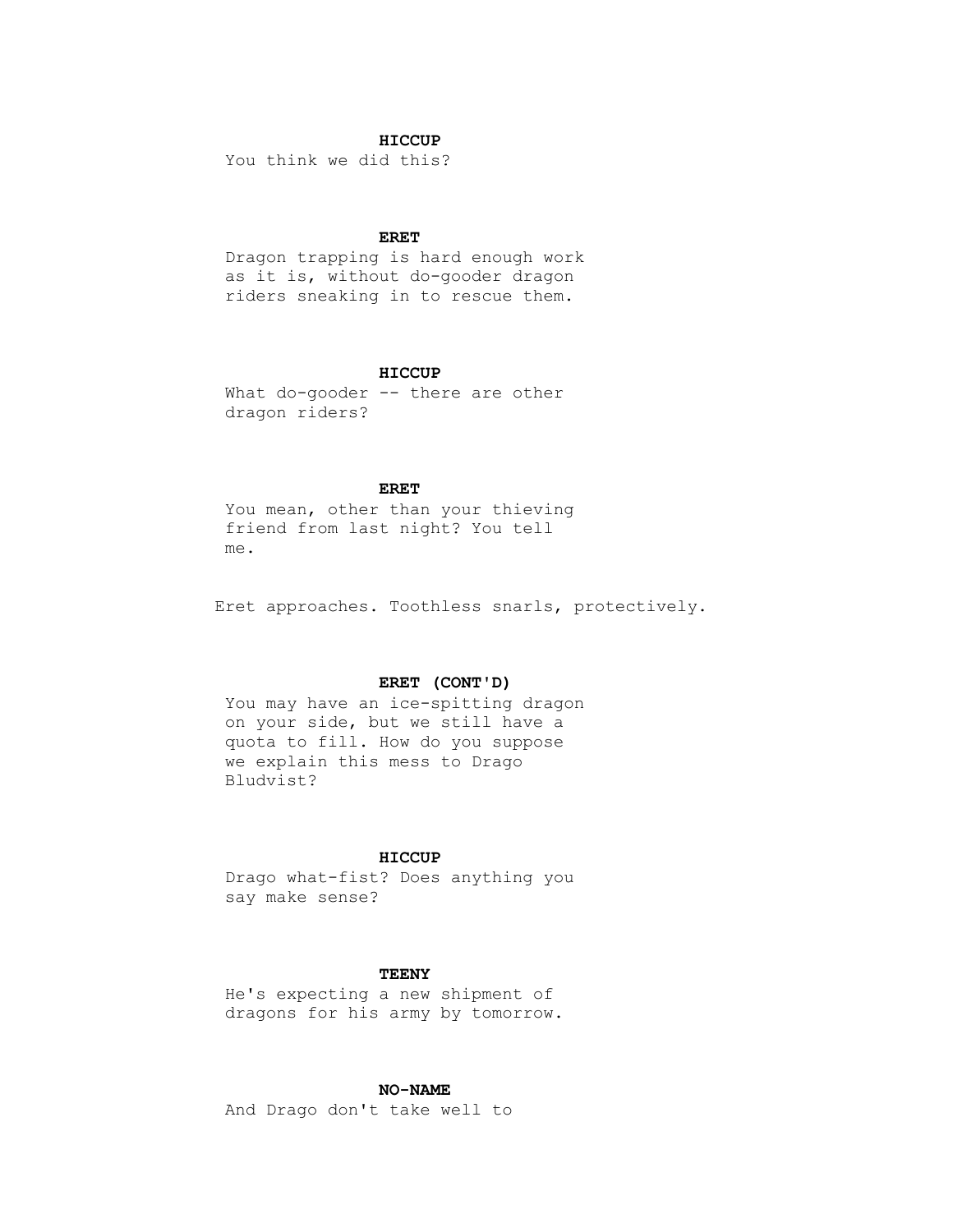excuses.

Eret parts his tunic, revealing a large branding-iron scar

on

his torso, in the shape of a dragon skull, split by a sword.

#### **ERET**

 This is what he gave me last time I showed up empty-handed. He promised to be far less understanding in the future.

#### **HICCUP**

#### **(EXASPERATED)**

 Look, we don't know anything about a dragon thief, or an ice-spitting dragon, or your lunatic boss and his dragon army, okay?

#### **(MORE)**

HTTYD 2 (D. DeBlois) - FINAL DRAFT - 05/05/14 18.

### **HICCUP (CONT'D)**

 Just give us back our dragon, and we'll go, strange, hostile person whom we've never met.

Eret bows playfully.

#### **ERET**

 Oh, where are my manners? I'm Eret. Son of Eret. Finest dragon trapper alive.

 He pulls a dagger from behind his back, waving it cockily. His men ready their weapons and net cannons.

# **ERET (CONT'D)**

 After all, it's not just anyone who can capture a Night Fury.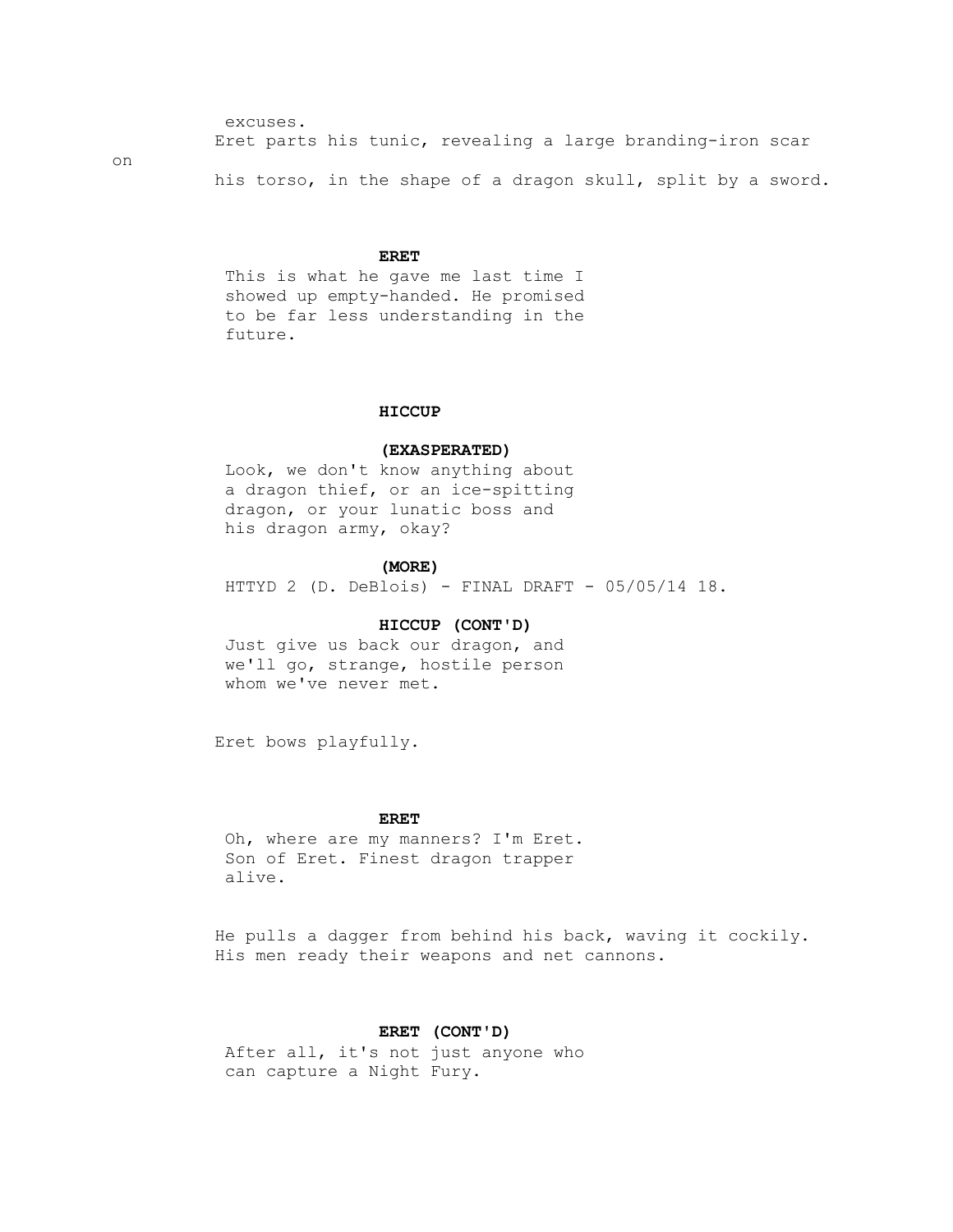Toothless ROARS a warning.

 **HICCUP** And this is Toothless. He says we're going. Now.

#### **ERET**

Heh. They all say that.

#### **(BEAT)**

 **RUSH `EM, LADS!**

 Eret lunges toward them. Toothless BLASTS, bringing down a massive spire of ice. It shatters as it hits the ground, forcing Eret and his men to dive out of the way.

 Making quick use of the distraction, Hiccup re-ignites his dragon blade and slashes through the ropes binding Stormfly.

#### **ASTRID**

Stormfly! C'mon, go! Go!

 Eret gets to his feet in time to see Toothless and Stormfly take to the air, carrying Hiccup and Astrid out of reach of the volley of arrows.

#### **ERET**

 **YOU WILL NEVER HOLD ON TO THOSE**

 **DRAGONS, YOU HEAR ME?! DRAGO IS**

 **COMING FOR THEM ALL!**

 **I/E. BERK/BLACKSMITH STALL - SUNSET**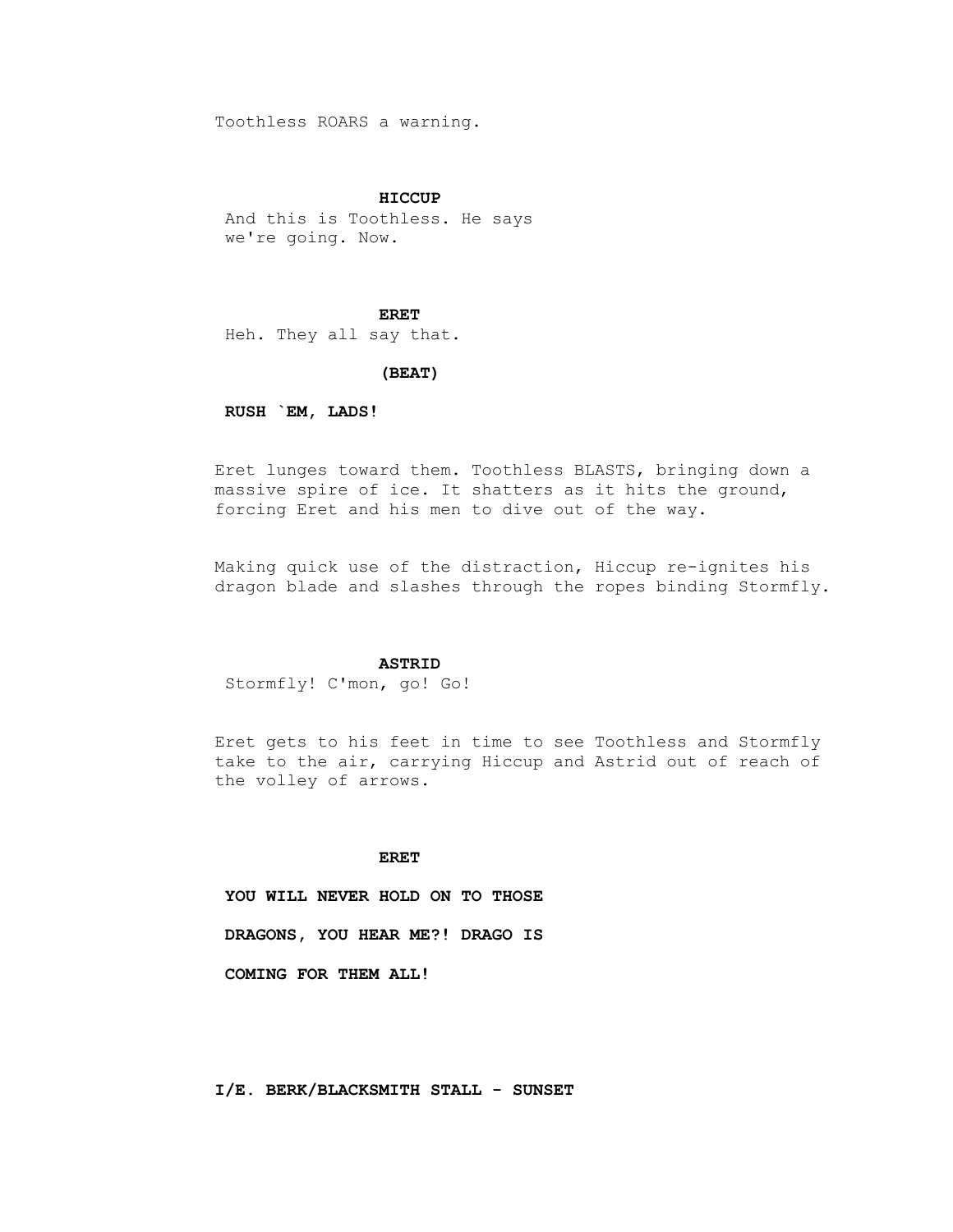(Sequence 0500 - Lock-Down!) HTTYD 2 (D. DeBlois) - FINAL DRAFT - 05/05/14 19.

 The GANG joyrides past GOTHI'S house, scattering her assortment of terrible terrors. She waves a fist at them as they sweep past, WHOOPING AND CHORTLING, leading us down to...

 THE UPPER PLAZA, where a GATHERED CROWD of Vikings and their dragons are cued up outside of Gobber's BLACKSMITH STALL, awaiting their turns. Stoick maneuvers through the crowd, spouting JOVIAL GREETINGS in passing.

 He makes a bee-line for GOBBER, who is busily grinding a metal dragon tooth into shape. A Zippleback waits patiently, his head cocked open like a car hood while the other head watches, sympathetically.

# **STOICK**

Any sign of him?

 Gobber flips up his welding guard, revealing a matching area of unsoiled skin.

### **GOBBER**

 Ah, he's probably flown off the edge of the world by now. You sure you want that kid running the village? You can still delay your retirement.

# **STOICK**

Oh, he's ready. You'll see.

 A SUDDEN EXCITEMENT in the crowd heralds Hiccup and Astrid's return. They touch down on Toothless and Stormfly.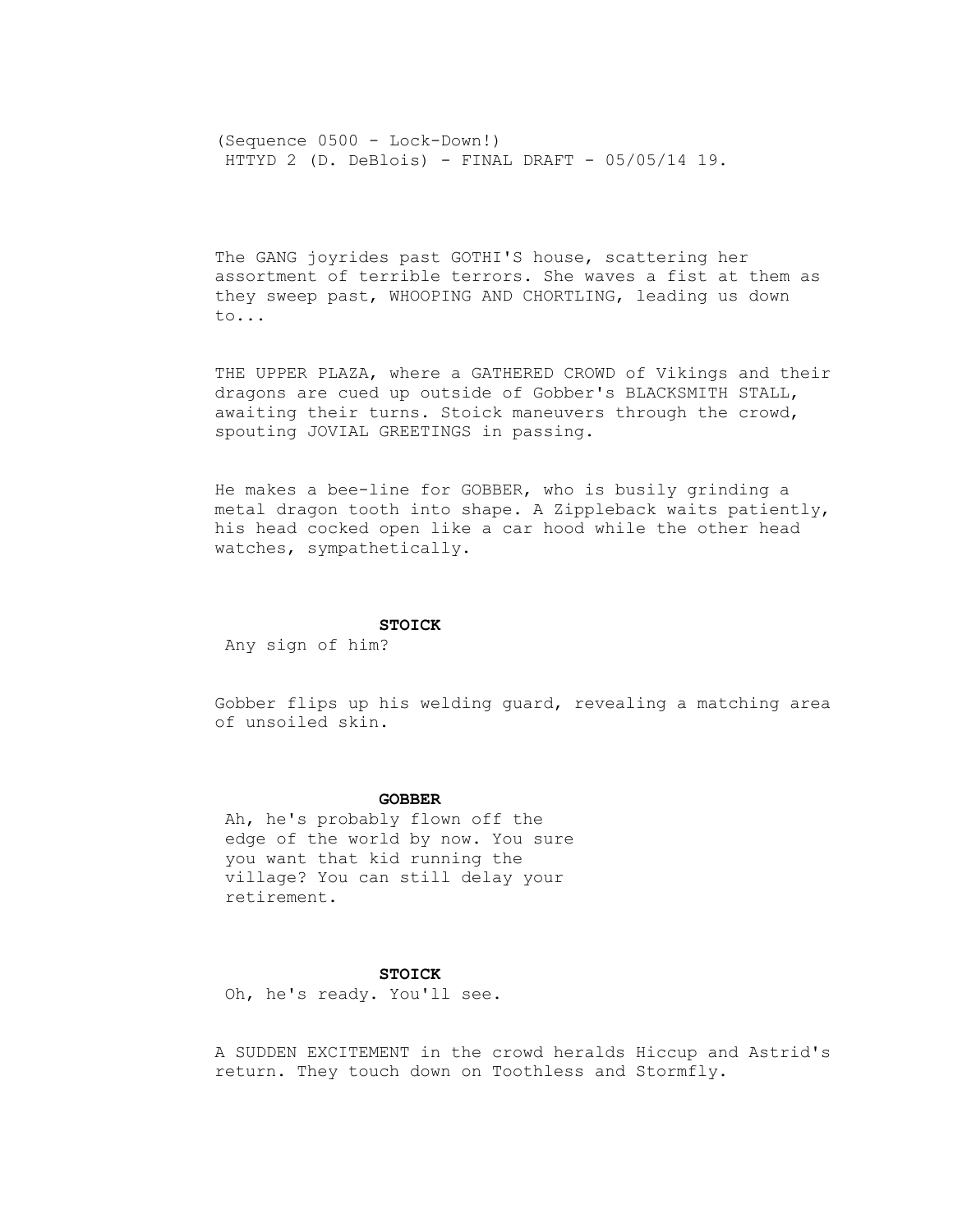### **STOICK (CONT'D)**

 Haha! There he is! (to Gobber, proving his

### **POINT)**

Huh? The pride of Berk!

 Hiccup stows his helmet and heads toward Stoick with urgency.

#### **GOBBER**

 Who finally decided to show up for work. Yay.

#### **HICCUP**

 Sorry. Got held up. (privately, to Stoick) Hey, Dad, could I have a word?

#### **STOICK**

 Something you're itching to tell me? HTTYD 2 (D. DeBlois) - FINAL DRAFT - 05/05/14 20.

#### **HICCUP**

 Not quite the itch you're thinking of, but yes.

Stoick hands him an apron and guides him to the front desk.

# **STOICK**

 Good man! Now, lesson one. A chief's first duty is to his people. So...

Stoick changes the rune on the "being served" placard.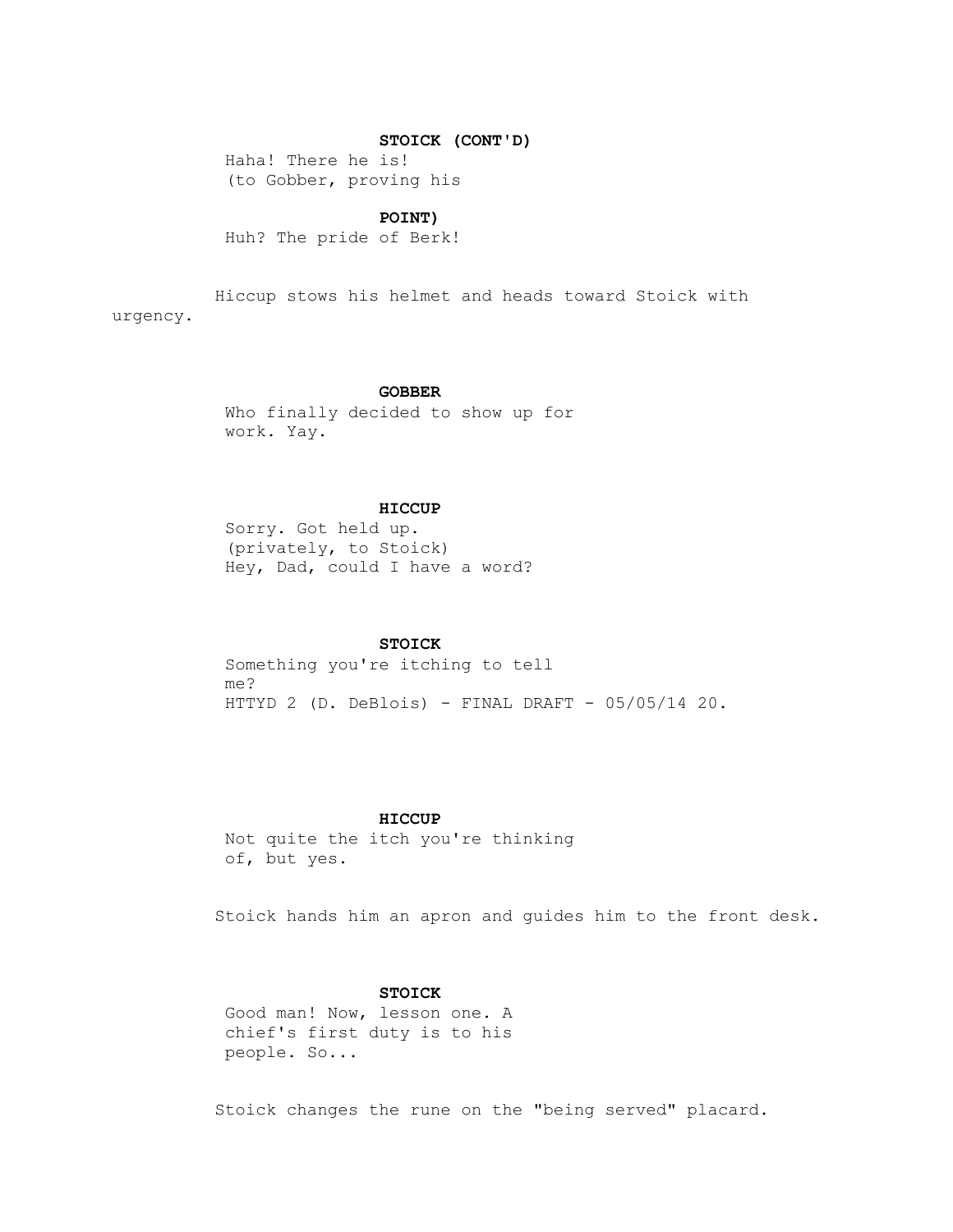### **STOICK (CONT'D)**

Forty one? Forty --

#### **HICCUP**

Could we just talk in private for--

### **STARKARD**

 --That's me! That's me! I'm next! (pushing his way through) I was ahead of you! Excuse me, I've been here all day!

STARKARD reaches the counter, giddy with excitement.

# **STARKARD (CONT'D)**

 Okay, I want one of those high seaters, with lots of spikes and a big stowage compartment.

#### **STOICK**

Absolutely! You got it, sir!

Stoick spins Hiccup around, steering him back into the shop.

### **HICCUP**

 Dad, this is actually a little more important than building saddles.

# **STOICK**

 Ah-ah! Lesson two. No task is too small when it comes to serving your people. Excuse us, Grump.

 They step over the tail of a large, snoring oaf of a dragon, stirring him awake with a fussy start.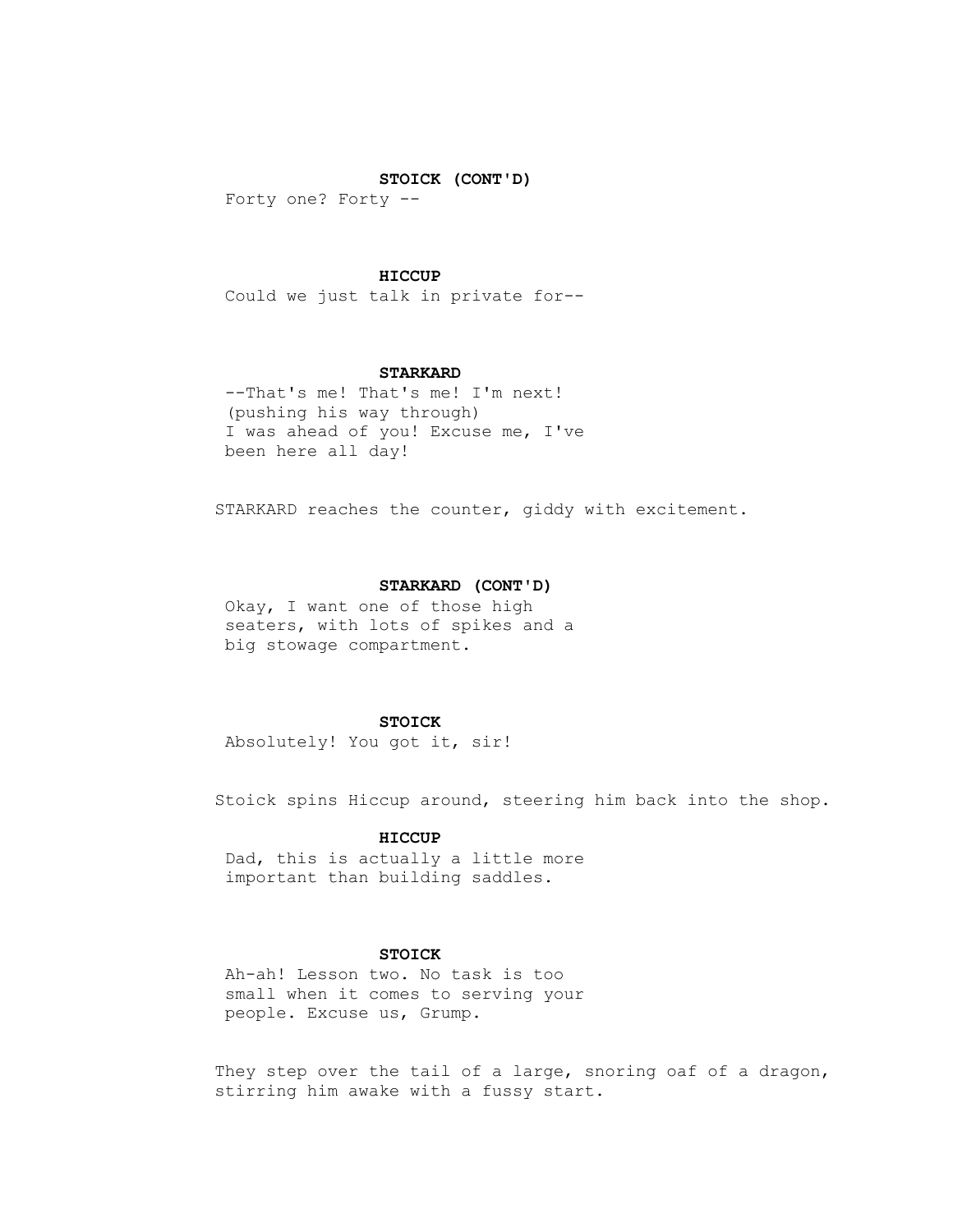#### **GOBBER**

 Grump! You let the forge die down again! HTTYD 2 (D. DeBlois) - FINAL DRAFT - 05/05/14 21.

 Grump coughs a slug of molten lava into the forge. It splatters everywhere, igniting a rash of fires. Hiccup side steps them as he gathers materials in the back of the stall. Gobber pulls the fire extinguisher, dumping water everywhere.

### **GOBBER (CONT'D)**

 That's it, Grump. You're going up for adoption!

Stoick fills a toolbox with tools from Hiccup's workbench.

#### **STOICK**

One of these. And this...

# **HICCUP**

 **DAD --**

# **STOICK**

-- There you go! Go on. Have away.

# **HICCUP**

 But, seriously, I really need to tell you about this new land we came across.

# **GOBBER**

Another one?!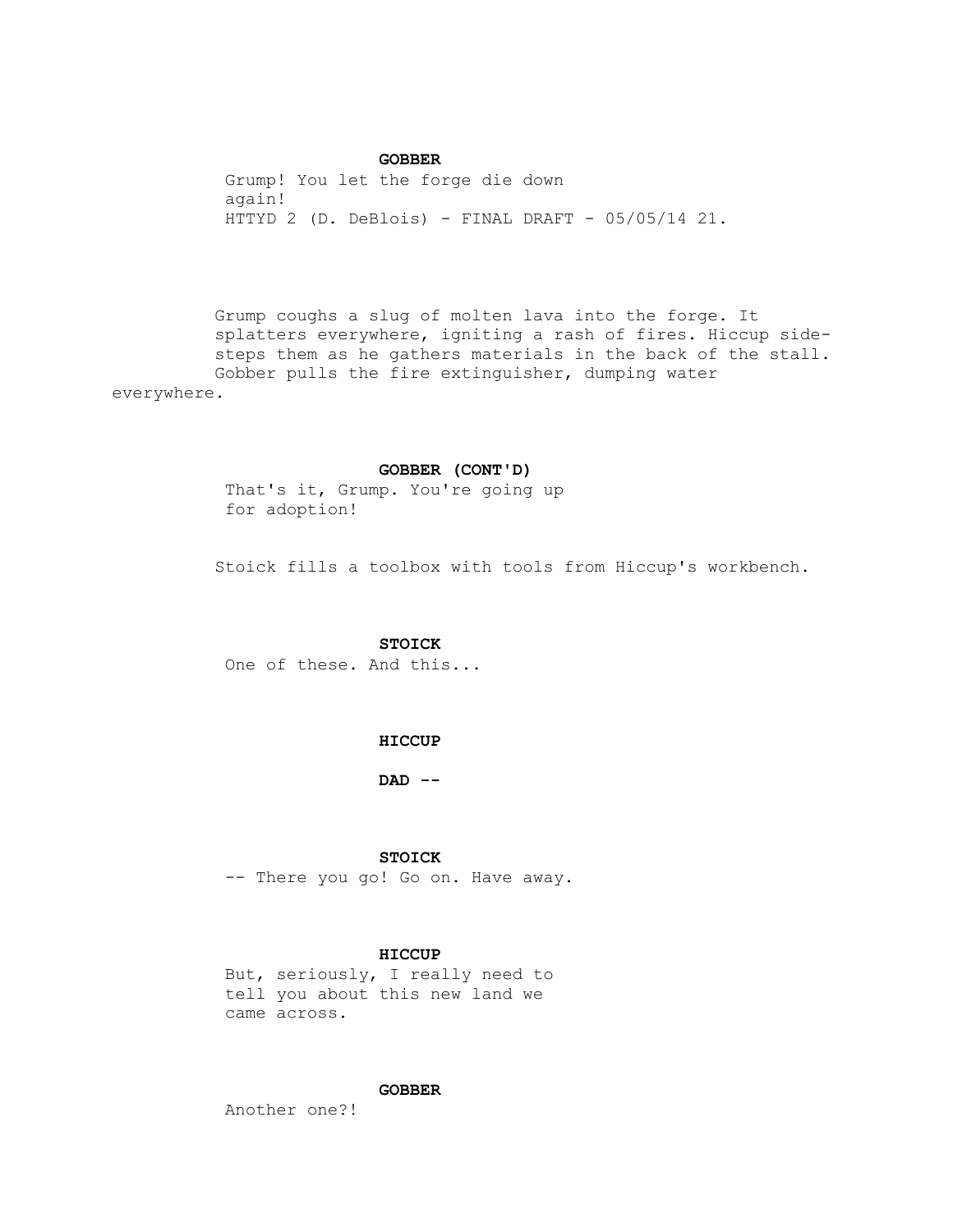Fishlegs walks in, followed by the Twins and Snotlout.

#### **FISHLEGS**

Any new dragons?

hands

Stoick slaps a sheet of leather onto a dragon mold, and

 Hiccup pencil. Exasperated, Hiccup begins tracing an outline as he speaks.

#### **HICCUP**

 We didn't stick around to find out. These folks weren't particularly friendly.

### **GOBBER**

 Oh, really? Your Night Fury and Deadly Nadder didn't bring them cheering to the rooftops?

Gobber spins his prosthetic arm dispenser.

# **HICCUP**

 No, this was different. Not the standard run-for-the-hills hoo-ha I've come to enjoy. These guys were trappers. Dragon trappers. HTTYD 2 (D. DeBlois) - FINAL DRAFT - 05/05/14 22.

# **ASTRID**

 You should've seen their fort. All blown apart and stuck in giant spikes of ice. It was weird.

### **HICCUP**

I've never seen anything like it.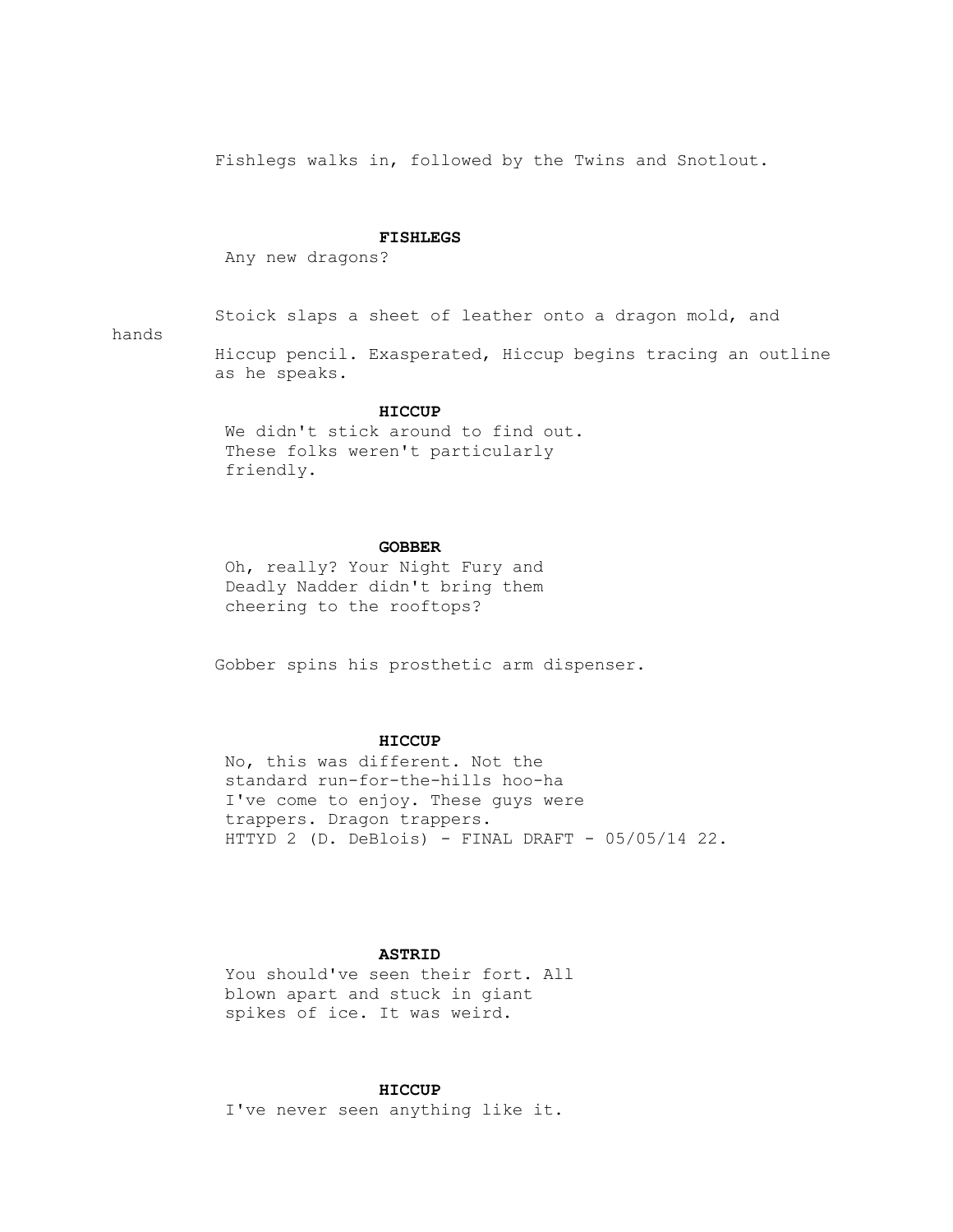And worst of all, they thought we did it!

 Gobber pops off his prosthetic tongs and selects a wire brush

from his dispenser...

#### **GOBBER**

 Y'know, you two are gonna get yourselves in SERIOUS trouble one of these days. Not everyone appreciates this way of life.

Which he uses to brush his mustache and eyebrows.

Stoick takes the sheet of leather to the table saw...

#### **STOICK**

 Gobber's right, son. Best we keep to our own. Besides, you'll have more important uses for your time --

And pulls a lever, starting it up.

### **STOICK (CONT'D)**

(sing-songy, under his

#### **BREATH)**

Once we make the big announcement!

Hiccup pulls the lever, shutting the saw down.

# **HICCUP**

They are building a dragon army.

Silence fills the stall. Vikings exchange worried glances.

 **HICCUP (CONT'D)**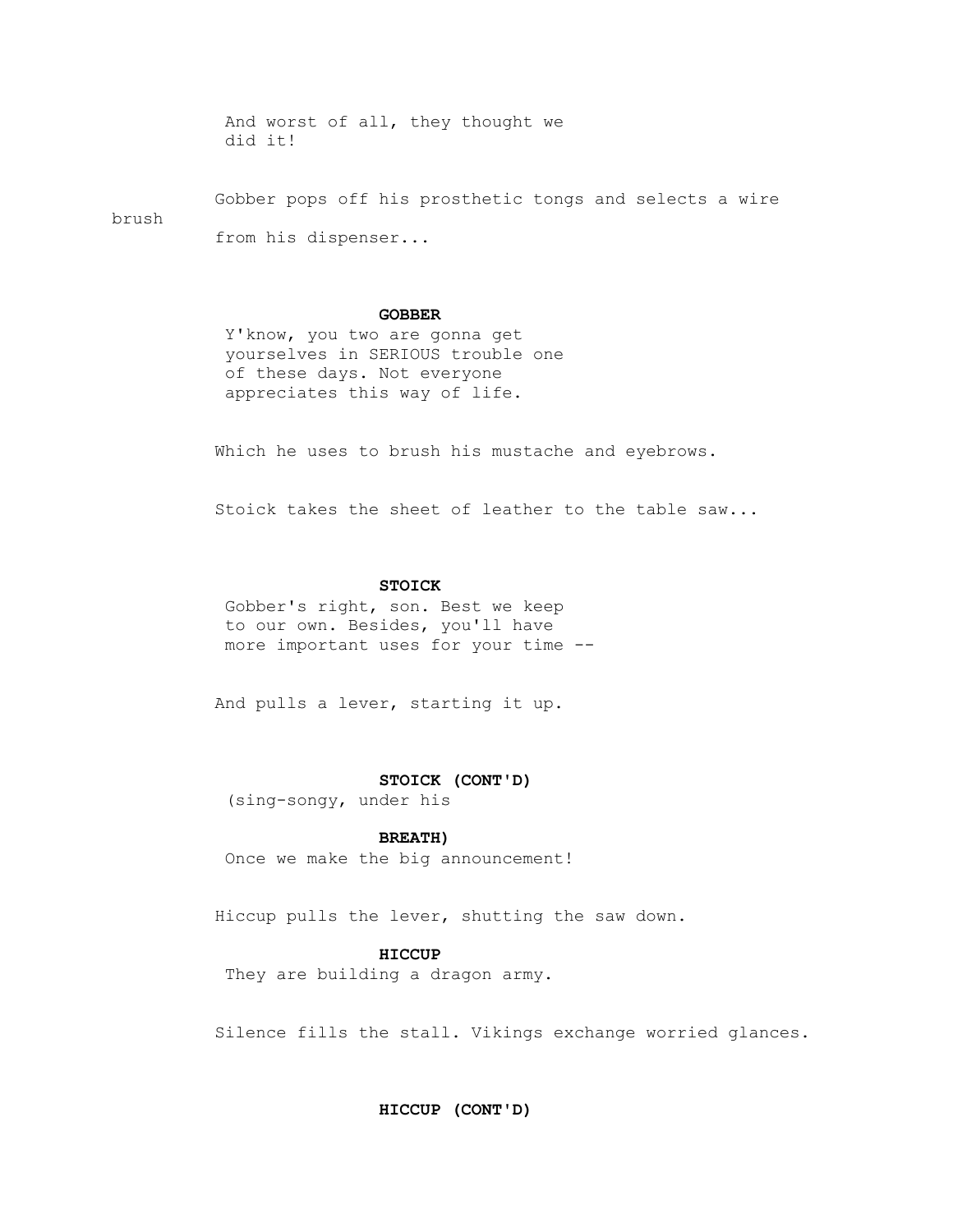Or at least the guy they work for is. Dargo Bloody Fist or something.

Stoick's eyes widen. He turns to Gobber, with growing alarm.

#### **TUFFNUT**

 I'll bloody his fist with my face if he tries to take my dragon!

# **RUFFNUT**

 Or mine. HTTYD 2 (D. DeBlois) - FINAL DRAFT - 05/05/14 23.

# **TUFFNUT**

You're such a moron.

#### **FISHLEGS**

A beautiful moron.

#### **SNOTLOUT**

Yeah...

Ruffnut grumbles, revolted by their advances.

Stoick grabs Hiccup by the shoulders, wide-eyed and intense.

# **STOICK**

Bludvist? Drago Bludvist?

### **HICCUP**

Uh, yeah. Wait. You know him?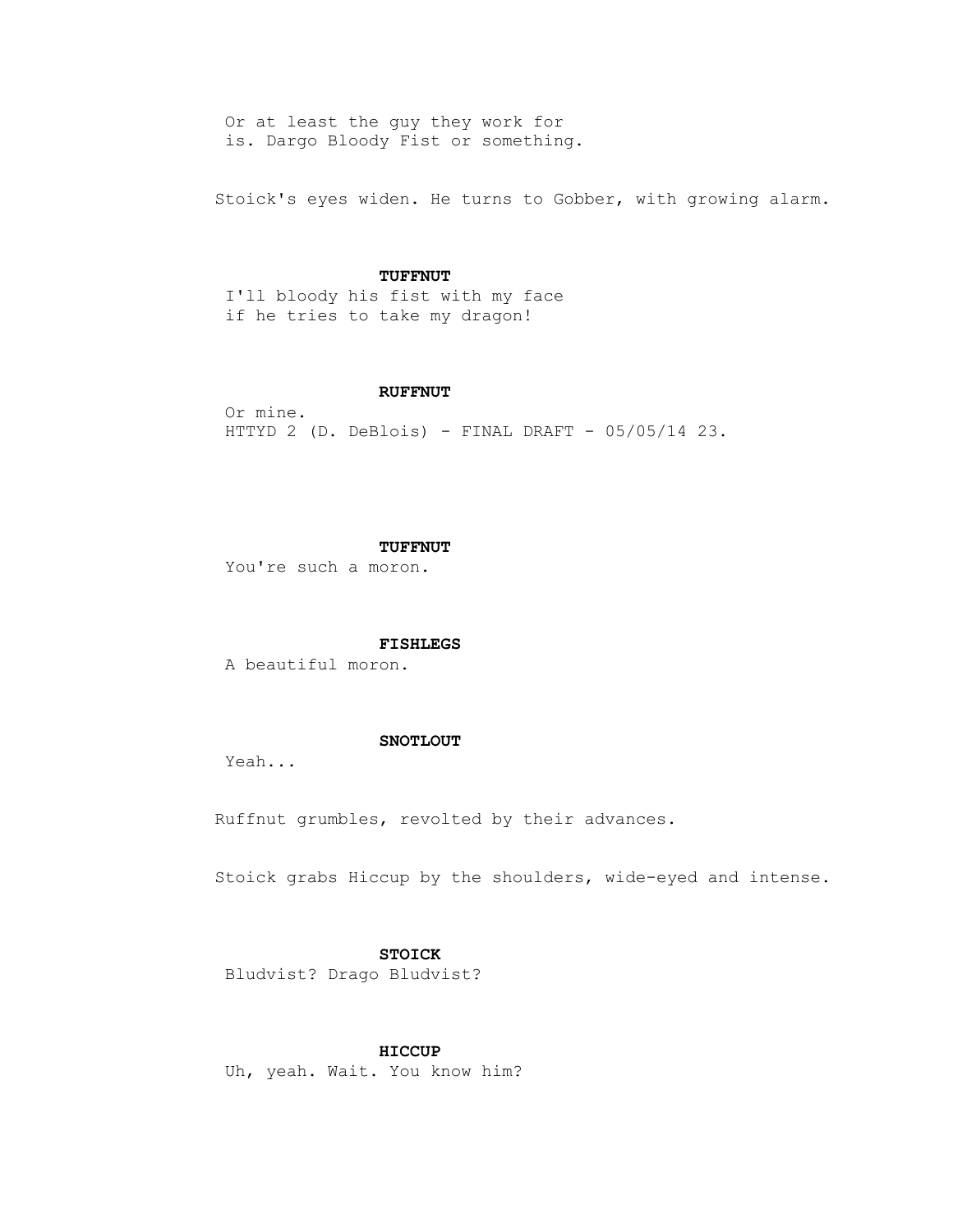# **INT. BERK - DRAGON STABLES - MOMENTS LATER**

 Stoick rushes down a circular stone staircase into the vast, bustling cave that houses the dragon stables.

#### **STOICK**

 **GROUND ALL DRAGONS!**

#### **HICCUP**

What? Why?!

Hiccup, Astrid, Gobber, and Toothless chase after Stoick.

# **STOICK**

### **SEAL THE GATES! LOWER THE STORM**

 **DOORS!**

#### **HICCUP**

 Whoa, whoa, whoa. Wait! What is happening?

# **GOBBER**

You heard the man! Lock it down!

 Behind him, the massive storm doors rattle as they're lowered.

# **STOICK**

 No DRAGON or VIKING sets foot off this island until I give the word! HTTYD 2 (D. DeBlois) - FINAL DRAFT - 05/05/14 24.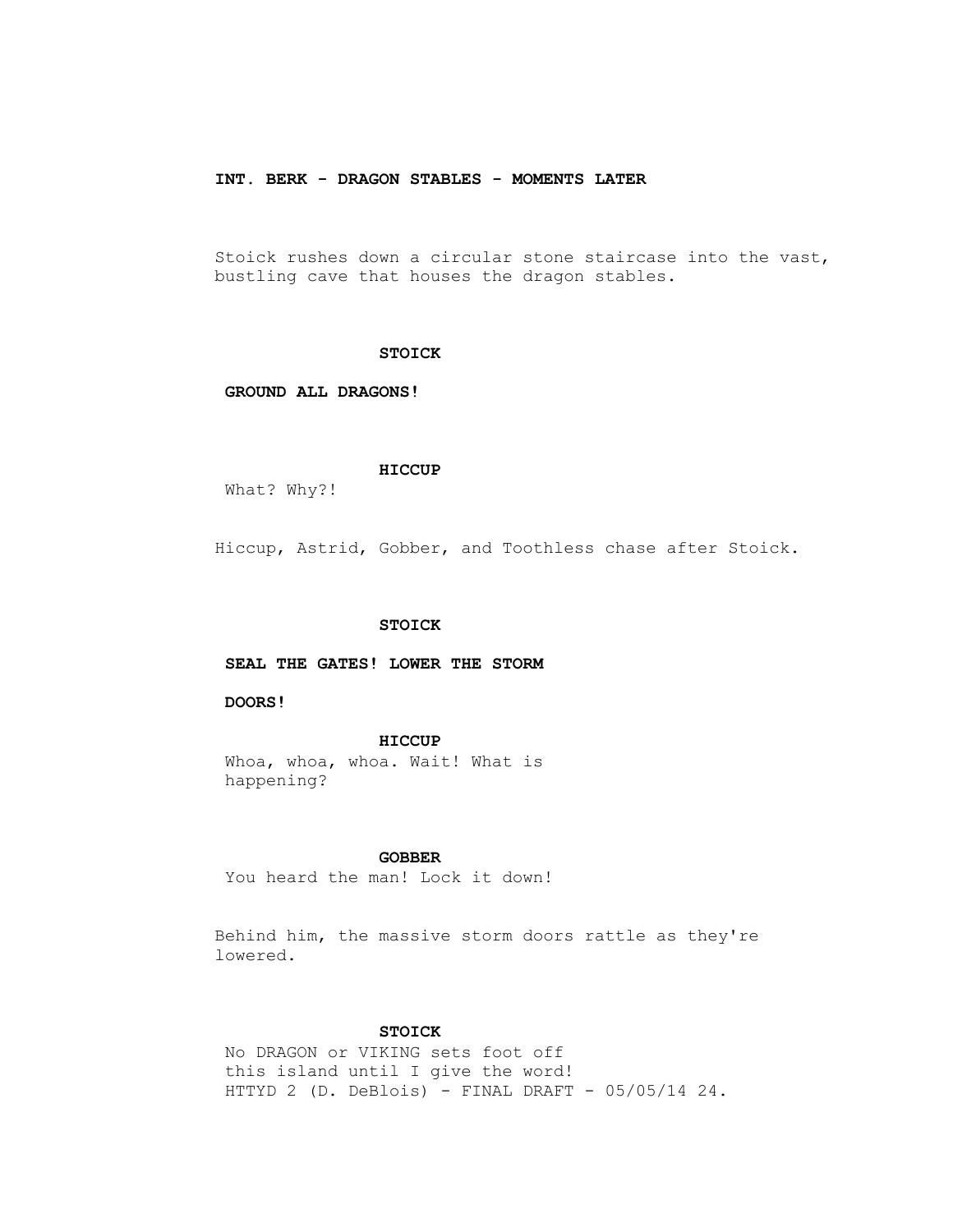#### **HICCUP**

 Because some guy you knew is stirring up trouble in some faraway land?

Stoick turns to Hiccup, gravely serious.

# **STOICK**

 Because Drago Bludvist is a madman. Without conscience or mercy. And if he's built a dragon army... gods help us all.

Stoick continues on shouting orders, leaving Hiccup stewing.

# **STOICK (CONT'D)**

Get them into their pens! Quickly!

Hiccup chases around to confront Stoick.

### **HICCUP**

Then let's ride back out there. We'll follow those trappers to Drago and talk some sense into him.

### **STOICK**

No. We fortify the island.

# **HICCUP**

It's our duty to keep the peace!

# **STOICK**

Peace is over, Hiccup. I must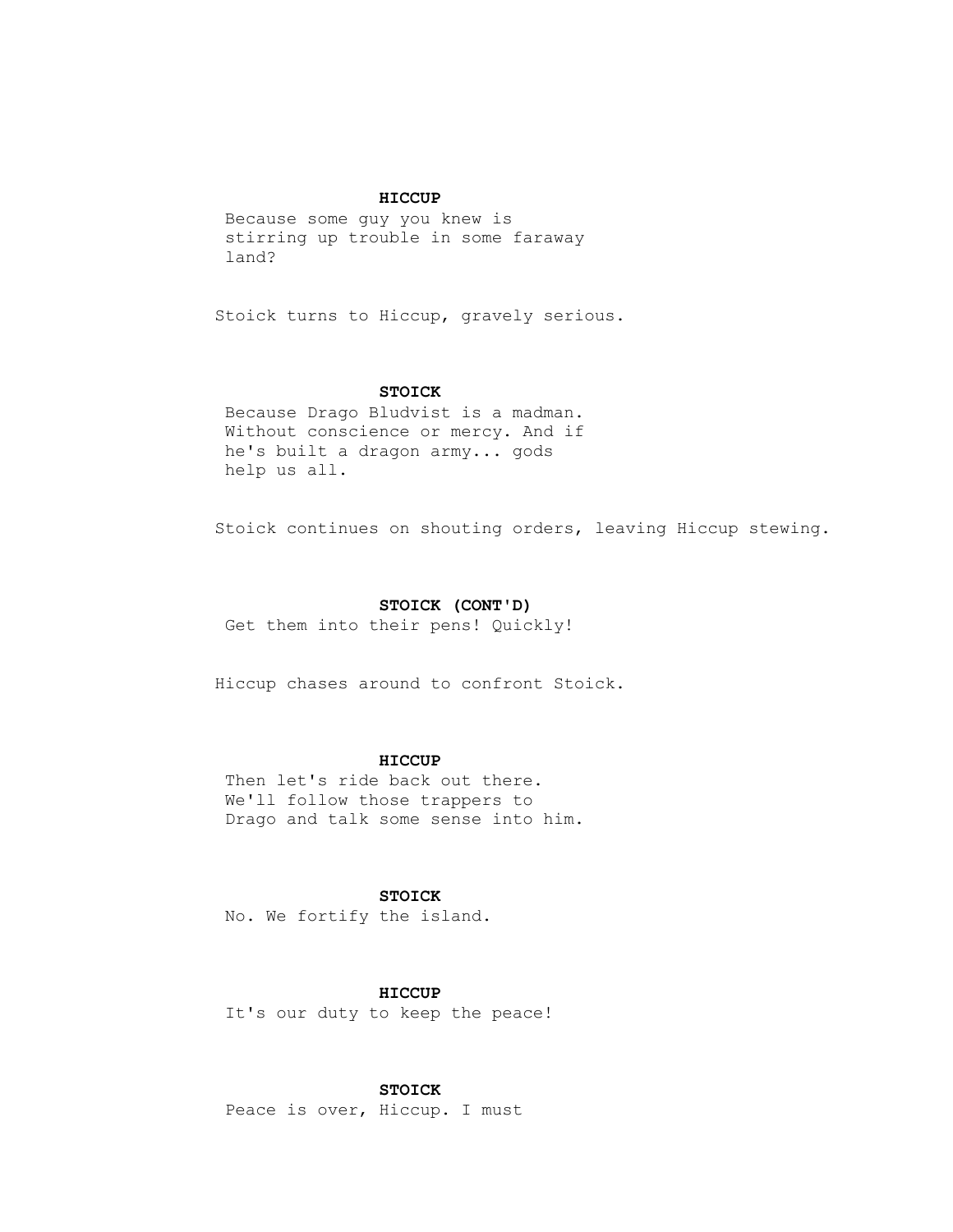prepare you for war.

#### **HICCUP**

 War? Dad, if Drago's coming for our dragons, we can't wait around for him to get here. Let's go find him and change his mind.

#### **STOICK**

 Some minds won't be changed, Hiccup. Berk is what you need to worry about.

### **(BEAT)**

A chief protects his own.

Stoick heads off, calling out more orders...

### **STOICK (CONT'D)**

#### **SECURE THE STABLES! LATCH EVERY**

 **STALL!** HTTYD 2 (D. DeBlois) - FINAL DRAFT - 05/05/14 25.

 ... leaving Hiccup eyeing Toothless as the storm doors close.

Astrid approaches him, seeing the determination on his face.

#### **ASTRID**

Hiccup, don't.

# **HICCUP**

I have to.

He gives her a quick peck on the cheek.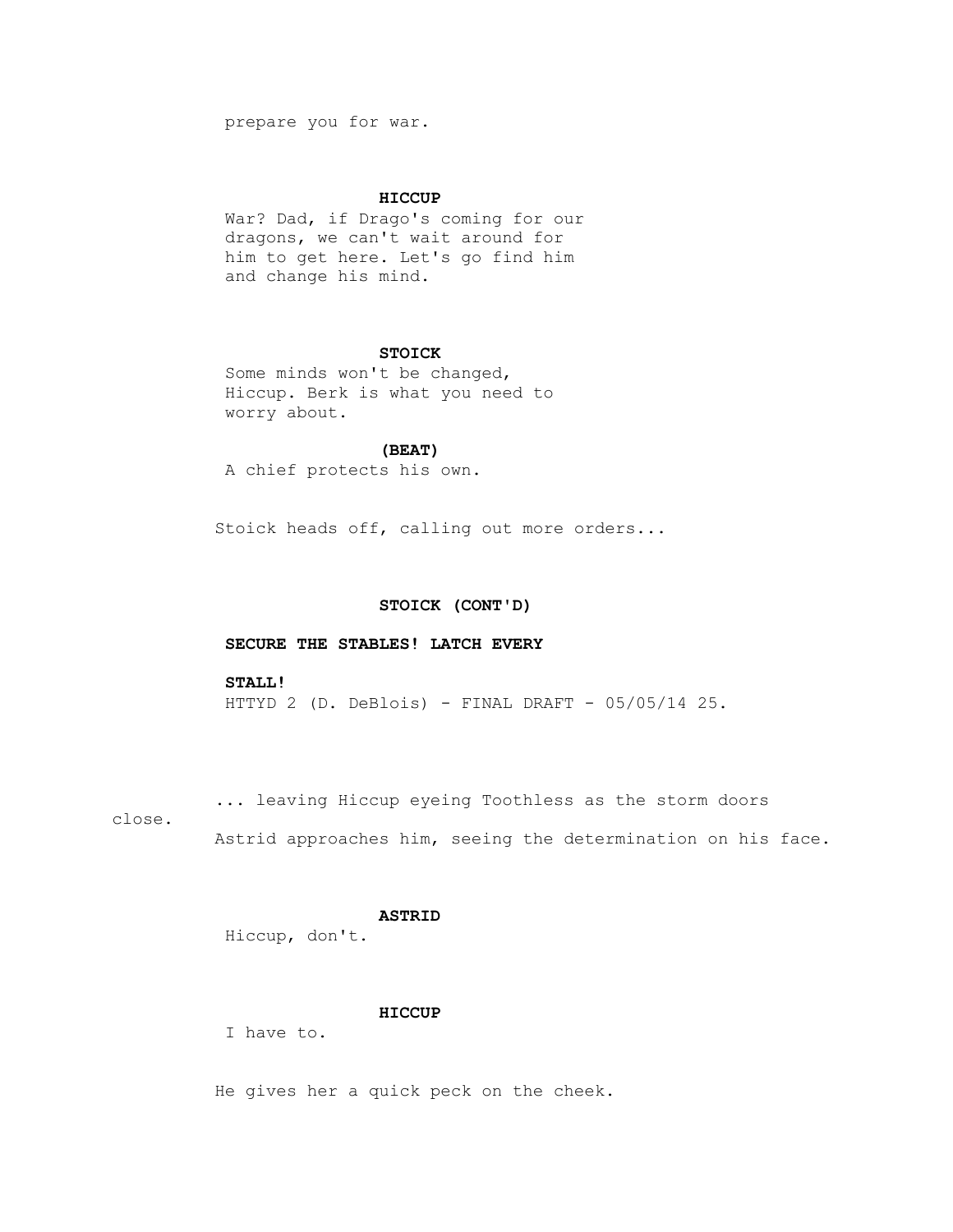#### **STOICK**

## **THIS WAY! QUICKLY!**

Hiccup and Toothless BLAST PAST, heading for the exit.

# **STOICK (CONT'D)**

#### **HICCUP!**

They try to fly through one door, but it seals shut.

#### **HICCUP**

Come on!

 Toothless spins around and DIVES through the gap in the second lowering storm door.

### **STOICK**

Hiccup!

 Astrid and Stormfly blow past Stoick and slip through the storm door before it shuts, leaving Stoick fuming.

 **EXT. OPEN SEA - MIDDAY**

 (Scene 0700 - Eret's Lesson) Eret's ship carves a defiant path North, leaving the last glimpses of Lapland in its wake.

 Eret stands on the bowsprit, eyeing the waves intently, searching the surface. He turns toward the deck, where his crewmen man the gunwale cannons, sights trained to the sky.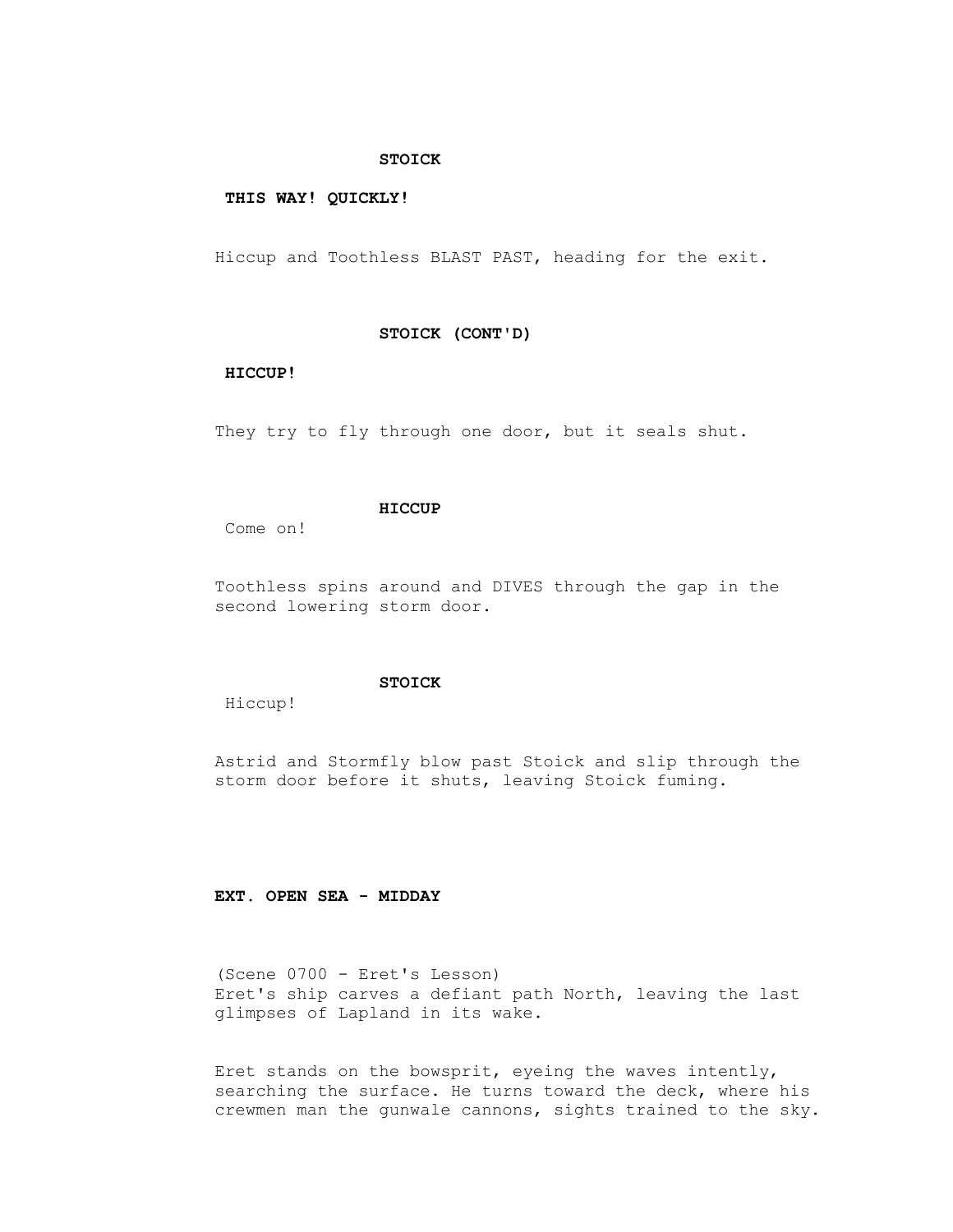## **ERET**

 Keep your eyes peeled, lads! With this wind, we'll reach Drago by daybreak, so best we fill this ship up with dragons and quick! It's no time to be picky. Not if we want to keep our -- HTTYD 2 (D. DeBlois) - FINAL DRAFT - 05/05/14 26.

## *<u> UG</u>*

Uh... Eret?

 Eret turns in the direction Ug is pointing to see a pair of dragons flapping toward them.

#### **ERET**

 **HEADS! OFF THE PORT QUARTER!**

The crewmen swing the net cannons toward the back-lit, silhouetted dragons, drawing ever closer.

#### **ERET (CONT'D)**

Net `em, lads! Take `em down!

 Eret loads a cannon and takes aim. He spots Hiccup and Astrid riding the dragons. His eyes narrow, determined.

## **ERET (CONT'D)**

You're not getting away this time.

 Nets fly through the air. Hiccup and Astrid outmaneuver them and dive toward the ship, landing on the deck with a clatter.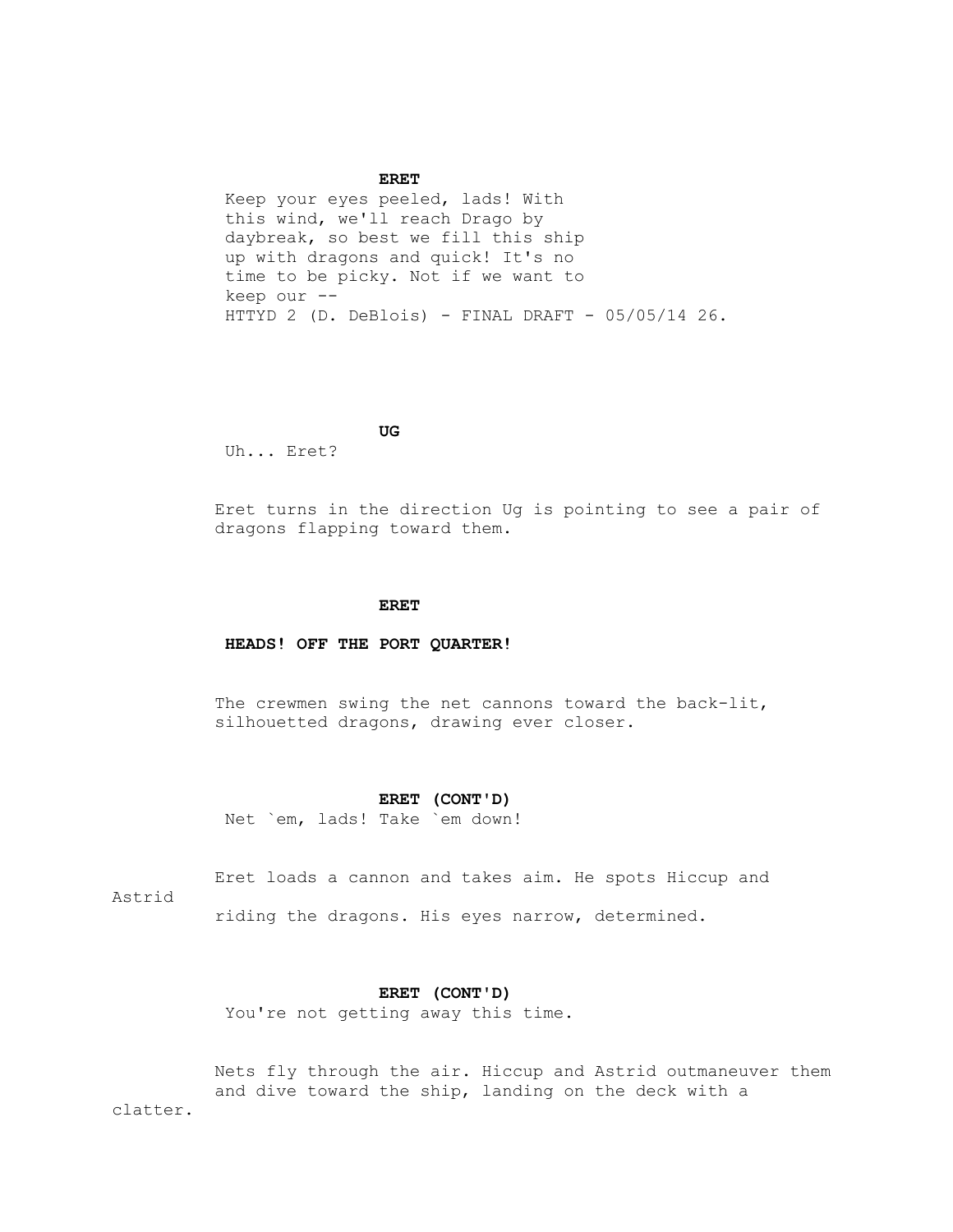## **ERET (CONT'D)**

 And here I was worried we might turn up empty-handed.

for

 Astrid brandishes her axe in invitation. Hiccup indicates her to lower it, then holds up his hands in surrender.

#### **HICCUP**

 Nope. It's your lucky day. We give up.

Eret's crew exchange confused stares. As does Astrid.

## **HICCUP (CONT'D)**

 That's one Night Fury, one Deadly Nadder, and...

He dismounts Toothless and tosses a net over Astrid.

## **HICCUP (CONT'D)**

 ... two of the finest dragon riders west of Luk Tuk. That oughtta make the boss happy, right?

 Astrid grumbles. He takes her axe, hands it to Eret, and escorts Astrid past the men to the open live well.

## **HICCUP (CONT'D)**

 Excuse us. HTTYD 2 (D. DeBlois) - FINAL DRAFT - 05/05/14 27.

 He leads Astrid down the ladder. She glares at him, plainly hating the plan.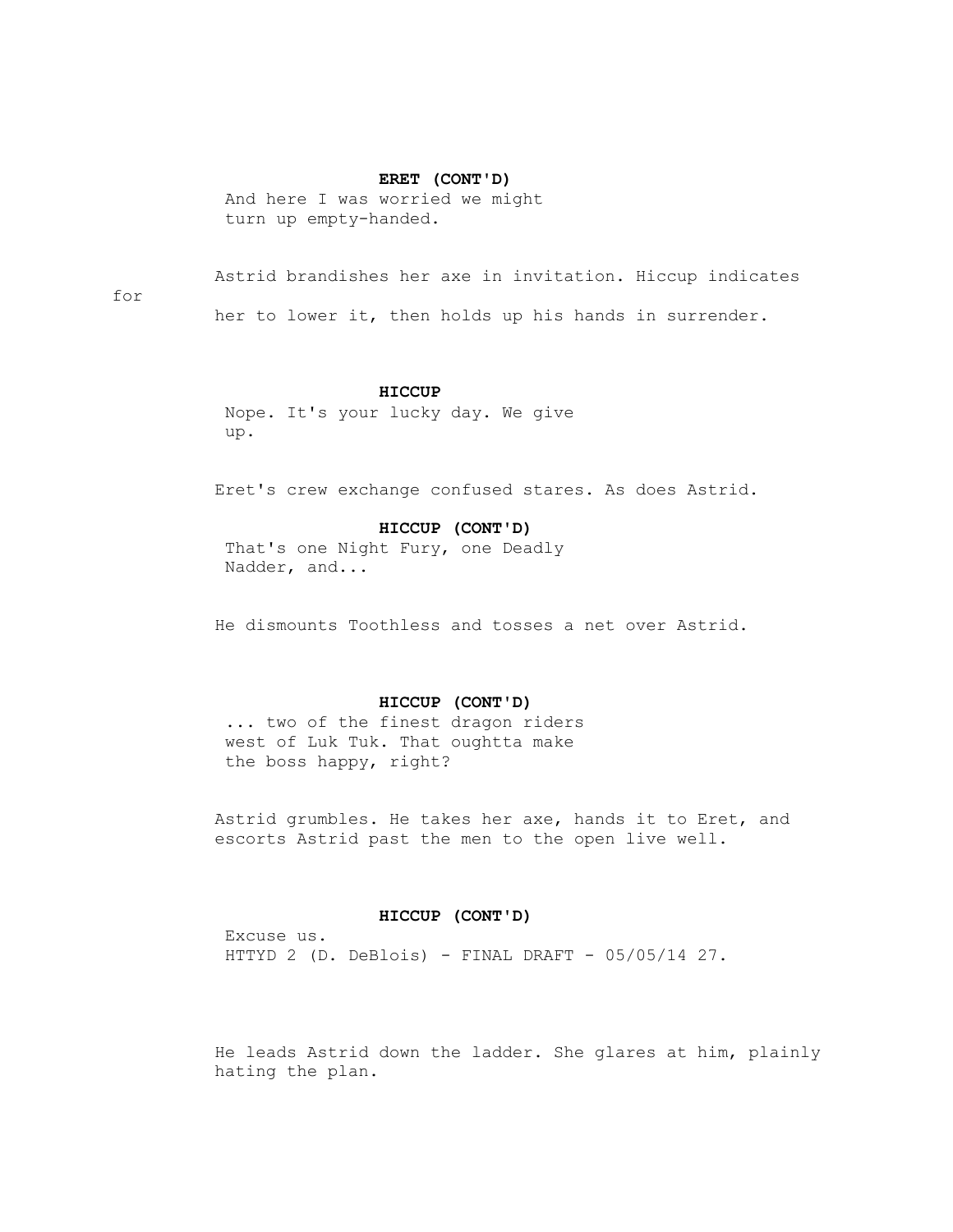## **ASTRID**

What are you doing?

Toothless tries to follow them, but Hiccup holds him back.

#### **HICCUP**

Toothless, stay.

 Hiccup flips the latch, lowering the grate as Eret watches, confounded.

## **HICCUP (CONT'D)**

 The dragons don't really care for cramped spaces, so they'll just hang out with you. They won't be any trouble.

 Eret's men nervously direct their swords and spears toward Toothless. HE SNARLS.

## **HICCUP (CONT'D)**

 Unless you do that. Wooden boat, big ocean. How's your swimming?

#### **NO-NAME**

Not good.

 A burst of flame erupts from the live well, causing the crewmen to jump back. Hiccup thrusts his Dragon Blade

through

the grate.

## **HICCUP**

 Oops. Almost forgot. Can't have armed prisoners!

#### **ASTRID**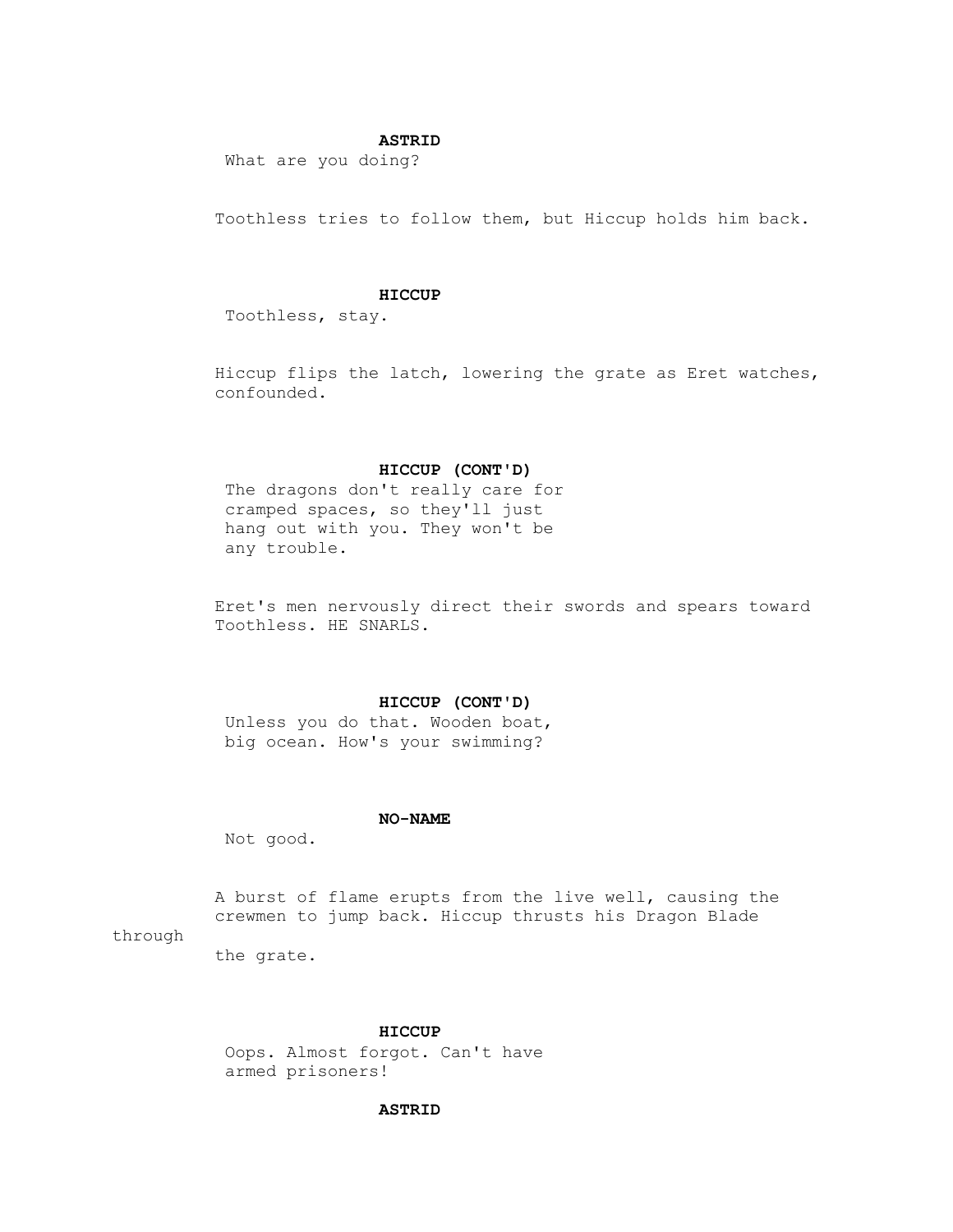How is this a plan?

 He retracts the blade and offers it up. A crewman cautiously takes it, looking it over. The pommel of the hilt is expelling green gas.

#### **HICCUP**

 Just what every dragon trapper needs. One end coats the blade in Monstrous Nightmare saliva. The other sprays Hideous Zippleback gas. All it takes is a spark and...

 A curious crewman clicks the lighter, igniting the gas. Hiccup ducks as the sudden explosion sweeps over the deck. HTTYD 2 (D. DeBlois) - FINAL DRAFT - 05/05/14 28.

#### **HICCUP (CONT'D)**

Oh, yeah, there you go!

Toothless paws at the embers.

## **HICCUP (CONT'D)**

 Once they see you as one of their own, even the testiest dragons can be trained, right, bud?

Toothless gurgles and falls over.

## **ERET**

Give me that!

 Eret snatches the dragon blade and HURLS it overboard. Stormfly bolts after it...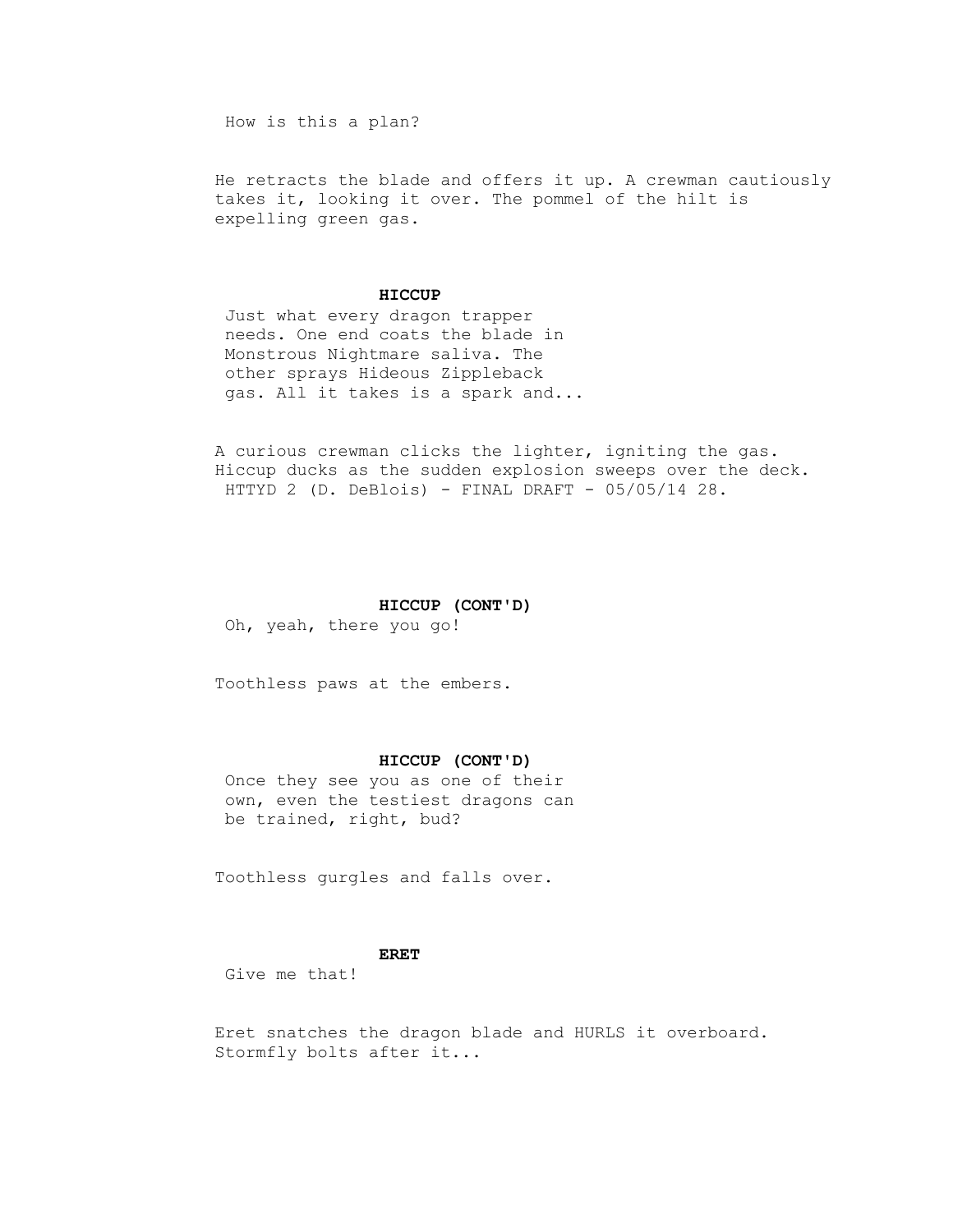## **ERET (CONT'D)**

What game are you playing?

## **HICCUP**

 No game. We just want to meet Drago.

 And returns in a flash, dropping it at Eret's feet like a fetching dog, tongue wagging. Eret throws it again, frustrated. Stormfly returns with it just as quickly.

#### **ERET**

Why?

## **HICCUP**

 Because I'm going to change his mind about dragons.

Eret and his crew LAUGH. Astrid pokes out of the well.

## **ASTRID**

He can be really persuasive.

Hiccup pets Toothless, thoughtfully.

#### **HICCUP**

 Once you've earned his loyalty, there is nothing a dragon won't do for you.

## **ERET**

 Puh! You won't be changing any minds around here. HTTYD 2 (D. DeBlois) - FINAL DRAFT - 05/05/14 29.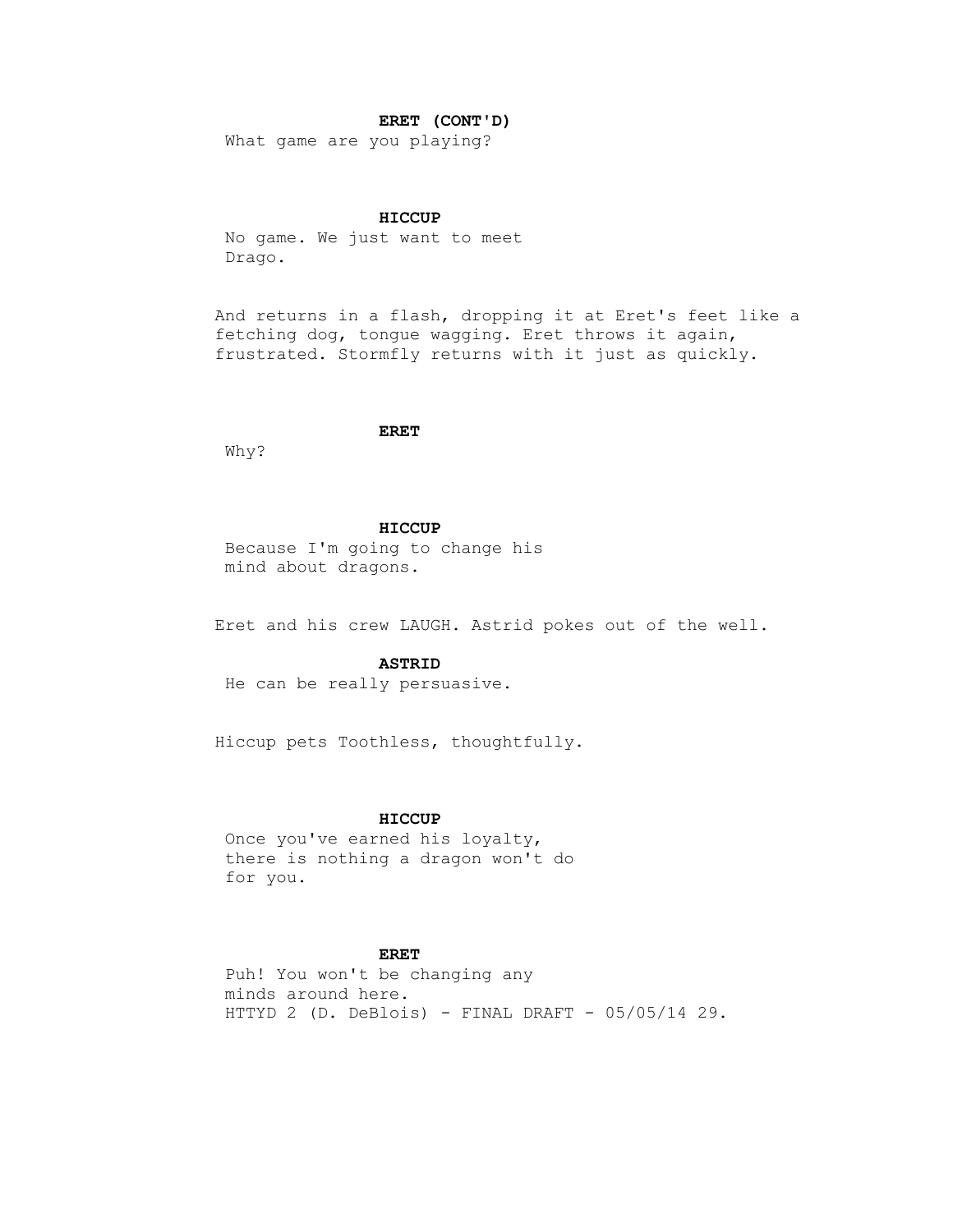## **HICCUP**

 I can change yours. Right here. Right now.

 Hiccup sets Toothless' tail in the locked, splayed position. Eret sneers, suspicious.

## **HICCUP (CONT'D)**

May I?

 Suddenly, Hiccup is snatched into the air! Dragons blur past.

## **I/E. OPEN SEA - SHIP - SUNSET**

(Scene 1000 - Botched Rescue)

 The crewmen SCRAMBLE to the NET CANNONS as a FLURRY OF WINGS streak past, GASHING holes in the sails and SLICING through rigging.

#### **ERET**

Dragon riders!

 Toothless SHRIEKS and bounds up the mast, spotting Hiccup in the talons of a Monstrous Nightmare. Toothless relaxes, realizing that it's Hookfang.

## **HICCUP**

 Put me down! Snotlout! What are you doing?

Snotlout looks back to see if Ruffnut witnessed the save.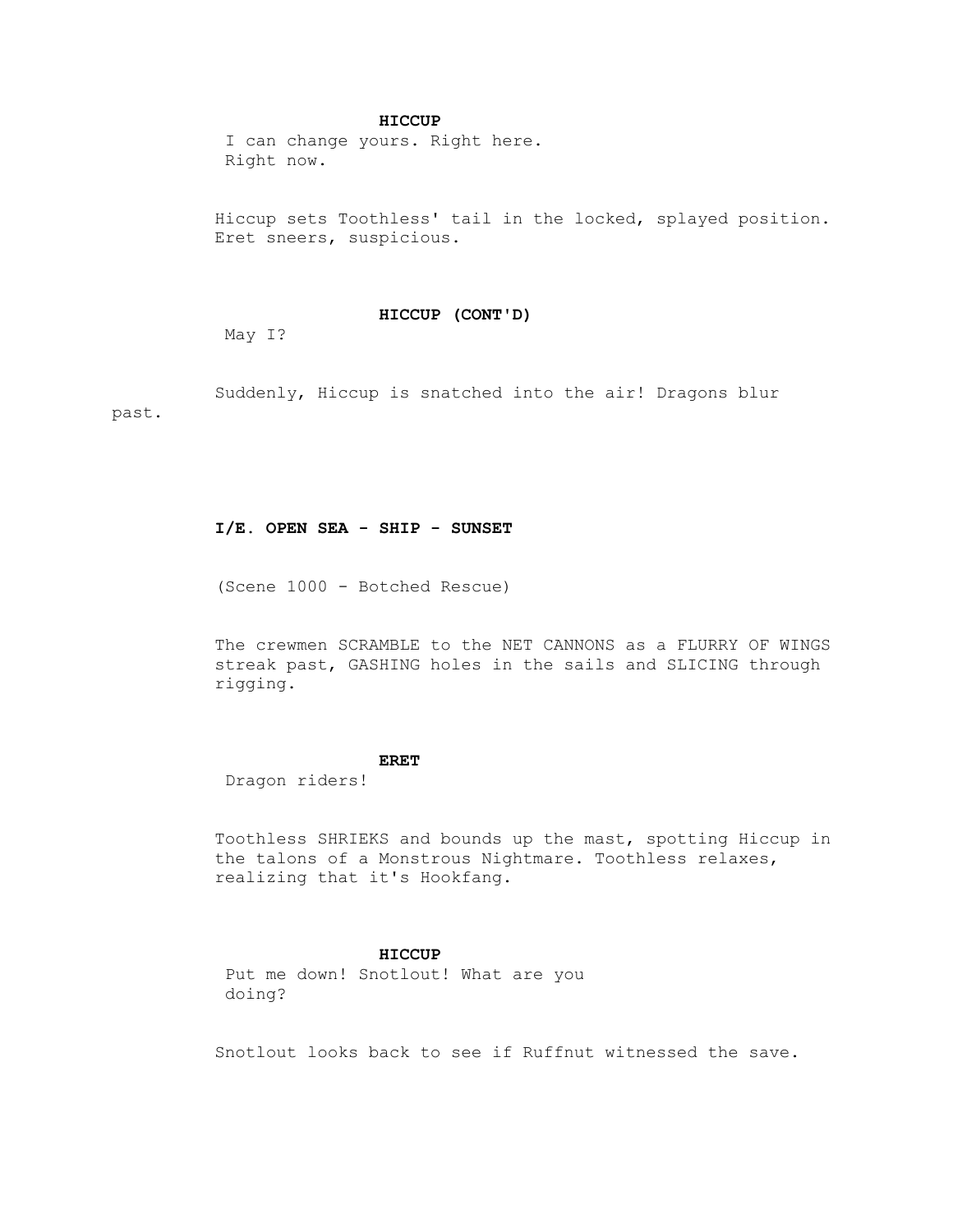## **SNOTLOUT**

 See how well I protect and provide? Ruffnut GRUMBLES at the incessant courting. A FLYING NET whizzes past her head.

#### **TUFFNUT**

Aggh! What is with all the nets?!

### **RUFFNUT**

Hey watch it! That was close...

Ruffnut spots Eret, FIRING nets from the deck of the ship.

## **TRANSITION TO:**

 A SLOW MOTION, sexy POV of Eret's glistening biceps, shuddering as he BLASTS the net cannon, aimed directly at her. HTTYD 2 (D. DeBlois) - FINAL DRAFT - 05/05/14 30.

 **RUFFNUT (CONT'D)**

Oh, my.

The net unravels in SLOW MOTION...

## **RUFFNUT (CONT'D)**

Me likey.

... enveloping Ruffnut as she yields to it, blissfully.

## **RUFFNUT (CONT'D)**

Take me.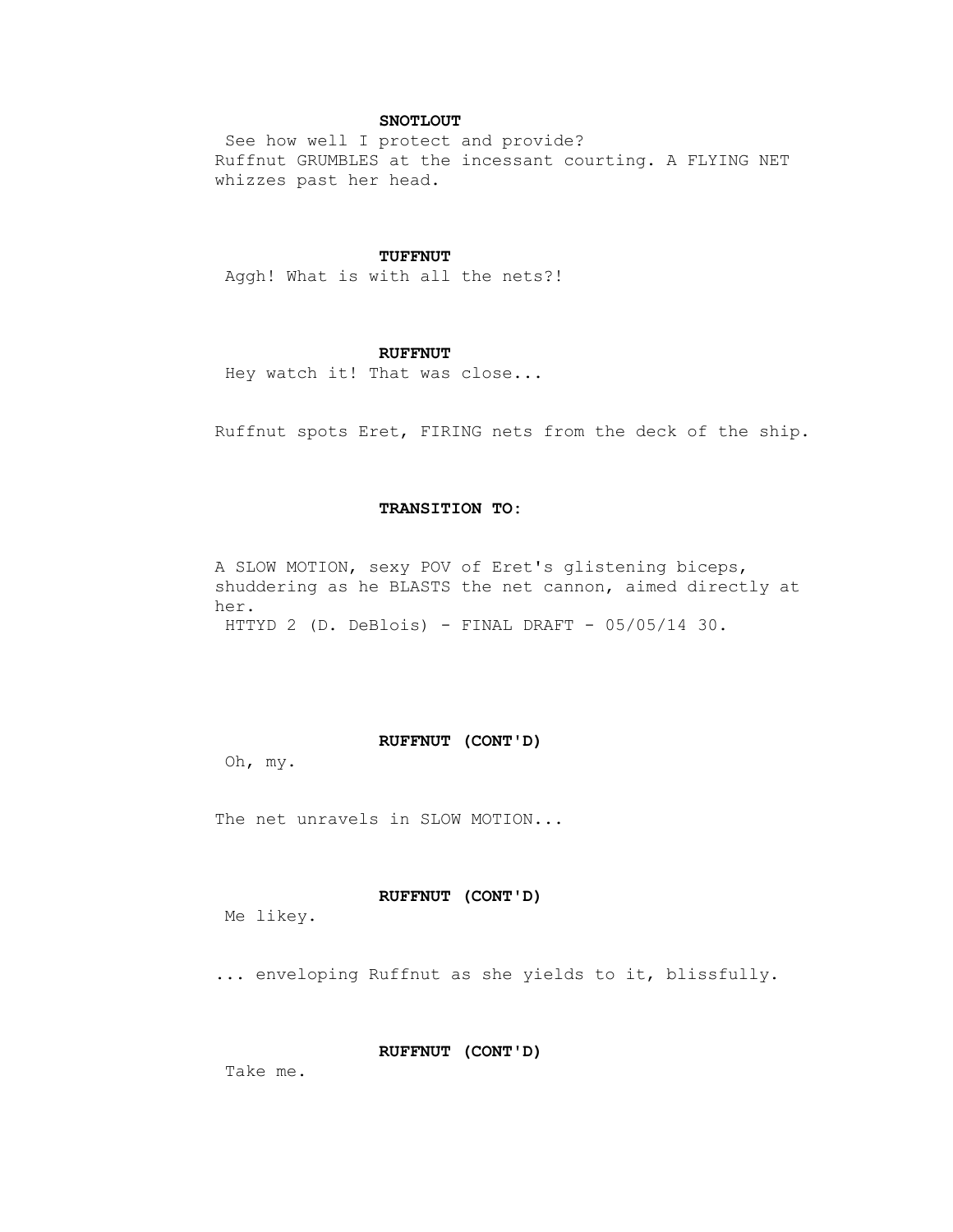## **BACK TO REAL TIME**

 As Hiccup FLIPS upside-down in the Hookfang's talons and KICKS off, pulling his wing-suit flaps.

 Eret takes aim, but Astrid SHOVES him, throwing off the shot.

#### **ASTRID**

## **HOLD YOUR FIRE!**

 Hiccup glides unsteadily towards the ship and collides with its sail. He slides down the canvas and drops to the deck. Toothless lands behind him.

#### **HICCUP**

 **WHAT ARE YOU GUYS DOING HERE?!**

Gobber and Grump land on the deck, scattering Eret's crew.

#### **GOBBER**

We're here to RESCUE you!

## **HICCUP**

I DON'T NEED to be rescued!

 **STOICK (O.S.)**

## **ENOUGH!**

 The bow dips heavily as Stoick touches down on SKULLCRUSHER. He dismounts, fuming.

Eret blocks Stoick, cocky and confident.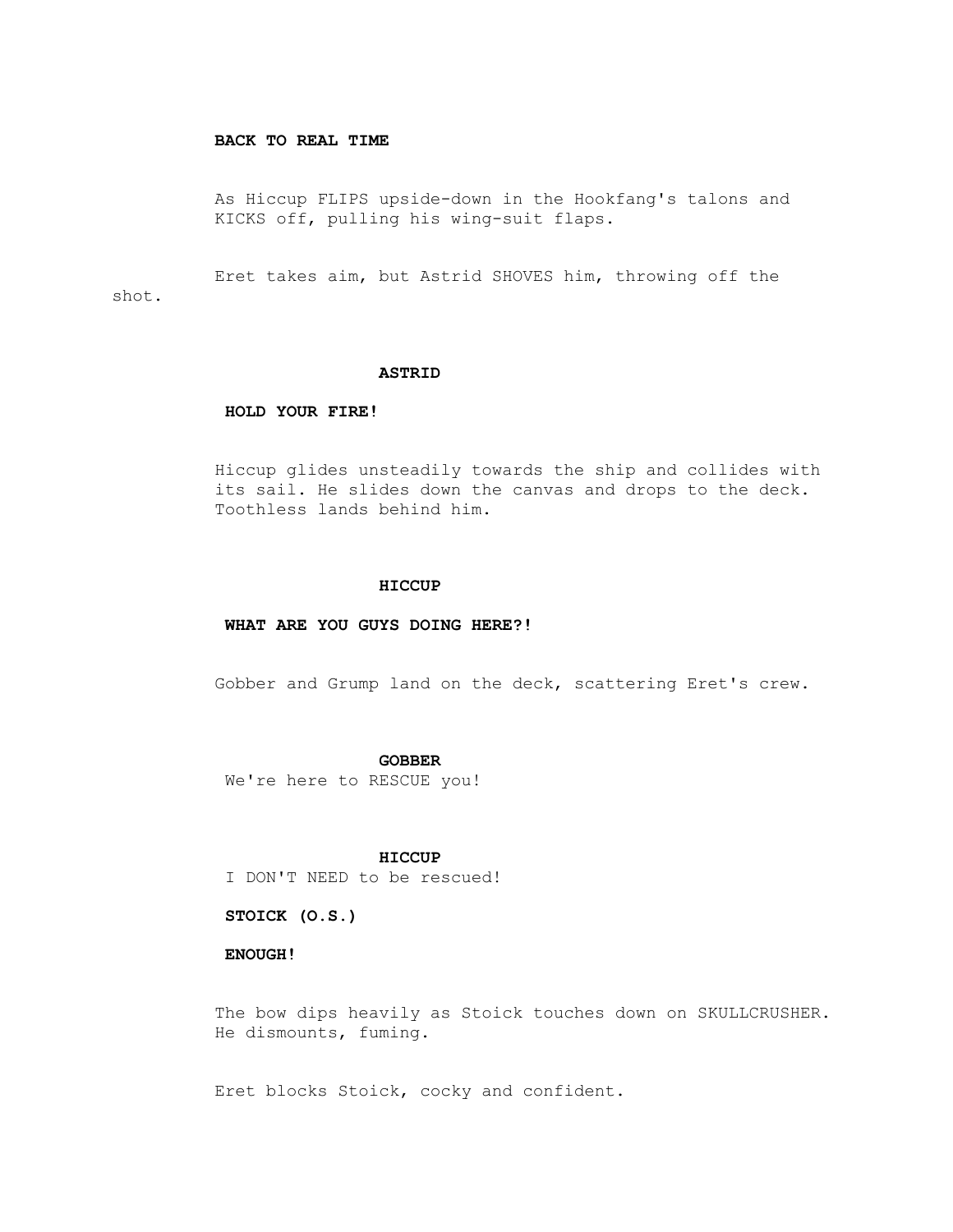## **ERET**

 Well, didn't you just pick the wrong ship, eh? I am Eret, son of --

 Stoick shoves his face aside, sending Eret SLAMMING into Grump. Before he can react, Gobber CLUBS Eret on the head, sending him collapsing to the deck. Grump then sits on him, smothering him into submission. HTTYD 2 (D. DeBlois) - FINAL DRAFT - 05/05/14 31.

## **ERET (CONT'D)**

 (panting, suffocated) Get... this... thing... off... me!

Gobber turns to the other crewmen, with a smile.

## **GOBBER**

Anyone else?

 Eret's men eye the Vikings, armed and flanked by their dragons. They set down their swords.

## **GOBBER (CONT'D)**

That's what I figured.

## **STOICK**

 **(TO HICCUP)** You. Saddle up. We're going home.

## **HICCUP**

No.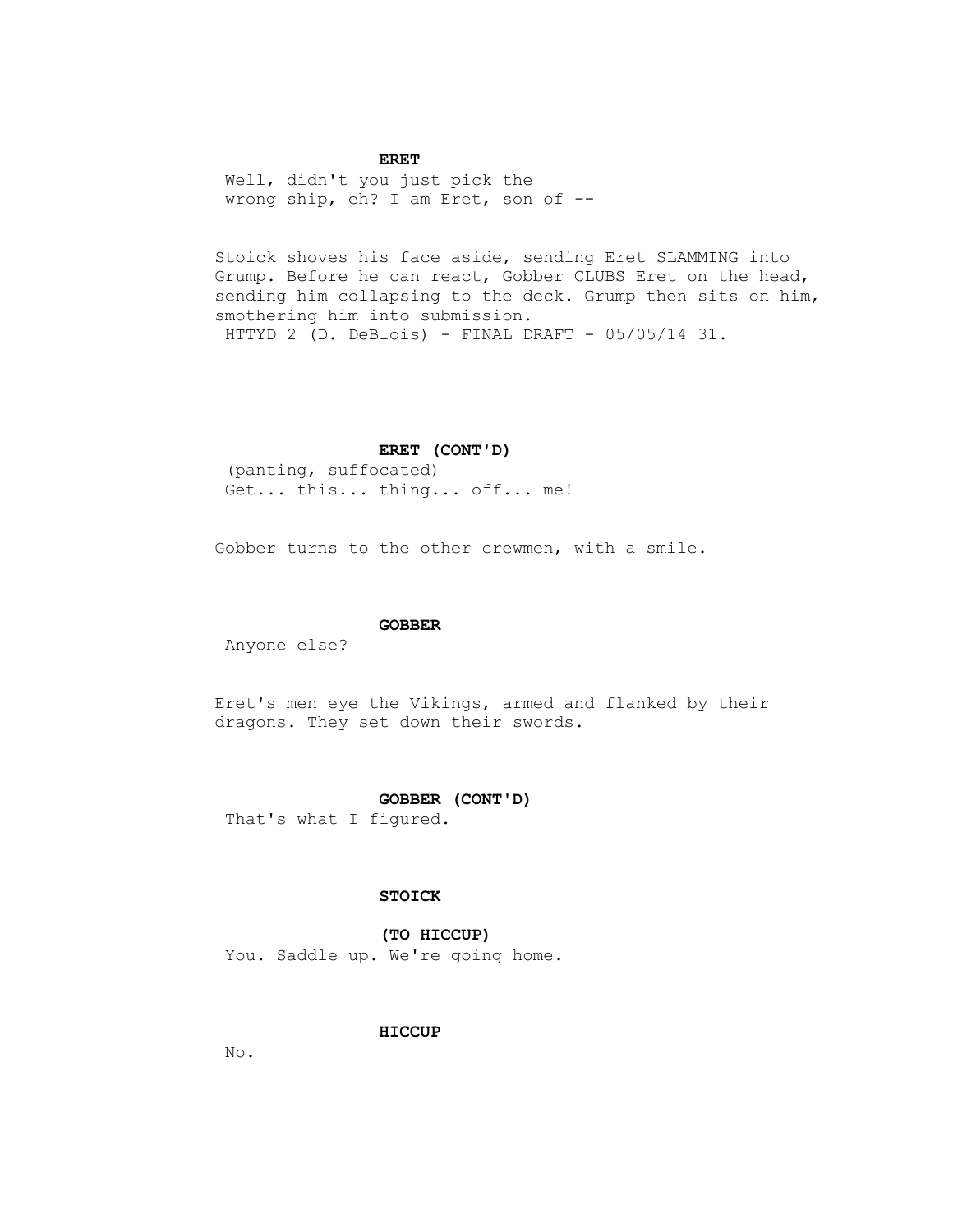## **STOICK**

Of all the irresponsible --

## **HICCUP**

 -- I'm trying to protect our dragons and stop a war! How is that irresponsible?

## **STOICK**

 **BECAUSE WAR IS WHAT HE WANTS, SON!**

Hiccup glares, frustrated.

Stoick SIGHS, realizing that he has to explain.

## **STOICK (CONT'D)**

Years ago, there was a great gathering of chieftains to discuss the dragon scourge we all faced.

 **INT. VIKING HALL - NIGHT**

## **FLASHBACK**

 A hulking, cloaked figure strides confidently into fire-lit hall, interrupting a council meeting of Viking chieftains. His face is masked in silhouette. HTTYD 2 (D. DeBlois) - FINAL DRAFT - 05/05/14 32.

## **STOICK (V.O.)**

 Into our midst came a stranger from a strange land, covered in scars and draped in a cloak of dragon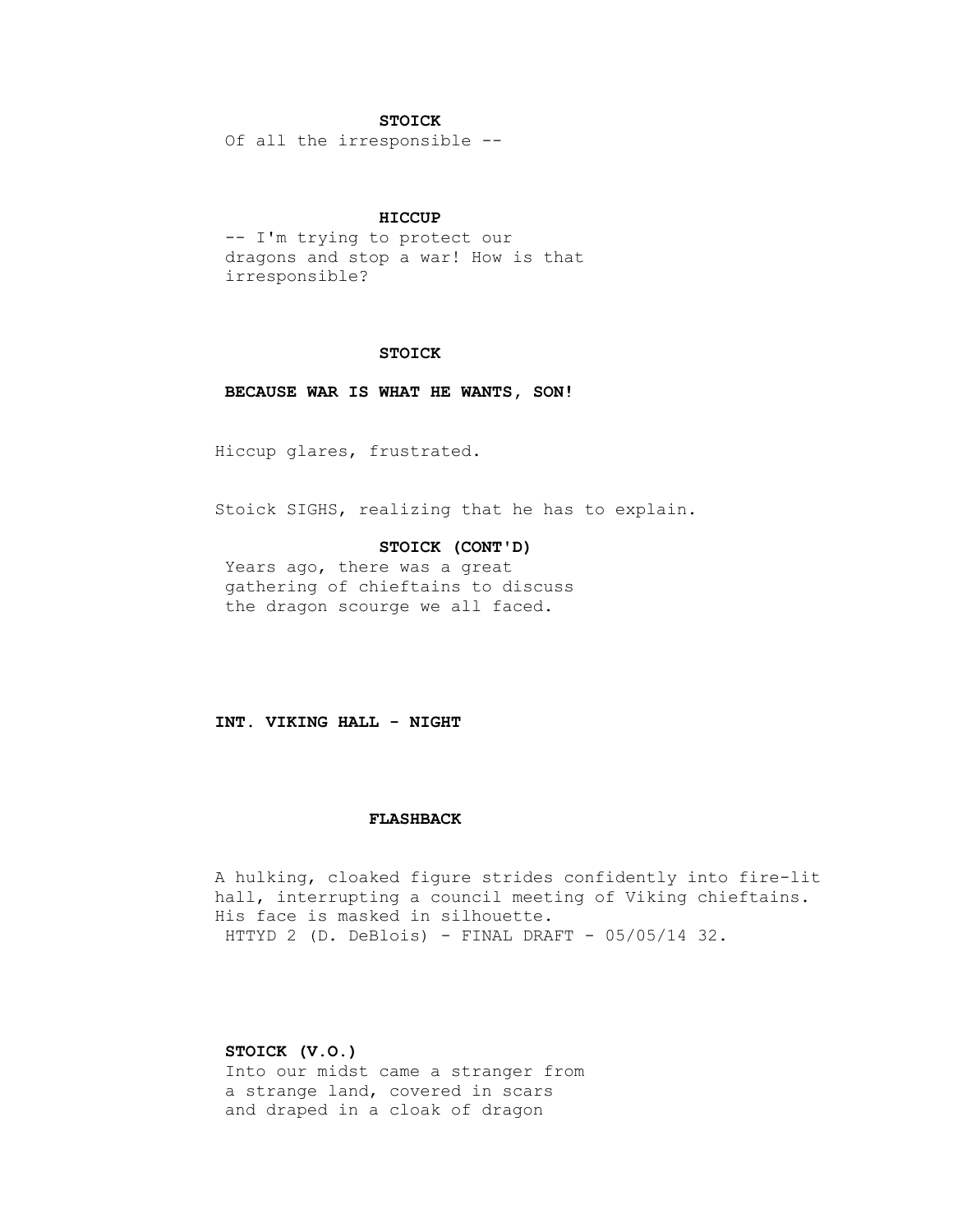skin. He carried no weapon and spoke softly, saying that he, Drago Bludvist, was a man of the people, devoted to freeing mankind from the tyranny of dragons.

 ON STOICK, some twenty years younger, seated in a throne, studying the impudent stranger with suspicion.

## **STOICK (V.O.)**

 He claimed that he alone could control the dragons and that he alone could keep us safe, if we chose to bow down and follow him.

The Viking council erupts in mocking laughter.

## **BACK TO PRESENT**

Snotlout, Fishlegs, and the Twins snicker.

#### **RUFFNUT**

Stupid.

#### **TUFFNUT**

Good one.

# **STOICK**

Aye. We laughed, too...

## **BACK TO FLASHBACK**

## **STOICK (CONT'D)**

 Until he wrapped himself in his cloak and cried out, "Then see how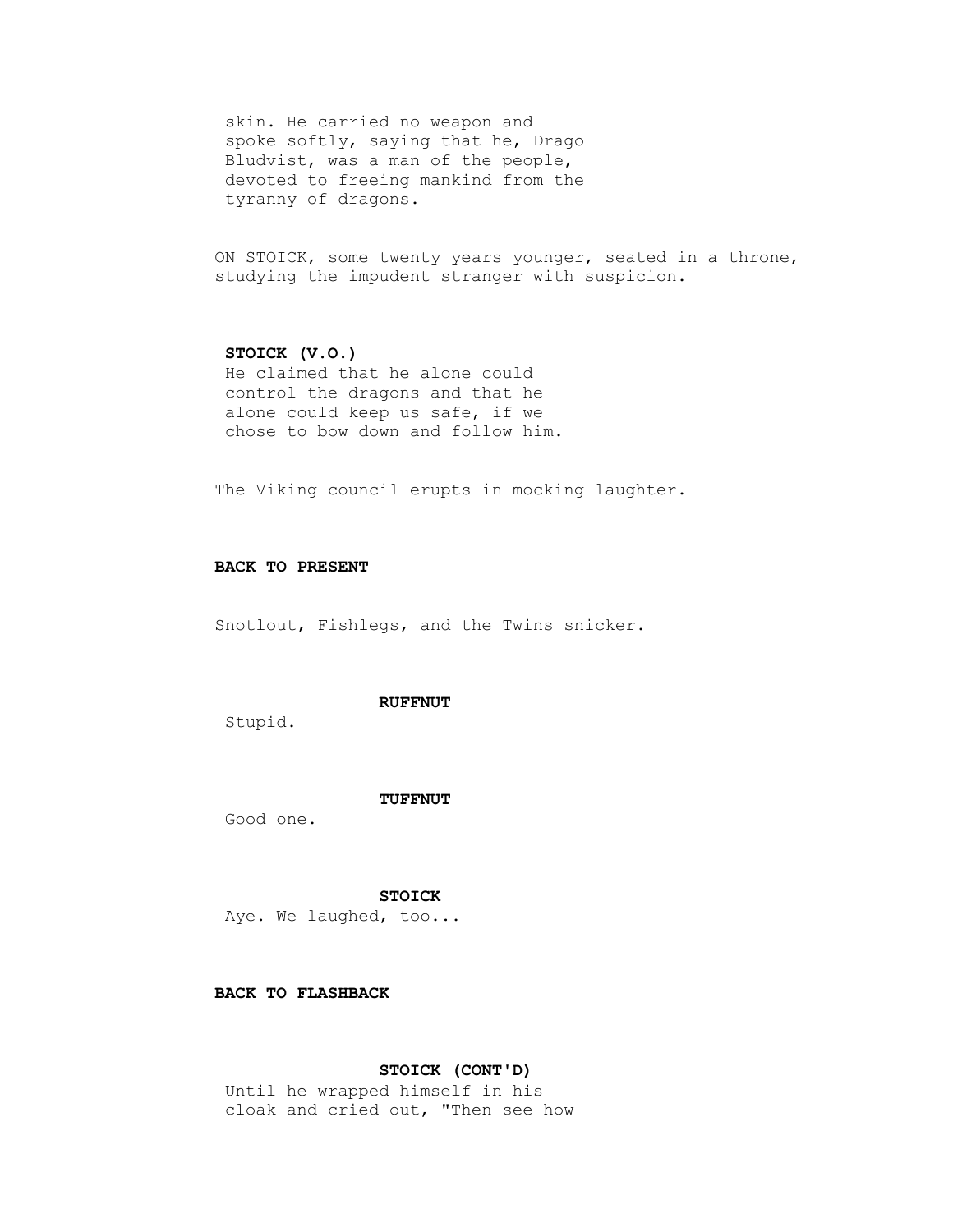well you do without me!"

 Drago Bludvist pulls the dragon skin cloak over himself and marches toward the door. Above, dragon fire rips through the ceiling, bringing down flaming timbers, followed by dragons covered in heavy metallic armor. They BLAST FIRE as panic ensues.

 **STOICK (V.O.)** The rooftop suddenly burst into flames, and from it, armored dragons descended, burning the hall to the ground.

 **BACK TO PRESENT** HTTYD 2 (D. DeBlois) - FINAL DRAFT -  $05/05/14$  33.

## **STOICK**

## **(STINGING REGRET)**

I... was to only one to escape.

The Twins, Snotlout, and Fishlegs exchange spooked glances.

## **STOICK (CONT'D)**

## **(TO HICCUP)**

 Men who kill without reason cannot be reasoned with.

## **HICCUP**

Maybe.

 Hiccup turns and stomps toward Toothless, determined. Eret watches intently.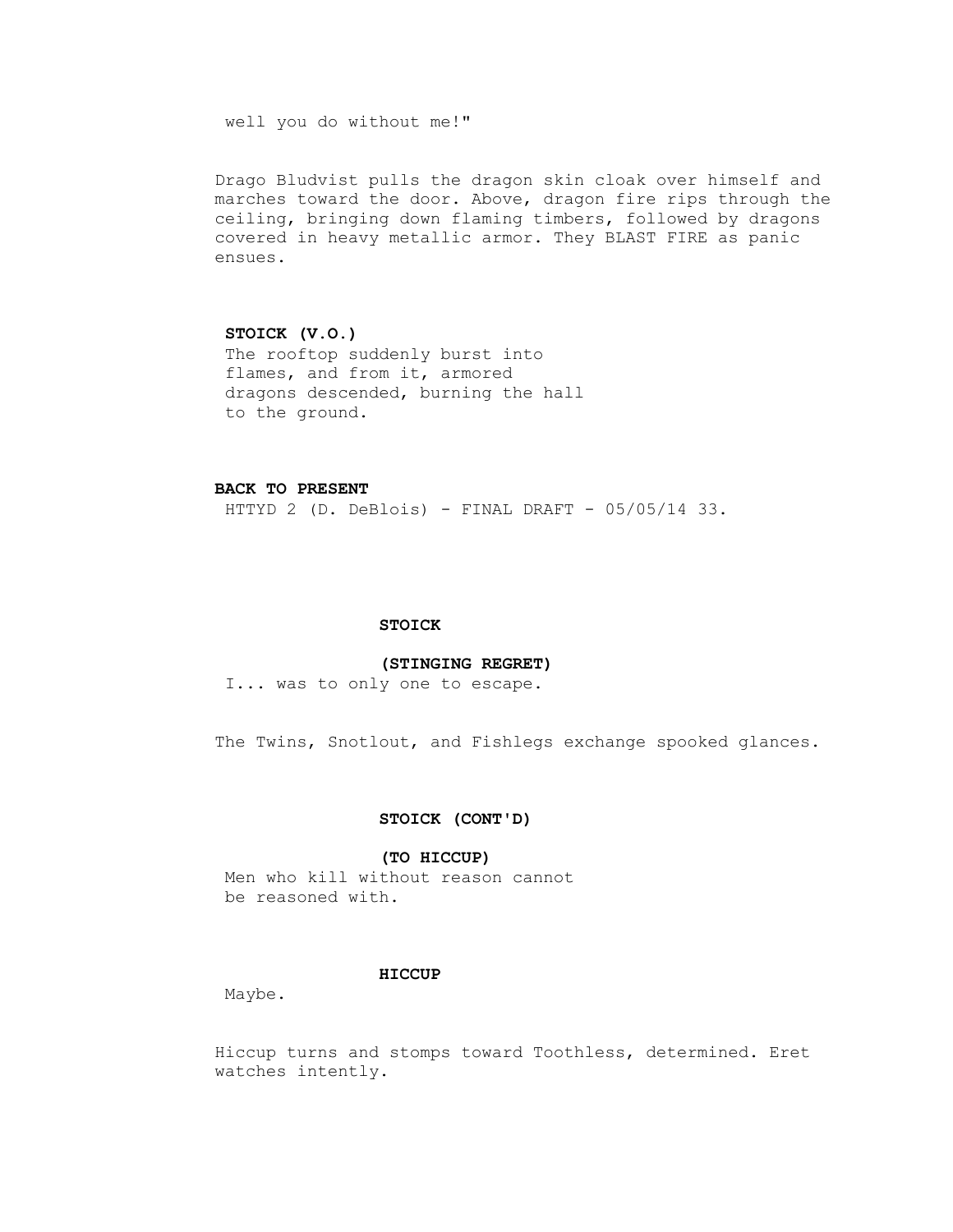## **STOICK**

Hiccup...

#### **HICCUP**

I'm still going to try.

Hiccup jumps onto Toothless and locks eyes with Stoick.

## **HICCUP (CONT'D)**

 This is what I'm good at. And if I could change your mind... I can change his, too.

## **(TO TOOTHLESS)**

Come on.

 Toothless and Hiccup TAKE TO THE AIR, leaving everyone stirring in awkward silence.

Astrid mounts Stormfly, about to go after him.

## **ASTRID**

Let's go.

## **STOICK**

 NO! Lead the others back to Berk. I've had enough mutiny for one day.

 Astrid stirs, conflicted, as Stoick stomps toward Skullcrusher, fuming. He passes Ruffnut, who's busily fondling Eret's biceps as he lays crushed under Grump.

## **RUFFNUT**

Ooh, I like that.

## **STOICK**

Ruffnut!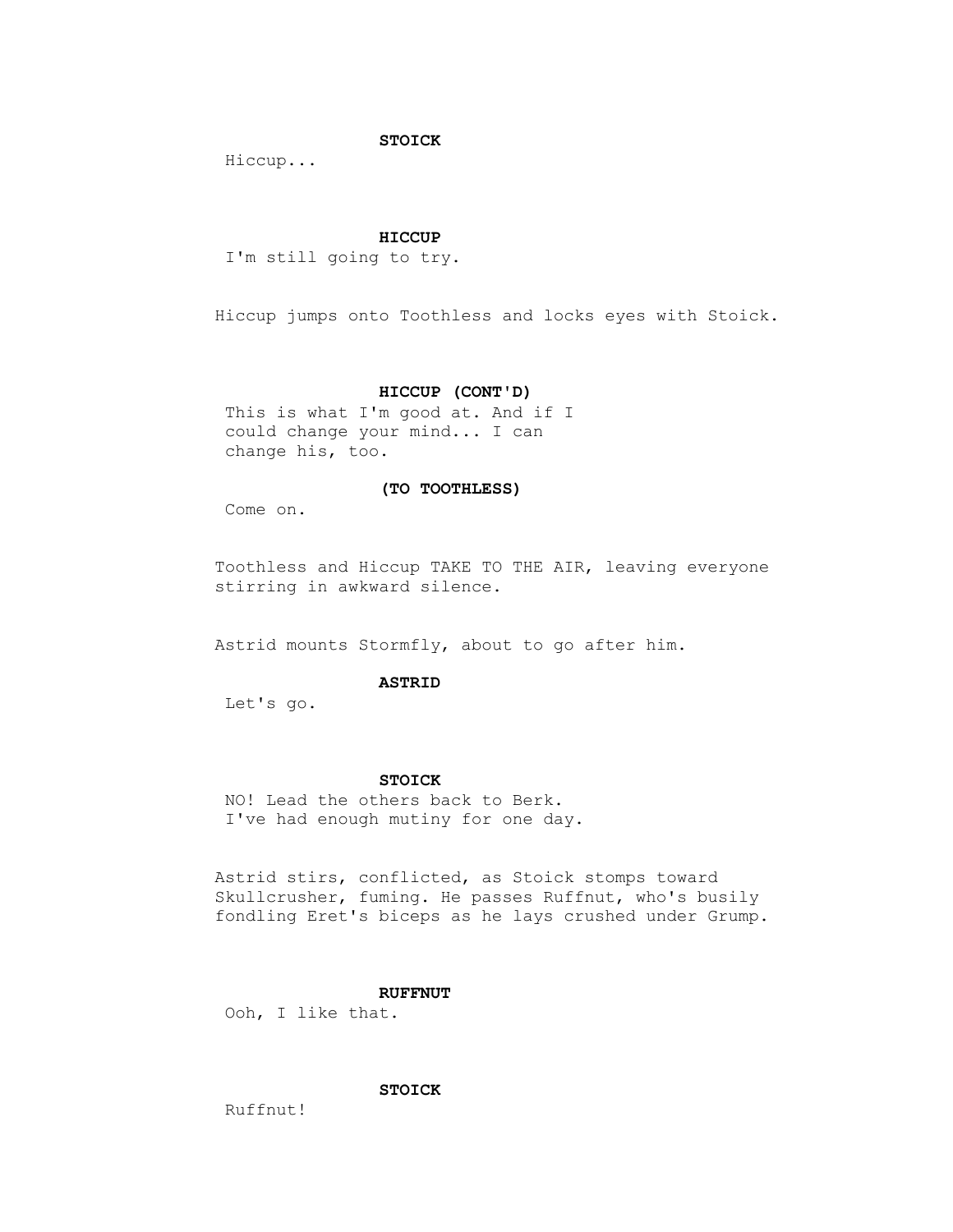HTTYD 2 (D. DeBlois) - FINAL DRAFT - 05/05/14 34.

### **RUFFNUT**

## **(PETULANT)**

Ugh! Okay!

## **EXT. SKY - NIGHT**

 (Scene 1100 - Ambushed!) Hiccup stares ahead, frustrated, as Toothless glides over a bed of clouds, glowing in the low, Arctic sun. Hiccup YELLS, then slumps back onto the saddle. Toothless recoils, sensitive to Hiccup's upset. The steam from their breath mixes in the frigid air.

## **HICCUP**

 Don't worry, bud. I'm not gonna let anything happen to you. I promise. Toothless' ear plates perk up. He glances over his shoulder to see a disturbance in the blanket of clouds. A strange and arresting MASKED WARRIOR rises from the

clouds,

 standing upon something unseen. Its armor and cape flap in the buffeting turbulence. The warrior eyes Toothless and Hiccup, pulling up alongside them. Hiccup senses the approaching figure in his periphery and sits up, flustered.

## **HICCUP (CONT'D)**

## **AW, COME ON, DAD! REALLY?!**

 He whirls around expectantly then FREEZES, mouth agape. The warrior stares blankly, tilting his head in curiosity while cutting a menacing silhouette. Then, just as gradually as he rose, the warrior dips back beneath the clouds, disappearing.

 **HICCUP (CONT'D)**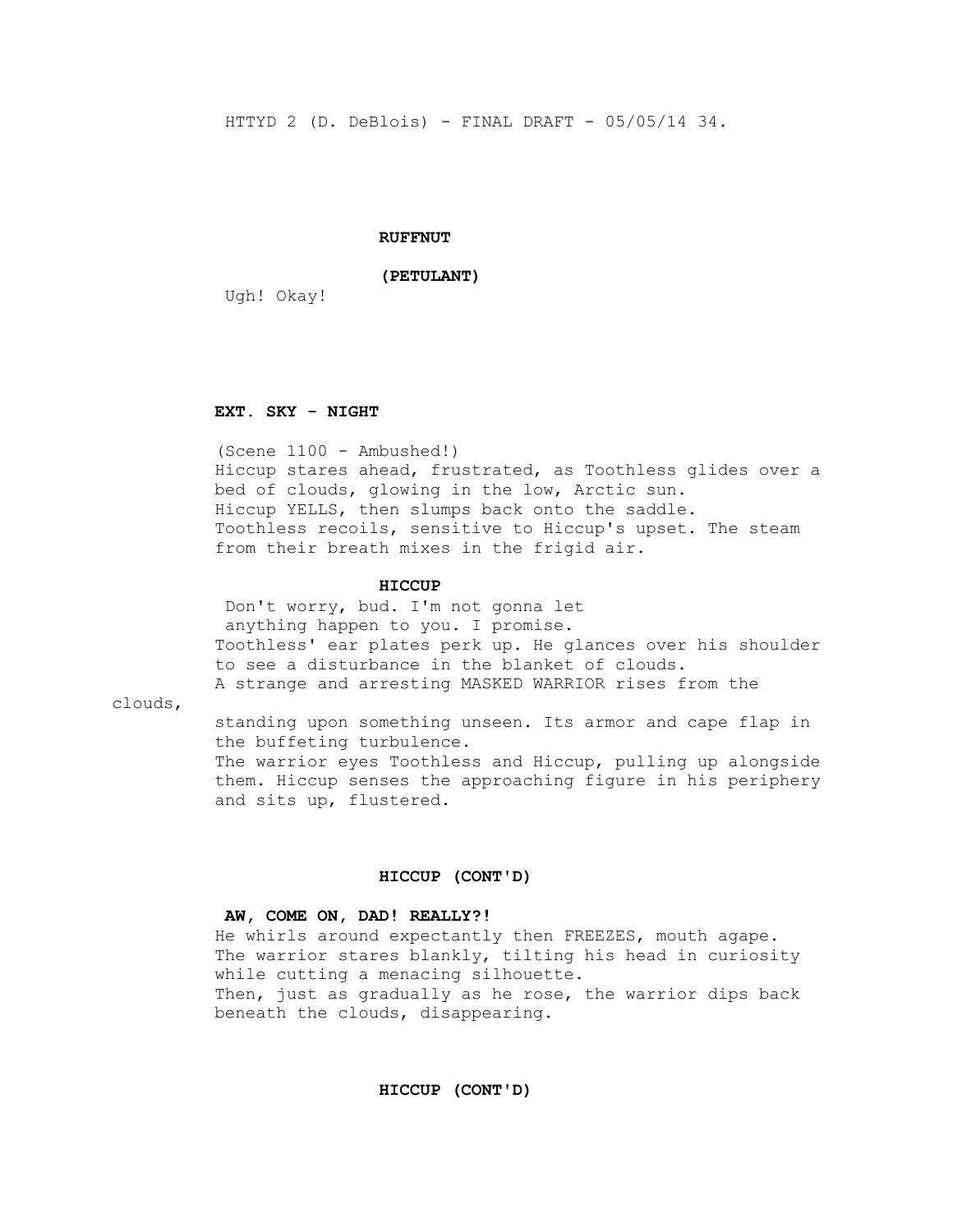## **(ALARMED)**

Okay.

## **(TO TOOTHLESS)**

No sudden moves.

Suddenly, the warrior EXPLODES out of the clouds before

them,

 standing atop a large dragon. They circle Hiccup and Toothless, forcing them to TREAD AIR.

 The warrior points a staff toward Hiccup, unnervingly, as he returns to face them. HTTYD 2 (D. DeBlois) - FINAL DRAFT -  $05/05/14$  35.

### **HICCUP (CONT'D)**

 Hold on, hold on. Toothless GROWLS a warning. Suddenly, they're ambushed from behind. Hiccup is plucked

off

of Toothless by another DRAGON and carried off.

## **HICCUP (CONT'D)**

 Toothless! With the tail unmanned, Toothless PLUMMETS helplessly. He FLAPS wildly then CRASHES through the ice into the black, frigid water. FLAILING and CRYING OUT, he struggles to stay afloat as he watches... Hiccup disappear into the night sky, carried off in the talons of the strange dragon -- one of TENS that accompany the warrior in a cavalcade. Toothless BELLOWS in distress, desperately trying to take to the air. As he LEAPS and CRASHES, time and again... A group of SPINY DORSAL FINS split the ice, carving a path toward Toothless. Beneath the ice, a pod of SEASHOCKERS approach, two-headed, with Manta Ray like wings GLIDING silently in the gloom. Fixated on Hiccup, Toothless is caught by surprise as the Seashockers surface and DRAG HIM UNDER. Hiccup's helmet bobs to the surface, marking all that remains.

 **EXT. ARCTIC SKY/ARCHIPELAGO - NIGHT (MIDNIGHT SUN)**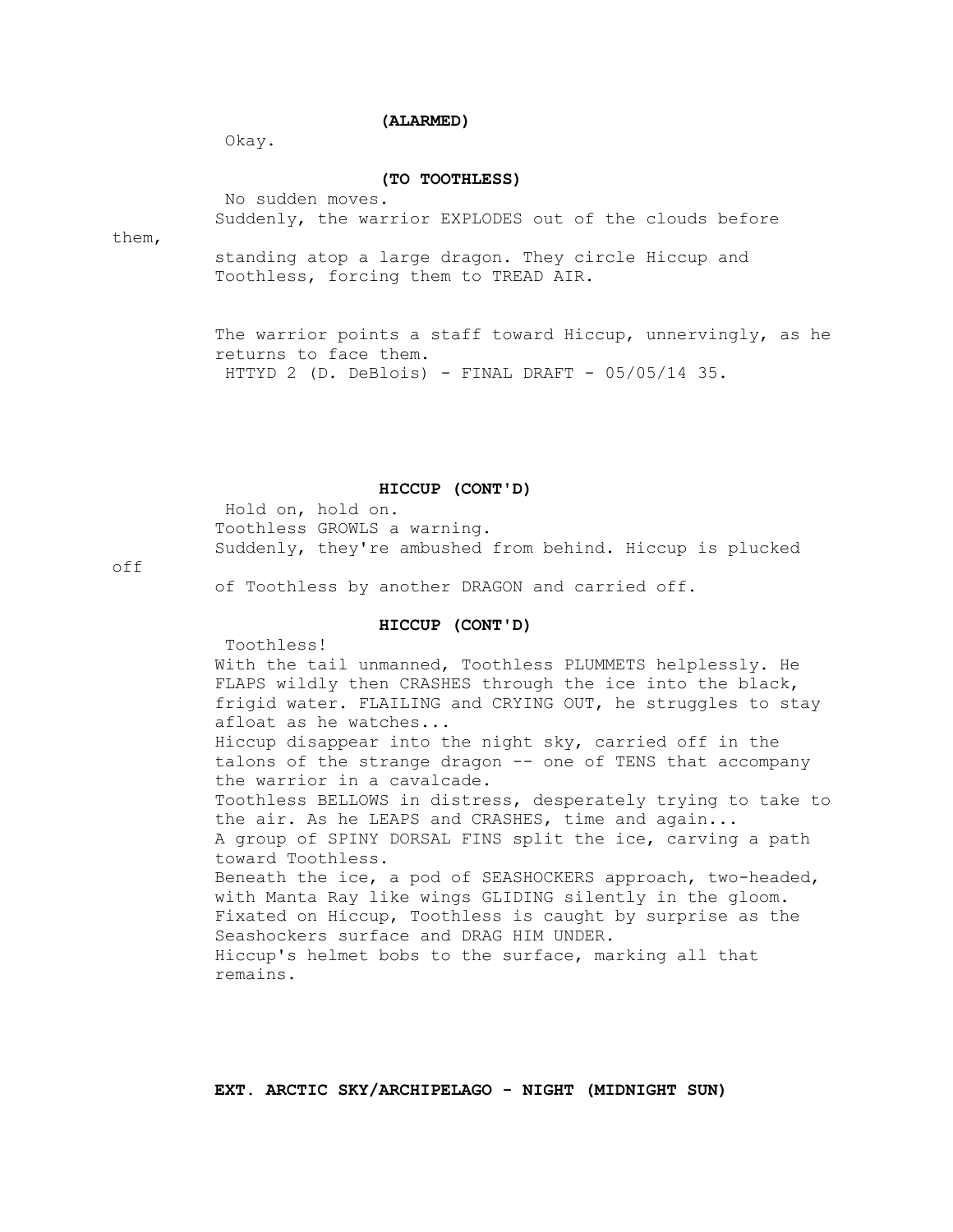(Scene 1300 - Dragon Lady)

 Hiccup shivers in the claws of the dragon, surrounded by the strange flock full of breeds he's never seen. He looks back for Toothless, now long gone.

#### **HICCUP**

 **HEY! YOU LEFT MY DRAGON BACK THERE!**

 **HE CAN'T FLY ON HIS OWN! HE'LL**

## **DROWN!**

 The warrior offers no response, seemingly immune to the cold as he leads the dragon flock across the polar night -- an alien landscape, harsh and foreboding. HTTYD 2 (D. DeBlois) - FINAL DRAFT - 05/05/14 36.

Out of the fog looms an EPIC ICE FORMATION -- jagged, spiked, and similar to the icy aftermath of Eret's fort, but many times its size.

The DRAGON ESCORT dives into its jagged folds.

 **INT. DRAGON MOUNTAIN - CONTINUOUS**

 The WILD RIDE suddenly gives way to a MULTILEVEL, CAVERNOUS CHAMBER made of ice and columns of basalt rock. It's heavily populated with dragons of all kinds, looming in the shadows.

 Hiccup is dropped in the center. He scrambles to his feet, calling out into the darkness.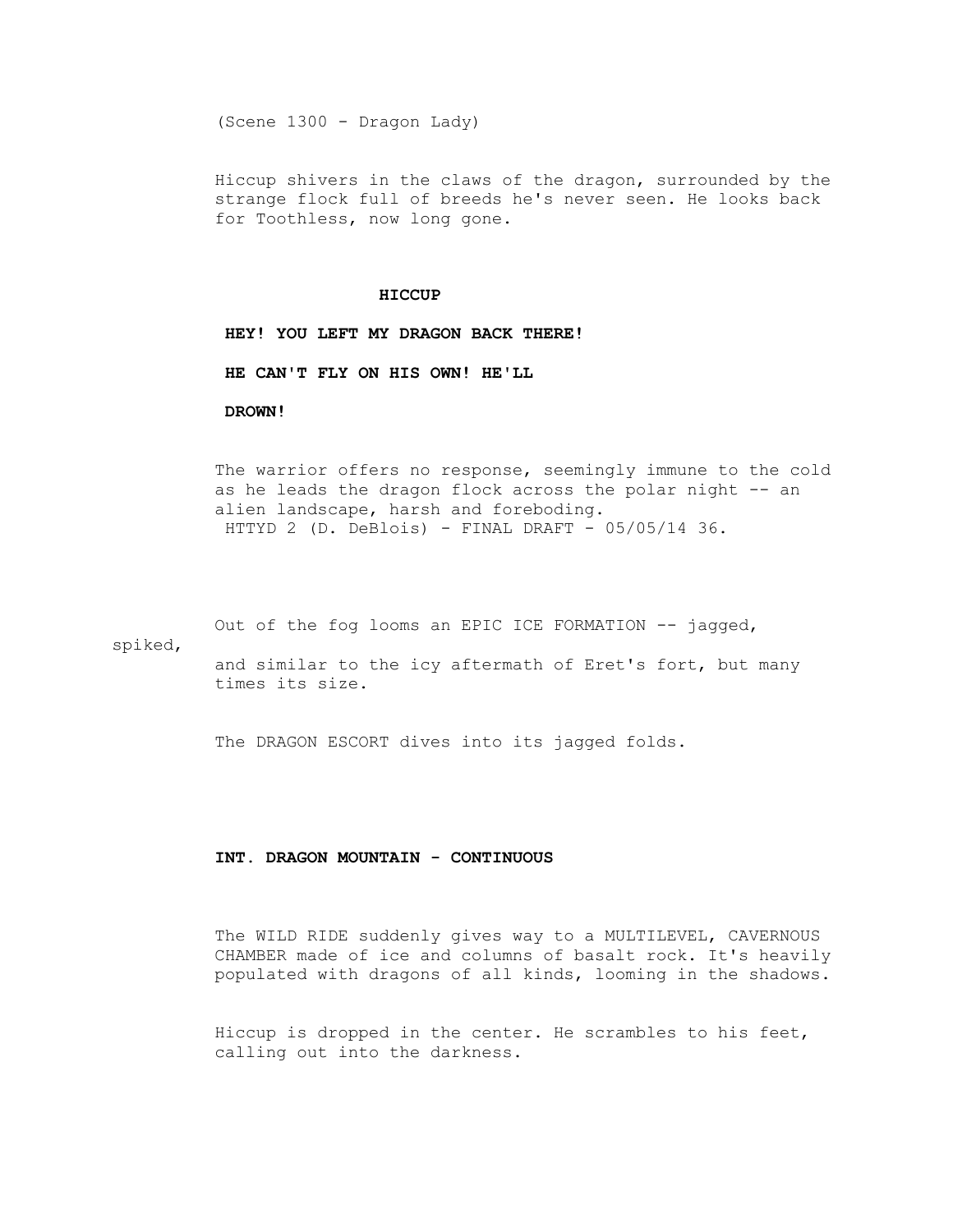#### **HICCUP**

We have to head back for my dragon!

A HISSING dragon CLOSES IN, sniffing, leering, aggressive.

 Hiccup extends and lights his telescoping dragon blade, waving a swirl of fire around himself. The dragon pauses, intrigued, and then watches hypnotically as Hiccup pacifies him with calculated sweeps of the fiery blade.

The warrior watches keenly from the shadows.

 Several aggressive dragons close in behind Hiccup. Hearing their hisses, he quickly stows the blade, replaces a cartridge in its hilt, then flips it around and sprays a perimeter of Zippleback gas around himself. He clicks the lighter, igniting a flash ring. The testy dragons recoil.

 He then reaches through the smoke, offering his open hand. The dragons re-approach, sniffing him with calmed curiosity.

## **ON THE WARRIOR**

 ... tilting his masked head, curious. He dismounts his dragon and approaches Hiccup.

## **HICCUP (CONT'D)**

 Who are you? The Dragon Thief? Drago Bludvist?

 The warrior circles Hiccup in silence, taking in his gear, his dragon blade, his face.

#### **HICCUP (CONT'D)**

 Do you even understand what I'm saying? HTTYD 2 (D. DeBlois) - FINAL DRAFT - 05/05/14 37.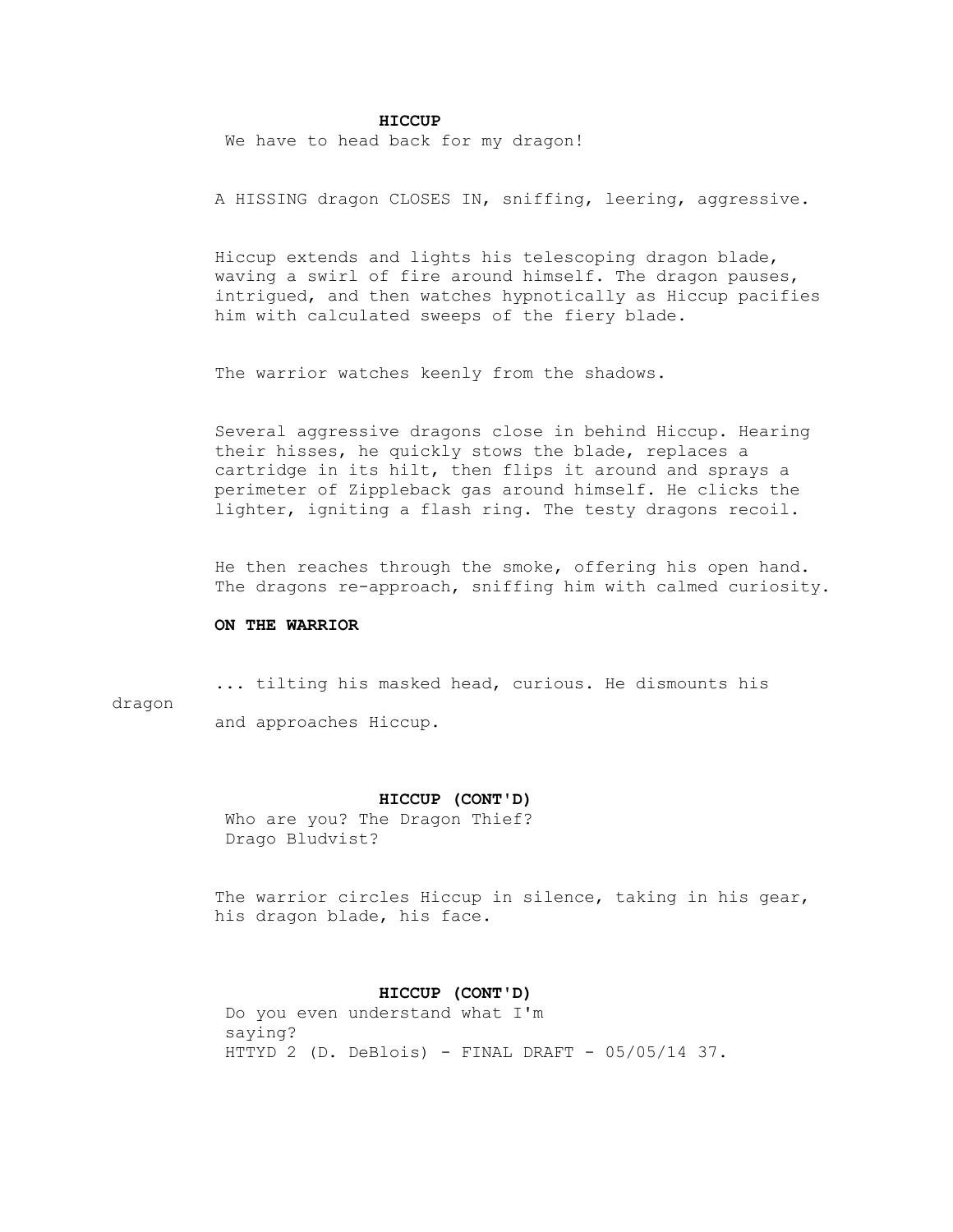The warrior whirls and HAMMERS his staff. In response, a large dragon ASCENDS from the depths, carrying...

#### **HICCUP (CONT'D)**

Toothless!

 Toothless is dumped on the ground next to Hiccup, sopping wet. Hiccup rushes to him, petting him reassuringly. Toothless coos in relief.

#### **HICCUP (CONT'D)**

 It's okay. I'm glad to see you, too, bud. You really had me worried there.

 The warrior rattles his staff at a nearby dragon. In response, it and the surrounding dragons produce firelight from their throats, spotlighting Hiccup and Toothless.

 The warrior sets down his staff and shield, then approaches Hiccup, cautiously and animal-like.

 Toothless SNARLS and circles Hiccup defensively, but then instantly yields to the stranger's outstretched hand. With a quick, disarming gesture, the warrior lays Toothless down in a state of bliss. Hiccup is astounded.

 The warrior's hand continues toward Hiccup's face. He recoils, but the warrior persists, finding the faint scar on Hiccup's chin, glinting in the firelight.

The warrior GASPS and retreats a few steps.

## **WARRIOR**

 (whispered, shaken) Hiccup?

 **(BEAT)** Could it be? After all these years?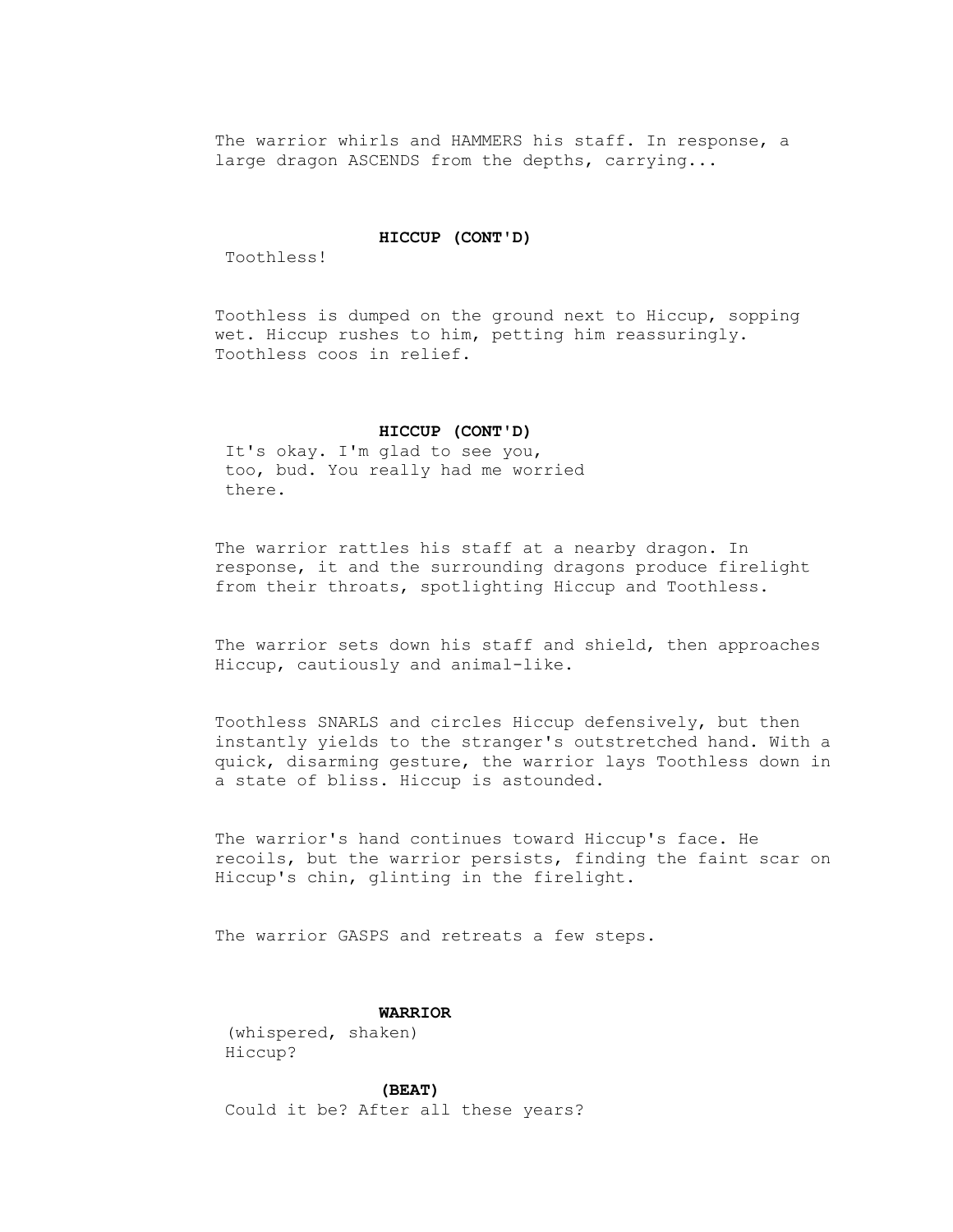How is this possible?

The voice is surprisingly female.

## **HICCUP**

Uh, should I... should I know you?

### **WARRIOR**

No. You were only a babe...

The warrior slowly removes the strange mask, revealing VALKA, 40, beneath. Her eyes meet his, equally wide-eyed and aghast.

## **VALKA**

 ... but a mother never forgets. HTTYD 2 (D. DeBlois) - FINAL DRAFT - 05/05/14 38.

Hiccup stammers, tongue-tied, aghast.

## **VALKA (CONT'D)**

Come...

## **EXT. ARCTIC SKY - NIGHT (MIDNIGHT SUN)**

(Sequence 1325 - Searching)

 Stoick and Gobber search over the frigid waves that lap against the pack ice.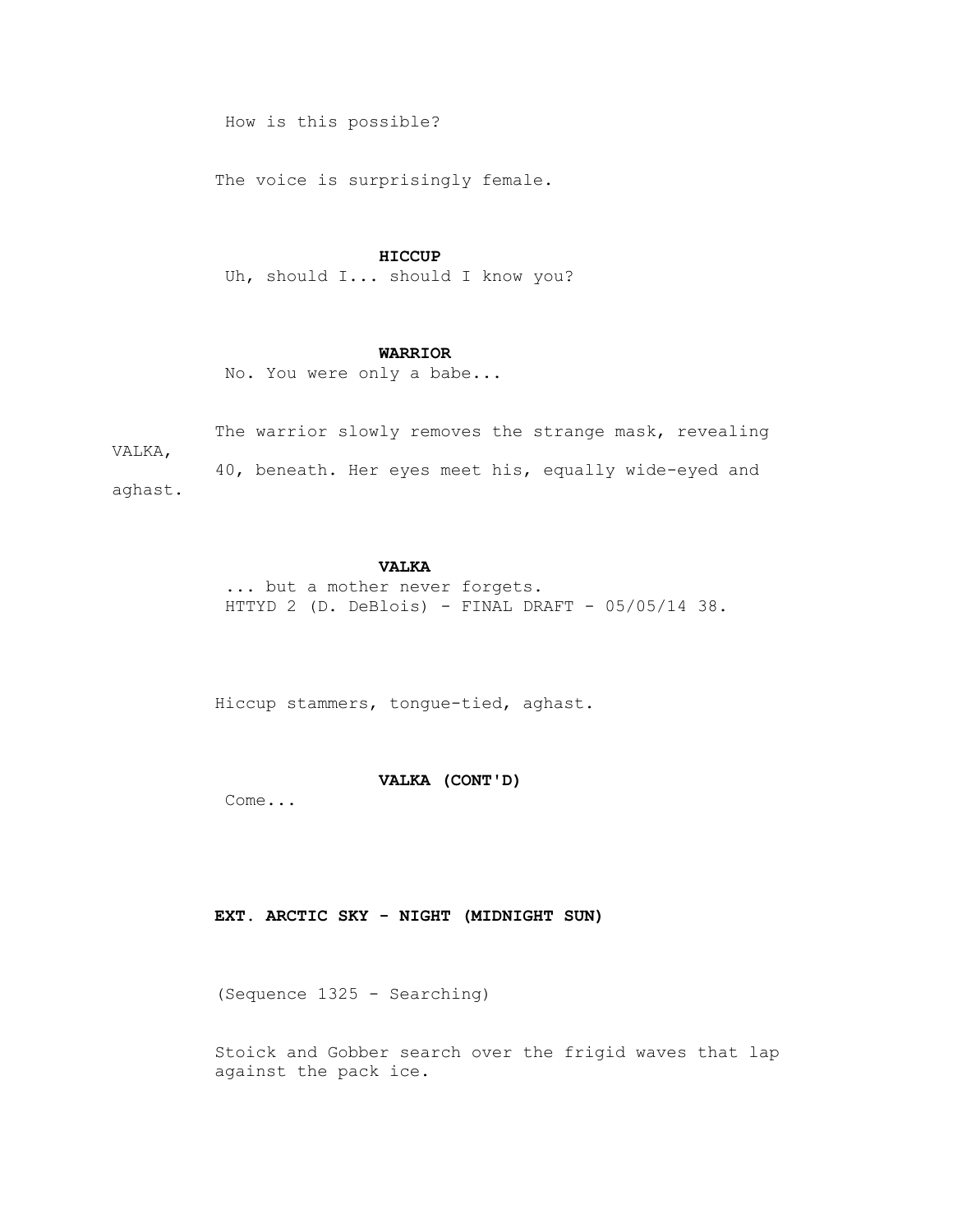#### **STOICK**

 Boar-headed! Just like his mother! She could never stay put either.

 Gobber glances over at Stoick, who's hunched over, brow furrowed and solemn.

## **GOBBER**

 Ah, he's just twenty. And a Viking. I mean, could there be a worse combination? Ha! When I think of how stubborn and senseless YOU were back in the day... well, not much has changed, actually.

### **STOICK**

 You know what he's like. He won't give up, Gobber. And if Hiccup finds Drago, before we find him...

#### **GOBBER**

 Bah! NOTHING can hurt Hiccup so long as that Night Fury's around. It's a Night Fury! Framed by a hole in the ice, a glistening object bobs on the surface below. Stoick squints and CIRCLES BACK, leading Skullcrusher in a DIVE toward it. Stoick SNAGS it out of the water. It's Hiccup's helmet.

 Gobber pulls alongside Stoick, seeing his look of dread. Stoick holds the helmet out for his dragon to SMELL.

## **STOICK**

Find him, Skullcrusher. Find him.

 Skullcrusher SNIFFS the helmet like a bloodhound, ROARS, and suddenly CHANGES HEADING. HTTYD 2 (D. DeBlois) - FINAL DRAFT -  $05/05/14$  39.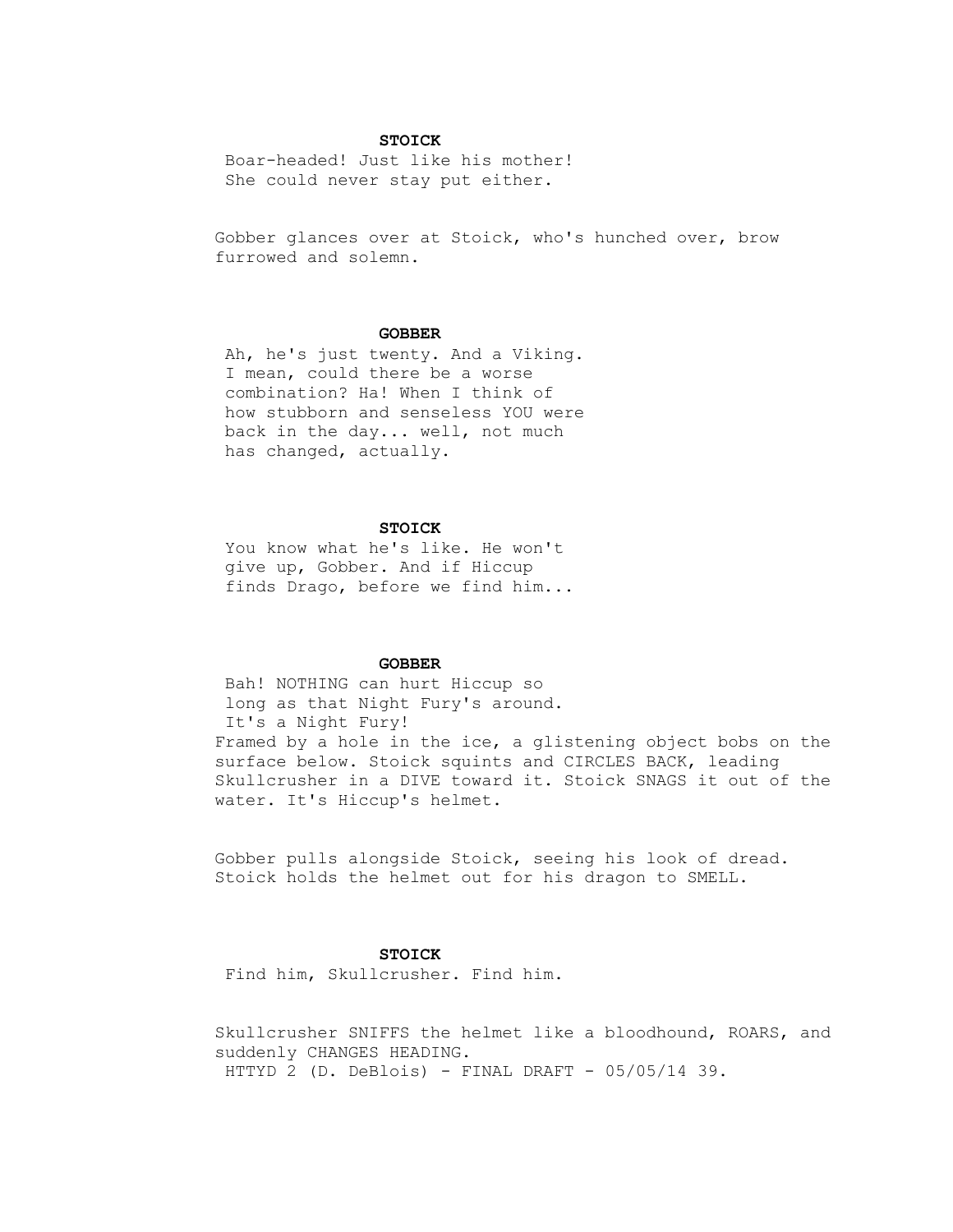## **INT. DRAGON MOUNTAIN - TUNNEL - DAWN**

(Scene 1400 - A New Family)

 CLOSE ON Hiccup, flustered, winded, chasing VALKA through tightly winding corridors.

#### **HICCUP**

 Hold on! Wait just a minute! Come back here!

#### **VALKA**

This way. Come.

## **HICCUP**

 You can't just say something like that and run off! You're my mother?! I mean, what the -- do you grasp how INSANE it sounds?!

#### **(BEAT)**

I have questions!

#### **VALKA**

Come. Quickly!

 Hiccup follows her over the difficult terrain. He tries to clamber over a tall rock, unsuccessfully.

## **HICCUP**

Where have you been all this time?

Toothless boosts him over. Hiccup lands on the other side.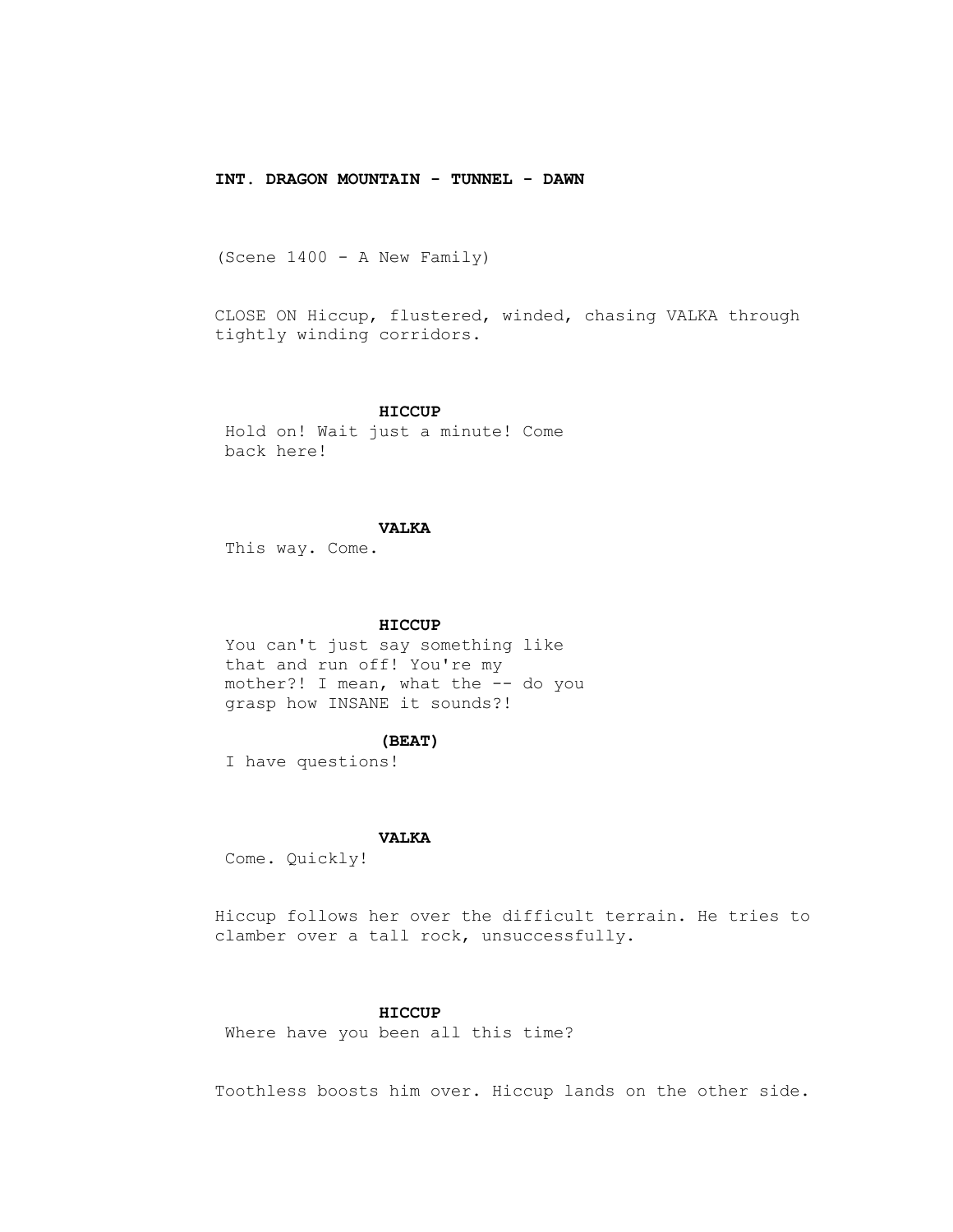#### **HICCUP (CONT'D)**

 What've you been doing?! They said you were dead! Everyone thinks you were eaten by... Hiccup trails off as he enters...

## **INT. DRAGON MOUNTAIN - OASIS - CONTINUOUS**

 ... a stadium-sized chamber teeming with ferns, waterfalls, hot springs and THOUSANDS of new DRAGONS.

 Hiccup wanders in, basking in the in the amazing sight: a dome of sweating ice capping a geothermal micro climate, filled with dragons of every shape and kind.

 He spots Valka clinging to a basalt overhang, watching him. HTTYD 2 (D. DeBlois) - FINAL DRAFT - 05/05/14 40.

## **HICCUP**

 This is where you've been for twenty years?

She nods from her perch.

## **HICCUP (CONT'D)**

You've been rescuing them.

She nods again, this time with a smile.

## **HICCUP (CONT'D)**

Unbelievable.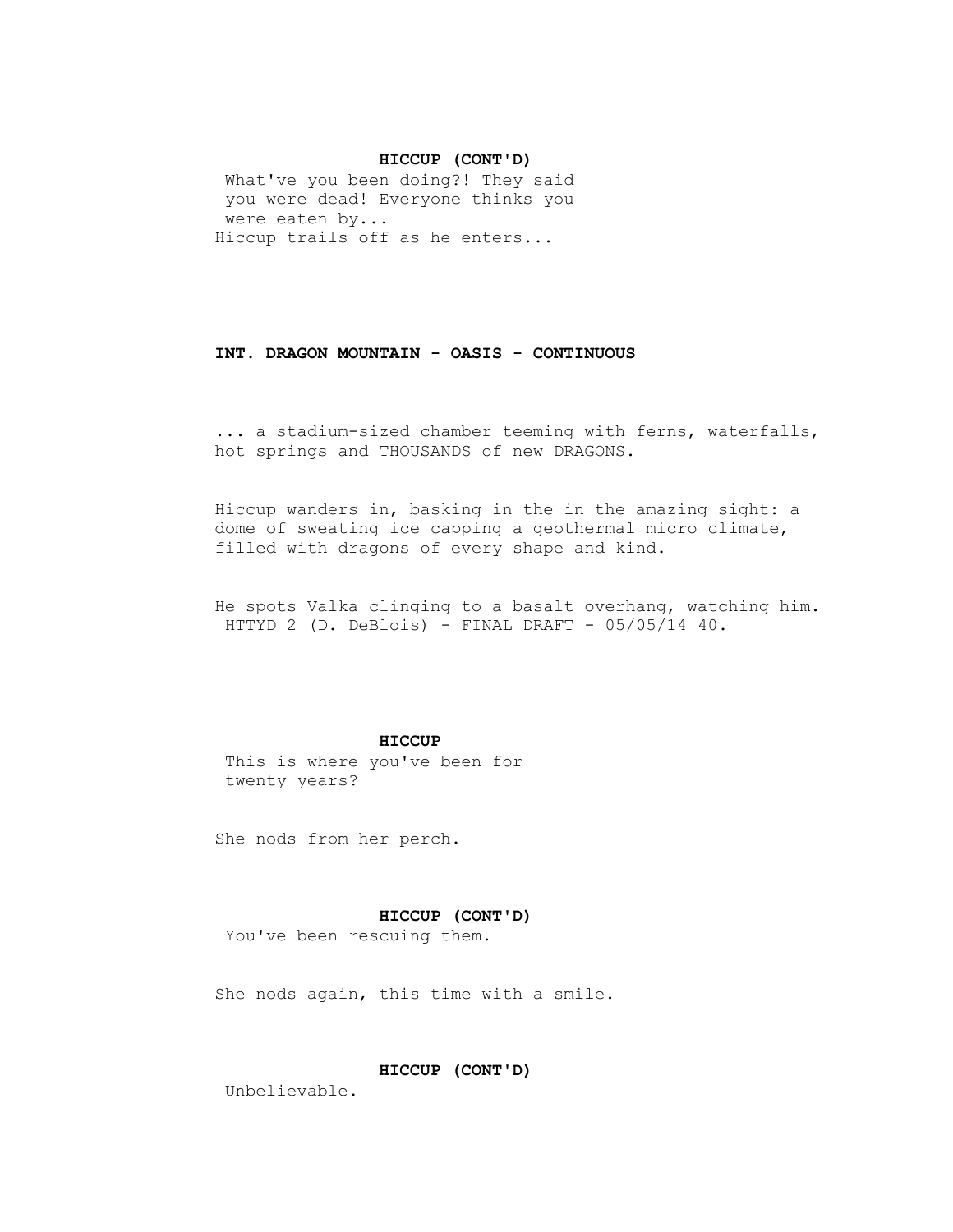#### **VALKA**

You're not upset?

#### **HICCUP**

 What? No. I don't know. It's a bit much to get my head around, to be frank. It's not every day you find out your mother is some kind of crazy, feral, vigilante dragon lady.

 Valka chuckles, and using her dragon's wing, lowers herself to the ground like a skilled acrobat.

#### **VALKA**

At least I'm not boring... right?

#### **HICCUP**

 I suppose there is that... (feeble, trailing off) ... one... specific... thing...

Excited dragons rush up to greet Hiccup and Toothless.

## Hiccup

pets a few, marveling at the vast dragon utopia before him.

## **VALKA**

Do you like it?

## **HICCUP**

I don't have the words.

 Toothless SNARLS in annoyance as the curious, smothering dragons SNIFF every part of him.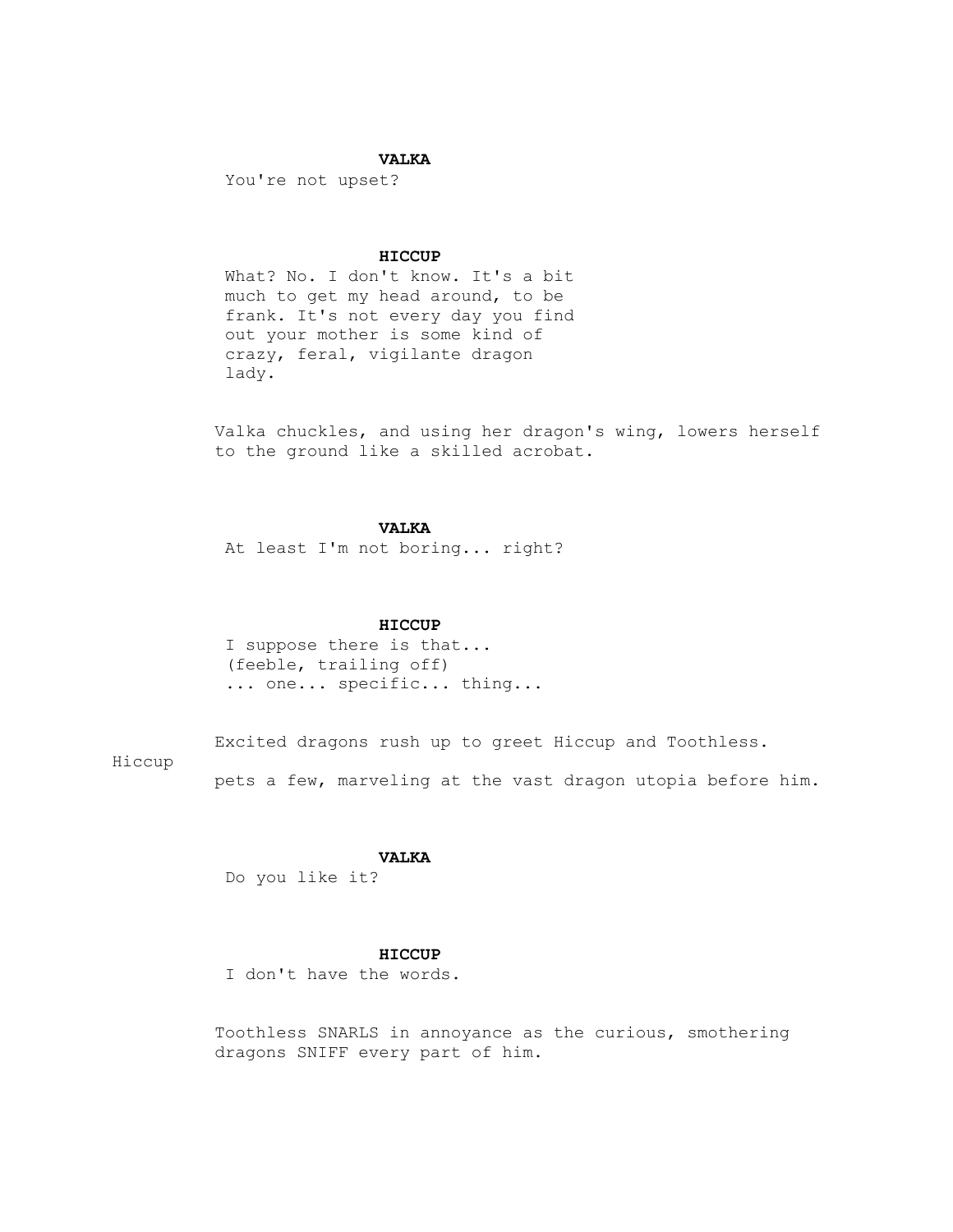#### **VALKA**

Can I... ? He's beautiful!

 She reaches out to stroke Toothless, who PURRS at her touch. HTTYD 2 (D. DeBlois) - FINAL DRAFT - 05/05/14 41.

## **VALKA (CONT'D)**

 Incredible. He might very well be the last of his kind.

 She inspects his talons as Toothless rolls onto his back, nuzzling her.

## **VALKA (CONT'D)**

 And look, he's your age! No wonder you get along so well.

 Hiccup smiles, astounded by Toothless' affection for Valka. She checks his teeth. They recede into the gums at her

touch.

## **VALKA (CONT'D)**

 And retractable teeth? Ah! How did you manage to--

## **HICCUP**

 --I found him in the woods. He was shot down and wounded.

 She winces and offers a sympathetic nod as she stands to caress a few of her own rescued dragons.

## **VALKA**

 This Snafflefang lost his leg to one of Drago Bludvist's iron traps. This Raincutter had her wing sliced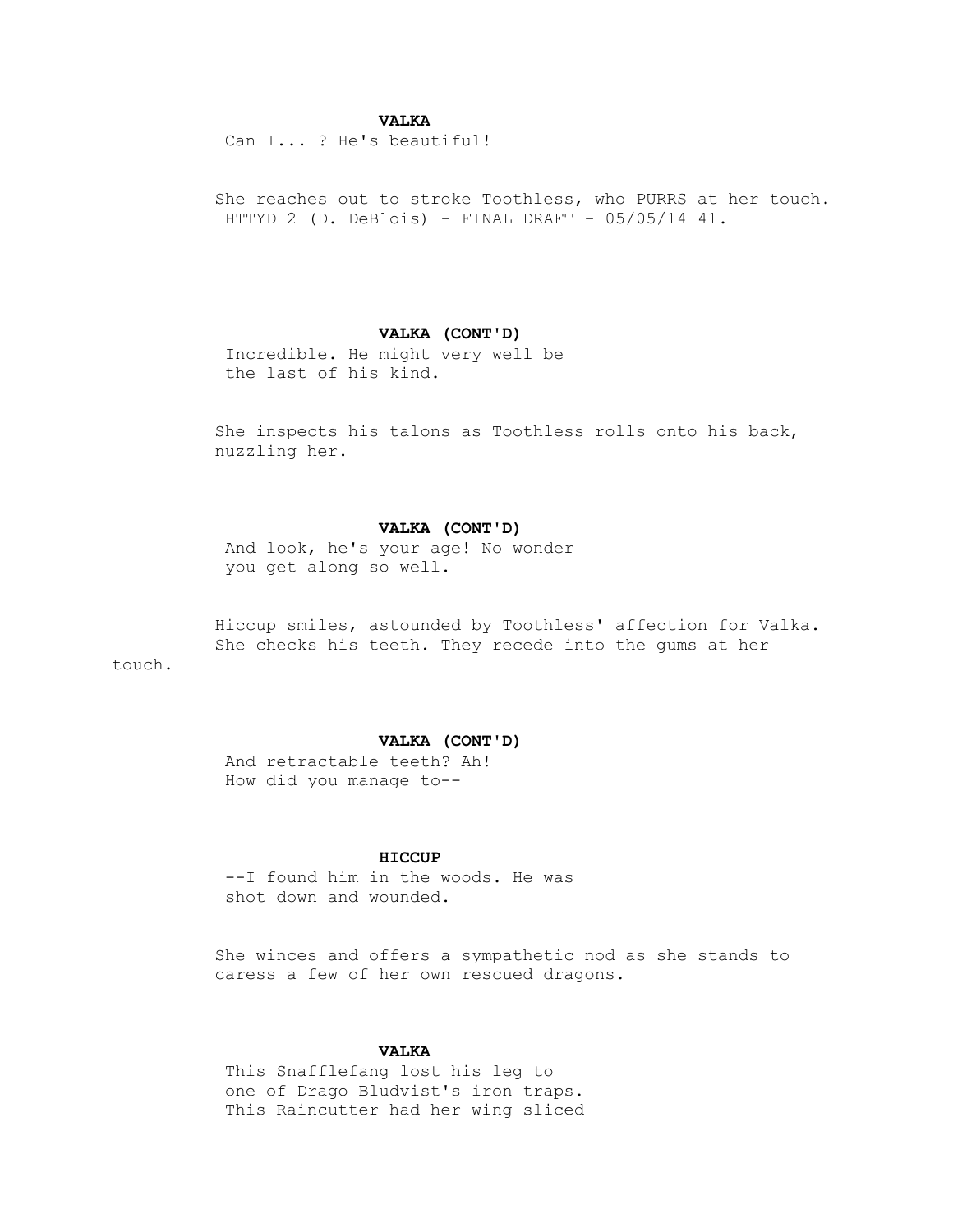by razor netting. And this poor Hobblegrunt was blinded by a tree snare... then left to die alone and scared. (re: Toothless' tail) And what of this? Did Drago or his trappers do this, too?

### **HICCUP**

 Heh. Well, crazy thing is... I'm actually the one who shot him down.

She glares, confused.

## **HICCUP (CONT'D)**

 It's okay though. He got me back. (playfully, to Toothless) Right, bud? You couldn't save all of me, could you? You just had to make it even. So... peg leg!

 Hiccup rattles his prosthetic leg with a smirk. Valka observes their playful rapport with curiosity. HTTYD 2 (D. DeBlois) - FINAL DRAFT - 05/05/14 42.

## **VALKA**

 What did your father think of your Night Fury friend?

#### **HICCUP**

He didn't take it all that well.

She mutters in agreement.

## **HICCUP (CONT'D)**

 But then... he changed. They all did. Pretty soon everyone back home had dragons of their own.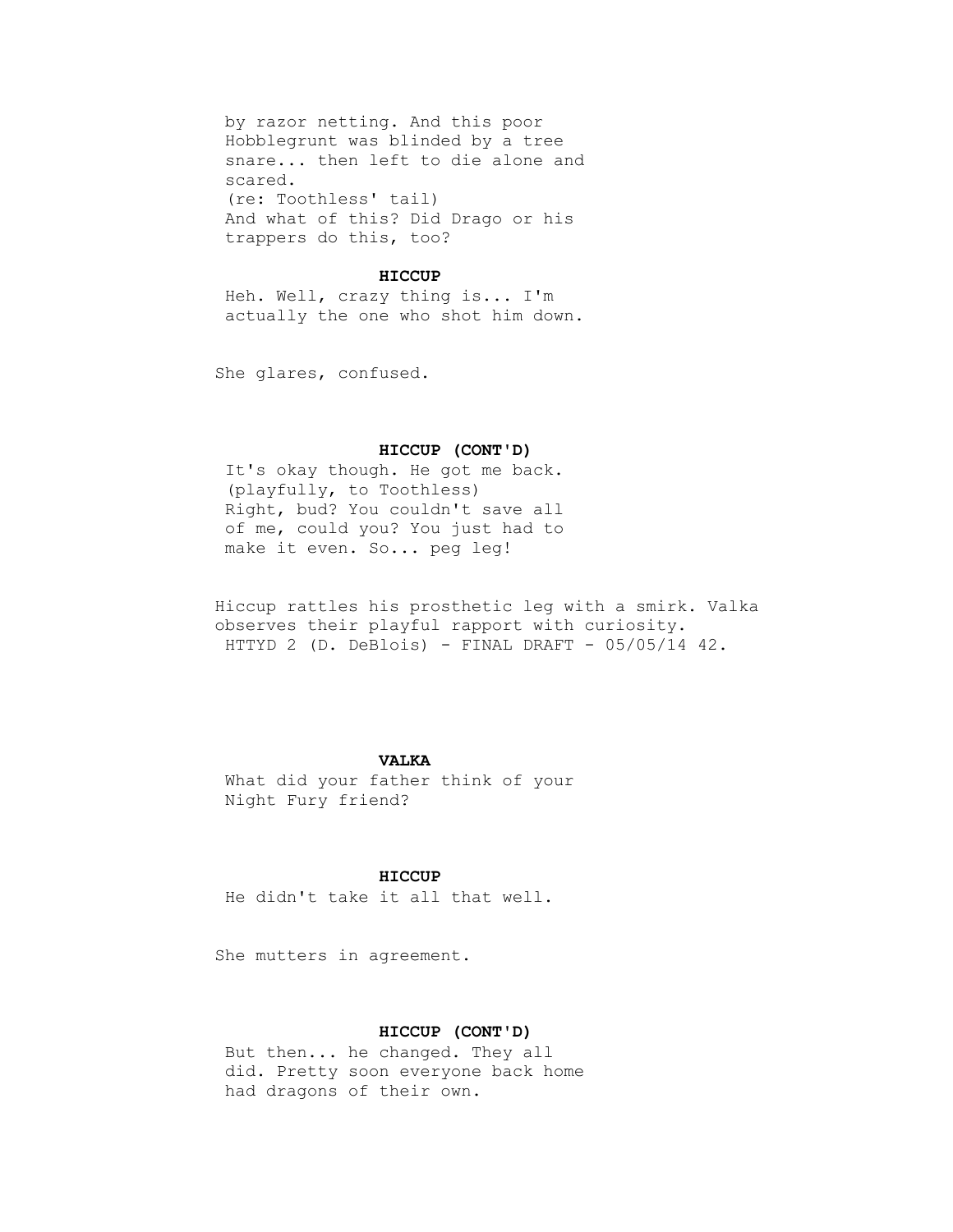She smiles at Toothless, dismissive.

#### **VALKA**

If only it were possible.

#### **HICCUP**

No, really, I --

 **VALKA**

 -- Believe me, I tried, as well. But people are not capable of change, Hiccup. Some of us... were just born different.

 **EXT. BERK VILLAGE - NIGHT**

## **FLASHBACK**

 Dragons sweep from the sky, blowing FIRE, carrying off sheep and dried fish. Vikings chase them down, hurling weapons.

## **VALKA (V.O.)**

 Berk was a land of kill or be killed, but I believed peace was possible.

 A Viking is about to finish off a felled dragon, but Valka chases up to him and tugs at his arm.

## **VALKA**

Stop! You'll only make it worse!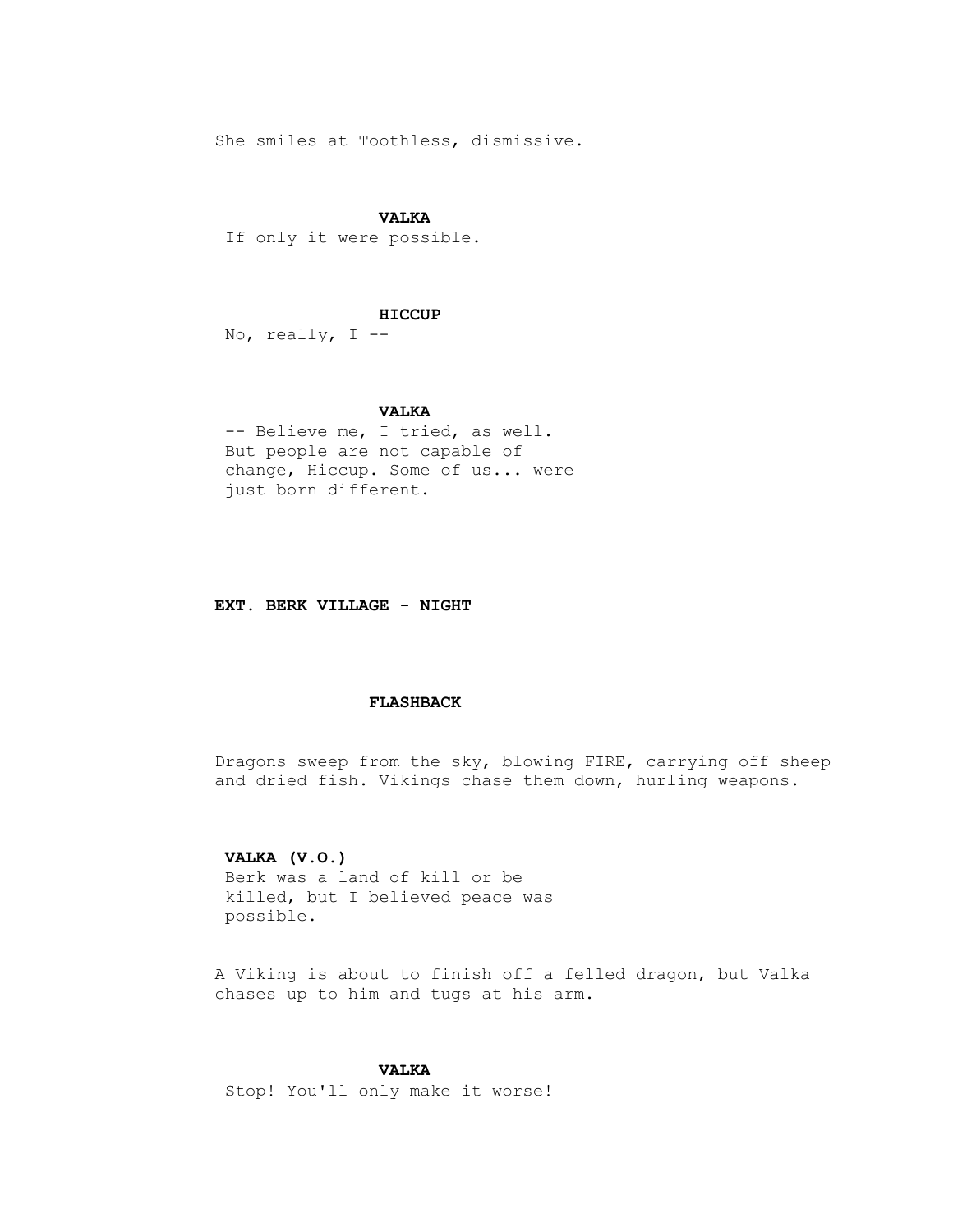The dragon takes wing, escaping to safety... leaving the Viking warrior glaring at Valka.

#### **VALKA (V.O.)**

 It was a very unpopular opinion. HTTYD 2 (D. DeBlois) - FINAL DRAFT - 05/05/14 43.

 As he rushes off, Valka hears a clatter and whirls around to see a DRAGON (Cloudjumper) clawing its way through the roof of a house.

## **VALKA**

Hiccup!

 **INT. STOICK'S HOUSE - CONTINUOUS**

## **FLASHBACK CONTINUED**

 Cloudjumper enters the house through the hole in the roof, sniffing out a baby's cradle in the corner.

Valka rushes in, panicked.

## **VALKA (V.O.)**

 One night, a dragon broke into our house, finding you in the cradle.

 Valka draws a sword quietly, slipping up to the dragon, only to find it huddled protectively over the cradle as BABY HICCUP innocently plays with one of its talons.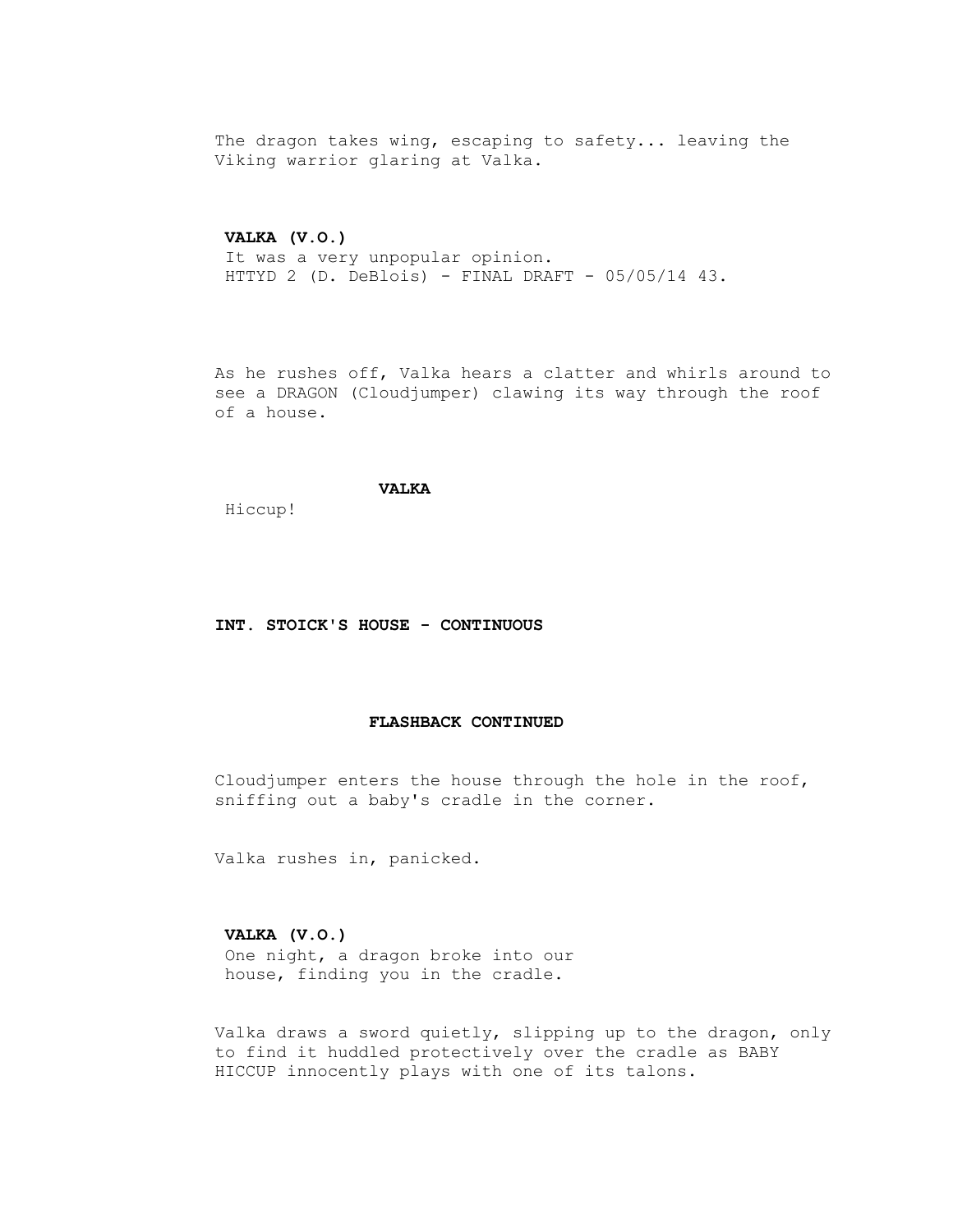**VALKA (V.O.)** I rushed to protect you, but what I saw... was proof of everything I believed.

 Valka's careful approach causes a floorboard to squeak. Spooked, Cloudjumper whips around to face her, accidentally SCRATCHING baby Hiccup's chin.

Their eyes meet. Valka lowers her sword, transfixed.

#### **VALKA (V.O.)**

 This wasn't a vicious beast, but an intelligent, gentle creature, whose soul reflected my own.

 Stoick's AXE spins through the air between them, barely missing Cloudjumper and planting into a pillar.

#### **STOICK**

Valka, run!

Alarmed, Cloudjumper WHIRLS around at Stoick and BLASTS!

Stoick DIVES out of the way as the FIRE SPLATTERS against

the

wall, burning a hole and setting the room ablaze.

 The dragon moves toward Stoick, but Valka grabs hold. HTTYD 2 (D. DeBlois) - FINAL DRAFT - 05/05/14 44.

## **VALKA**

Don't!

It turns to face her again, locking eyes, agitated.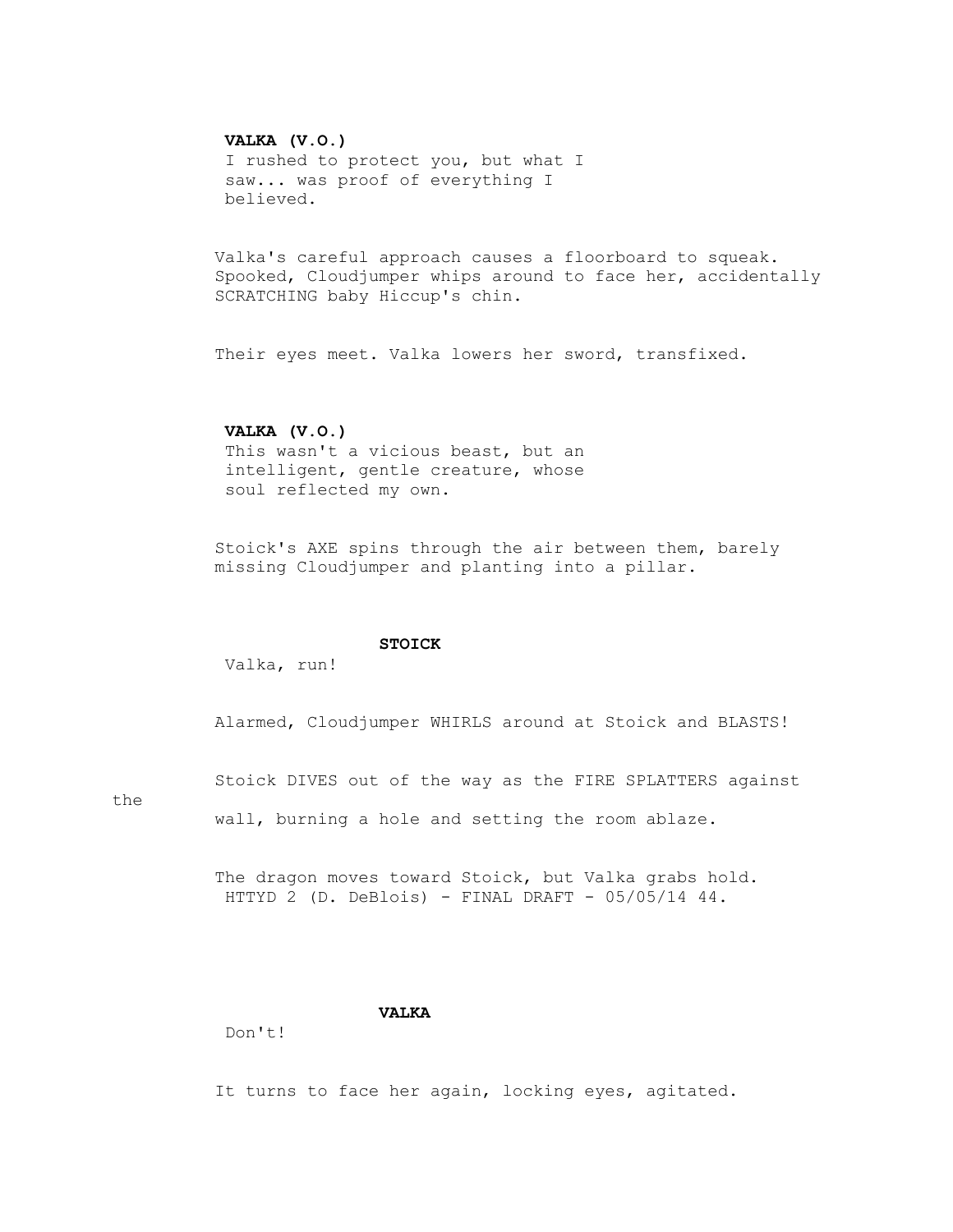#### **STOICK**

Hold on!

 Stoick dashes through the fire toward Hiccup and pulls him out of the cradle. He pulls his axe from the pillar...

# **VALKA (O.S.)**

No! Stoick!

... but in a WHOOSH of smoke and embers, the dragon and Valka are GONE.

## **STOICK**

 **VALKA!**

#### **VALKA**

## **(DISTANT)**

Stoick!

 Stoick and baby Hiccup watch helplessly as the dragon spirits Valka away into the night sky.

## **STOICK**

Valka...

ON BABY HICCUP'S FACE, with the fresh nick on his chin...

## **MATCH CUT TO:**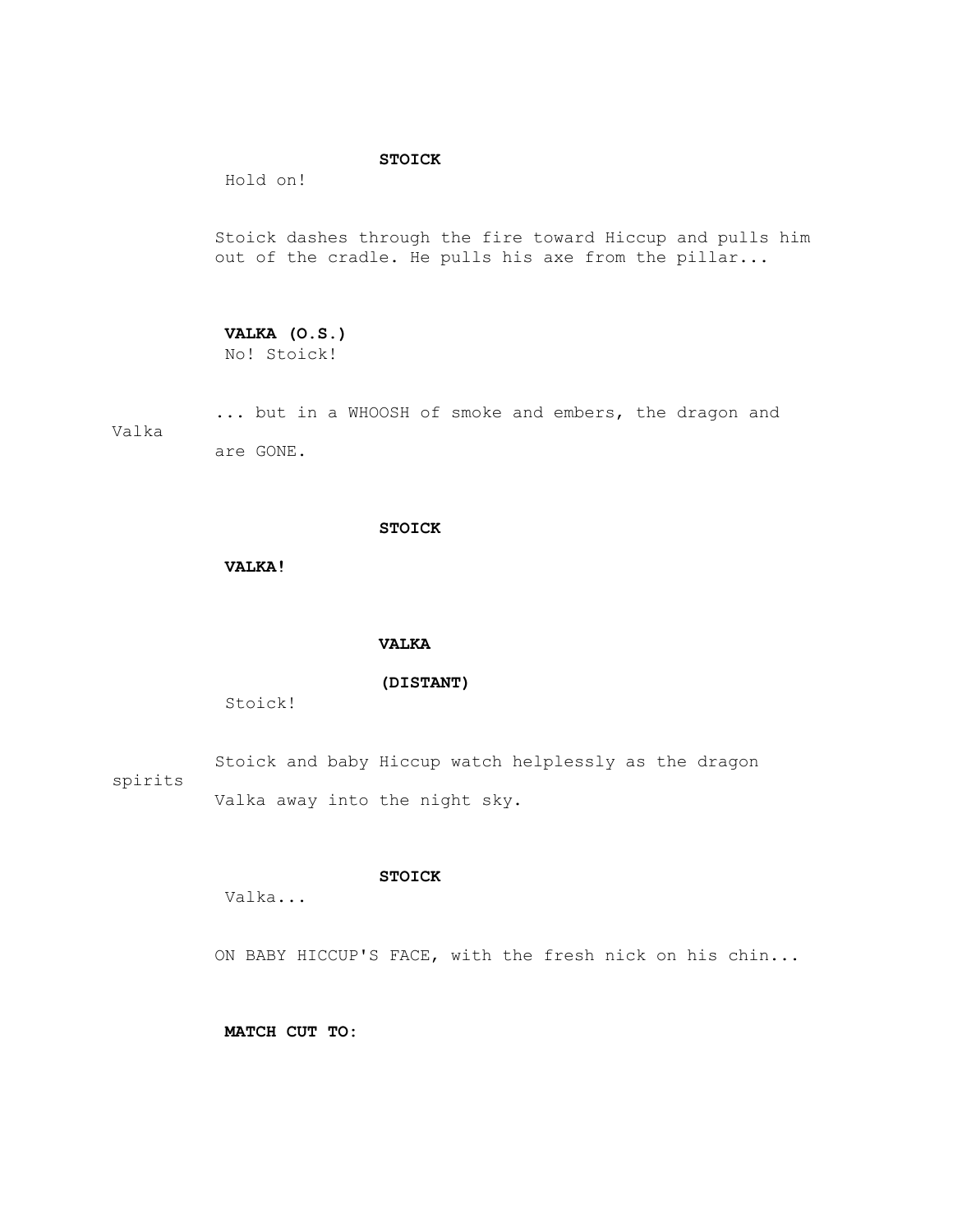## **INT. DRAGON MOUNTAIN - DAWN**

## **PRESENT DAY**

HICCUP'S FACE, with the matching scar.

## **VALKA**

 You and your father nearly died that night, all because I couldn't kill a dragon.

#### **HICCUP**

Yeah, it runs in the family.

## **VALKA**

 It broke my heart to stay away, but I believed you'd be safer if I did. HTTYD 2 (D. DeBlois) - FINAL DRAFT - 05/05/14 45.

 Hiccup considers this, then raises his eyes to hers, seeing the sting of remorse.

#### **HICCUP**

How did you survive?

#### **VALKA**

 Oh, Cloudjumper never meant to harm me. He must've thought I belonged here...

 She leads him to the edge of raised natural terrace, overlooking the steamy oasis with its flowing hot spring waterfalls. Half-submerged in the warm lake below, a massive white dragon with pronounced, mammoth-like tusks rests benevolently on the banks, his stately countenance like that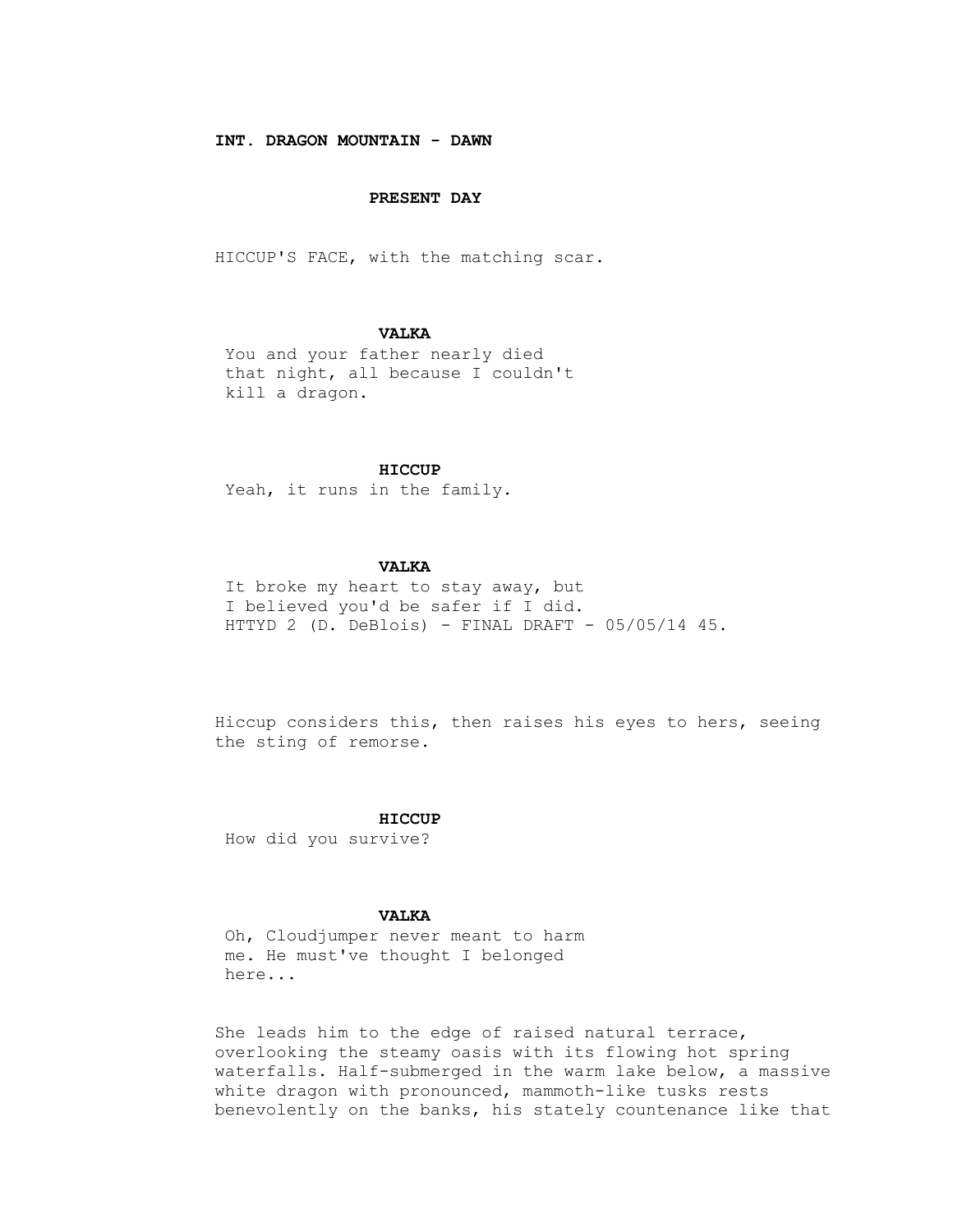of a lion surrounded by his pride.

## **VALKA (CONT'D)**

 In the home of the great Bewilderbeast. The alpha species. One of very few that still exist.

#### **(BEAT)**

 Every nest has its queen, but this is king of all dragons.

 Dragons land and bow reverentially to the Bewilderbeast. Valka gestures to the spiked ice ceiling that acts as a sweating greenhouse.

## **VALKA (CONT'D)**

 With his icy breath, this graceful giant built our nest. A safe haven for dragons everywhere.

On HICCUP, putting it together.

## **HICCUP**

 Wait, that's the ice-spitter? He's responsible for all that destruction?

#### **VALKA**

 He protects us. We all live under his care. And his command.

 They pass an eggshell-littered NURSERY. HATCHLINGS dart out of it, greeting them excitedly and inciting chaos. Toothless is overwhelmed by their manic picking and scratching. Cloudjumper balks and sends them scattering.

## **VALKA (CONT'D)**

All but the babies, of course... HTTYD 2 (D. DeBlois) - FINAL DRAFT - 05/05/14 46.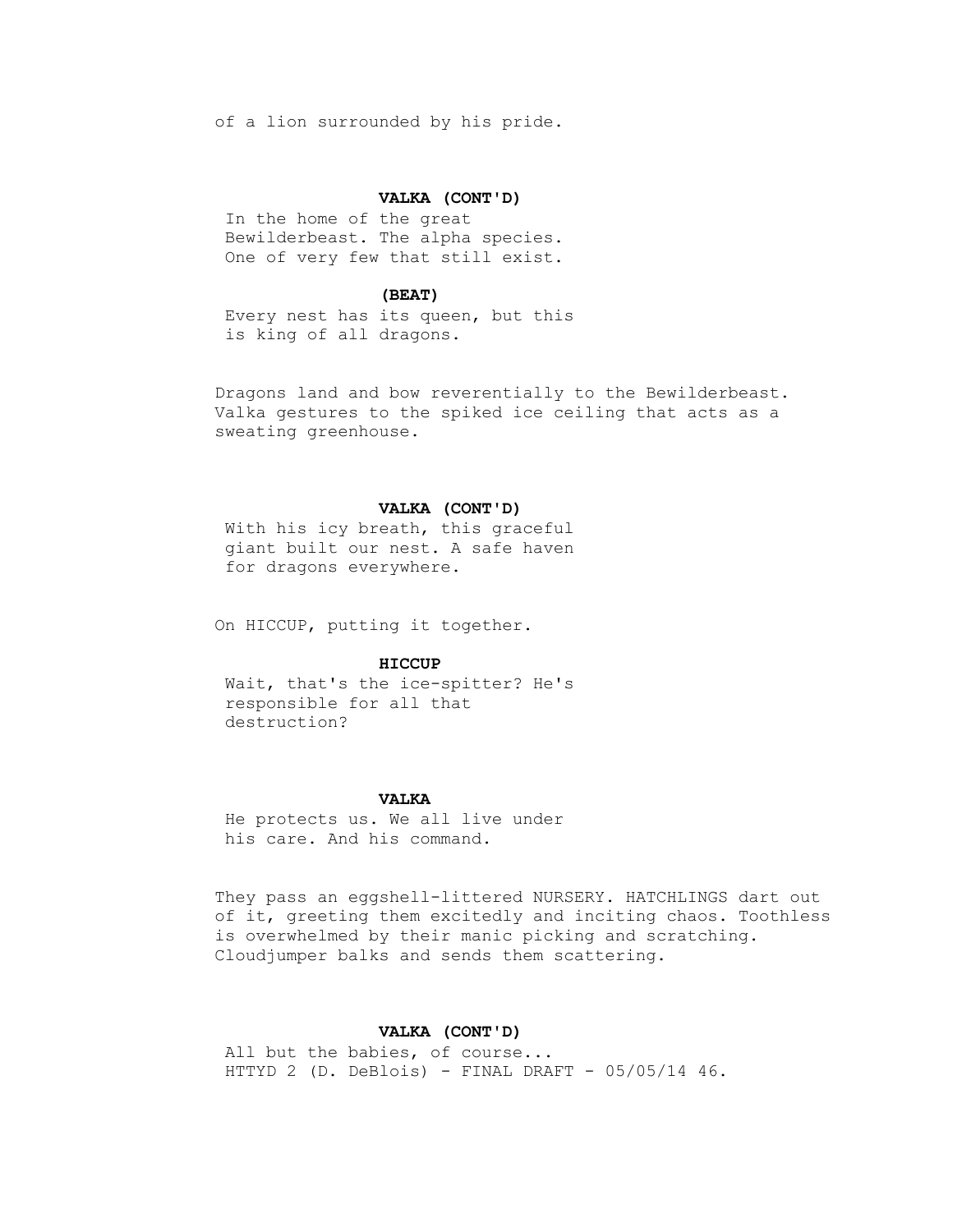The hatchlings clamber on top of the Bewilderbeast and play on his massive tusks, despite his authority. Valka laughs.

## **VALKA (CONT'D)**

... who listen to no one.

 The Bewilderbeast lets out a frosty SNORT, sending off the youngsters to spread more mischief.

to

Now awakened, The Bewilderbeast raises his gargantuan head

 take a closer look at Hiccup, coming eye to massive eye. Valka bows in his presence. As does Toothless.

## **VALKA (CONT'D)**

 I've lived among them for twenty years, Hiccup, learning their ways, discovering their secrets...

 He acknowledges Hiccup with another icy snort, slicking back Hiccup's hair in a frosty veneer. Valka laughs.

## **VALKA (CONT'D)**

He likes you.

#### **HICCUP**

Wow.

She chuckles, delighting in his awe.

## **VALKA**

You must be hungry.

#### **HICCUP**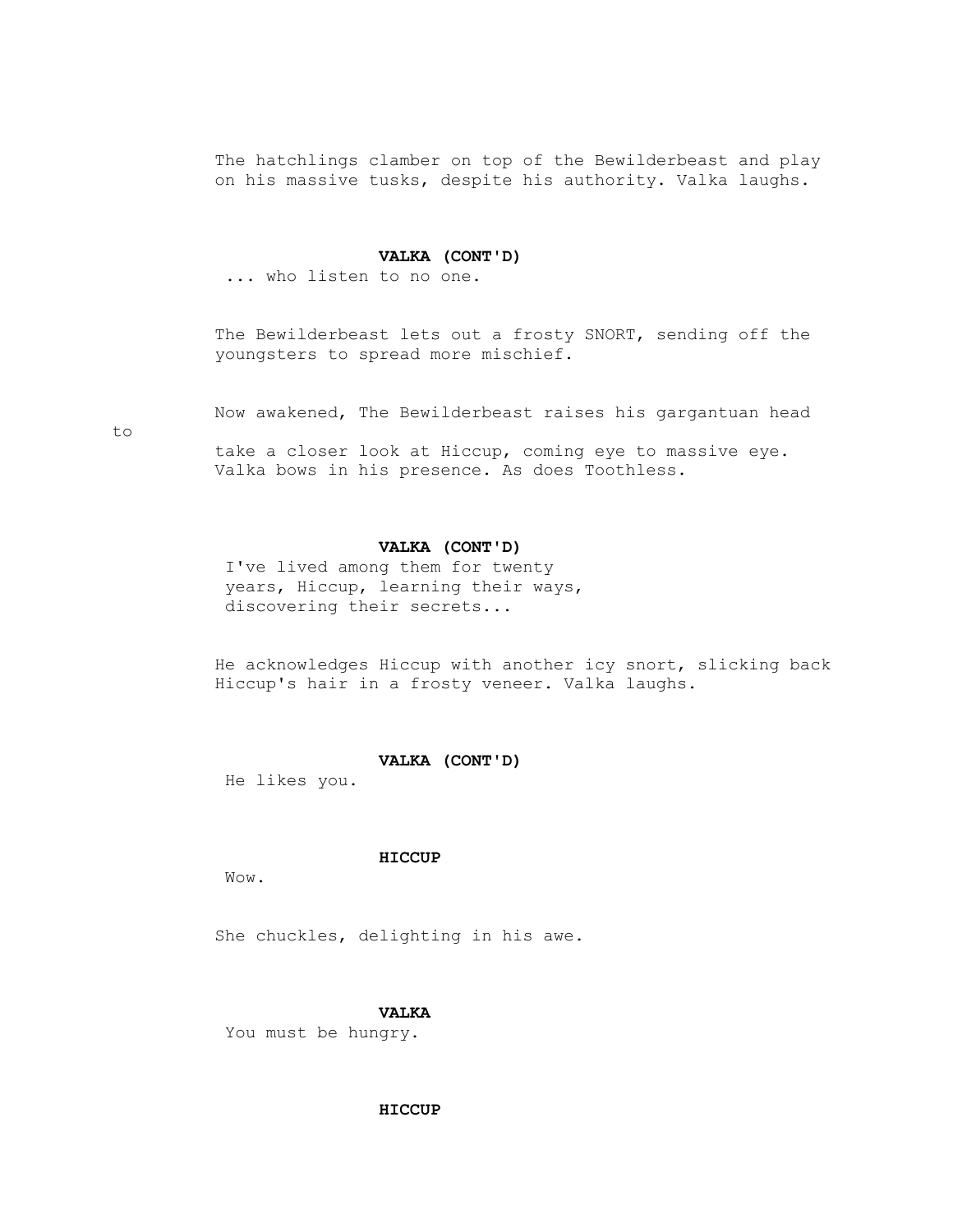Uh, yeah. I could eat.

## **VALKA**

 Good. It's feeding time. Toothless tucks himself beneath Cloudjumper's wing, trying

to

 befriend him, but Cloudjumper isn't having any of it. He grimaces and follows Valka out.

 **EXT. OPEN SEA - NIGHT**

(Scene 1200 - Astrid Takes Charge)

 Astrid and Stormfly circle a lone iceberg, being used as a rest stop for the Gang and their dragons. She lands with a frown, eyeing the distance.

## **ASTRID**

 I don't like it. They should've been back with Hiccup by now. HTTYD 2 (D. DeBlois) - FINAL DRAFT - 05/05/14 47.

#### **RUFFNUT**

 I don't like it either. Eret son of Eret was the man of my dreams. My everything!

## **SNOTLOUT**

 But, baby, I grew facial hair for you.

Fishlegs strokes his peach fuzz beard, meek and dejected.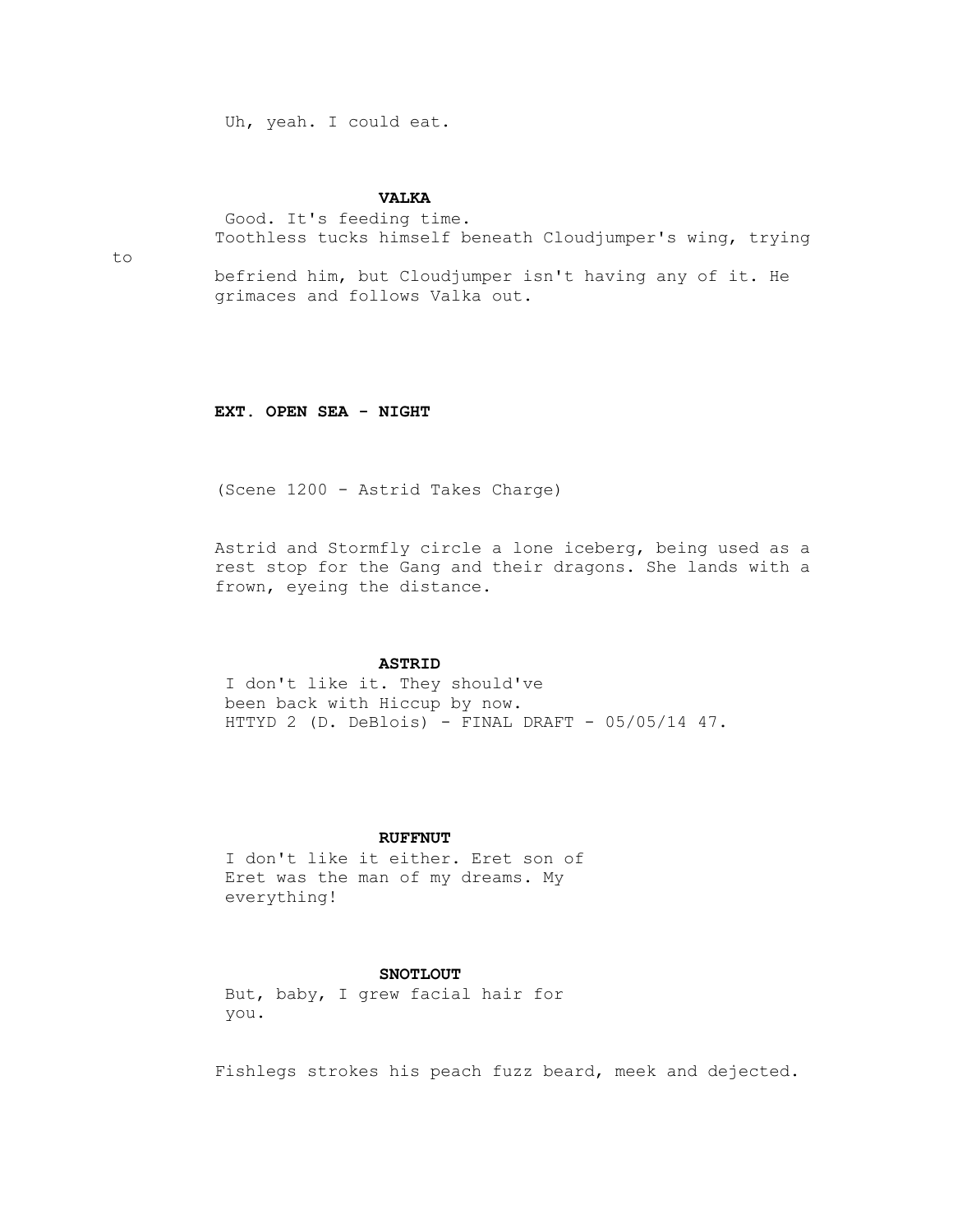### **FISHLEGS**

Me, too.

#### **ASTRID**

 What if Drago shot them down? What if they need our help?

## **(RESOLUTE)**

We have to find them.

## **FISHLEGS**

## **(NERVOUSLY)**

What? But Stoick said...

## **ASTRID**

 It doesn't matter what he said, if they've all been captured. Come on!

She flies off, determined.

## **EXT. ICE FLOES - NIGHT**

 Eret's ship is beset by ice floes. The crew stirs on deck as he paces, grumbling, while nursing his head with a large chunk of ice.

## **NO-NAME**

Do we go back?

## **ERET**

 We've nowhere to go! Nothing to sell! And no heads to call our own, if we don't turn up with dragons and fast --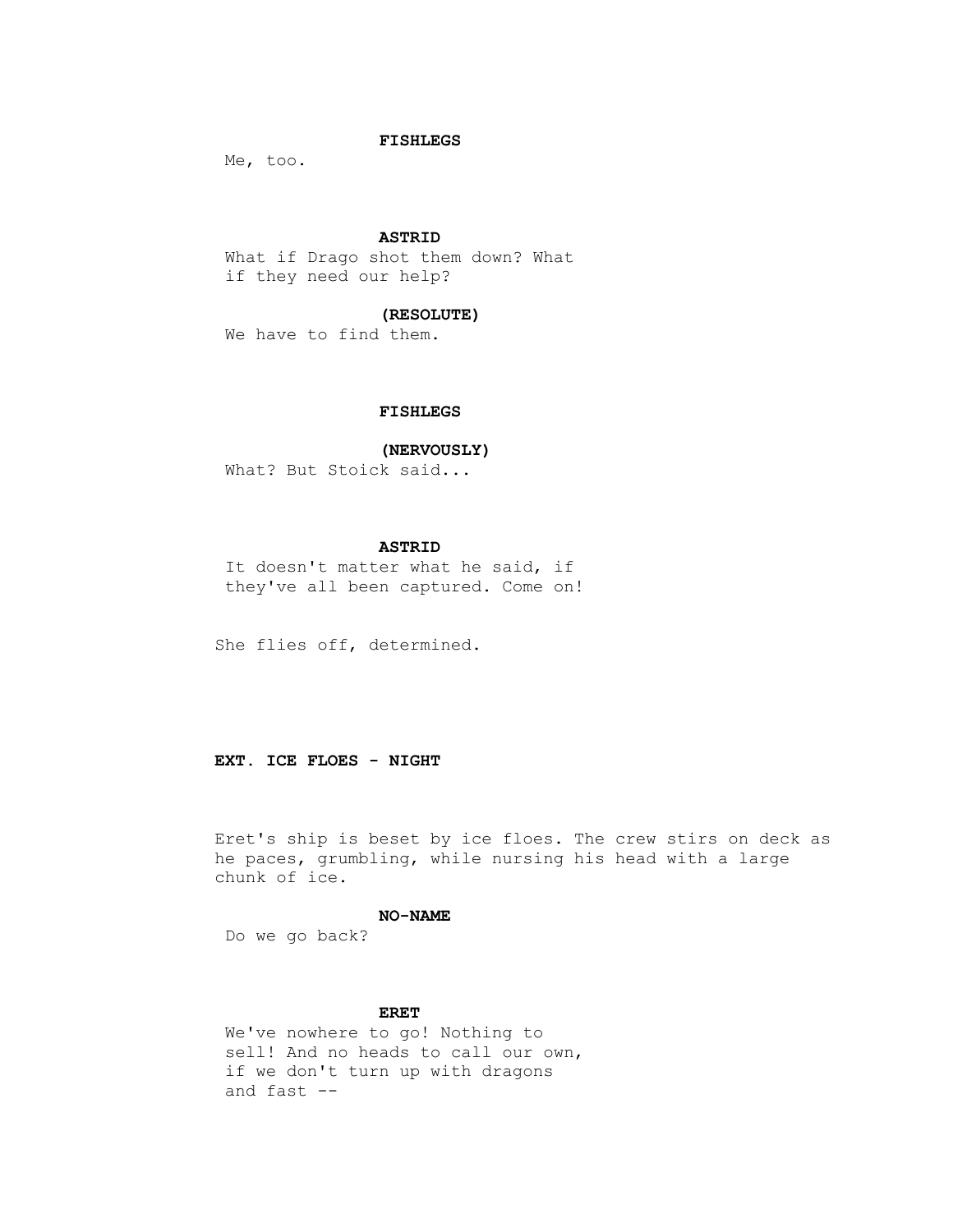He's suddenly scooped up in Stormfly's talons.

## **ASTRID**

Careful what you wish for!

 **UG (O.S.)**

 **ERET SON OF ERET!** HTTYD 2 (D. DeBlois) - FINAL DRAFT - 05/05/14 48.

Nets whiz past as Astrid and the Gang rocket out of range.

 **ERET**

What is this?!

#### **ASTRID**

A kidnapping.

Ruffnut grabs his leg, clutching him possessively.

## **RUFFNUT**

 Yay! Can he ride with me? Can he? Can he?

Both Eret and Tuffnut groan in protest.

## **ASTRID**

 You're gonna show us the way to Drago.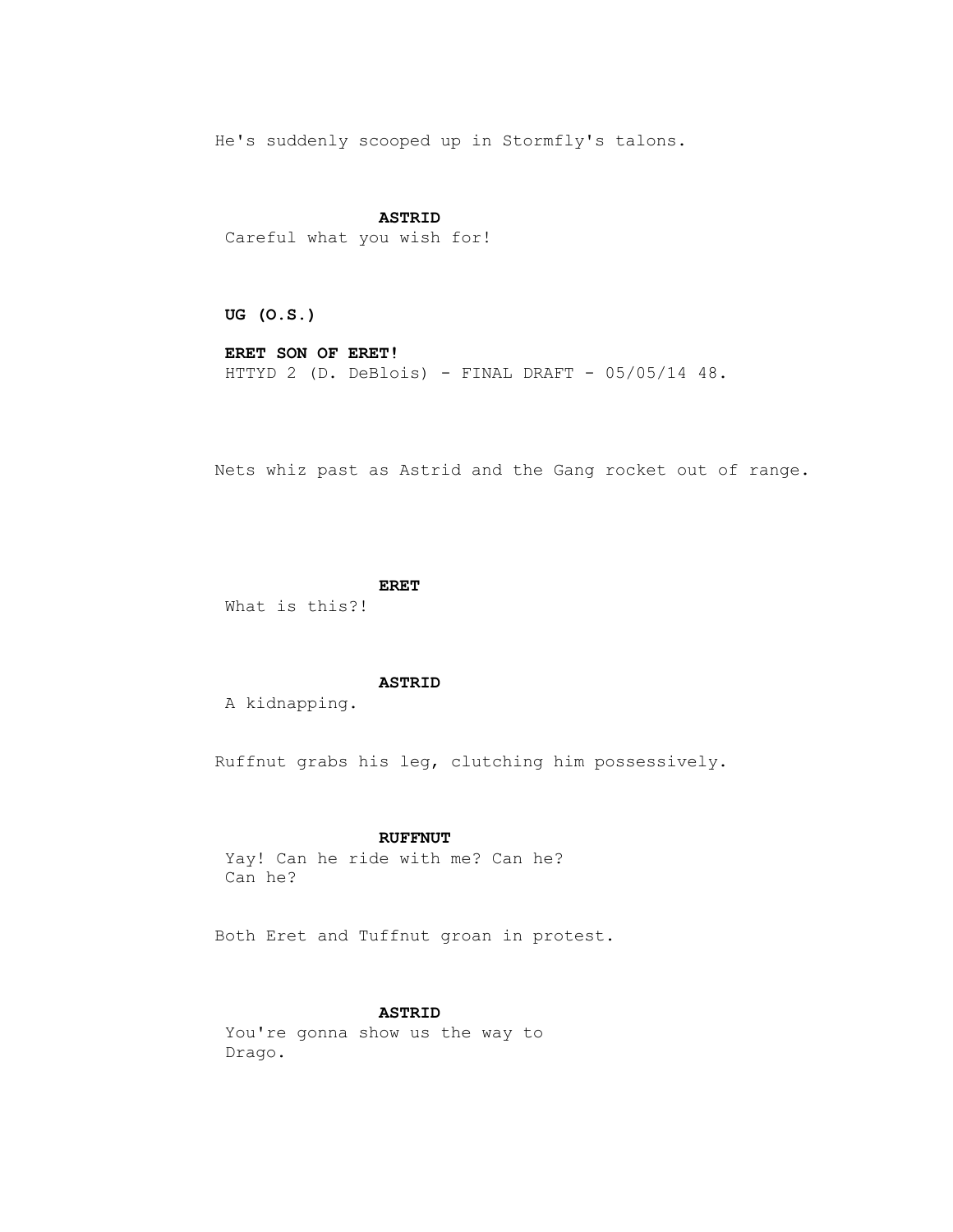#### **ERET**

 And help dragon riders sneak into Drago's camp? Just kill me now.

#### **ASTRID**

That can be arranged. Stormfly, drop it.

 In enthusiastic response, Stormfly pops open her talons, sending Eret plummeting. He wails and flails as he hurtles toward the ice far below.

## **ASTRID (CONT'D)**

Good girl! Stormfly, fetch.

 She dives after him, just as enthusiastically. ON ERET, terrified, as the ground rushes up at him.

#### **ERET**

 **ALL RIGHT! OKAY! I'LL TAKE YOU TO**

## **DRAGO!**

 Stormfly suddenly SNATCHES him out of his free-fall just before hitting the ice. Astrid giggles and cracks her knuckles.

#### **ASTRID**

 Works every time. HTTYD 2 (D. DeBlois) - FINAL DRAFT - 05/05/14 49.

## **EXT. SKY - EARLY MORNING**

(Scene 1600 - Momma's Boy)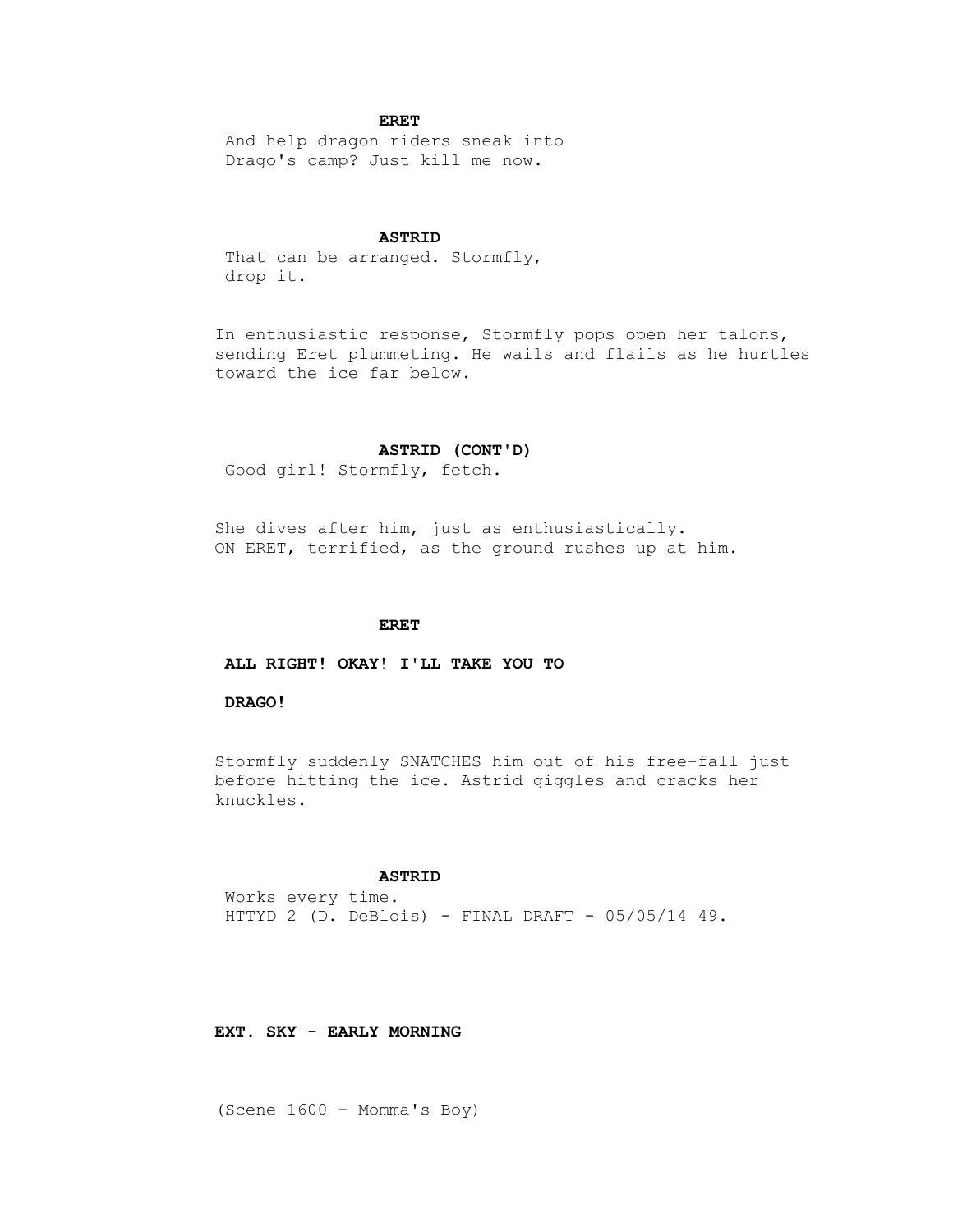# **BEGIN MONTAGE**

 Hiccup and Toothless follow Valka and Cloudjumper over a majestic fjord in the long rays of the low Arctic sun.

 Hiccup peers over his shoulder to see that a thick flock of dragons -- nearly all of Valka's rescues -- are close on their tail. He turns back to his mother, confused.

#### **HICCUP**

 Hey, I thought we were going to eat?

# **VALKA**

 (with a mischievous grin) Oh, we are.

 She directs his gaze below, where in the choppy water of the fjord, a group of Seashocker dragons are corralling a dense shoal of fish near the surface.

 Suddenly, the Bewilderbeast rises from deep below, scooping the fish up in its vast mouth as its tusks break the

surface.

 It breaches just below Hiccup and Toothless, giving them a fright before spitting the fish into the air and crashing back down into the sea.

 Valka laughs at Hiccup's surprise as the hungry dragons race for the flailing fish, scooping them out of the air. Hiccup gestures to Toothless to join in and he gladly scoops up a mouth full.

 **EXT. SNOWY SHORELINE - LATER**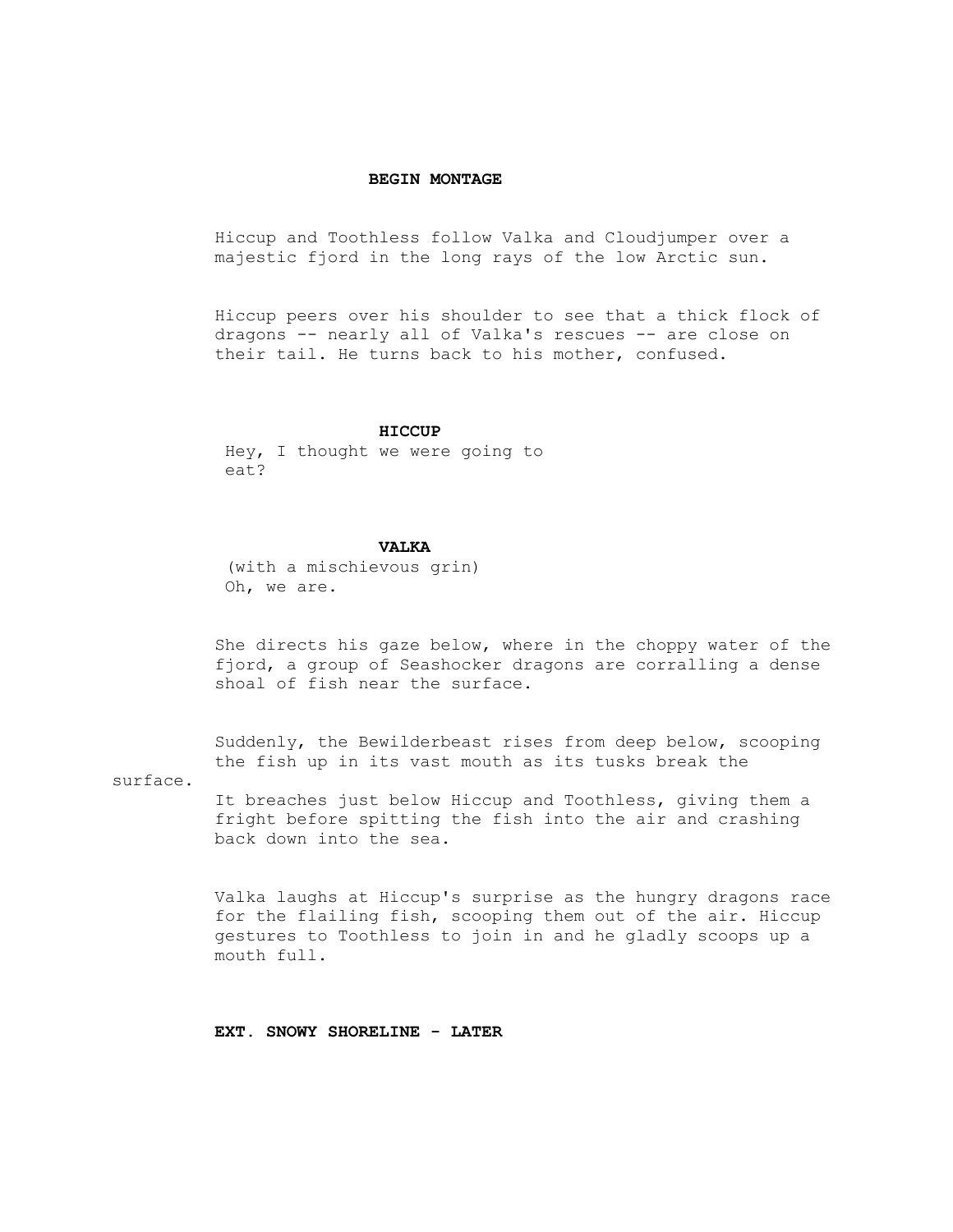# **MONTAGE CONTINUES...**

 Hiccup has his map spread out in the snow, explaining the various lands he's discovered during his explorations.

### **HICCUP**

 And from Dragon Island, I found this archipelago...

 He looks up to see that Valka is no longer next to him, but she has sketched out the rest of the northern land masses in the snow, wowing Hiccup with just how far and wide she has explored. HTTYD 2 (D. DeBlois) - FINAL DRAFT -  $05/05/14$  50.

 She returned to Hiccup's side with a smile. But his amazement is interrupted by Toothless joining in, drawing all over Valka's map with a giant icicle.

> Hiccup simply shrugs as his mother giggles, and Cloudjumper sneers.

### **EXT. WINDSWEPT CLIFF - LATER**

 Valka and Hiccup rise on their dragons, carried skyward by a strong coastal wind that thrusts vertical up shoreline cliff.

> One by one, dragons leap from the cliff and catch the strong updraft, popping their wings open like kites. They ride the wind and orbit around each other in a colorful, mesmeric dance. It's clearly a form of dragon play.

> Hiccup, lifted off of his saddle by the force of the wind, laughs giddily as he watches Valka walk across Cloudjumper's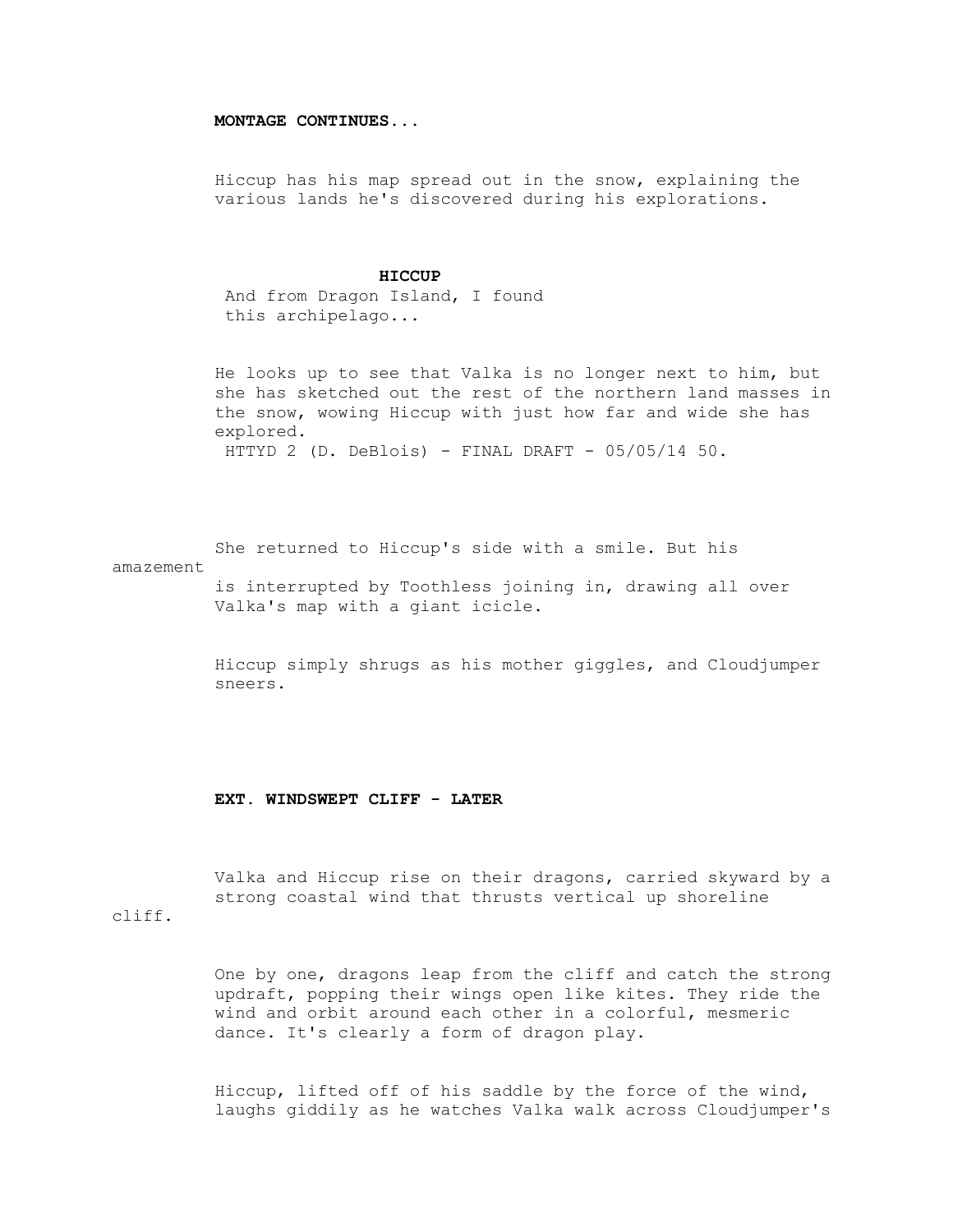wing and onto several others, dragon-hopping from one to another, until she gracefully crosses Toothless from wing

tip

 to wing tip. She then drops out of sight, reappearing a moment later standing atop Cloudjumper. Hiccup is in utter awe of her.

Valka breathes in the frigid air. Lets it out blissfully.

# **VALKA**

 When I'm up here, I don't even feel the cold. I just feel...

#### **HICCUP**

Free.

She smiles at Hiccup. He gleams back.

### **VALKA**

This is what it is to be a dragon, Hiccup.

 Hiccup LOCKS the pedals in the flared tail position and unbuckles himself. Valka watches, curious.

# **HICCUP**

 It's all well and good to call yourself a dragon.

Hiccup RUNS OFF of Toothless, pulling his stowed wings.

# **HICCUP (CONT'D)**

But can you fly?

 They catch the air, SNAPPING OPEN... and sending him GLIDING. HTTYD 2 (D. DeBlois) - FINAL DRAFT - 05/05/14 51.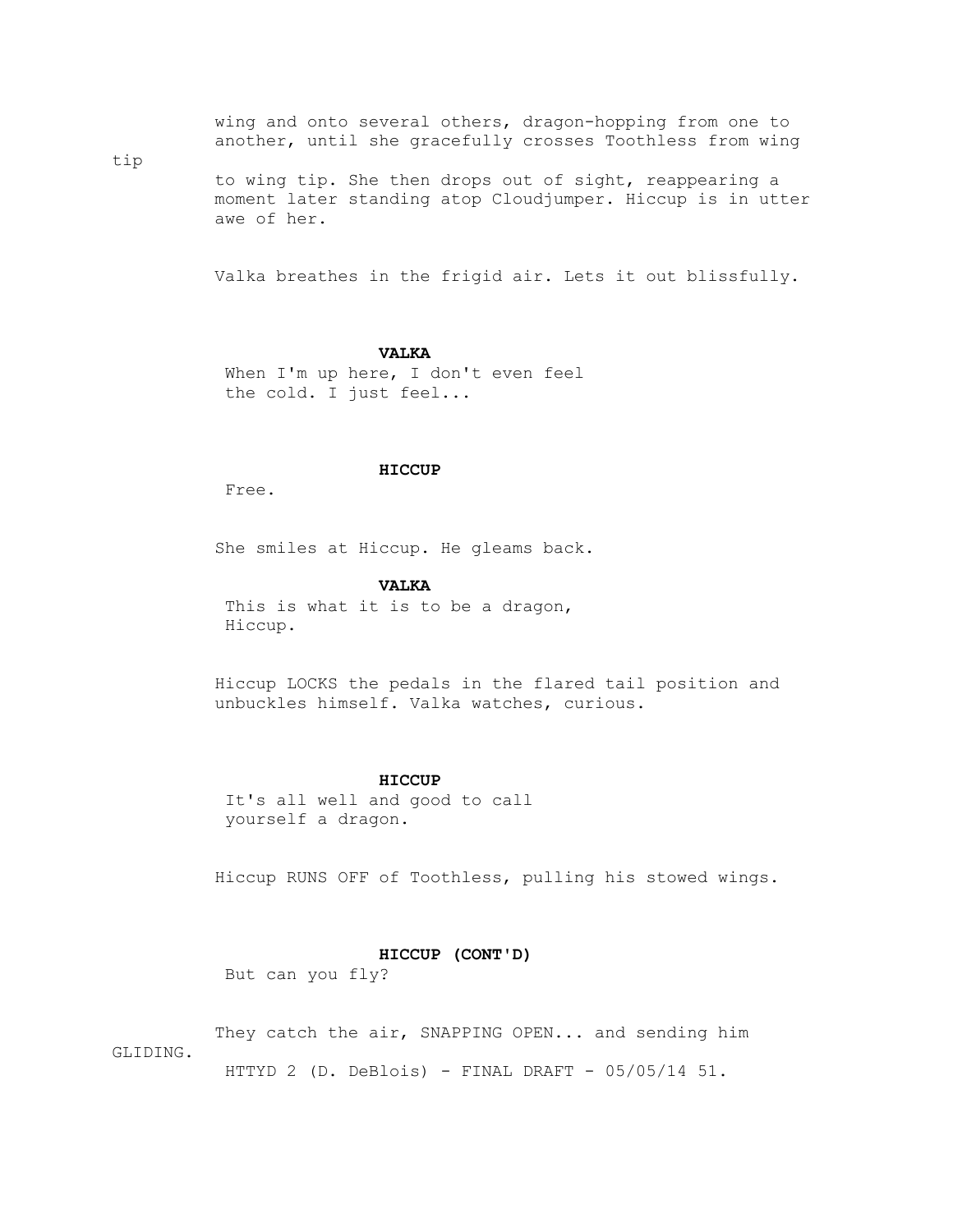Valka GASPS, astonished. She flies her dragon alongside him, marvelling, as...

 ... Hiccup SOARS, riding the wild air currents like an eagle, the image of freedom. Toothless descends steadily with him, hovering protectively.

> Hiccup grins, pleased at having impressed Valka... until he realizes that he is once again racing toward a collision

with

a fast approaching mountain top.

# **HICCUP (CONT'D)**

Oh no. Toothless!

 But, with his tail locked, Toothless can't make the tight jackknife turn skyward to rescue Hiccup.

 Realizing that they're in trouble, Valka and Cloudjumper pour on the speed. All four of them collide just as they reach the mountain top, sending them crash-landing in an explosion of snow.

# They all TOPPLE head over tail to a messy landing on the wind swept ridge and pop up LAUGHING.

# **HICCUP (CONT'D)**

 Man! Almost! We just about had it that time!

 Toothless raises his snow-packed face, glowering. He tail swipes Hiccup off of his feet and back into the powder.

Valka inspects Hiccup's wing suit with utter fascination.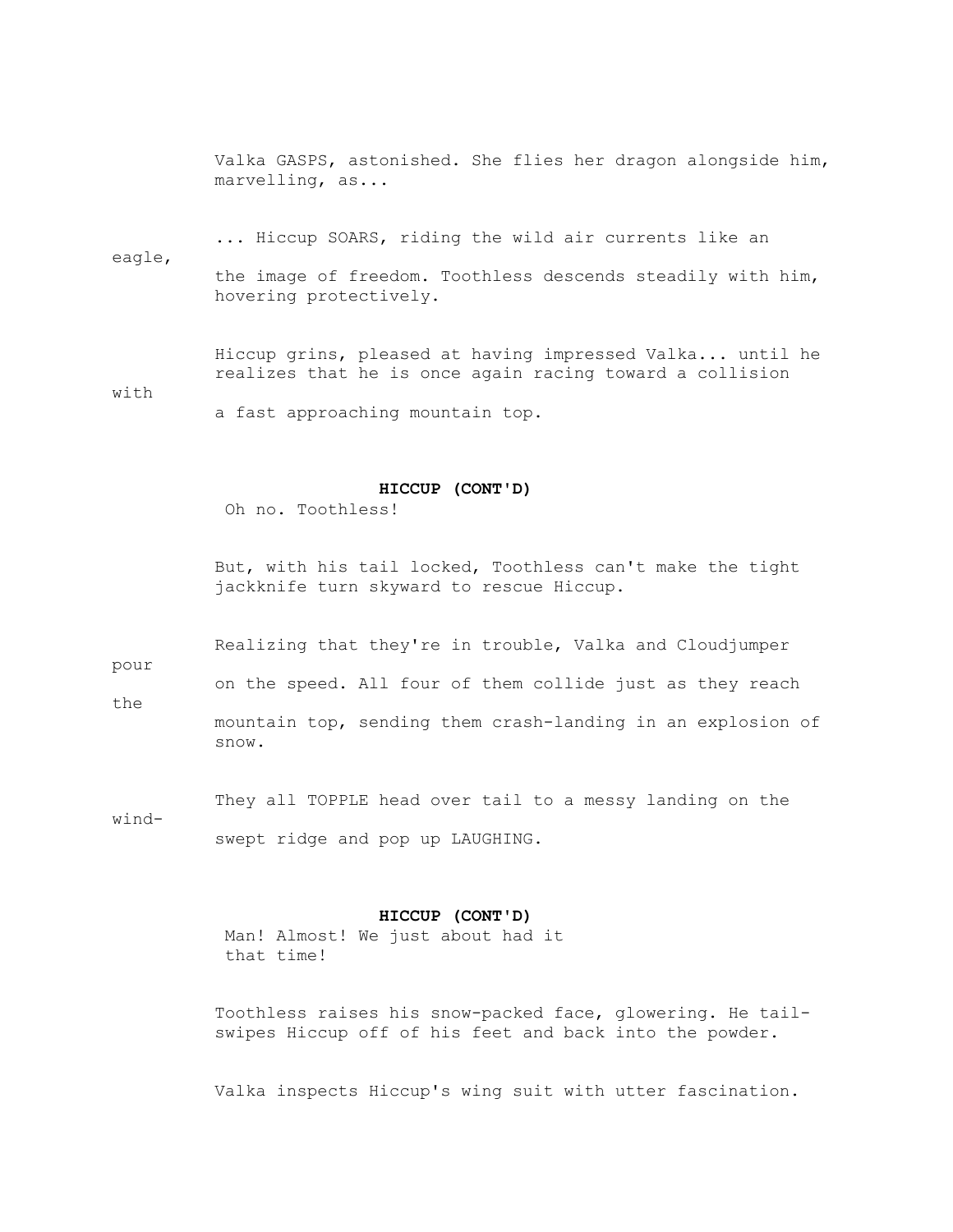#### **VALKA**

Incredible.

# **HICCUP**

Well, not bad yourself.

 She caresses his cheek, staring deep into his eyes. Hiccup doesn't recoil this time.

### **VALKA**

 All this time, you took after me. And where was I?

# **(REMORSEFUL)**

 I'm so sorry, Hiccup. Can we start over? Will you give me another chance?

 Hiccup smiles, a simple acknowledgement that all is forgiven. HTTYD 2 (D. DeBlois) - FINAL DRAFT - 05/05/14 52.

# **VALKA (CONT'D)**

 I can teach you all I've learned, these past twenty years. Like...

 Valka finds a spot at the top of Toothless' neck and rubs in a circular pattern. In response, his dorsal blades slowly crack, split and extend, forming a pronounced, aerodynamic `V' down the length of his back and tail.

# **VALKA (CONT'D)**

Now you can make those tight turns.

 Toothless shudders, as if experiencing a much-needed chiropractic adjustment. He bounds over to Hiccup, giddily retracting and splaying his dorsal blades like a kid with a new toy.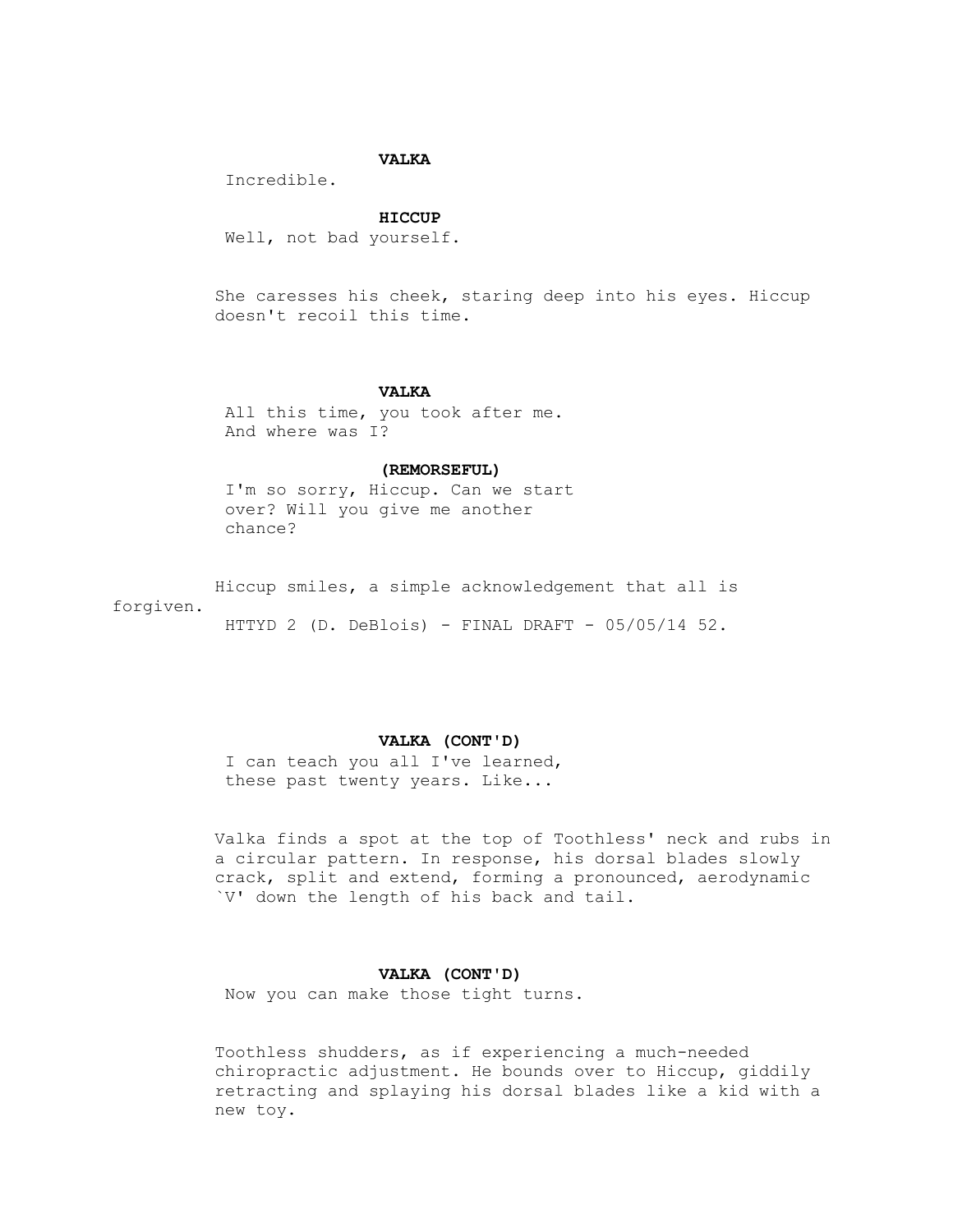### **HICCUP**

Did YOU know about this?

Valka smiles, delighting in their mutual amazement.

# **VALKA**

Every dragon has its secrets.

 Toothless pounces around, showing off to Cloudjumper, who seems thoroughly unimpressed.

# **VALKA (CONT'D)**

 And I'll show them all to you. We'll unlock every mystery, find every last species, together, as mother and son.

# **(BEAT)**

 This gift we share, Hiccup... it bonds us. This is who you are, son. Who we are. We will change the world for all dragons! We will make it a better, safer place!

#### **HICCUP**

That sounds... amazing.

 She pulls him into a hug -- forceful, bursting with emotion. Hiccup hugs Valka back. They share a cathartic moment,

before

Hiccup peels away from her.

# **HICCUP (CONT'D)**

 This is so great! Now you and I can go talk to Drago -- together!

She chuckles, incredulous.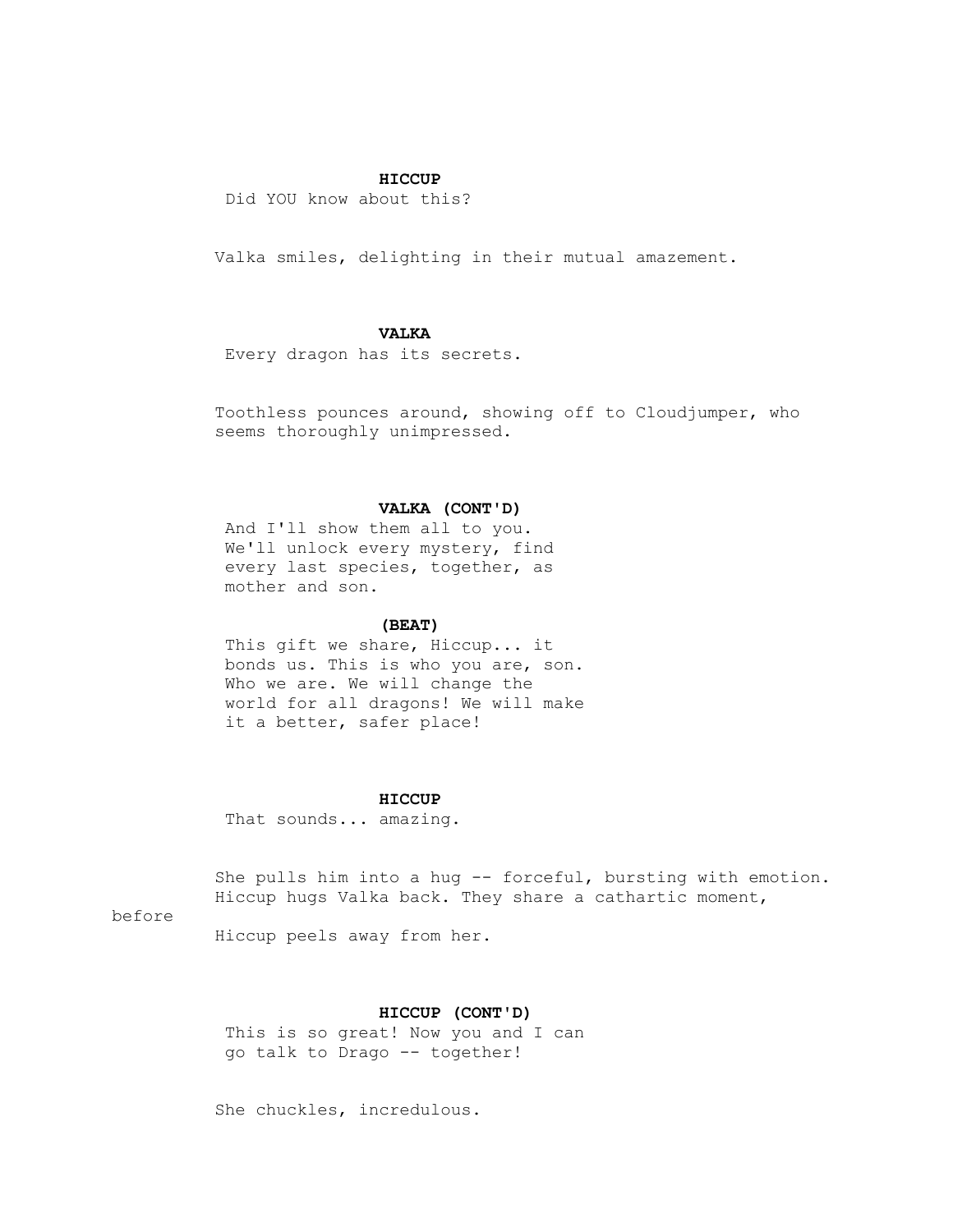HTTYD 2 (D. DeBlois) - FINAL DRAFT -  $05/05/14$  53.

### **VALKA**

What? There's no talking to Drago.

# **HICCUP**

But we have to  $-$ -

#### **VALKA**

-- No. We must protect our own.

 Hiccup stares, exasperated by the familiar line. Cloudjumper lumbers over, eager to be rid of Toothless' puppy-like energy. Valka pets him.

# **VALKA (CONT'D)**

 Now come on, we should be getting back.

 Before Hiccup can say anymore, he hear heavy breathing next to him, and looks over to see Toothless with a gaping grin, clapping his dorsal blades.

 **EXT. ICE CAVE - DAY**

(Scene 1350 - Meet Drago)

 Astrid and the gang stealthily approach a cluster of tabular icebergs, collapsed against each other at the mouth of a maze. Stormfly drops Eret to the snow, but before he can flee, she lands atop him and nests like a hen with her egg.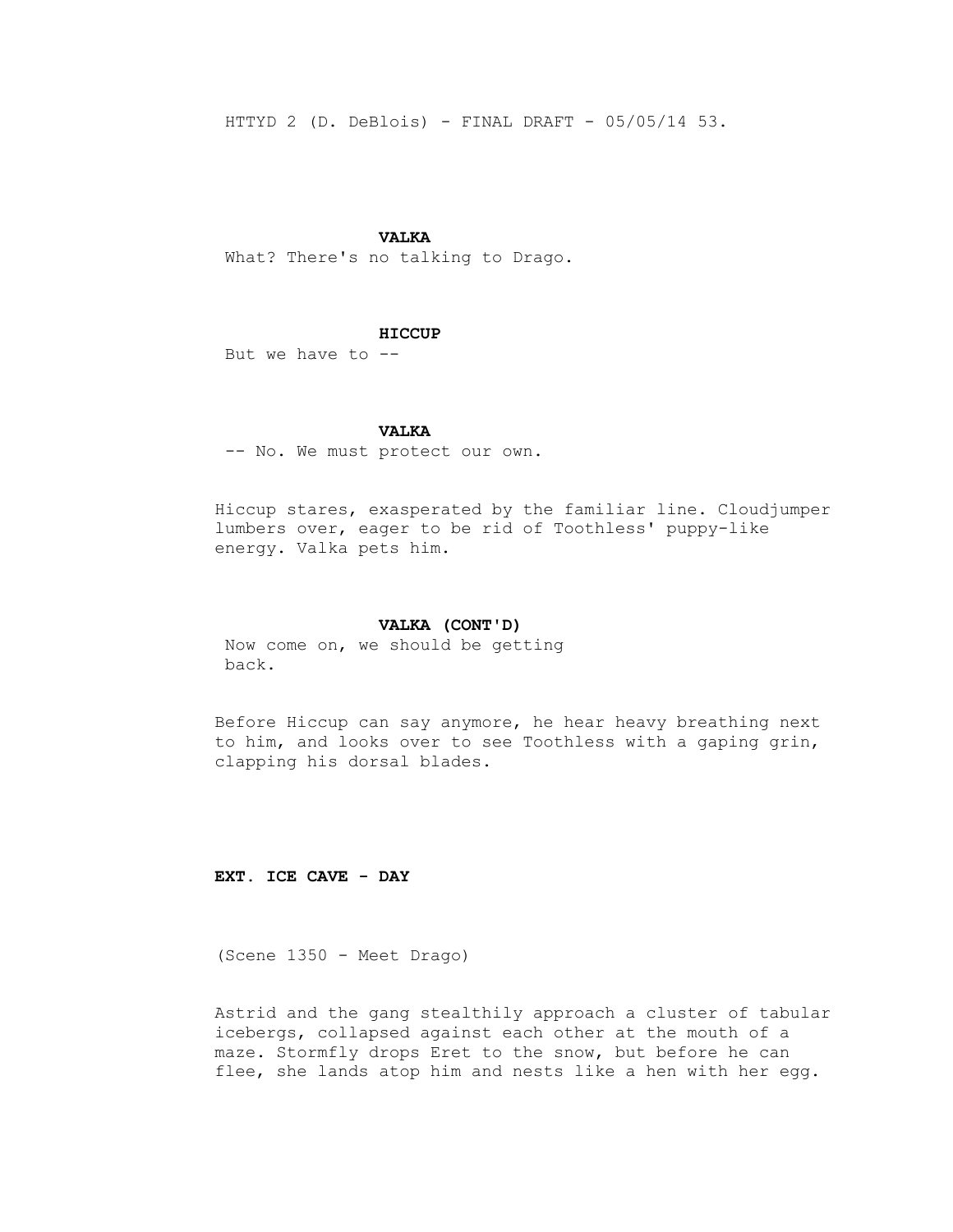# **ERET**

 Agghh! Okay! I got you here, now get this thing off me!

#### **ASTRID**

 Never take a toy from a dragon. Don't you know anything?

Stormfly crushes him in place under her weight.

#### **ERET**

# **(STRAINED)**

 Gah! Why does this keep happening to me?

Astrid crawls up the rising ridge to reveal...

 A MASSIVE FLOTILLA, moored together like a floating camp in the deep water between collided icebergs.

 Thick chains run deep into the water, where great blasts of bubbles erupt on the surface. The unseen creature rocks the ships. Its effect alone describes it as gargantuan. HTTYD 2 (D. DeBlois) - FINAL DRAFT - 05/05/14 54.

# **ASTRID**

What's down there?

 Fishlegs rifles through his note cards contained in his belt pouch.

# **FISHLEGS**

 Large diameter bubbles, massive lungs, cold water deep dweller, I'm thinking class five leviathan,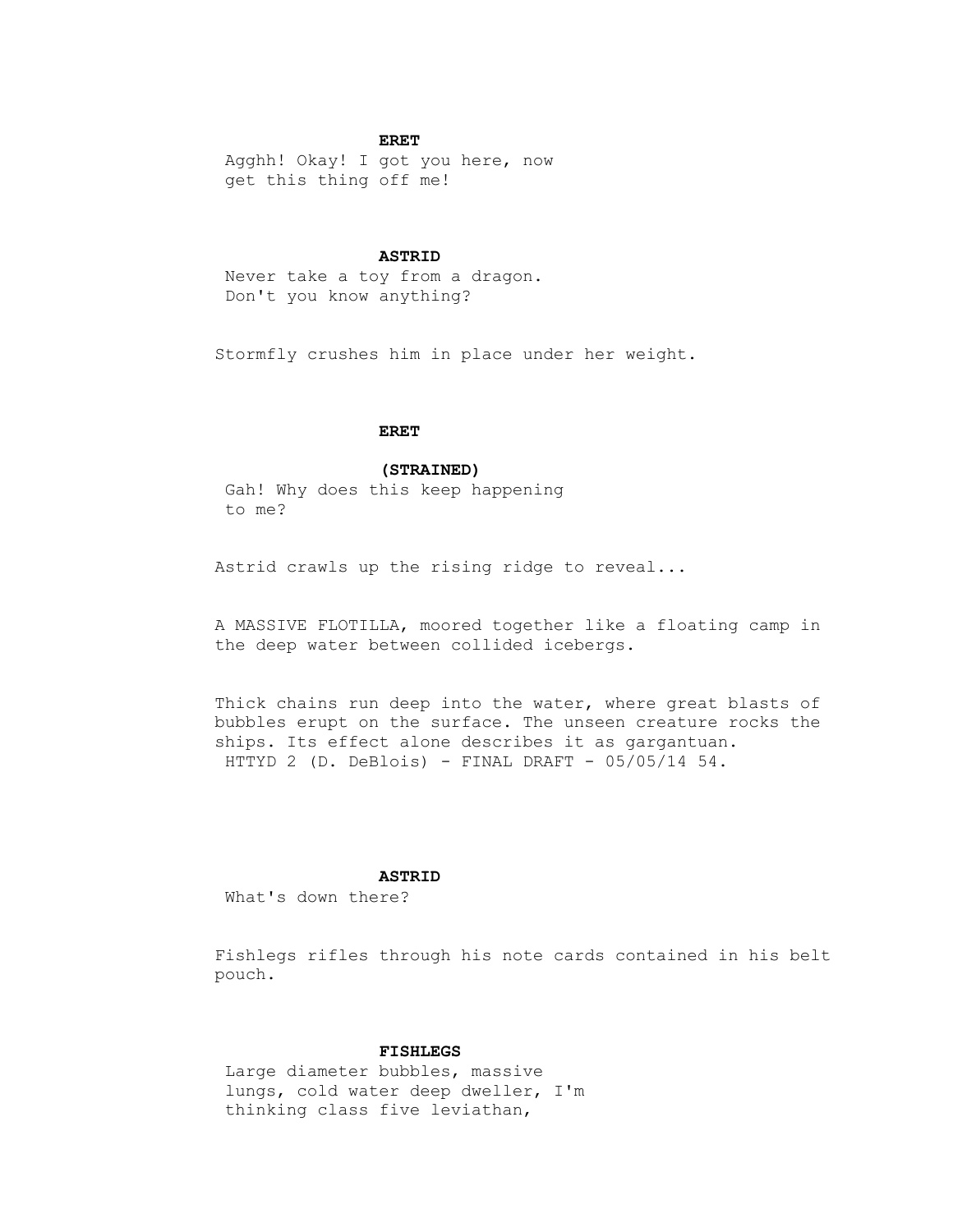maybe six.

 Suddenly, Stormfly is alerted to an encroaching menace and takes wing. BLOW DARTS whiz through the air, hitting the other dragons. The effect is immediate -- they fall to the ground, unconscious. Drugged.

#### **HICCUP**

Meatlug! What's wrong, girl?

 Eret spring to his feet and draws his blades. Astrid and the Gang find themselves surrounded by soldiers, camouflaged in polar bear furs, and poised to fire darts. They're outnumbered. Fishlegs raises his hands, dropping the cards.

### **EXT. DRAGO'S SHIP - DECK - MOMENTS LATER**

 DRAGO BLUDVIST, a hulking figure draped in a dragon skin cloak, crouches over the prow of the fleet's grisly

flagship,

 adorned in massive dragon bones and skulls. His scarred face is masked by thick, grizzled dreadlocks.

 **ERET (O.S.)**

 **DRAGO!**

 Drago turns to see Astrid, Eret, and the Gang being forcibly escorted onto the deck. Eret SHAKES HIMSELF FREE.

### **ERET (CONT'D)**

Get off me!

 In the background, a sledge, loaded with Hookfang, Meatlug, Belch and Barf -- all unconscious -- is dragged onto the

deck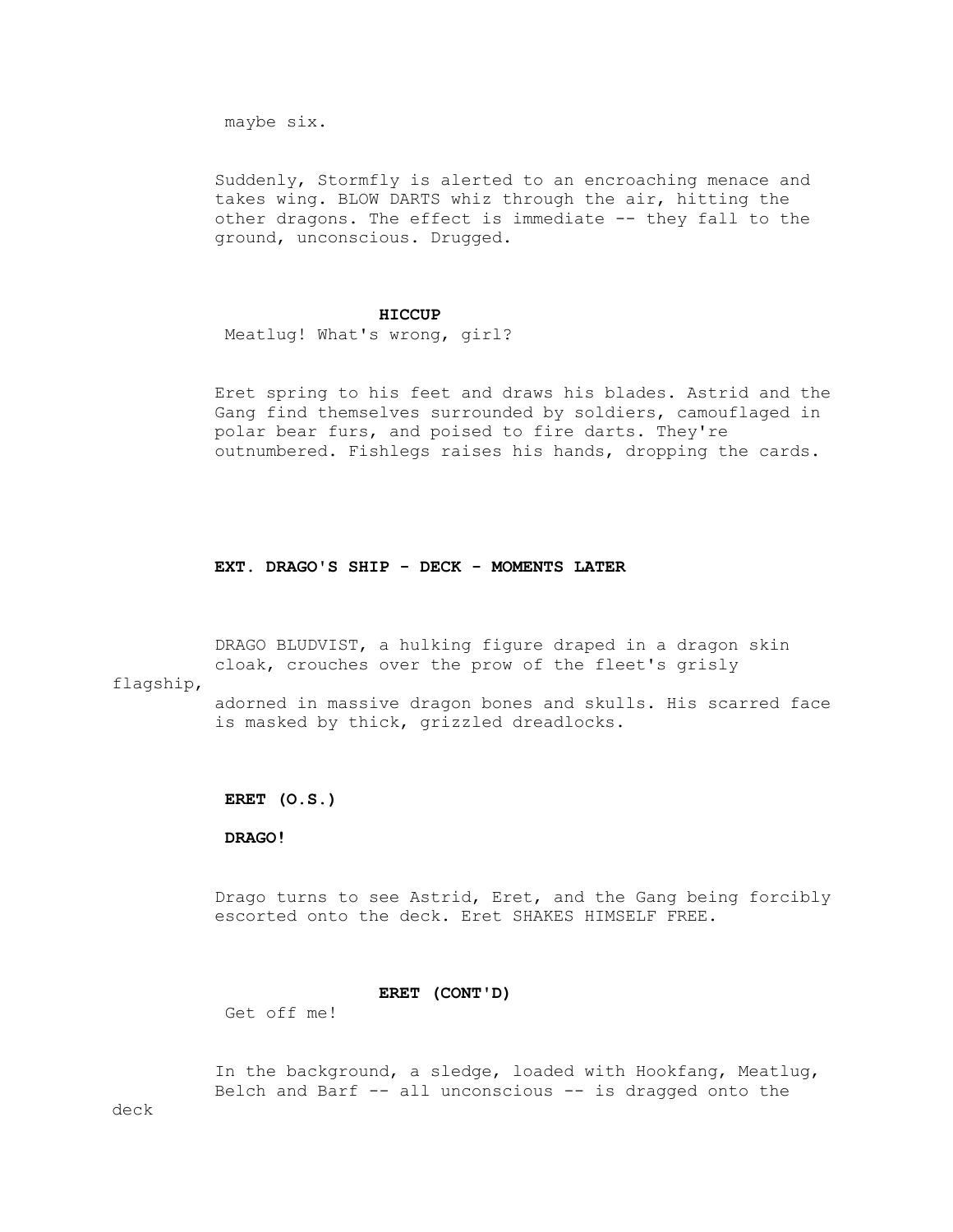by armored dragons.

# **ERET (CONT'D)**

 Always great to see you, my friend! Keeping warm up here?

 The soldiers disarm him, pushing him forward as Drago approaches. HTTYD 2 (D. DeBlois) - FINAL DRAFT - 05/05/14 55.

# **ERET (CONT'D)**

 Well, as you can see, I'm right on time with a new batch of dragons, just like I promised.

 Hookfang awakens, groggily shaking off the effect of the blow-

dart. He rears as soldiers struggle to reign him in.

# **SOLDIER #1**

 Watch out! He's waking up! Keep him steady!

# **SOLDIER #2**

Give me some backup here!

# **DRAGO**

Drop the ropes.

 They do so. Hookfang bucks and roars, chasing off the soldiers, then focusing on Drago as he closes in. The

armored

dragons avert their eyes and cower as Drago passes.

Hookfang HISSES a warning, but Drago approaches, undaunted.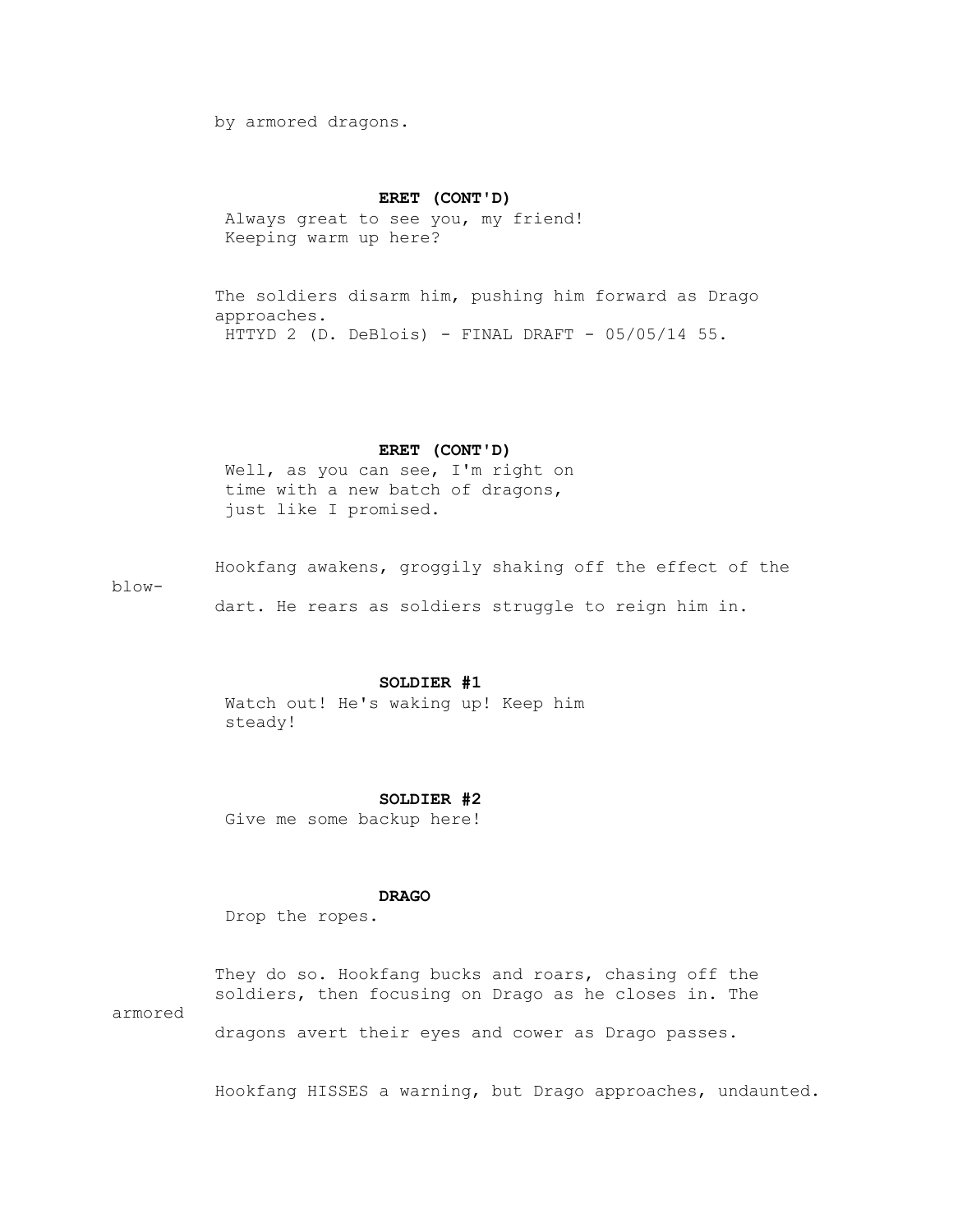Hookfang BLASTS. In a blur, Drago wraps himself in his

dragon

 skin cloak. The sticky, napalm-like fire splatters against the fireproof scales, enveloping Drago in dripping flames as he persists forward without missing a step.

 As the blast ends, Drago drops the cloak, closing in and holding a cold stare. Hookfang lets out a ferocious ROAR.

 Drago YELLS back with a fierce, savage scream, interrupting Hookfang and causing him to recoil. Drago whirls his bull hook overhead and STABS it into the deck planks.

 Hookfang stirs, his aggression fading in the face of Drago's unflinching show of dominance.

 After a moment, Hookfang averts his eyes and lowers his head in submission. Drago places his boot upon Hookfang's snout, pressing it into the deck planks.

#### **SNOTLOUT**

Hookfang!

### **RUFFNUT**

Hey!

### **ASTRID**

 What are you doing? HTTYD 2 (D. DeBlois) - FINAL DRAFT - 05/05/14 56.

### **DRAGO**

 (quiet, to the dragon) You belong to me now.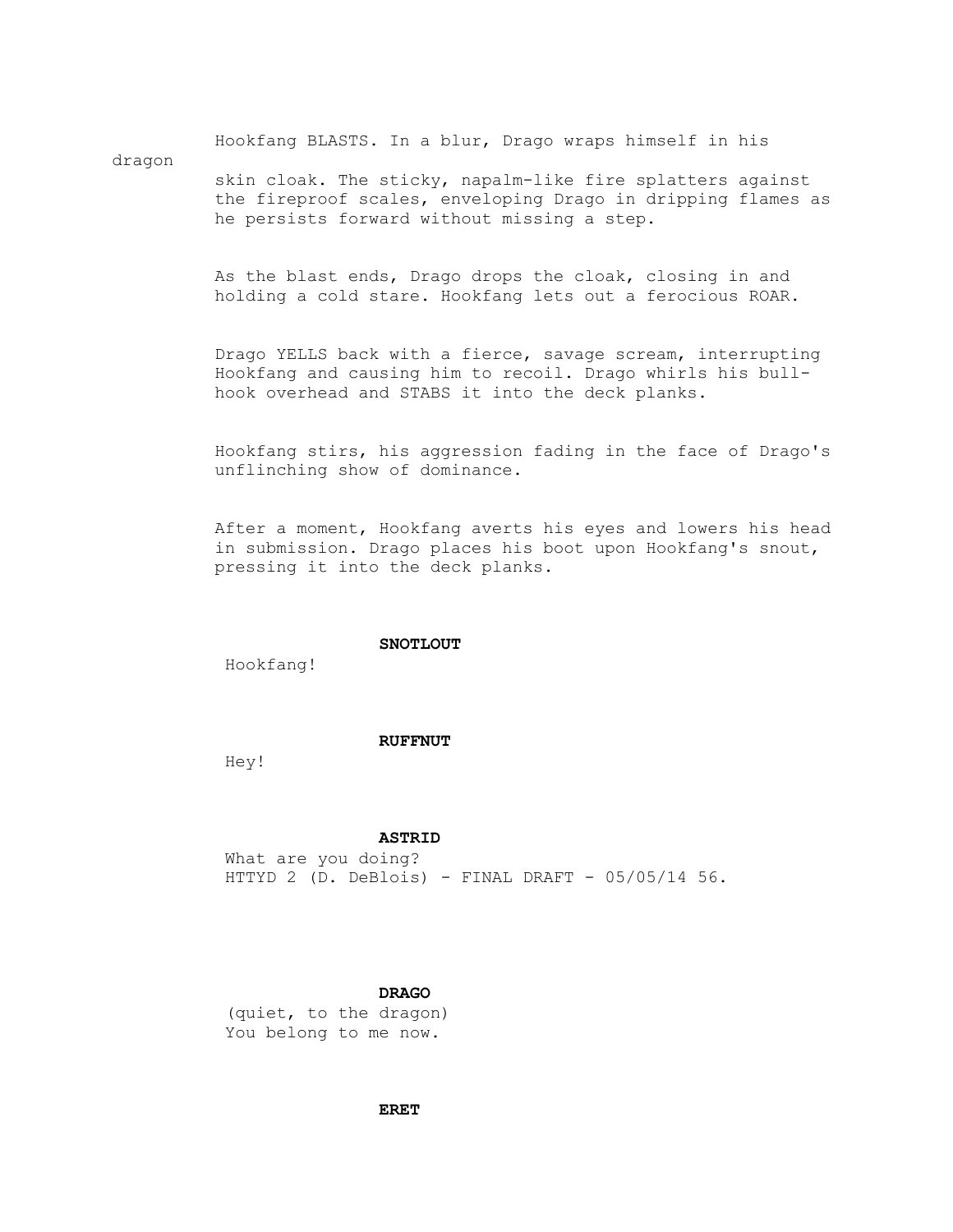And as an added bonus, I also caught you their riders. No extra charge.

 Drago notices the saddle on Hookfang's back. His eyes wander to the saddle on Meatlug. Alarm flashes in Drago's eyes.

#### **ASTRID**

What?! Are you kidding me?!

# **RUFFNUT**

But you were so perfect!

#### **ERET**

 Turns out, there's a whole bunch of them out there. They --

 In a flash, Drago stops toward Eret and seizes him by the throat.

# **DRAGO**

How many?

As Eret chokes, stammering, Astrid whispers to the gang.

# **ASTRID**

Drago doesn't have them after all.

# **DRAGO**

 **HOW MANY?!**

### **ASTRID**

Hundreds! A whole island full!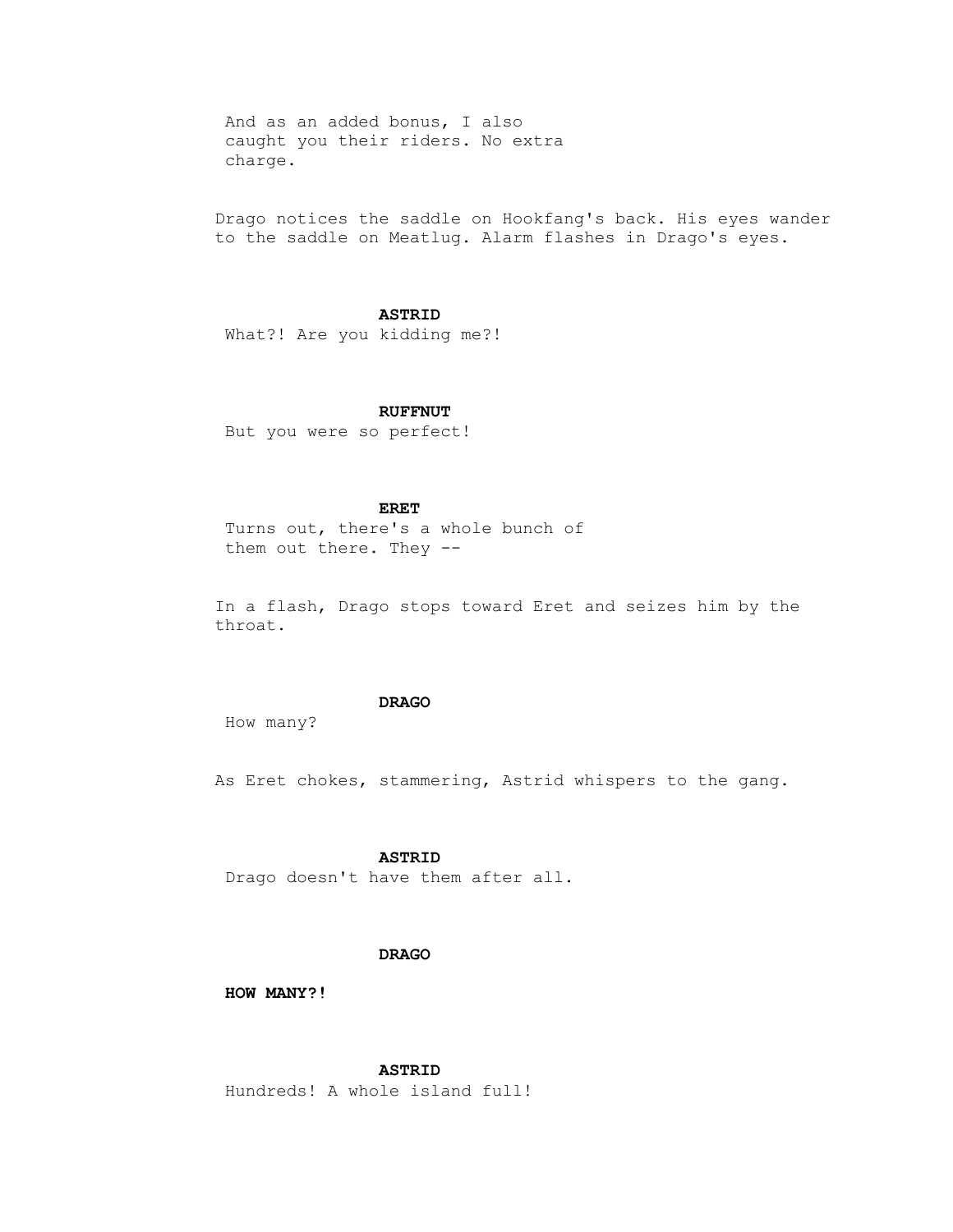His grip tightens around Eret's neck as he turns to Astrid.

### **ERET**

 I wouldn't worry about it. My men are hunting them down as we speak. They won't know where you're hiding. I promise you that.

Astrid nods a covert signal to the Gang -- she has a plan.

#### **ASTRID**

Oh, yes they will!

Drago drops Eret as Astrid advances, staring Drago down.

# Eret

 tries to signal her to stop, but it's no use. HTTYD 2 (D. DeBlois) - FINAL DRAFT - 05/05/14 57.

# **ASTRID (CONT'D)**

 They know we're missing and they have tracking dragons. If you so much as touch us, Hiccup is gonna

# **KICK --**

# **DRAGO**

-- Hiccup?

# **ERET**

 He's not a problem. Really. Trust me.

# **ASTRID**

 He's only the son of Stoick the Vast...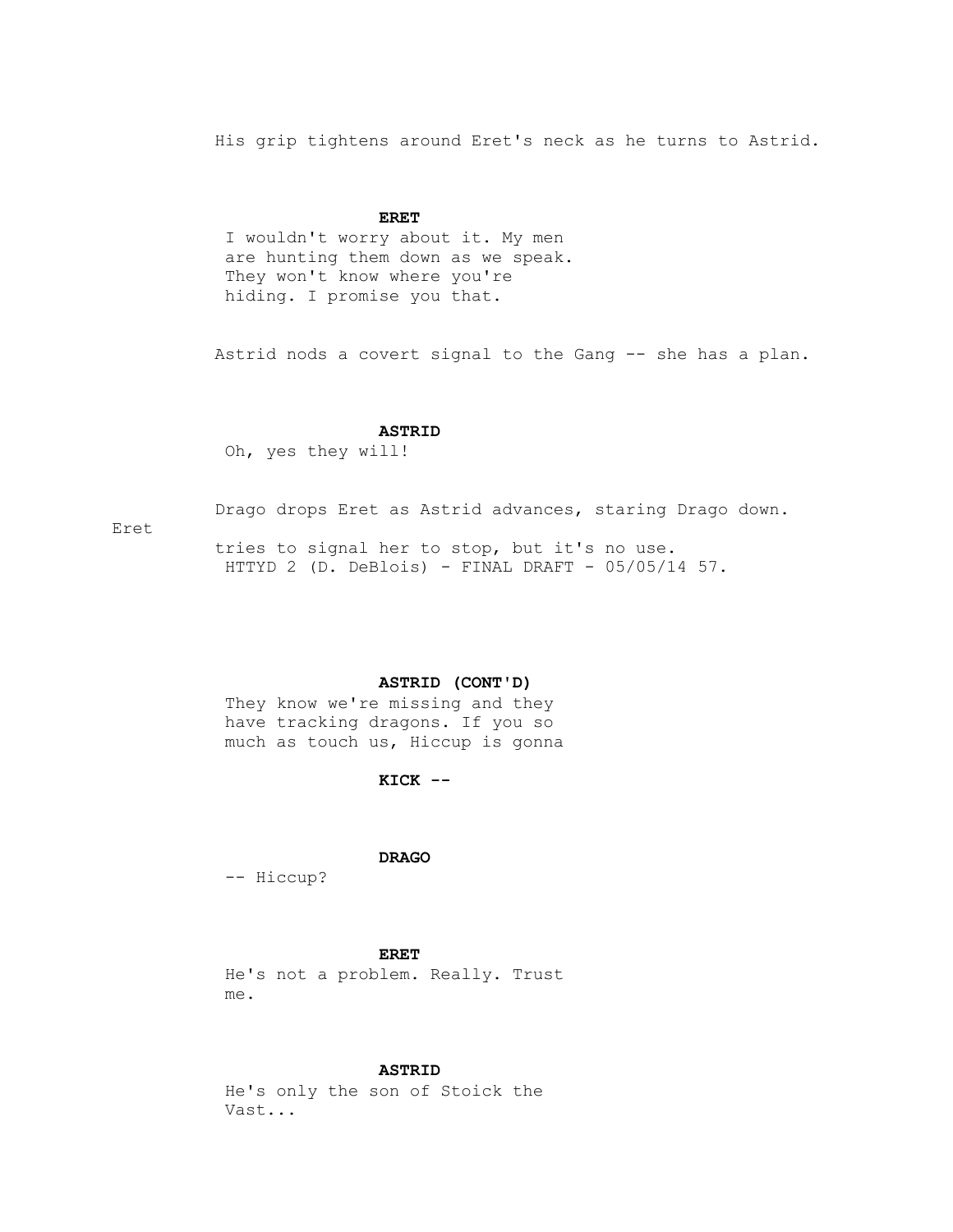Drago's eyes narrow upon hearing Stoick's name.

# **ASTRID (CONT'D)**

 ... his heir to the throne of Berk... and the greatest dragon master this world has ever seen!

### **DRAGO**

 Dragon master? I ALONE control the dragons!

# **TUFFNUT**

Nope.

# **FISHLEGS**

Sorry!

### **ASTRID**

 And unless you let us go, right now, he will blast through here on his Night Fury and blow your entire fleet of ships to splinters!

 Eret slips away, trying to distance himself from the tension.

# **RUFFNUT**

Then they'll be crying like babies!

# **SNOTLOUT**

Funny and beautiful.

# **FISHLEGS**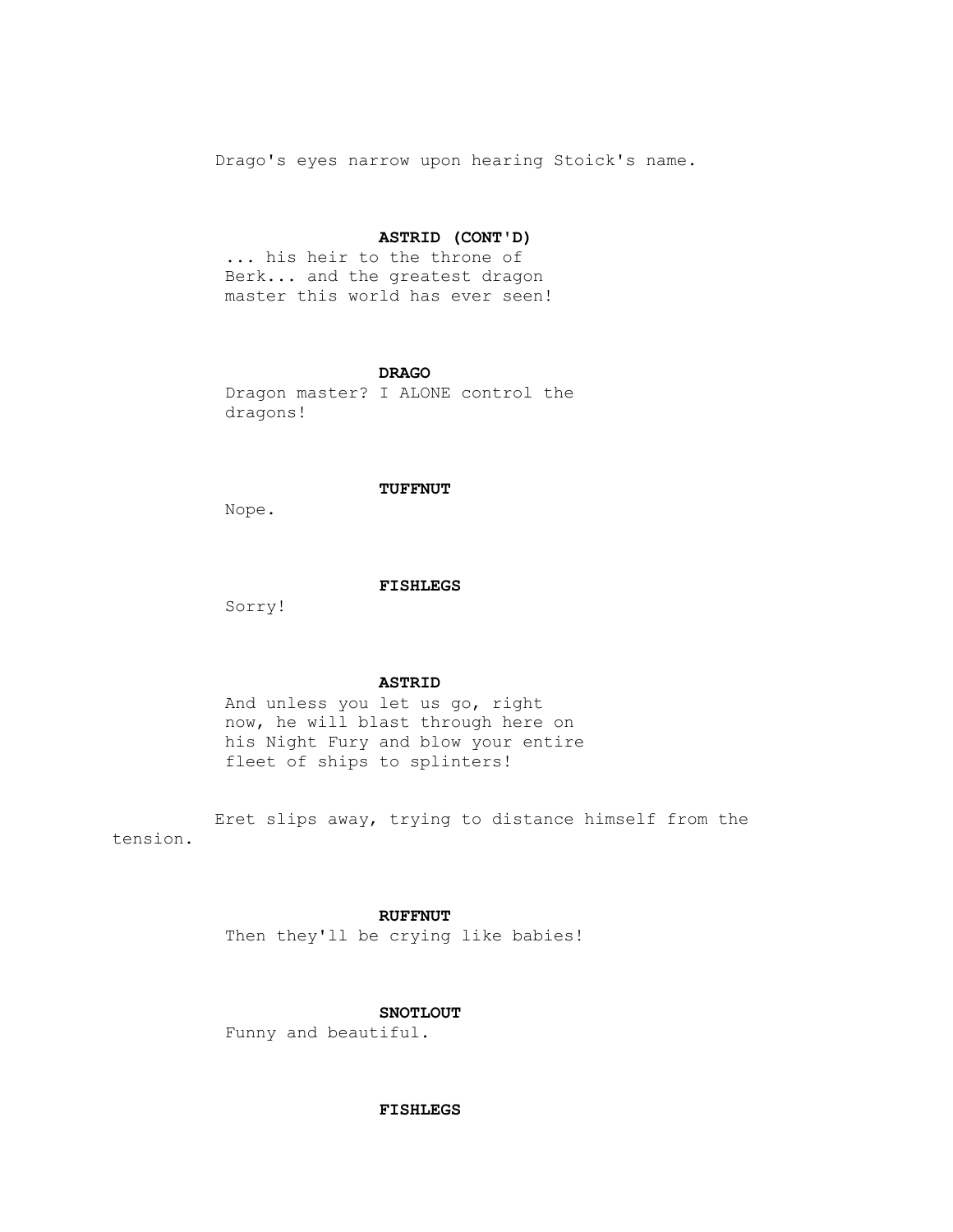Good one, babe!

 Ruffnut groans, exasperated by their smarmy advances. HTTYD 2 (D. DeBlois) - FINAL DRAFT - 05/05/14 58.

#### **TUFFNUT**

 Yeah. Like babies. They always cry. Real tiny ones...

Drago grabs Eret by the face and bears down on him.

# **DRAGO** First there was one rider. And now all of Berk.

 **(TO ERET)** And YOU led them to me.

He THROWS Eret across the deck.

#### **ERET**

Drago!

# **DRAGO**

 **CEASE ALL PREPARATIONS! WE MUST**

 **ATTACK THE DRAGONS RIDER'S NEST AT**

 **ONCE!**

# **(SAVORING IT)**

 **WE WILL TAKE DOWN THEIR ALPHA...**

 **AND THEN WE WILL TAKE BERK!**

Soldiers CHEER in the thousands.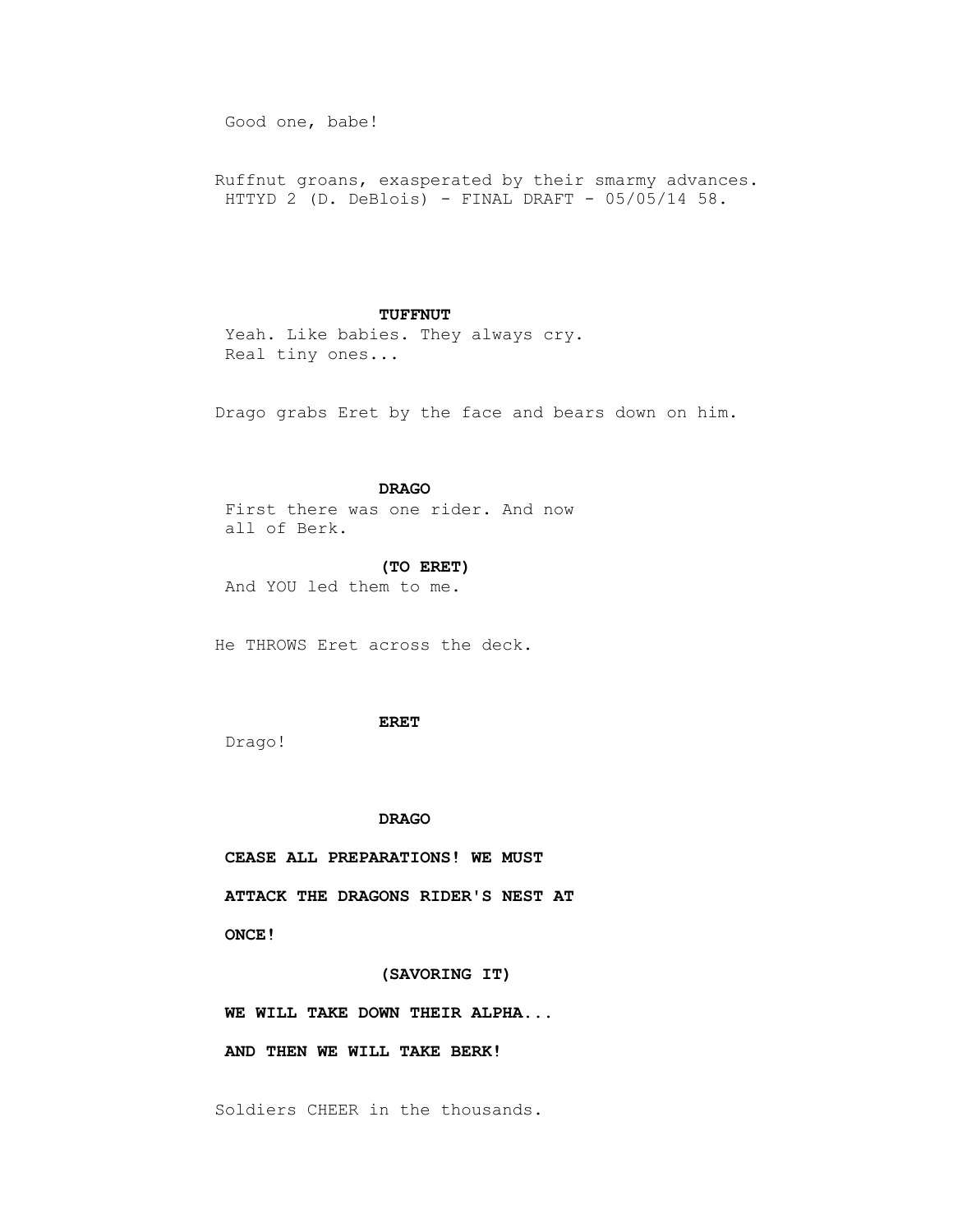# **ERET**

You're overreacting!

#### **DRAGO**

And get rid of him.

#### **ERET**

Drago, please...

The soldiers HURL throwing knives at Eret... But Stormfly lands in a blur of wings, shielding Eret from the flurry of blades. She whips her tail, throwing spikes in all directions.

#### **ASTRID**

### **STORMFLY!**

 Stormfly ROARS protectively, hiding Eret within her wings, until a well-blown dart sinks into her neck, bringing her down...

#### **ASTRID (CONT'D)**

# **NO!**

 Revealing Eret, gawking in shock. HTTYD 2 (D. DeBlois) - FINAL DRAFT - 05/05/14 59.

 **INT. DRAGON MOUNTAIN - OASIS - MORNING**

(Scene 1800 - Family Reunion)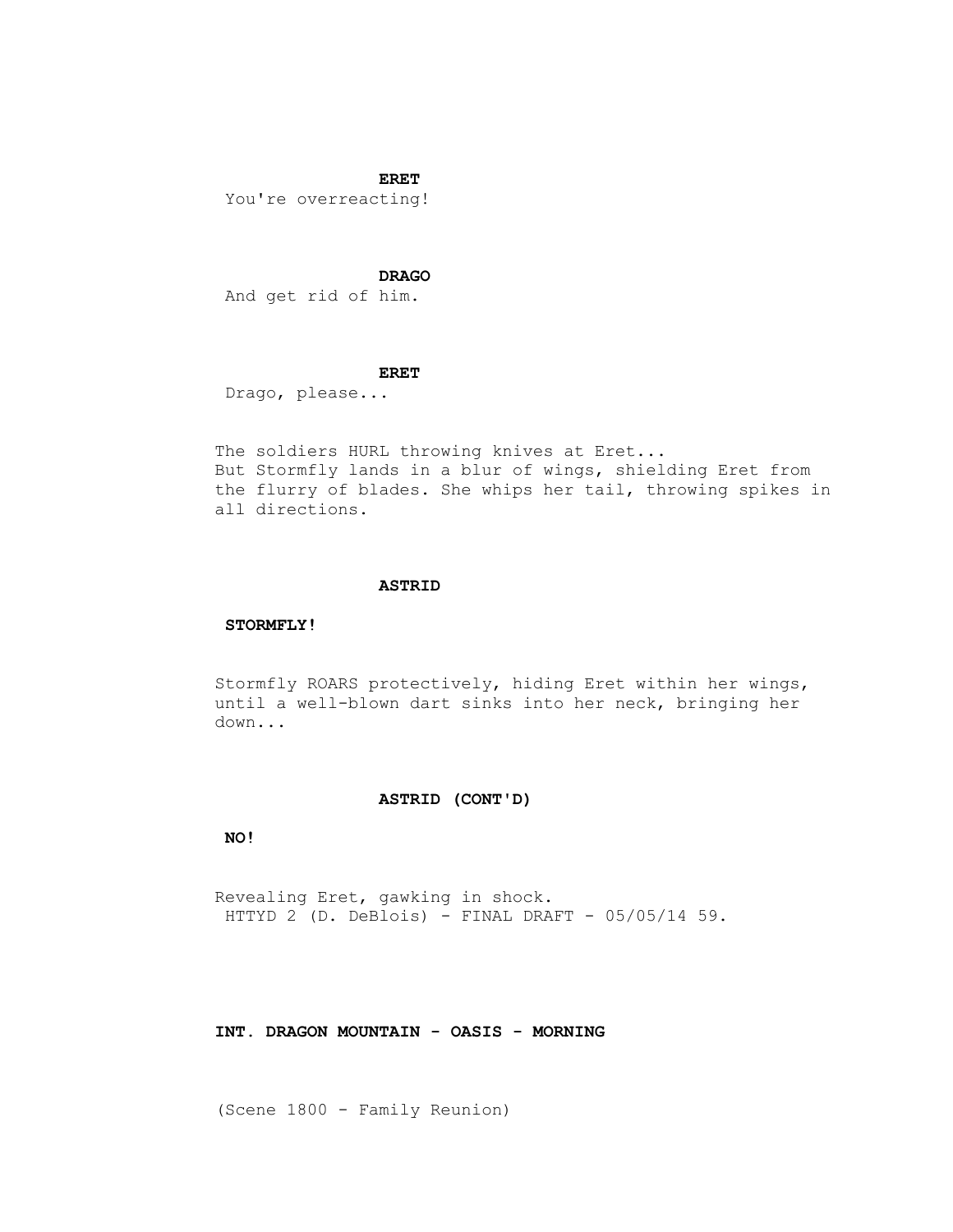Hiccup reattaches his flight suit while standing on a ledge overlooking the utopian nest, teeming with dragons. Several babies race in to hassle Toothless as he naps.

# **HICCUP**

# **(DETERMINED)**

 Well, bud, we can't wait around for Drago to attack this place. We've gotta find him first. Let's go.

 Suddenly, a thick hand clamps down over Hiccup's face - muffling his scream!

 Toothless whirls around to find STOICK, towering over Hiccup. He calms Toothless with a touch and releases Hiccup.

# **STOICK**

Easy now.

#### **HICCUP**

 Are you kidding me? How'd you get in here?

 **STOICK**

The same way we're getting you out.

### **HICCUP**

We?

Gobber appears in the arch of a tunnel.

# **GOBBER**

All clear!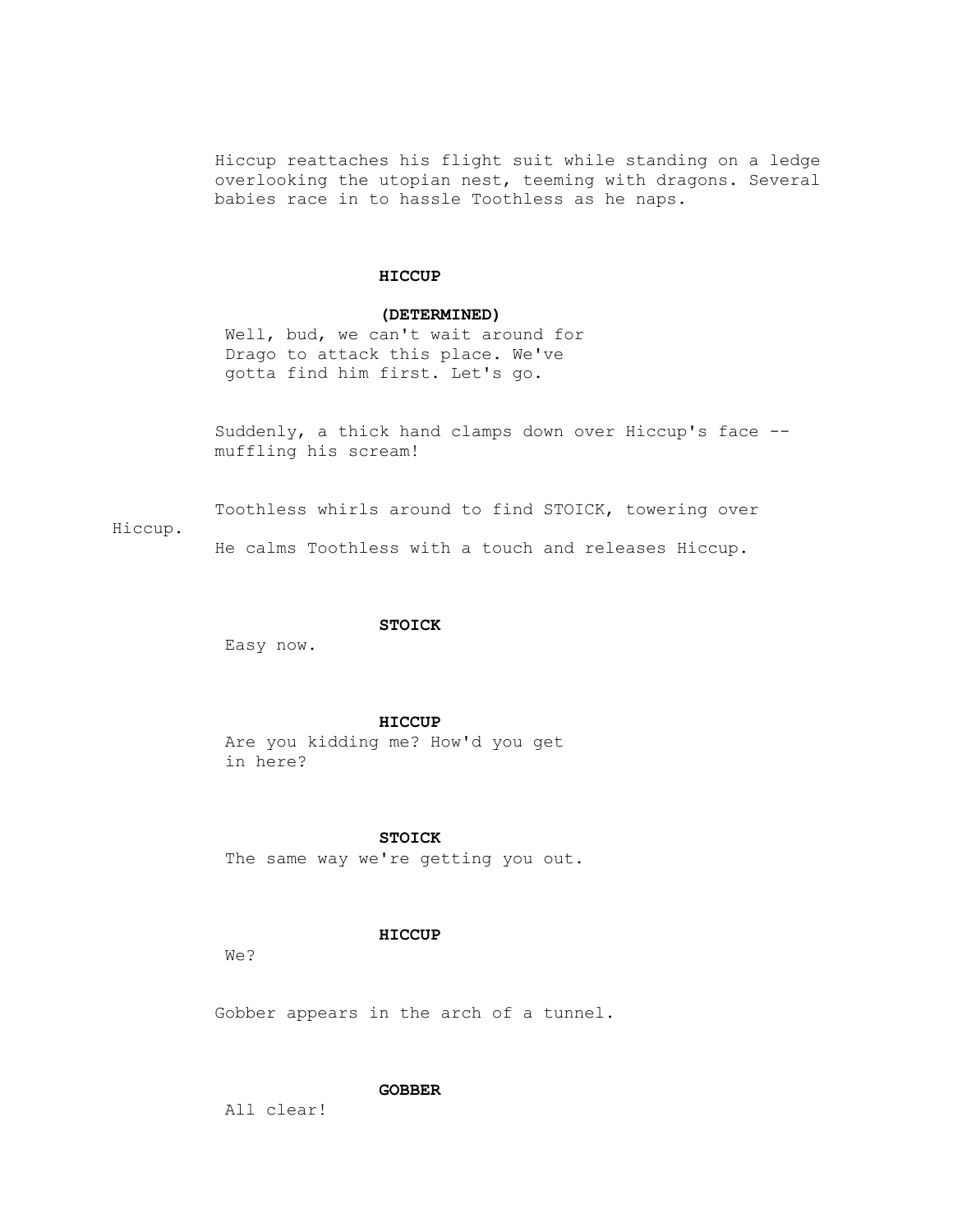# **STOICK**

Toothless. Come.

They hurry back into the winding corridor.

### **HICCUP**

 Dad! There's something you need to know!

 **STOICK**

Yeah, yeah, tell me on the way.

# **HICCUP**

 This isn't an on-the-way kind of update, actually... HTTYD 2 (D. DeBlois) - FINAL DRAFT - 05/05/14 60.

# **STOICK**

I've heard ENOUGH, Hiccup.

# **HICCUP**

 ... more of the earth-shattering development variety.

# **STOICK**

Yeah, just add it to the pile.

# **HICCUP**

 Dad, unlike most surprises I spring on you, this is one you'll like. I promise! You just have to handle it delicately, so...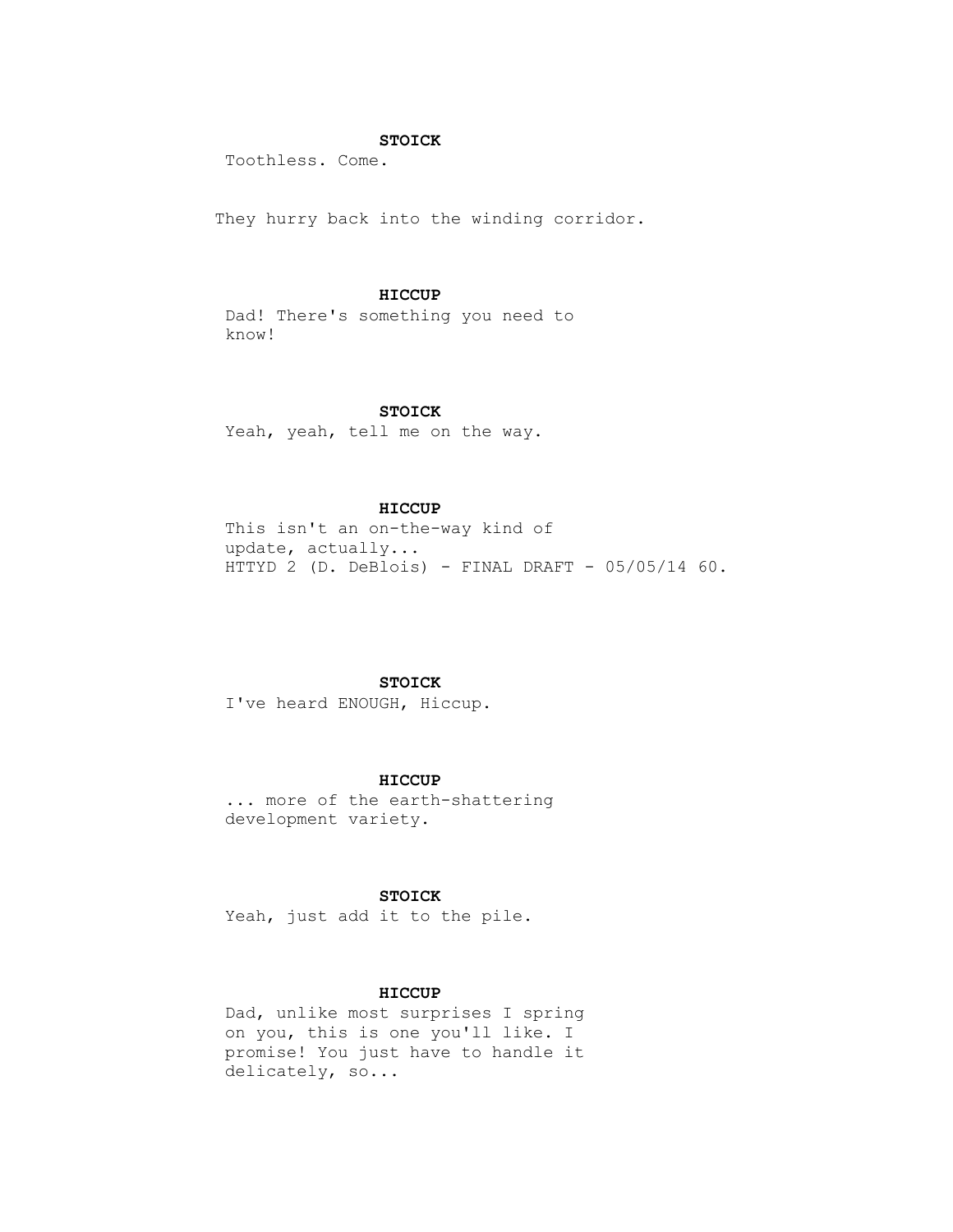They round a tight bend in the corridor to find Gobber staring blankly at something unseen in the next chamber. He shuffles past Stoick and Hiccup, dazed.

#### **GOBBER**

 Uh, you might want to take this one. Oh, boy.

Stoick draws his SWORD, then braves into the chamber ahead.

#### **HICCUP**

 Dad, can you put the sword away... please?

Stoick GASPS as if seeing a ghost... and drops his sword

# with

a clatter.

 Valka stands some twenty paces ahead of him, blocking the path. She lets out an audible SHUDDER upon seeing him.

 He removes his helmet slowly as Hiccup, Gobber, and Toothless appear at Stoick's side.

#### **VALKA**

# **(RATTLED)**

 I know what you're going to say, Stoick. How could I have done this? Stayed away all of these years. And why didn't I come back to you? To our son.

 Stoick steps towards her, wide-eyed and speechless. Dragons emerge from the recesses behind Valka, hissing protectively.

# **VALKA (CONT'D)**

Well, what sign did I have that you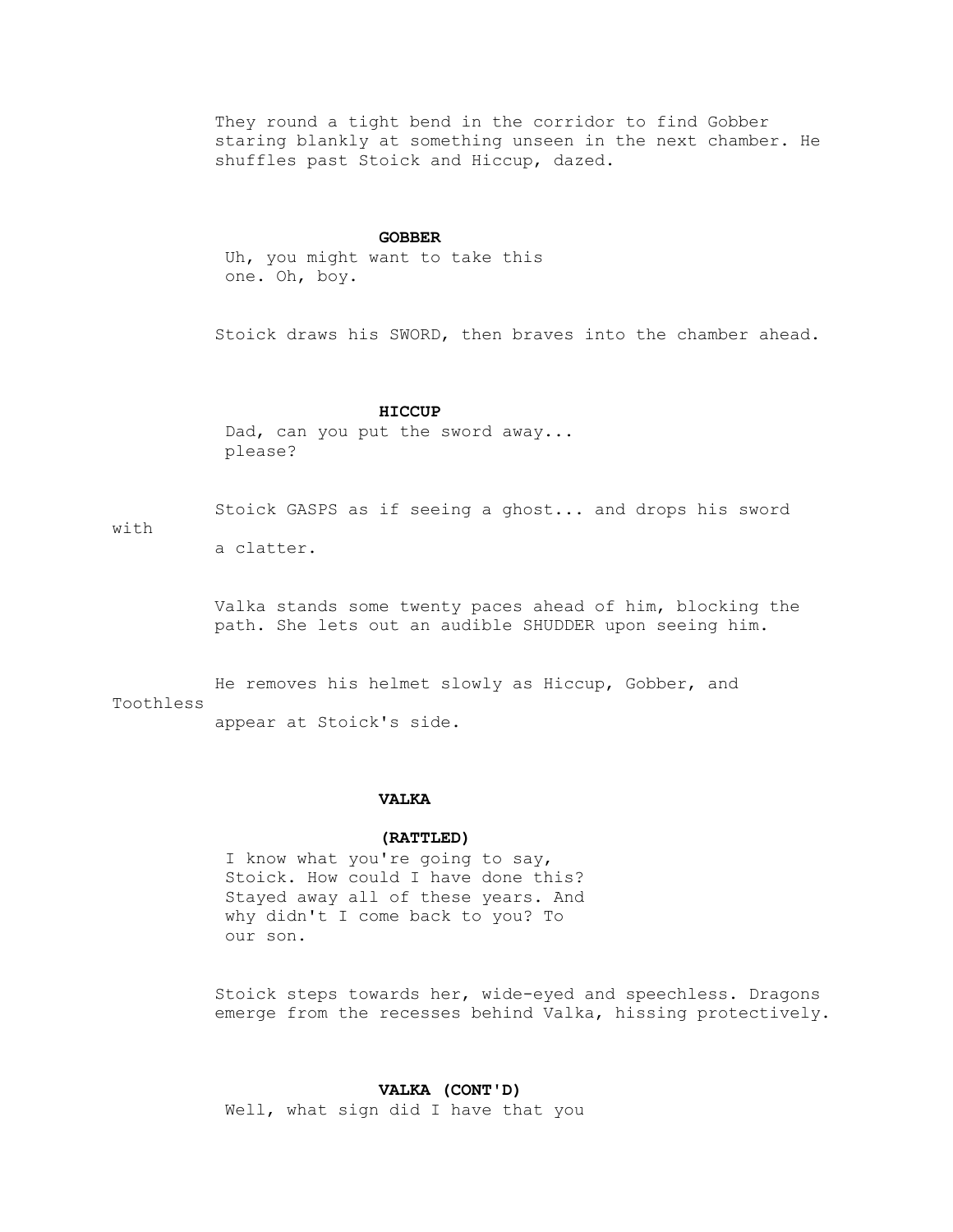could change, Stoick? That anyone on Berk could?

# **(MORE)**

HTTYD 2 (D. DeBlois) - FINAL DRAFT - 05/05/14 61.

#### **VALKA (CONT'D)**

 I pleaded so many times to stop the fighting, to find another answer, but did any of you listen?

#### **GOBBER**

This is why I never married.

### **(BEAT)**

This and one other reason.

 Stoick continues to close the gap, mesmerized. With every step, Valka becomes increasingly flustered. She backs into

an

 ice wall, with nowhere to go, and Stoick just a few paces away.

# **VALKA**

# **(TEARFUL)**

 I know that I left you to raise Hiccup alone... but I thought he'd be better off without me. And I was wrong, I see that now, but...

Stoick gently reaches a hand toward her face.

# **VALKA (CONT'D)**

 Oh stop being so stoic, Stoick. Go on... SHOUT, SCREAM, SAY SOMETHING!

### **STOICK**

 You're as beautiful as the day I lost you.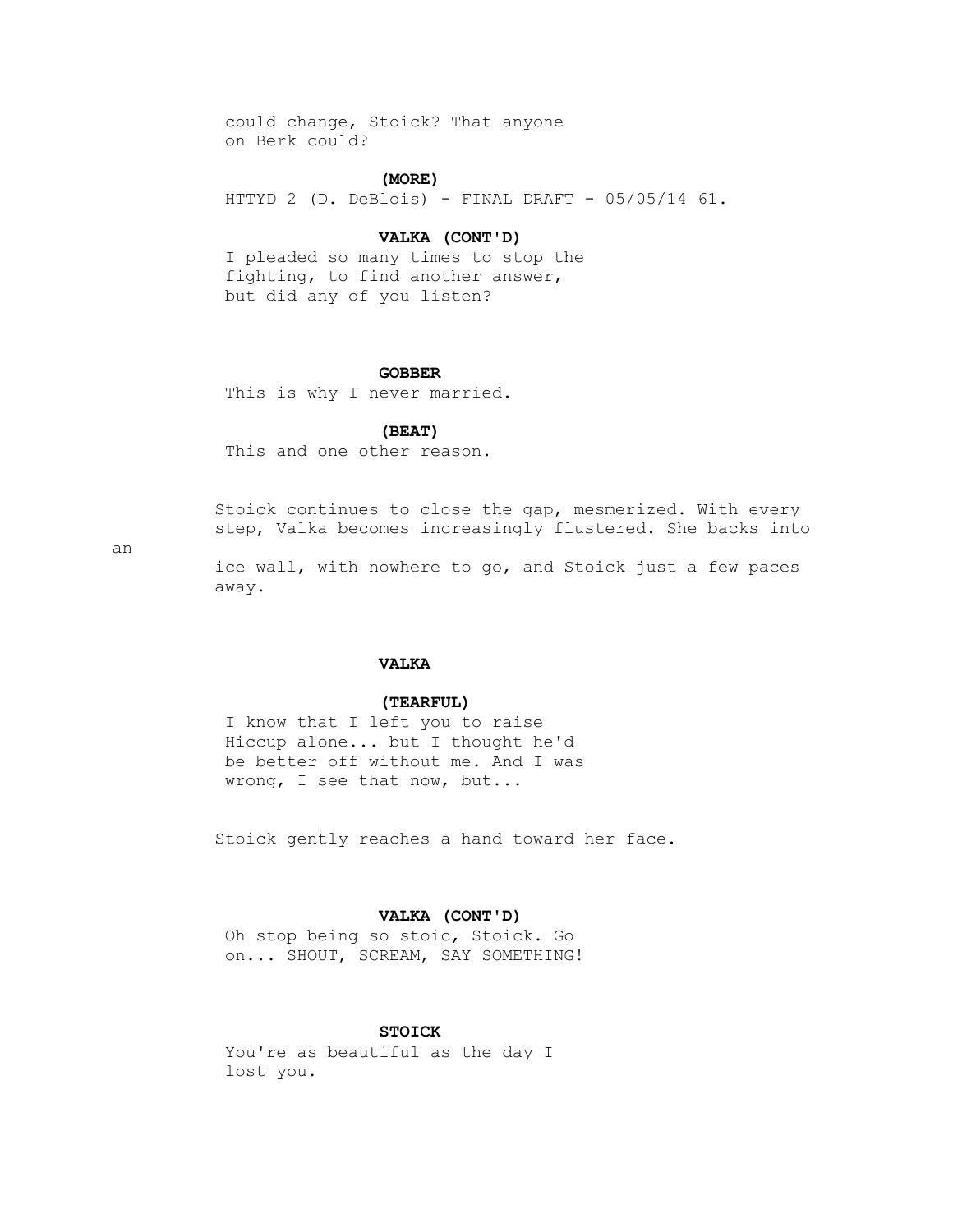His words snuff her retort, rendering her speechless. She softens despite herself, yielding her cheek to his palm. He caresses her skin as a reluctant tear runs through his fingers. He PULLS her into a KISS. She resists briefly, then gives in. The surrounding dragons softly RETREAT in kind. Hiccup gapes, warmed by the sight of his parents reunited.

 **EXT. ICE CHANNEL - DAY**

(Scene 1750 - Eret's Turn)

 Drago's massive flagship leads the flotilla, pulled along forcefully by whatever's at the other end of the enormous chain.

 Drago WHACKS the chain with his bullhook, spurring it forward.

 **ON DRAGO'S SHIP** HTTYD 2 (D. DeBlois) - FINAL DRAFT - 05/05/14 62.

 Eret, Astrid, and the Gang are escorted to the stern, surrounded by several of Drago's soldiers. Wrists bound. Spear tips pressed into their backs.

# **SNOTLOUT**

Could this day get any worse?

### **TUFFNUT**

 Uh, let me see. You'll jump into freezing cold water and then die from drowning.

They reach the gang plank. Eret peers overboard at the deep,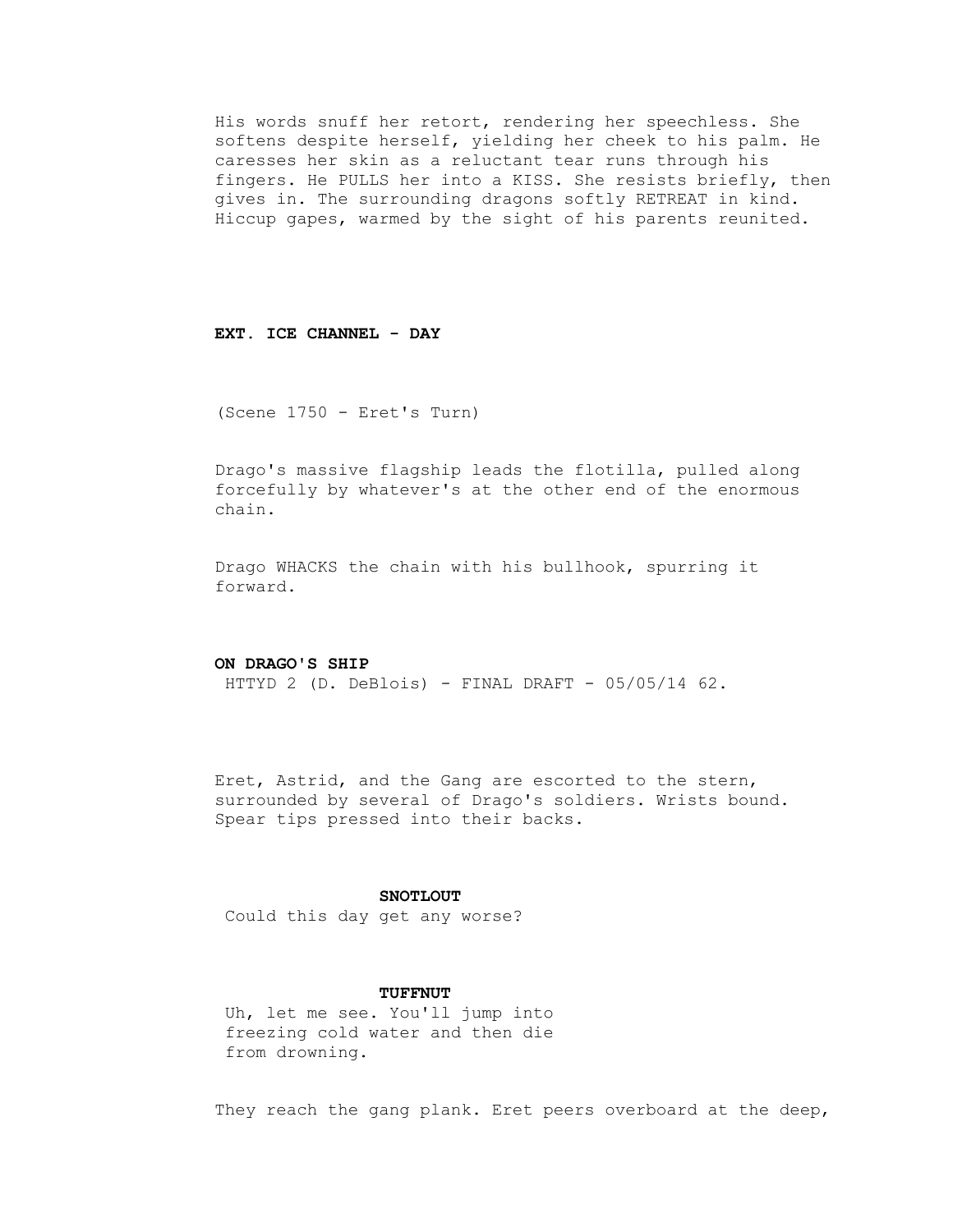icy water below.

### **ERET**

Looks refreshing.

He turns to Astrid, meeting her glare with mock chivalry.

### **ERET (CONT'D)**

Please, ladies first.

A pair of soldiers GRAB Astrid by the arms.

### **ASTRID**

You are a steaming heap of dragon --

#### **ERET**

-- Duck.

 Eret WHIRLS around, ROUND-HOUSING both soldiers. They GO DOWN, heavily.

 He catches one of their spears with his bound hands and slices his ropes free. They fall away as he catches the

other

spear, twirling both in invitation.

# **SOLDIER**

Warn the others!

 One soldier runs to send up the alarm... while the last two raise BLOW DART TUBES.

 Eret SWIPES the first off of his legs, sending the dart into the neck of the second.

### **RUFFNUT**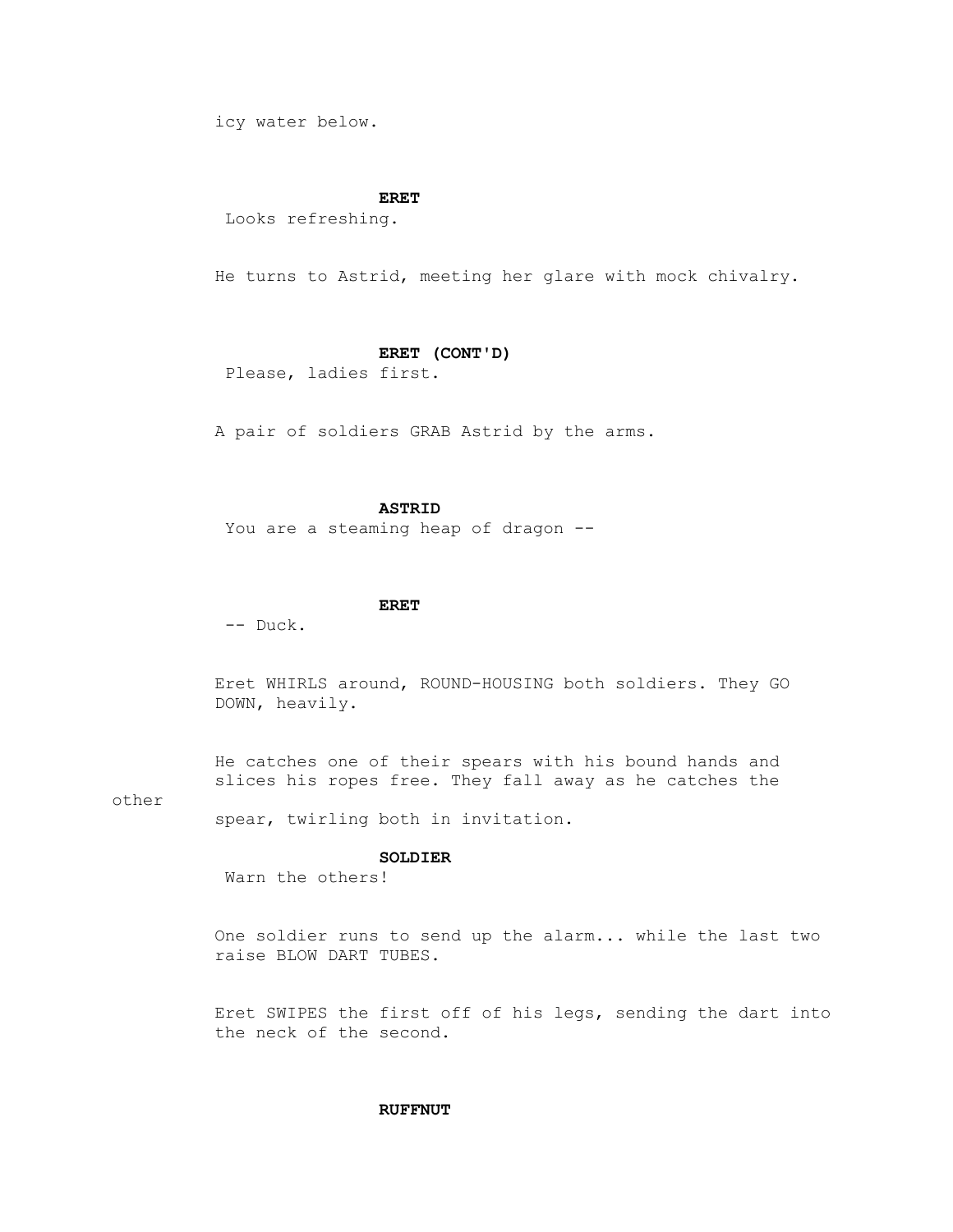Get `em, you son of an Eret!

As the downed soldiers SCRAMBLE to their feet, Fishlegs

# FALLS

 OVER, CRUSHING them under his weight. HTTYD 2 (D. DeBlois) - FINAL DRAFT - 05/05/14 63.

 Eret CATCHES the falling tube from the second soldier and BLOWS the dart at the fleeing third. The soldier DROPS, unconscious -- just shy of the Captain's Quarters.

### **RUFFNUT (CONT'D)**

Okay, I love you again.

 Ruffnut skips past Snotlout on her way to Eret. Snotlout watches, crestfallen.

# **TUFFNUT**

Ugh. Pathetic. You can still jump.

Eret avoids Ruffnut and turns to Astrid.

# **ERET**

 So? Are we going to save your dragons and get out of here or not?

 Astrid narrows her eyes, not knowing what to make of him. He reclaims his sword and dagger from the unconscious soldier who took them and cuts Tuffnut free.

# **ERET (CONT'D)**

 Check every trap. They're here somewhere.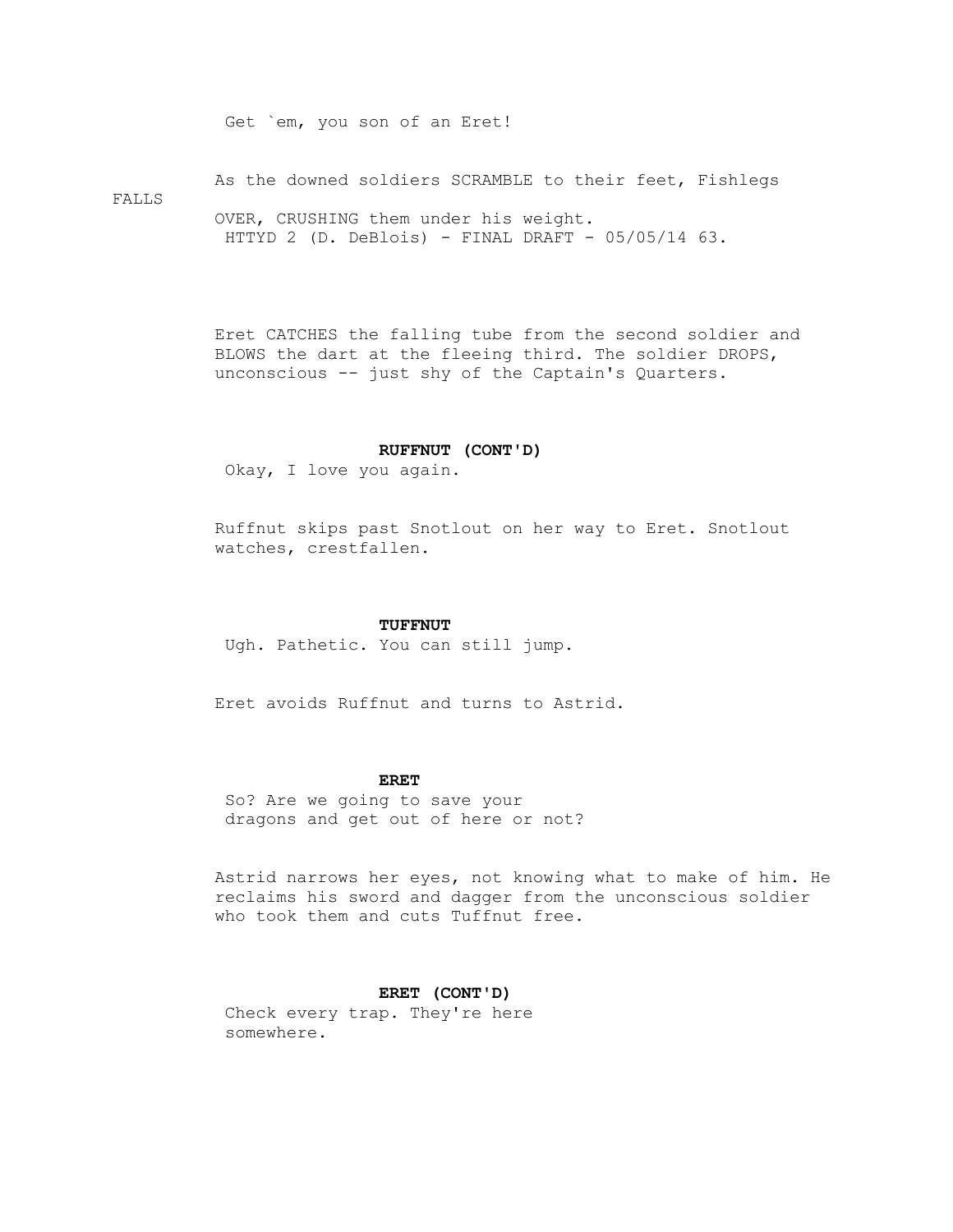# **EXT. DRAGO'S SHIP - MOMENTS LATER**

 Astrid slips under a tarp and cranks open a metal trap. She peers between its massive iron teeth, discovering Meatlug within, bound and chained to its base as bait.

# **ASTRID**

Meatlug?

# **ON ERET**

 Carefully cranking another trap, wincing at the sound. The iron jaws of the trap open wider with every CLICK.

# **ERET**

Anyone coming?

Ruffnut "stands guard," fixated on Eret's rippling biceps.

### **RUFFNUT**

 I don't know. You just keep doing what you're doing. Keep crankin'...

 Eret squeezes between the cocked teeth, finding Stormfly within, muzzled and chained. She looks up at Eret, calming immediately. He pauses, then approaches slowly. HTTYD 2 (D. DeBlois) - FINAL DRAFT - 05/05/14 64.

Eret carefully reaches out and strokes Stormfly's muzzle.

 **ERET** Thank you for saving my life.

 **(BEAT)**

Now let me return the favor.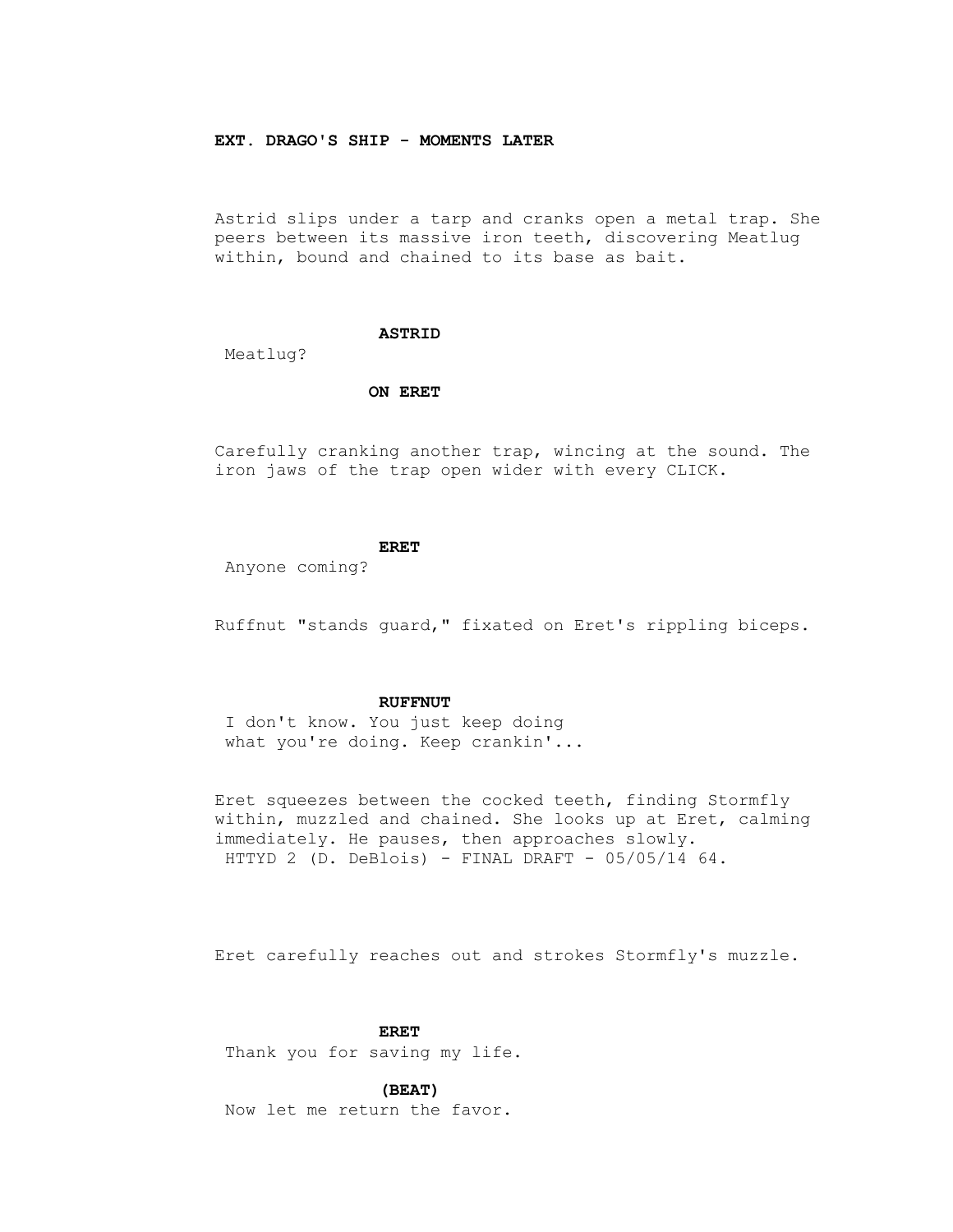#### **INT. DRAGON MOUNTAIN - VALKA'S LIVING QUARTERS - LATE**

# **AFTERNOON**

(Scene 1850 - The Last Dance)

 As Toothless and Cloudjumper hover for scraps, Stoick and Valka prepare skewers of fish. She's overwhelmed, lost in

her

thoughts, and covering it up poorly.

### **HICCUP**

 Mom, you'd never recognize it! Where we used to make weapons, we now build saddles, wing slings - we even fix dragon teeth! You wouldn't believe how much everything's changed!

Valka offers a skittish half-smile and hands him a plate.

#### **STOICK**

 Our son's changed Berk for the better. I think we did well with this one, Val.

### **HICCUP**

Thanks, Dad.

 Stoick places his hands on Valka's shoulders. She flinches, dropping the plate. Cloudjumper steals the fish before Toothless can get to it. Toothless whimpers, and as a sign of acceptance, Cloudjumper regurgitates the fish so Toothless can have some.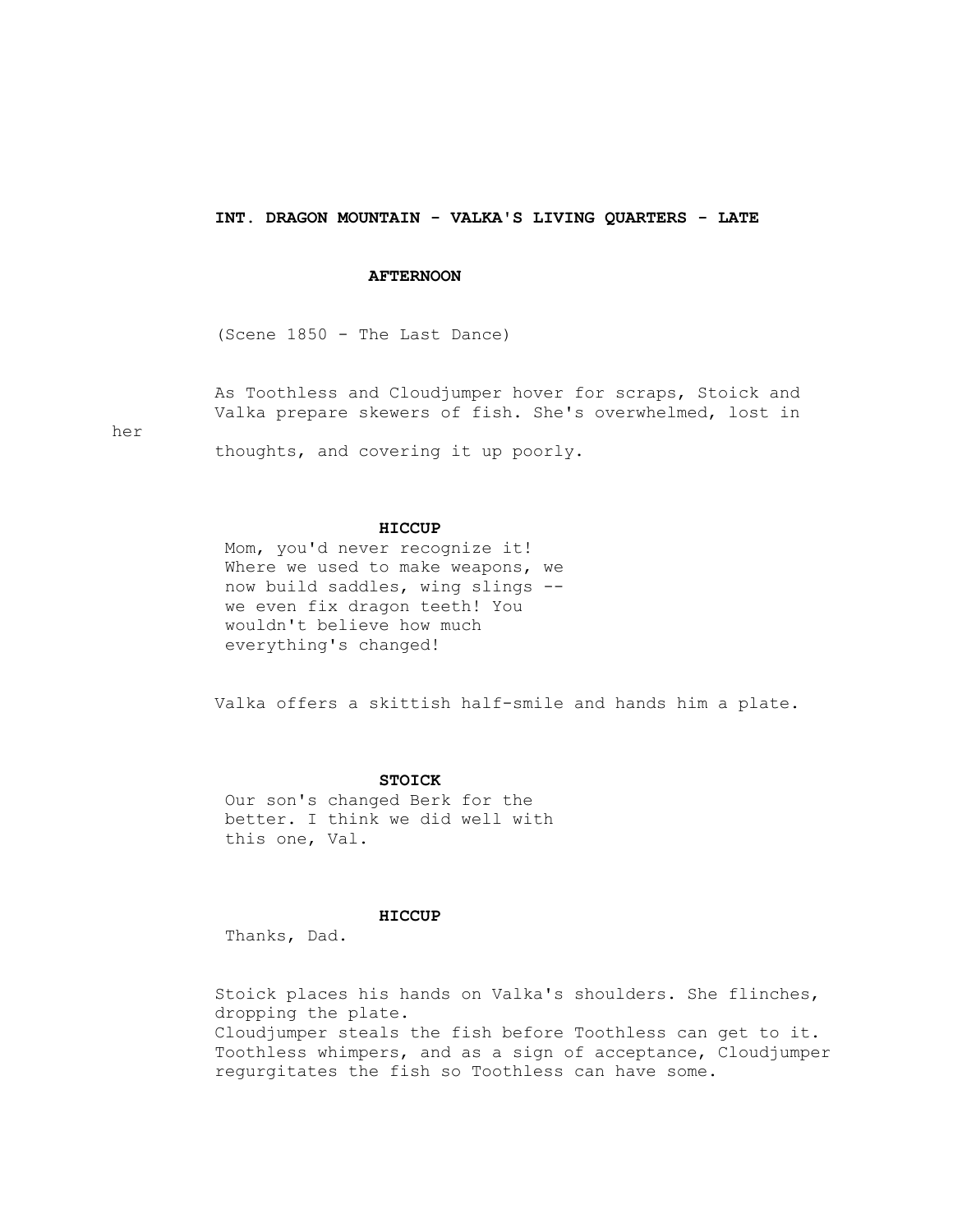# **VALKA**

I'm... a little out of practice.

### **STOICK**

# **(SWEETLY)**

 Well, y'know... I didn't marry you for your cooking.

# **GOBBER**

 (to Hiccup and Grump) I hope not. Her meatballs could kill more beasts than a battle axe.

#### **(MORE)**

HTTYD 2 (D. DeBlois) - FINAL DRAFT - 05/05/14 65.

# **GOBBER (CONT'D)**

 I've still got a few knocking around in here. Ha ha!

 Gobber takes a bite, gags, and dump the entire plate of fish skewers into Grump's mouth like a trash can.

# **HICCUP**

 And once you move back in, with all of your dragons, Drago won't even stand a chance. Everything will be okay!

Stoick can see that Valka is overwhelmed. He lays a hand

upon

Hiccup's shoulder, calming him.

# **STOICK**

 Slow down, son. It's a lot to take in.

# **HICCUP**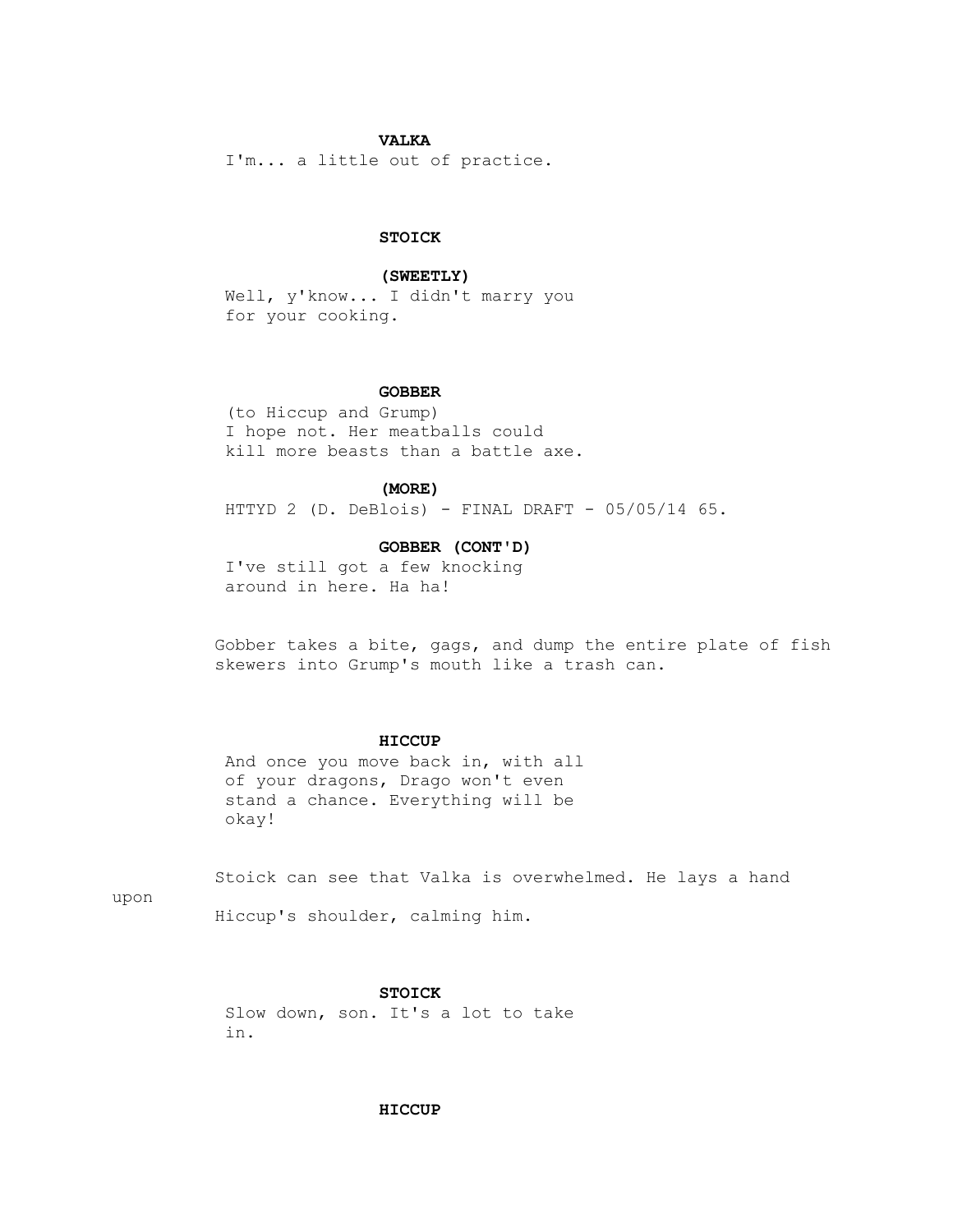Oh. Gotcha.

 Valka crosses the room to fill a flask with water, back turned to the group, as Stoick eyes her sympathetically. He decides on a different approach... and whistles a familiar tune.

 ON VALKA, as her eyes widen, stirred, recognizing the melody. She turns away from Stoick, as the water overflows from the flask.

#### **GOBBER**

Oh, I love this one!

Stoick approaches her delicately.

# **STOICK**

# **(WHISPERED)**

Remember our song, Val?

 Hiccup watches him, curious, as Stoick FUMBLES THROUGH THE FIRST VERSE of an old Viking courting song:

#### **STOICK (CONT'D)**

# **(SINGING SOFTLY)**

 I'll swim and sail on savage seas, with ne'er a fear of drowning. And gladly ride the waves of life, if you will marry me.

 Valka avoids his gaze, wallowing in a mess of emotions. HTTYD 2 (D. DeBlois) - FINAL DRAFT - 05/05/14 66.

 **STOICK (CONT'D)**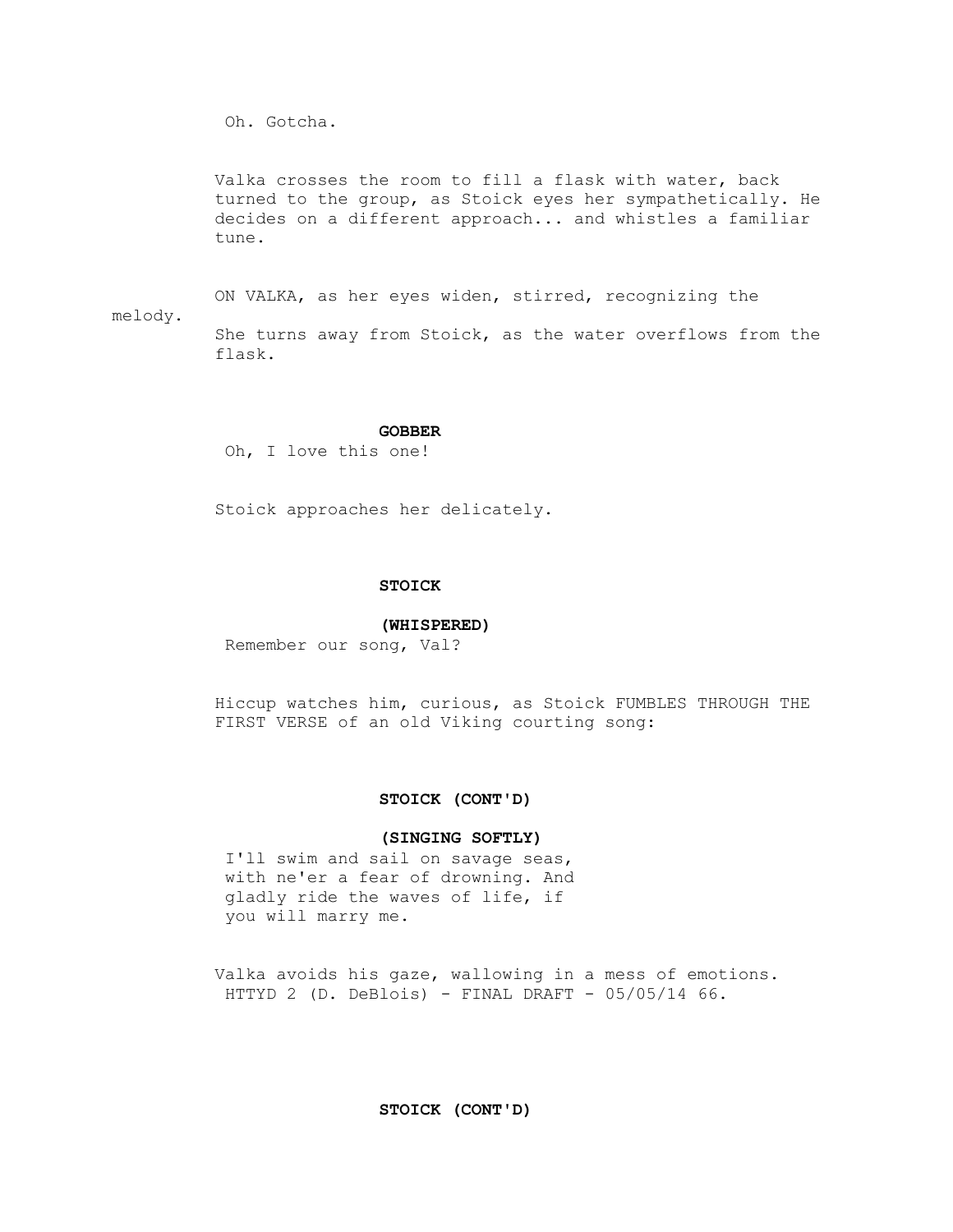# **(SINGING)**

No scorching sun, nor freezing cold

 **WILL --**

### **GOBBER**

 **(SINGING)**

 -- will stop me on my journey! (catching himself,

# **EMBARRASSED)**

Sorry.

Stoick scowls at him, then returns his attention to Valka.

# **STOICK**

### **(SINGING)**

 If you will promise me your heart...

Stoick pauses, setting Valka up for her part of the duet.

# **STOICK (CONT'D)**

And love...

 Stoick hangs eagerly, awaiting her words, but Valka closes her eyes, rejecting his invitation. He lets out a heavy hearted sigh. But nostalgia gets the better of Valka. She softly SINGS HER PART:

# **VALKA**

 **(SINGING)**

And love me for eternity.

 Stoick beams. She brushes past him, setting into the center of the chamber and holding her forearm aloft in invitation.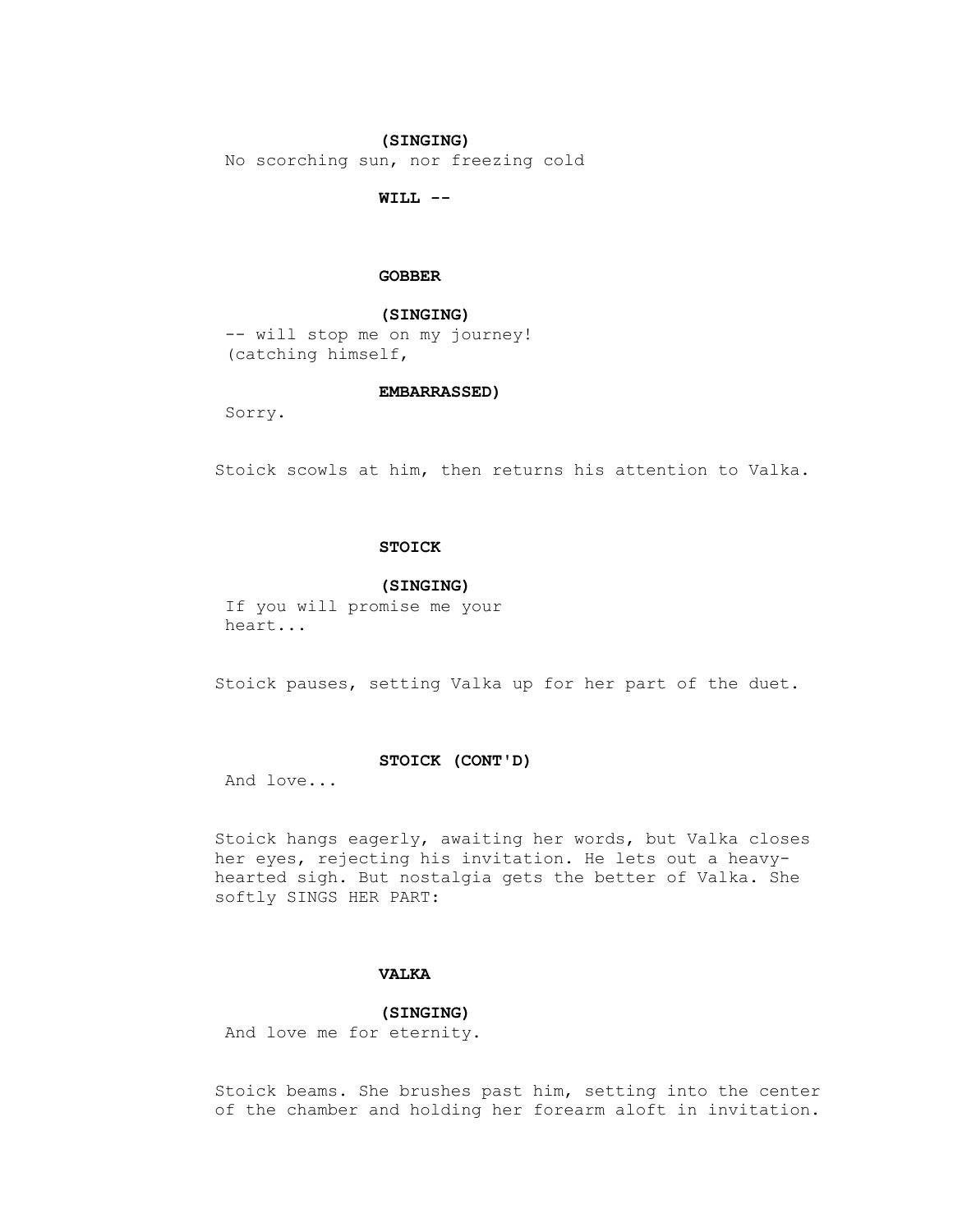Stoick crosses his forearm against hers, initiating a beautiful dance to accompany the song.

# **VALKA (CONT'D)**

#### **(SINGING)**

 My dearest one, my darling dear, you mighty words astound me. But I've no need of mighty deeds, when I feel your arms around me.

 The dance is full of charming missteps as Stoick and Valka recreate a moment from their past, before Hiccup's wonder struck eyes.

# **STOICK**

# **(SINGING)**

 But I would bring you rings of gold. I'd even sing you poetry.

 **(MORE)**

HTTYD 2 (D. DeBlois) - FINAL DRAFT - 05/05/14 67.

#### **STOICK (CONT'D)**

 And I would keep you from all harm, if you'd stay here beside me.

# **VALKA**

#### **(SINGING)**

 I have no use for rings of gold. I care not for your poetry. I only want your hand to hold. I only want you near me.

 Gobber can't help himself. He drags Hiccup onto his feet so that he can join in the dancing, too.

### **GOBBER**

C'mon, Hiccup!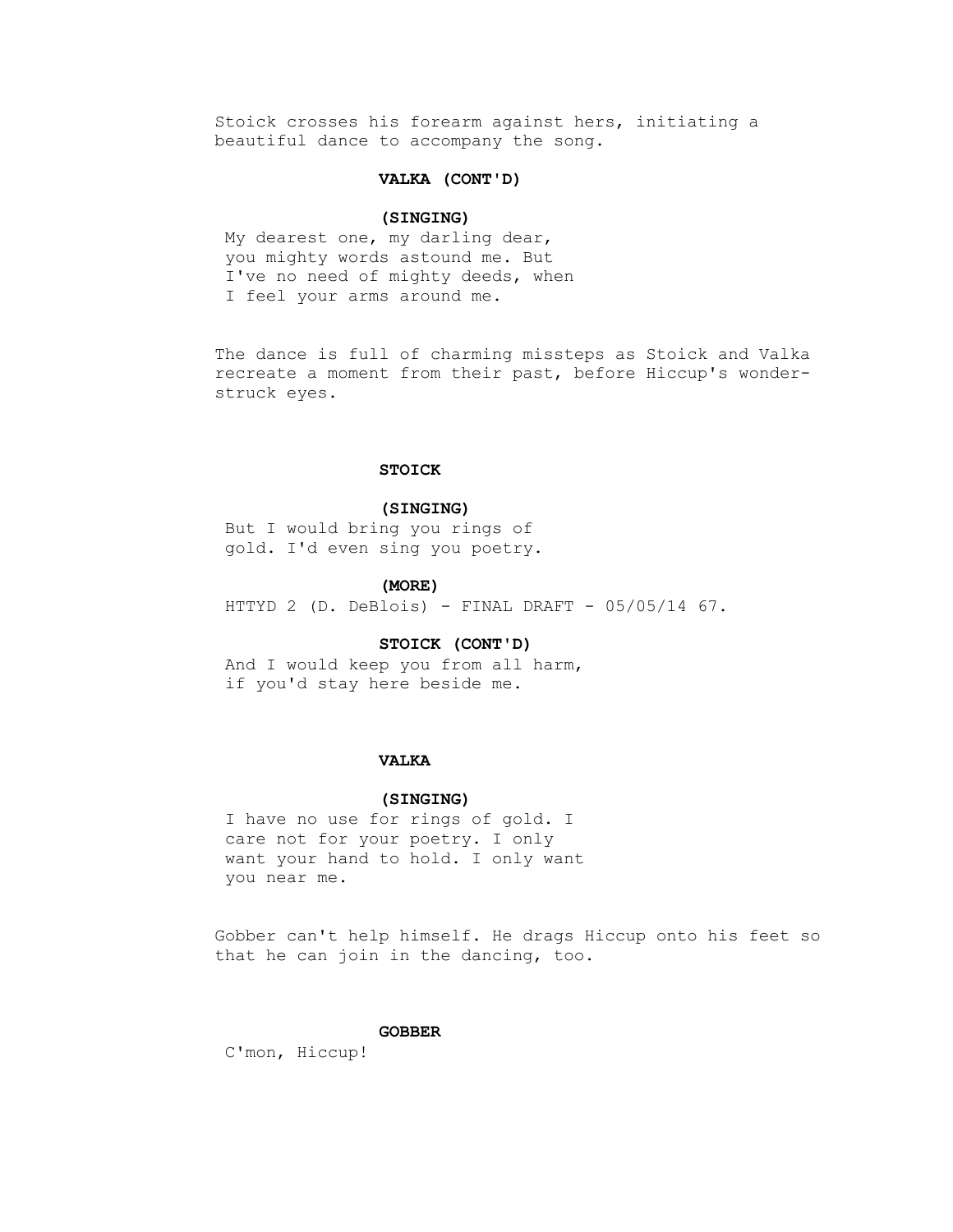# **VALKA, STOICK, & GOBBER**

#### **(SINGING)**

 To love and kiss, to sweetly hold. For the dancing and the dreaming. Through all life's sorrows and delights, I'll keep your love inside me.

 Hiccup is amazed by the sight of his giddy parents, spinning and laughing in each others' arms, reunited.

# **VALKA, STOICK, & GOBBER (CONT'D)**

#### **(SINGING)**

 I'll swim and sail through savage seas, with ne'er a fear of drowning. And gladly ride the waves of life, if you will marry me!

Gobber carries the last note...

# **GOBBER**

# **(SINGING)**

I'm still going...

Hiccup taps him.

#### **HICCUP**

Gobber!

#### **GOBBER**

I'm done.

Valka and Stoick slow to a stop, WINDED and LAUGHING.

# **STOICK**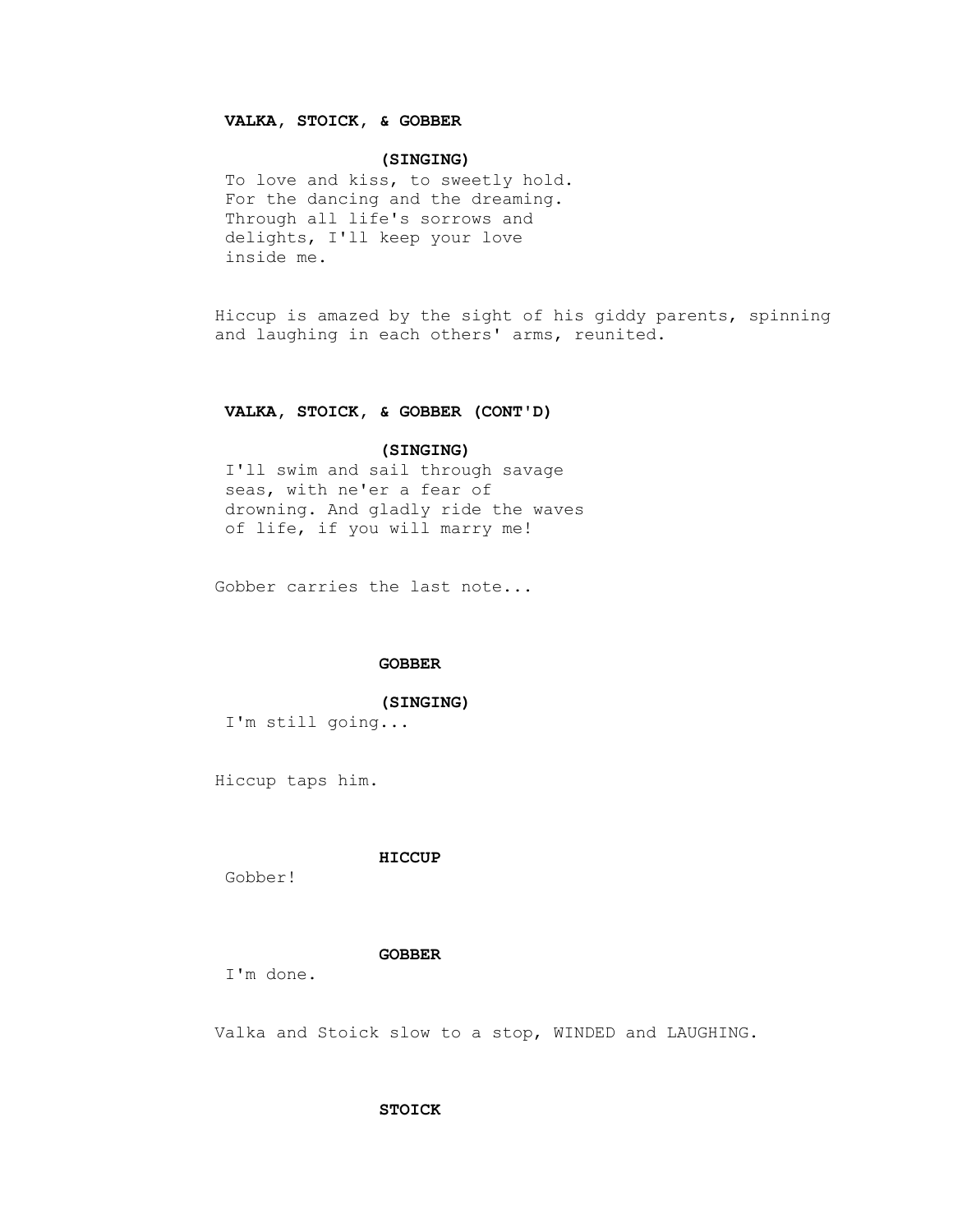Ah... I thought I'd have to die before we'd have that dance again. HTTYD 2 (D. DeBlois) - FINAL DRAFT - 05/05/14 68.

#### **VALKA**

No need for drastic measures.

### **STOICK**

For you, my dear... anything.

 She smiles sweetly. Stoick's eyes well with tears. He goes down on one knee, proposing to her anew.

# **STOICK (CONT'D)**

 Will you come home, Val? Will you be my wife once again?

Toothless nudges Valka closer to Stoick. They laugh as

Hiccup

joins them. Stoick throws his arm around him.

# **STOICK (CONT'D)**

 We can be a family! What do you say?

Valka, between tears and laughter, turns to Hiccup.

# **VALKA**

Yes!

Gobber pops his head in.

### **GOBBER**

Great! I'll do the cooking!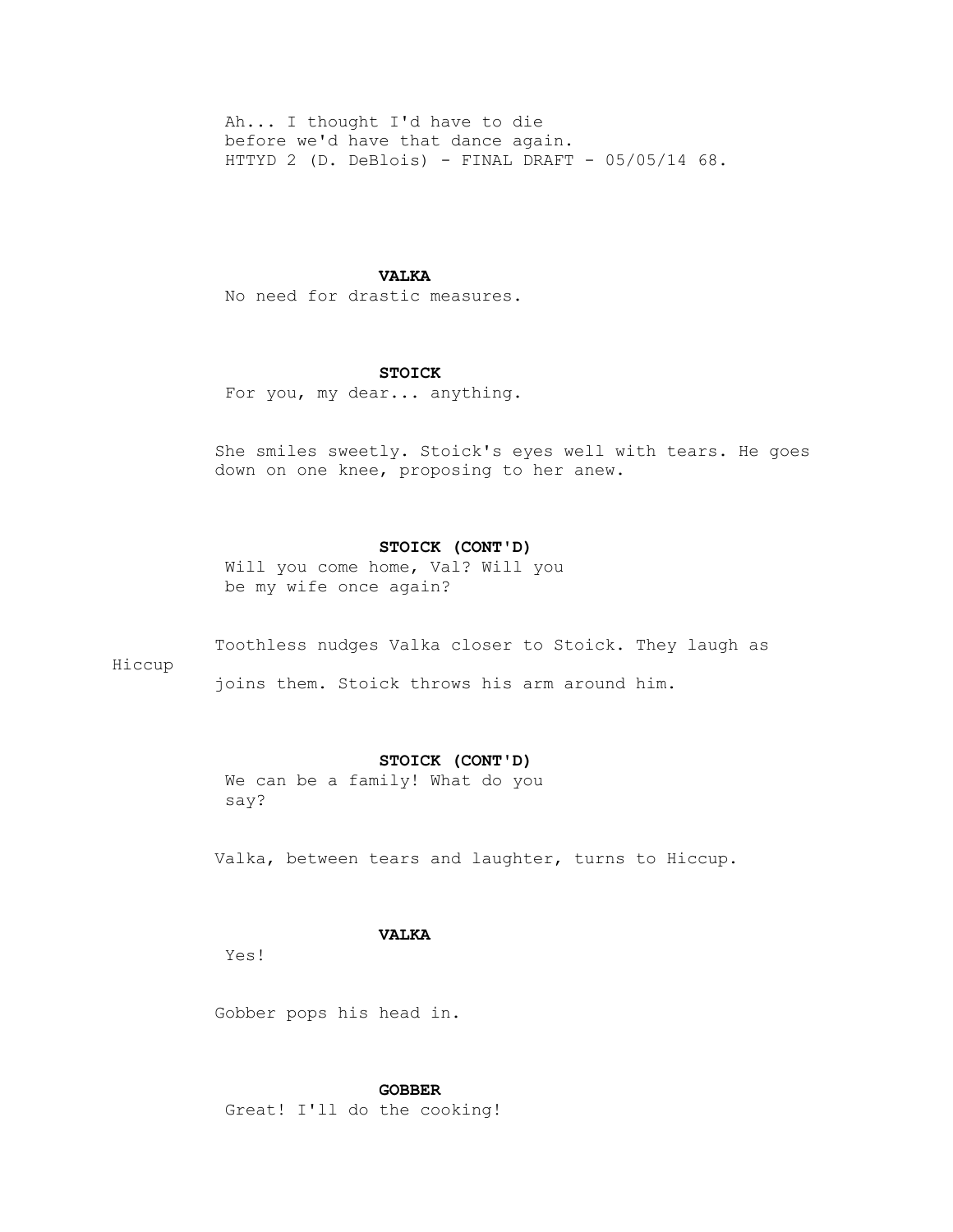They laugh.

#### **STOICK**

 Thank Odin you didn't listen to me, son. We never would have found each other. Suddenly, Toothless and Cloudjumper suddenly perk up, something unheard. Hiccup notices.

#### **HICCUP**

Toothless?

sensing

 Dragons SWARM past Valka's chamber, racing toward some unknown disturbance.

# **HICCUP (CONT'D)**

What's happening?

 They're answered by subsequent HEAVY BOOMS that reverberate through the fortress. HTTYD 2 (D. DeBlois) - FINAL DRAFT - 05/05/14 69.

 **EXT. DRAGON MOUNTAIN - MOMENTS LATER**

(Scene 1900 - Surprise Guests)

Valka rushes out to find...

 DRAGO'S ARMADA in the lagoon below and his forces of thousands now landed upon the beach.

They launch catapults and ballistas into the icy spires,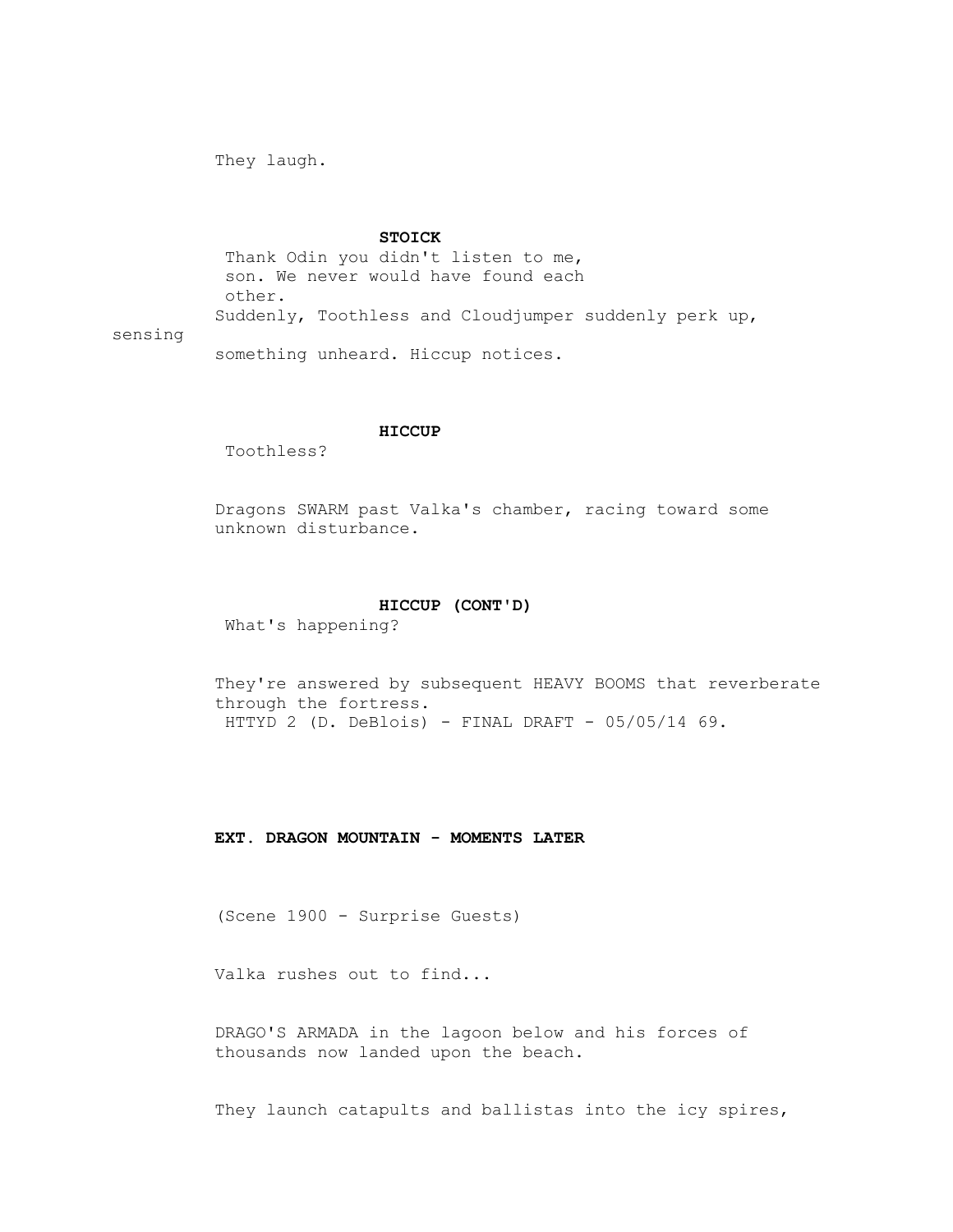gaining entrance into the mountain's tunnels.

Hiccup, Stoick, and Gobber catch up to Valka.

# **HICCUP**

Oh, no...

Valka tries to hurry off, fuming. Stoick stops her.

 **STOICK** Val! It's all right, it's all right. We're a team now.

 **(BEAT)** Now what do you want to do?

She glances from Hiccup to Stoick.

 **VALKA**

We have to save the dragons.

# **STOICK**

### **(DETERMINED)**

Aye. You got it!

He throws an arm around Hiccup.

# **STOICK (CONT'D)**

Come on, son.

# **ON THE BATTLEFIELD**

 VALKA'S DRAGONS SWOOP down to engage the attackers, picking up soldiers and carrying them off while Drago stands in the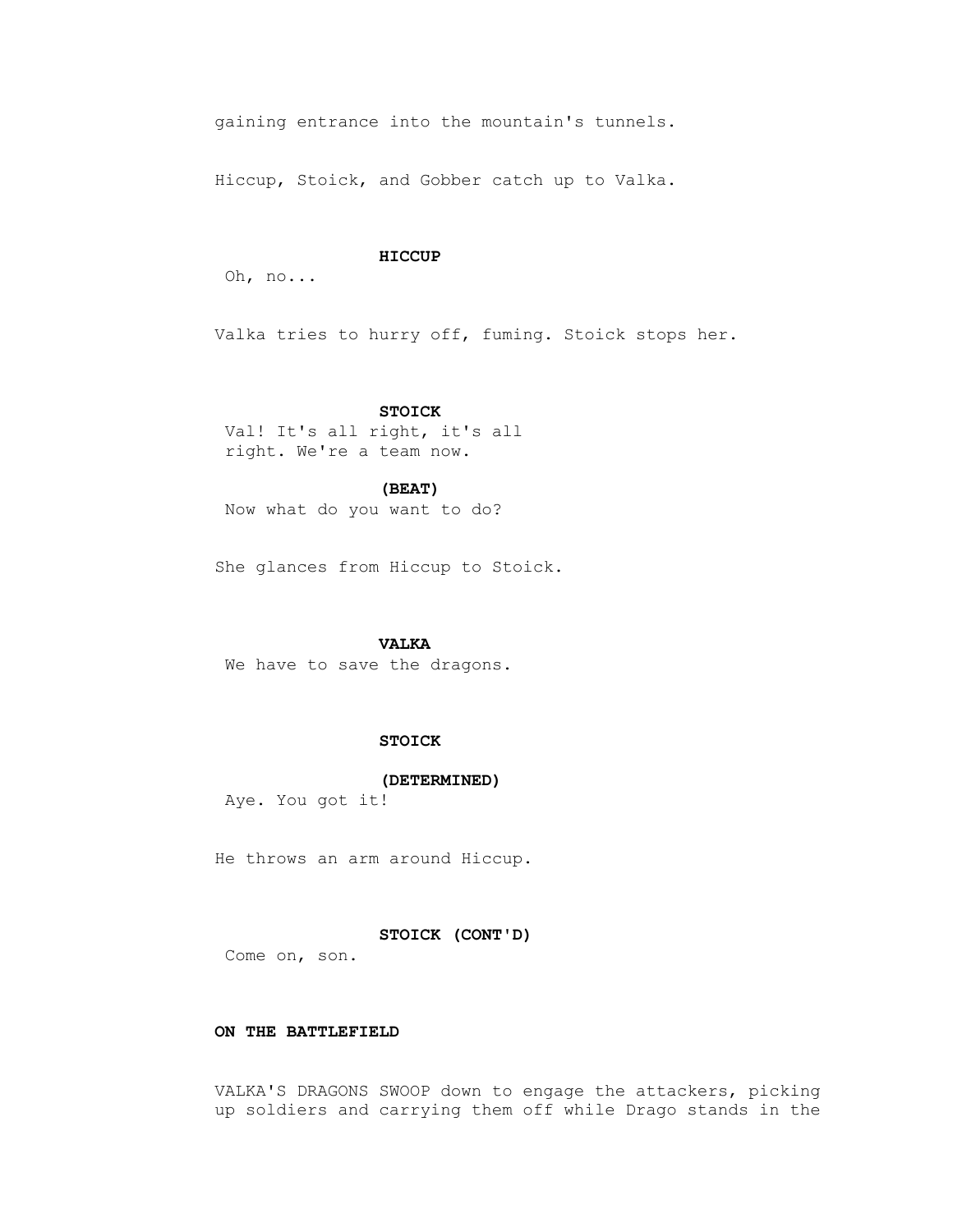line of fire, unflinching.

 The catapults continue to bring down the icy defenses of dragon mountain. Drago's men pour into the tunnels.

#### **DRAGO**

 Whatever comes, keep hitting the mountain! We need to draw the alpha out. HTTYD 2 (D. DeBlois) - FINAL DRAFT - 05/05/14 70.

 Drago's armored DRAGON ARMY takes wing, clashing with Valka's dragons in the skies.

# **DRAGO (CONT'D)**

Ready the traps!

 Iron jaws are opened like bear traps, revealing screeching `bait' dragons within. Valka's dragons swoop down to rescue them, only to be SNAPPED UP in the fearsome jaws.

 A second set of traps are cocked open, but instead of dragon cries, ZIPPLEBACK GAS seeps out... followed by an EXPLOSION. The TWINS rocket out of the trap, riding BARF and BELCH.

# **TUFFNUT**

Surprise! Yeah!

# **DRAGO**

# **WHAT?!**

 They're joined by Astrid and the rest of the GANG, bursting out of the traps atop Meatlug and Hookfang.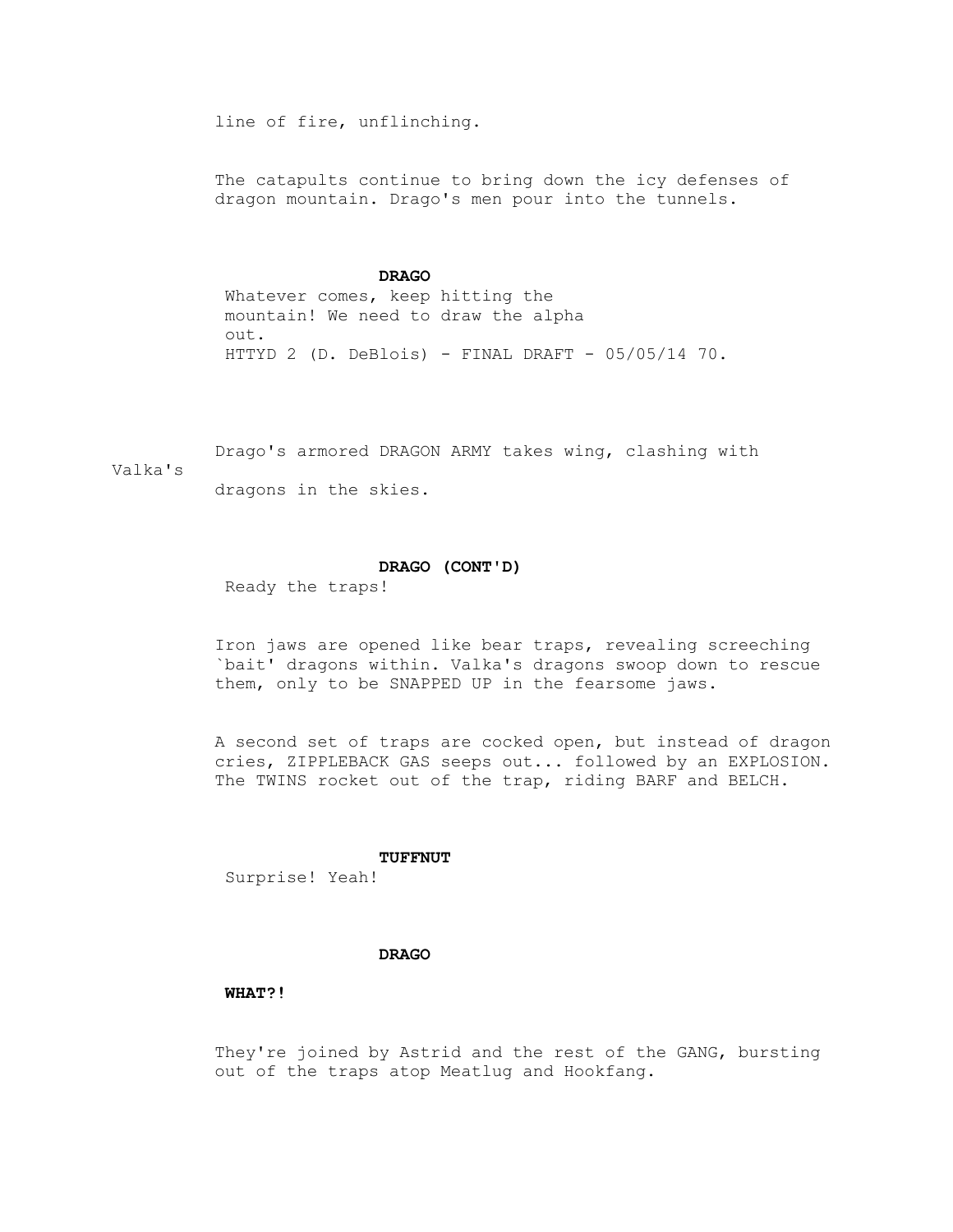Eret comes flying out last, WAILING aboard Stormfly. He struggles to hold on, as she rejoins Astrid (riding Meatlug, along with Fishlegs). He gives them a sheepish shrug.

#### **ASTRID**

You really are full of surprises.

She leaps onto Stormfly, steadying them.

# **ASTRID (CONT'D)**

Let's go!

Together they rocket across the sky...

# **TUFFNUT**

Dragon Riders coming through!

 And DIVE-BOMB the traps, setting them aflame. The yokes and leather bindings restraining the bait dragons are incinerated, freeing them to fly away, unharmed.

# **DRAGO**

# **CUT THEM DOWN!**

 Projectiles are launched, one of which KNOCKS Ruffnut off her dragon. She PLUMMETS past Eret toward the rocky shore below.

### **RUFFNUT**

Eret, son of Eret!

 She suddenly grabbed by both arms before hitting the rocks. HTTYD 2 (D. DeBlois) - FINAL DRAFT - 05/05/14 71.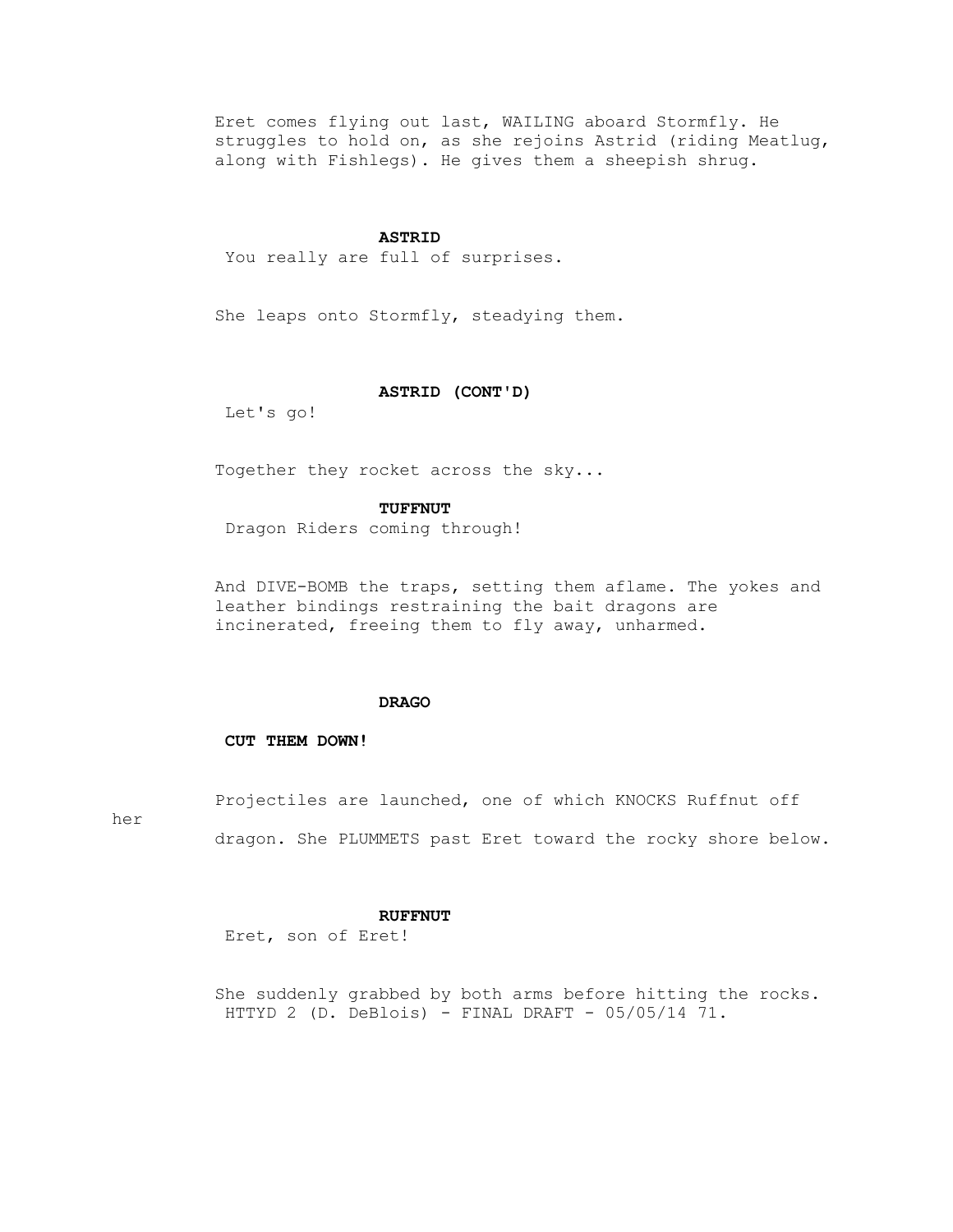RUFFNUT'S POV: of Snotlout on one side... and Fishlegs on the

other. SOFT and ROMANTICIZED as her epiphany dawns.

 Above them, more catapults fire, bringing down massive spires of ice, directly over Astrid and Eret.

# **ASTRID**

 Up, girl! To the left, Eret! That's it! Look out!

 It's about to crush them when... it's BLOWN TO PIECES by Toothless' fireball. Hiccup, Stoick, and Gobber come bursting

through the flames on their dragons.

 Hiccup and Toothless arc across the sky triumphantly and set their sights on a downed dragon surrounded by soldiers.

 Toothless BLASTS one of Drago's net launchers, knocking it onto its side. Stoick then CHOPS the trigger line, FIRING

the

 catapult and NETTING the throng of soldiers, freeing the dragon.

Drago's ARCHERS target Stoick with their arrows.

# **ARCHER**

Take `em down!

# **GOBBER**

Heads up!

 Gobber flies up from behind, KNOCKING the archers out with Grump's tail. Gobber chuckles.

 DRAGO hears Toothless' tell-tale BANSHEE scream and turns to see him streaking across the sky.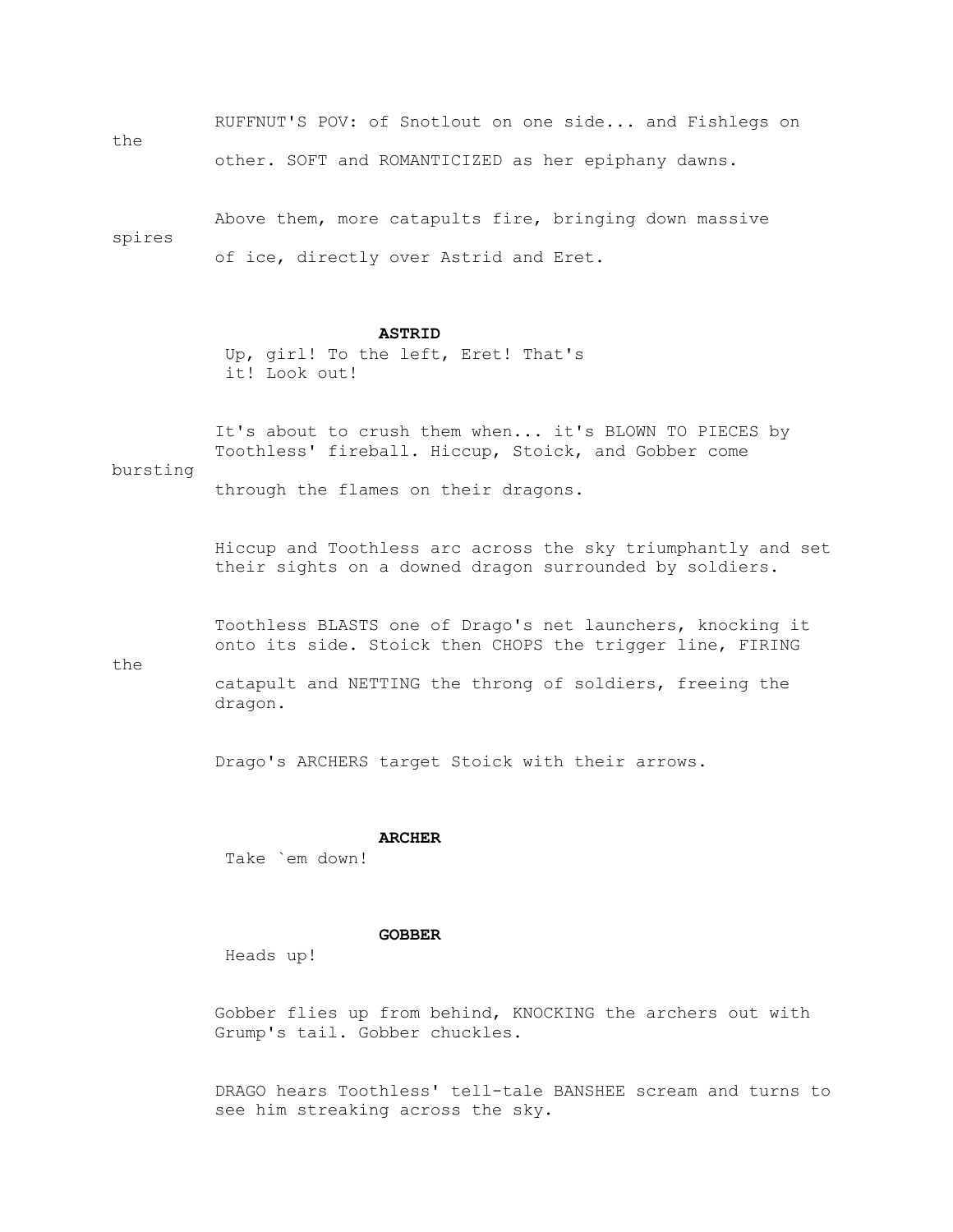## **DRAGO**

Dragon Master.

Hiccup catches up to Astrid and Eret on Stormfly.

## **HICCUP**

Welcome aboard, dragon rider!

 **ERET**

Thanks. I think.

Astrid glares, both relieved and annoyed to see Hiccup.

### **ASTRID**

Where have you been?

### **HICCUP**

 Oh, y'know. Catching up with Mom. HTTYD 2 (D. DeBlois) - FINAL DRAFT - 05/05/14 72.

 Astrid shoots him a confused glare. He nods skyward. Astrid and Eret look up to see...

 VALKA, in full warrior garb, rising from the towering ice spikes, atop Cloudjumper.

## **ERET**

Whoa...

 An earth-trembling roar follows as the Bewilderbeast rises behind Valka.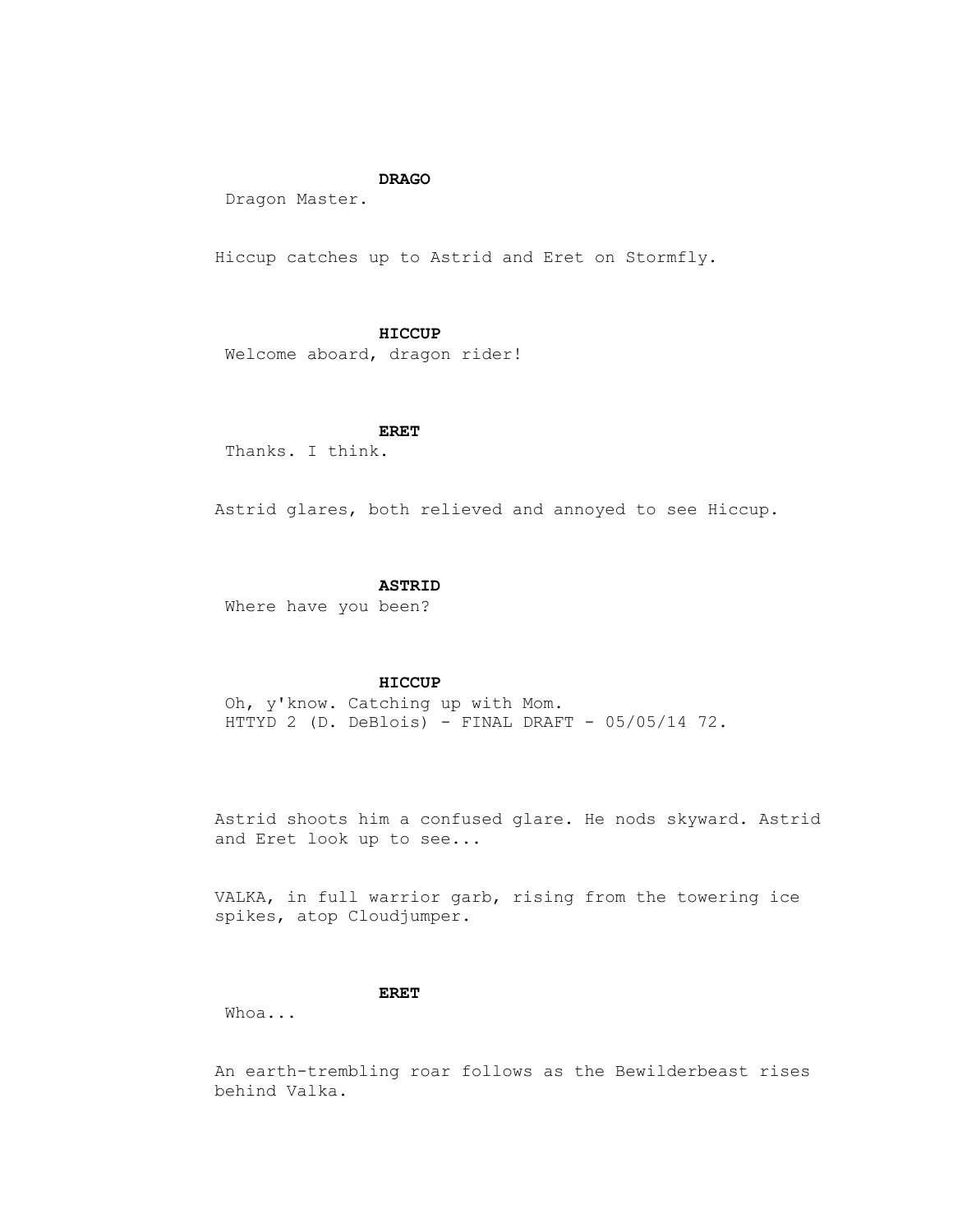#### **ASTRID**

That's your mother?!

### **HICCUP**

 Well, now you know where I get my dramatic flair.

 ON DRAGO, gawking in awe as the great BEWILDERBEAST BLASTS an epic explosion of ice upon the attackers.

### **DRAGO**

The alpha! Now we have a fight!

 Valka blasts overhead on Cloudjumper, commanding swarms of dragons to swoop down and attack Drago's army. A swarm of Zipplebacks set themselves aflame and roll like fiery wagon wheels through the battlefield, scattering soldiers and destroying war machines.

 One of them gets CAUGHT under a Dragon Swatter, but Hiccup and Toothless double-back for a rescue.

## **HICCUP**

 There! Come on, Toothless! Show them what you got, bud. Toothless dive-bombs the swatter and DESTROYS it with a plasma bolt, freeing the dragon.

### **HICCUP (CONT'D)**

Thatta boy!

 BACK TO VALKA, on Cloudjumper as they pry Drago's armored dragons off of the flailing wild ones. A net suddenly envelops Cloudjumper. They CRASH heavily, but Valka cuts herself free, sliding to a stop just paces away from Drago.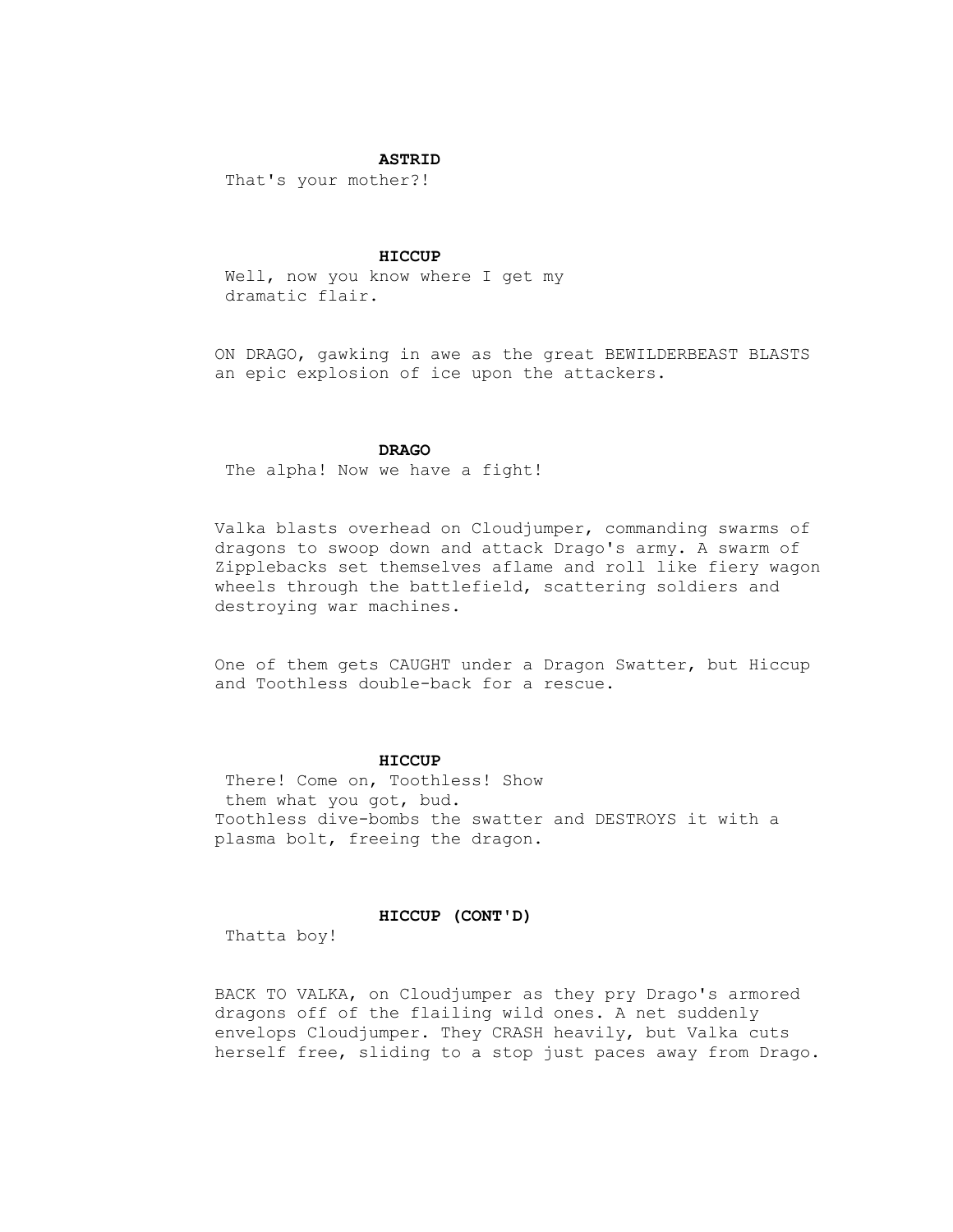## **DRAGO**

I've waited a long time for this!

 Drago cocks his bull hook, ready to strike, but Valka deflects Drago's hit and attacks him. HTTYD 2 (D. DeBlois) - FINAL DRAFT - 05/05/14 73.

# **VALKA**

 You cannot take our dragons! They are controlled by the alpha!

# **DRAGO**

## **(SMUG)**

 Then it's a good thing I brought a challenger.

 He turns to the flagship and YELLS savagely, whirling his bullhook overhead.

The heavy chains are released. The underwater creature, now freed, breaks the surface in an epic cascade of seawater. It rises toward the shoreline, revealing itself to be...

A SECOND BEWILDERBEAST -- bigger, meaner, and covered in scars that indicate years of training and abuse. The chains fall away from iron cuffs fastened to its massive tusks.

Valka GASPS.

# **HICCUP**

 **(HORRIFIED)**

Another one?

 **FISHLEGS**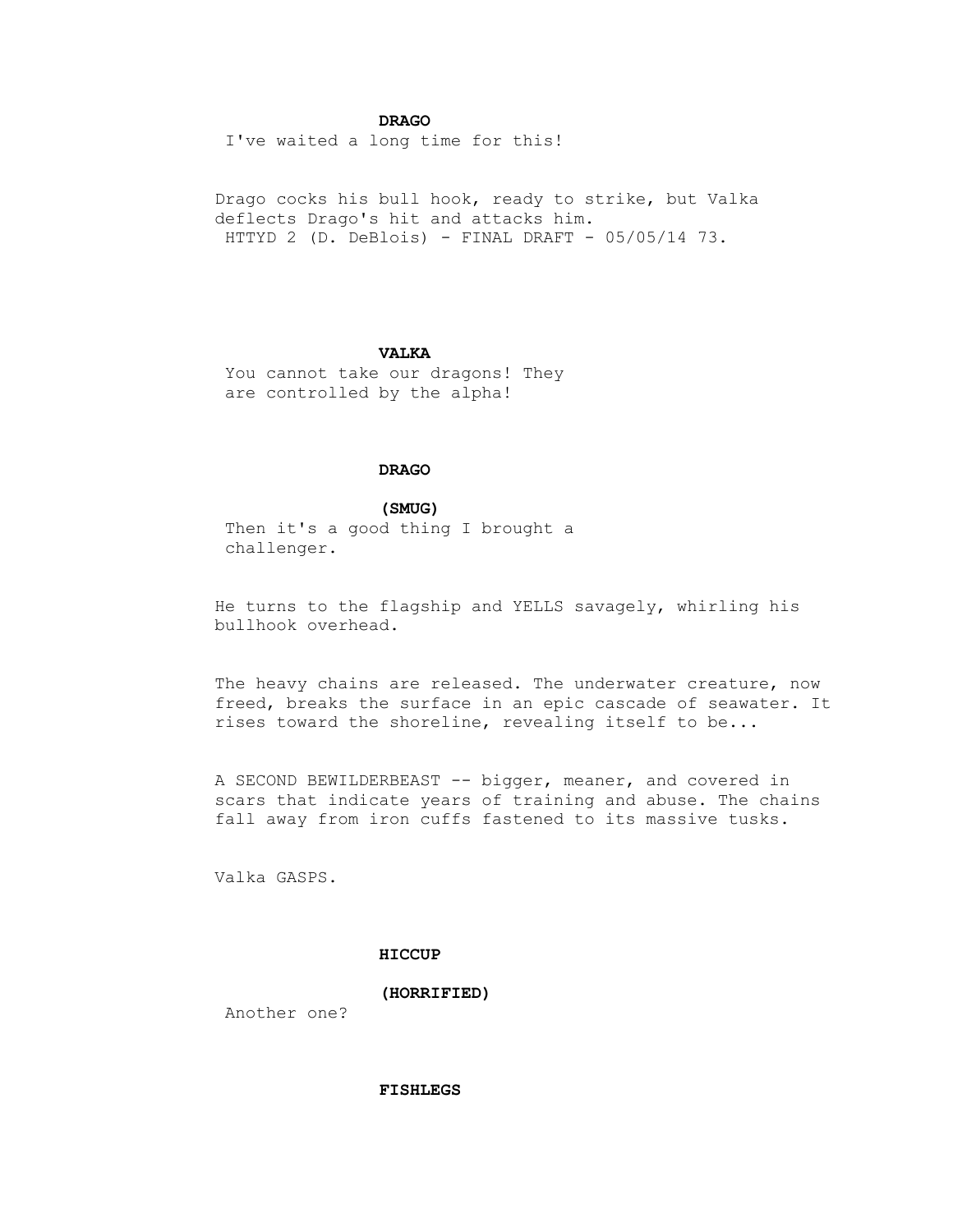## **I WAS WAY OFF! THAT IS A CLASS TEN!**

### **CLASS TEN!**

 Drago's challenger lumbers onto the beach, focused on Valka's Bewilderbeast.

# **VALKA**

No. No.

#### **DRAGO**

Come on! Take down the alpha!

 Valka attacks Drago with her bullhook, trying to stop his commands, but Drago strikes back, knocking her forcefully onto her back. He pins her as she struggles, removing her mask and staff. He's about to finish her off, when WHAM!

He's

 knocked to the ground. He looks up, fuming, to see Stoick helping Valka to her feet.

# **VALKA**

Thank you.

### **STOICK**

 For you, my dear... anything. HTTYD 2 (D. DeBlois) - FINAL DRAFT - 05/05/14 74.

 As Drago gathers his weapon and drops his heavy cloak, circling Stoick, Drago's Bewilderbeast confronts Valka's in

a

threat display.

## **STOICK (CONT'D)**

 Val, do you think you can stop them?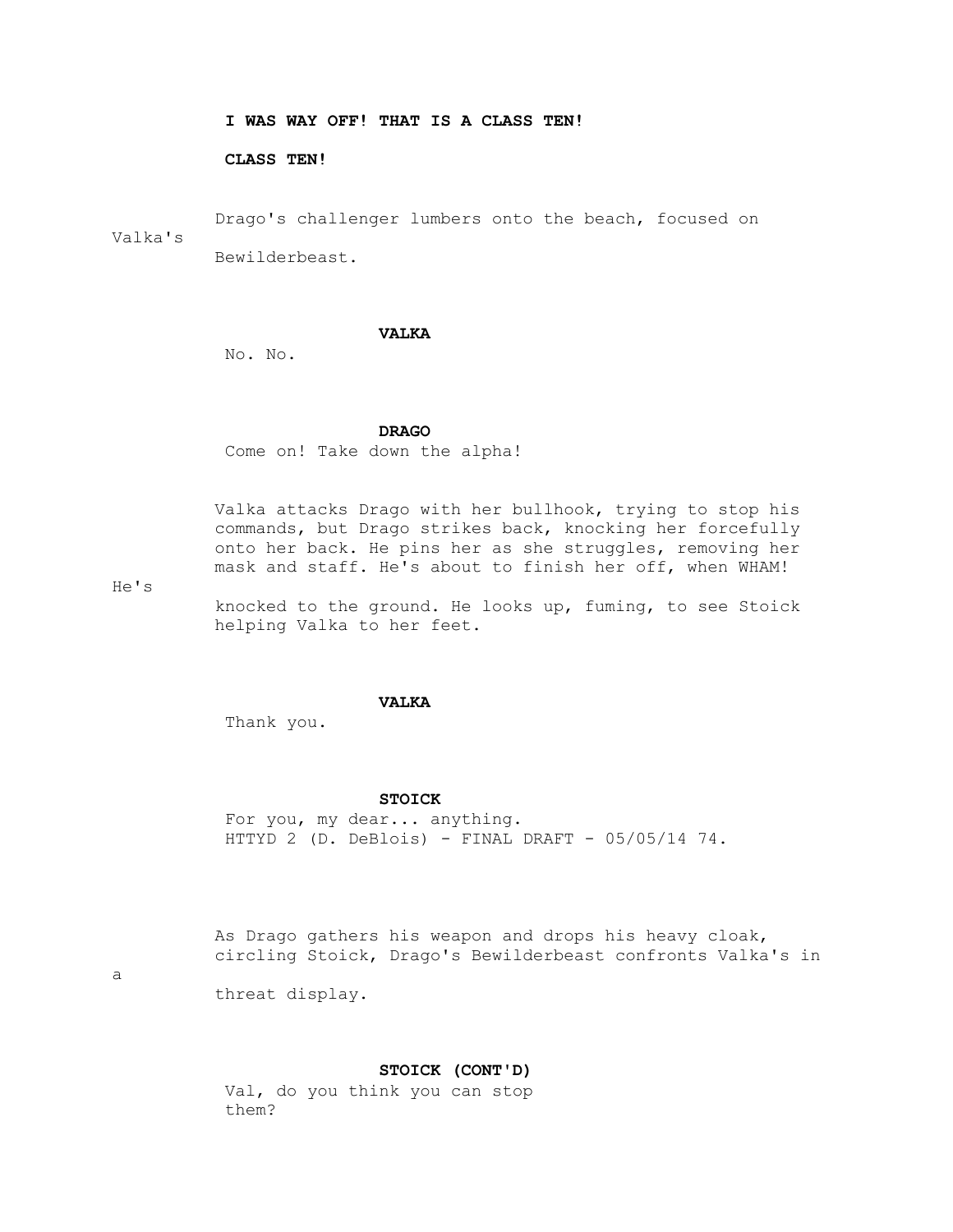## **VALKA**

 I'll do my best! Come on, Cloudjumper!

 Valka cuts the nets away and hops onto Cloudjumper, flying off toward the Bewilderbeasts as they charge each other,

# **CLASHING TUSKS.**

Drago LUNGES at Stoick, SWIPING his bullhook.

### **DRAGO**

You... I watched you burn!

 The two imposing warriors CLASH WEAPONS, SLASHING and LANDING

#### **PUNCHES.**

### **STOICK**

 It takes more than a little fire to kill me!

 Valka flies between the Bewilderbeasts, waving her staff commandingly, but to no effect.

## **BACK TO STOICK AND DRAGO**

 As Drago hooks and yanks the axe out of Stoick's hands. Gobber flies by and HURLS his mace attachment.

# **GOBBER**

Stoick!

Stoick catches it and lands a direct hit on Drago.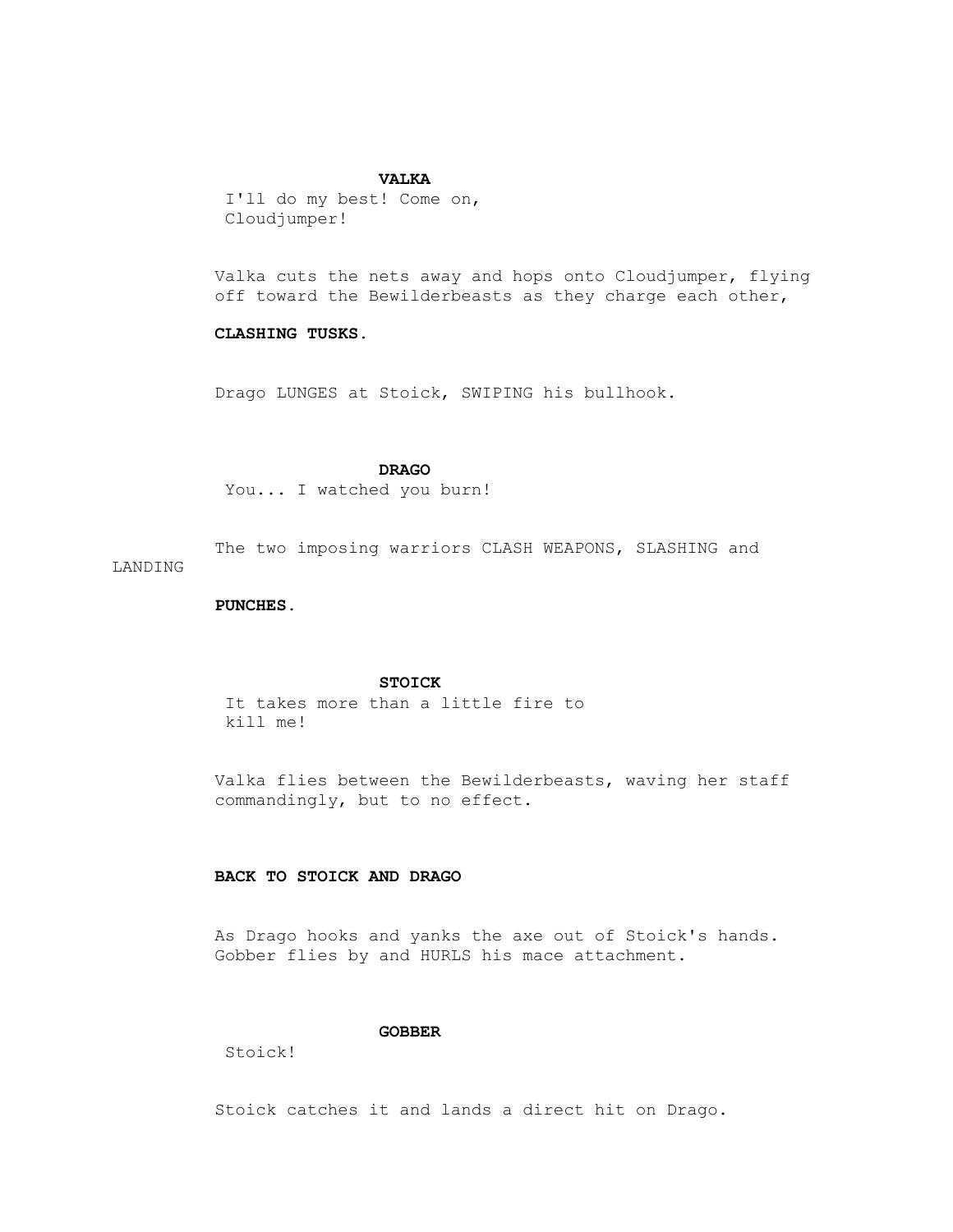But, with a devastating SWIPE, DRAGO's Bewilderbeast takes down Valka's, plunging in its tusks and burying its opponent's lifeless body under an avalanche.

## **VALKA**

No!

-

 Hiccup and the others watch in horror as dragons everywhere land and bow their heads in acknowledgement of the new alpha

### **- DRAGO'S ALPHA.**

#### **DRAGO**

 We've won. HTTYD 2 (D. DeBlois) - FINAL DRAFT - 05/05/14 75.

Drago points his bullhook toward Valka and Cloudjumper.

### **DRAGO (CONT'D)**

Now finish her!

 Stoick whirls around, spotting Valka and Cloudjumper in the alpha's sights.

# **STOICK**

No!

 Drago's Bewilderbeast INHALES... and BLASTS! Valka steers Cloudjumper out of the way, but ice HITS his tail, causing them to SPIRAL out of control toward the icy spires.

 **STOICK (CONT'D)**

Hold on!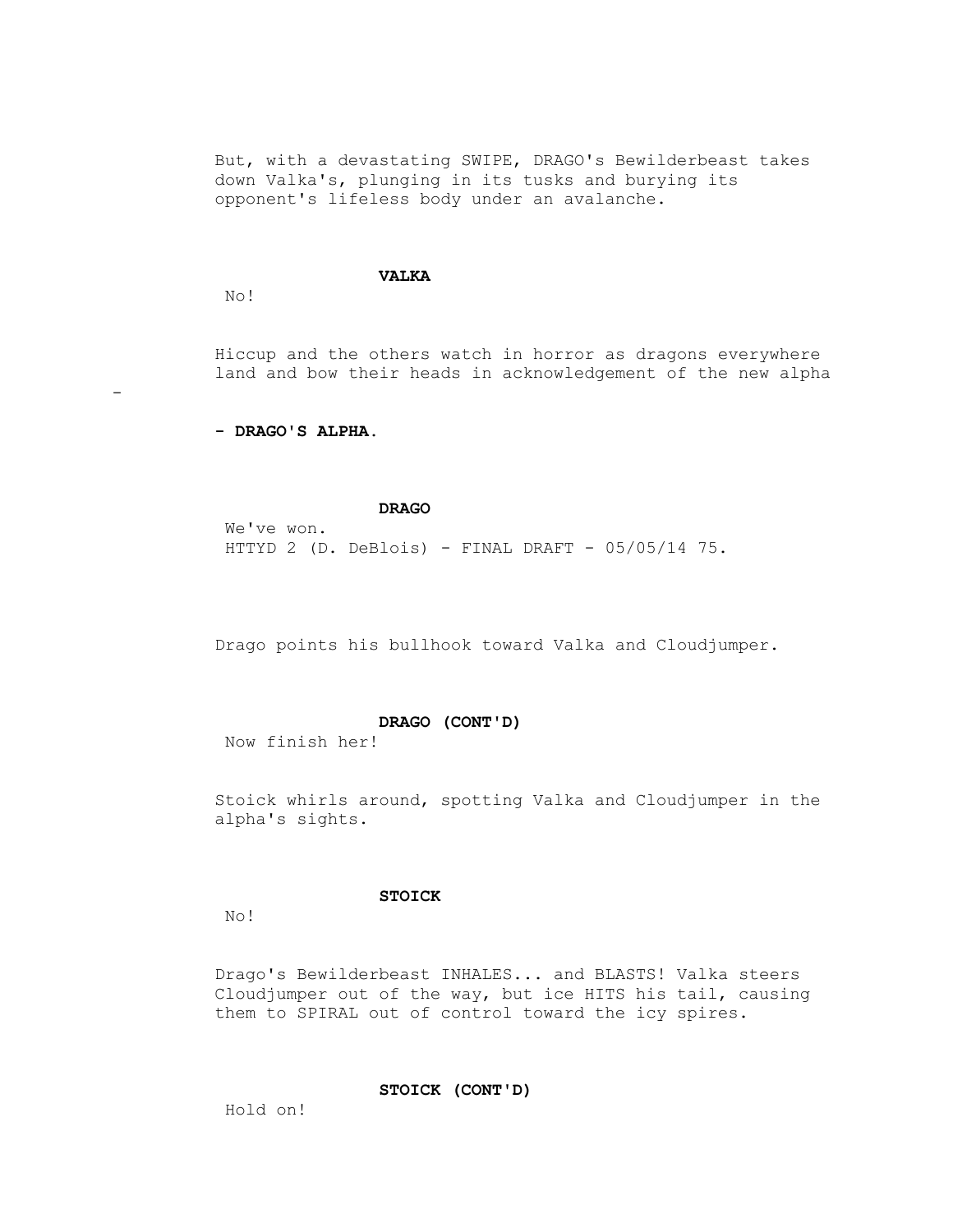He LEAPS onto Skullcrusher, spurring him into the air.

# **STOICK (CONT'D)**

Skullcrusher, go! Come on, Gobber!

Stoick tosses the mace back to Gobber in passing, who

brazenly, waving it aloft.

### **GOBBER**

Right behind ya, Stoick!

# **EXT. DRAGON MOUNTAIN - CONTINUOUS**

(Scene 2000 - Stoick's Sacrifice)

 With his tail impaired, Cloudjumper struggles against a throng of oncoming dragons. Valka is knocked off, but

## manages

follows

 to cling to her dragon's neck. As she loses her grip and FALLS...

 Stoick LEAPS from Skullcrusher and CATCHES Valka. He sinks his axe into an icy column, and they slide to a safe landing. Drago's Bewilderbeast presses closer, sniffing them out.

 BACK TO HICCUP, spotting Drago on the battlefield, commanding the Bewilderbeast to finish the job.

 **HICCUP**

STOP! Stop!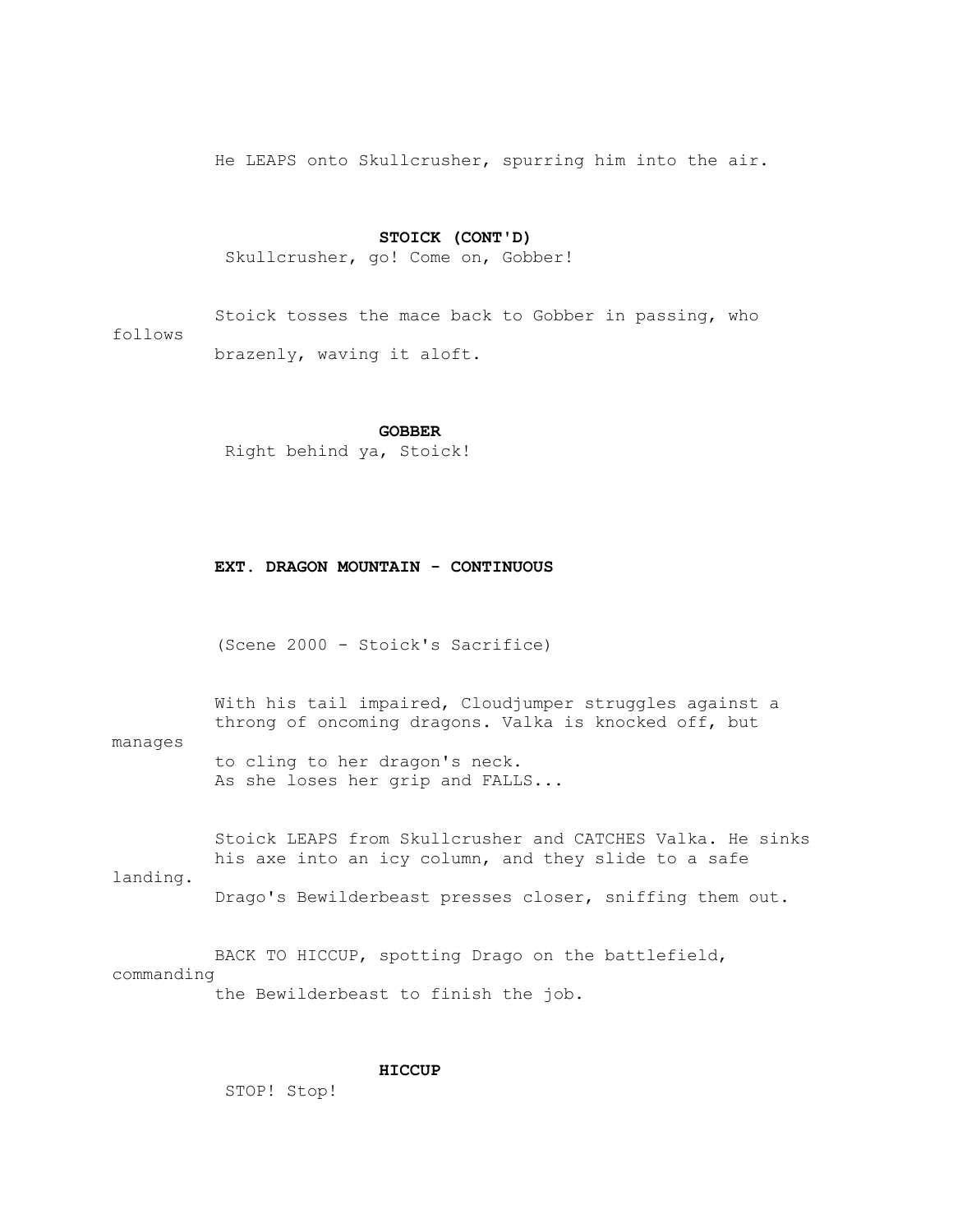Hiccup lands Toothless a few paces from Drago and brazenly removes his helmet. Drago eyes him, incredulous, then begins to CHUCKLE. HTTYD 2 (D. DeBlois) - FINAL DRAFT - 05/05/14 76.

### **DRAGO**

 This... is the great dragon master? The son of Stoick the Vast? What shame he must feel.

Toothless snarls, ready to blast, but Hiccup calms him with

hand gesture.

## **HICCUP**

 All of this loss, and for what? To become unstoppable? To rule the world?

Drago smirks and turns away from Hiccup.

# **HICCUP (CONT'D)**

 Dragons are kind, amazing creatures that can bring people together.

# **DRAGO**

Or tear them apart.

 Drago LAUGHS mockingly, then removes his FALSE ARM, revealing

a stump at his shoulder. Hiccup is taken aback.

# **DRAGO (CONT'D)**

 You see, I know what it is to live in fear. To see my village burned, my family taken.

a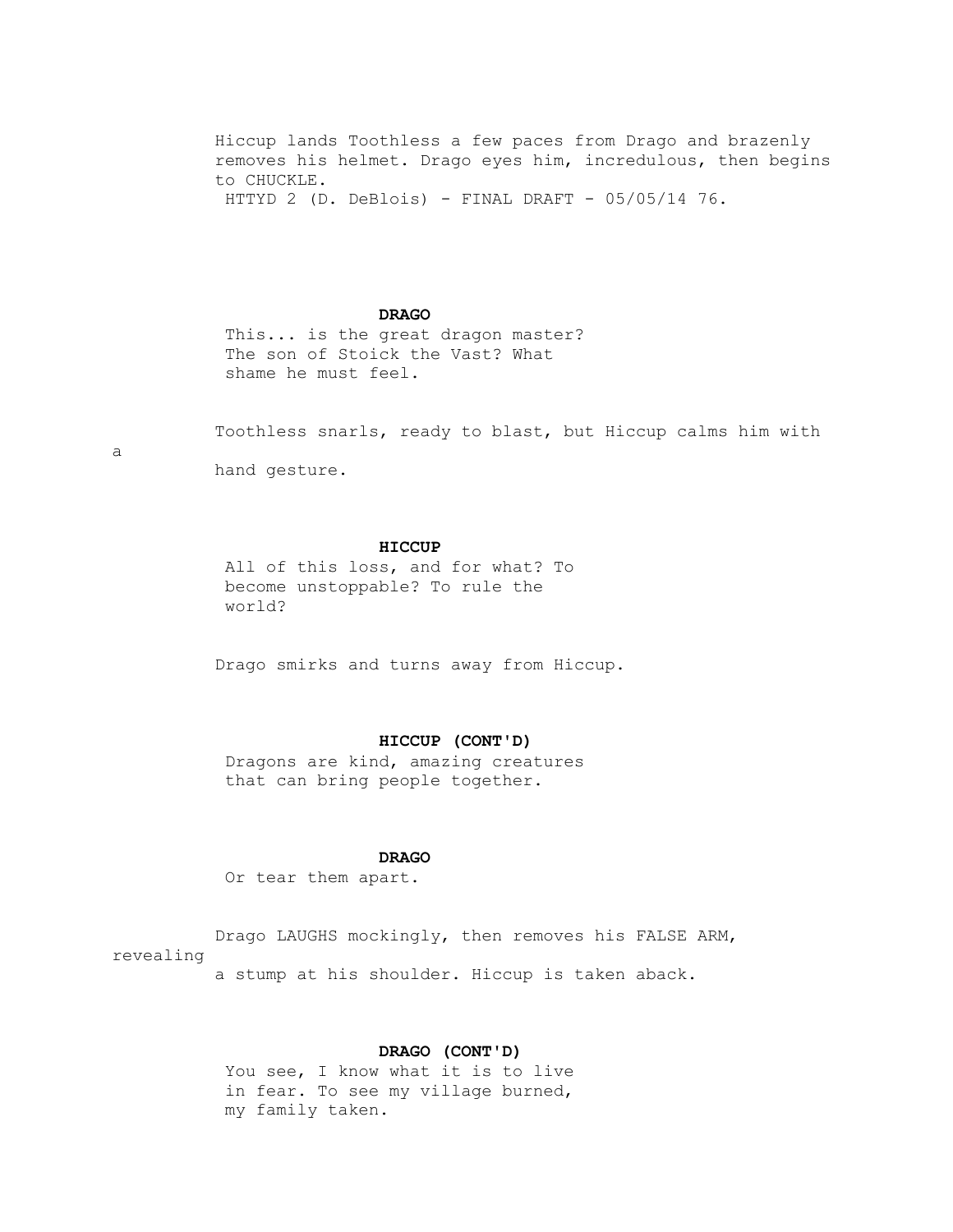He reattaches the prosthesis, circling Hiccup menacingly.

# **DRAGO (CONT'D)**

 But even as a boy, left with nothing, I vowed to rise above the fear of dragons and liberate the people of this world.

#### **HICCUP**

Then why a dragon army?

# **DRAGO**

 (grinning, smug) Well, you need dragons to conquer other dragons.

# **HICCUP**

 Or maybe you need dragons to conquer people.

## **(BEAT)**

 To control those who follow you... and to get rid of those who won't. HTTYD 2 (D. DeBlois) - FINAL DRAFT - 05/05/14 77.

## **DRAGO**

Clever boy.

 Drago grabs his bullhook and re-approaches Hiccup. Toothless readies himself.

# **HICCUP**

 The world wants peace. And we have the answer, back on Berk. Just let me show you.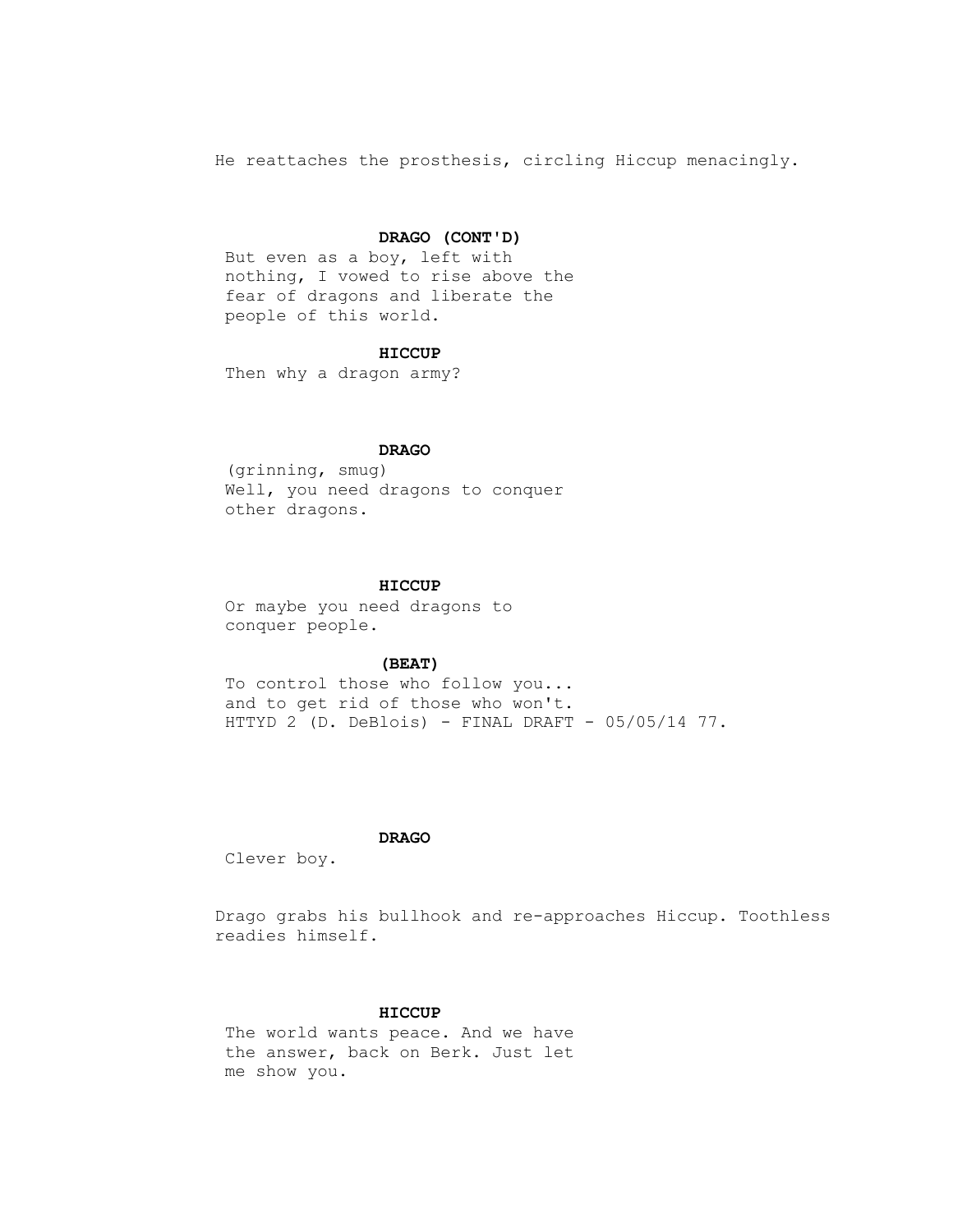## **DRAGO**

NO! Let ME show YOU.

 Drago SHRIEKS madly, summoning the Bewilderbeast. Toothless circles Hiccup, protectively.

 ON THE BEWILDERBEAST, about to blast Stoick and Valka. It hears Drago's distant wails, and approaches obediently.

## **STOICK**

What...?

He

Stoick follows its stare to the distant battlefield below.

spots Hiccup and Toothless a few paces from Drago.

### **STOICK (CONT'D)**

# **(PANICKED)**

Hiccup!

 He rushes off. Valka follows, racing past Gobber as he finally joins them, winded from having run up the mountain.

### **STOICK (CONT'D)**

Come on, Gobber!

## **GOBBER**

Okay, change of plans.

He hurries back down the mountain after them.

# **BACK TO DRAGO**

jabbing his bullhook into the ground commandingly. The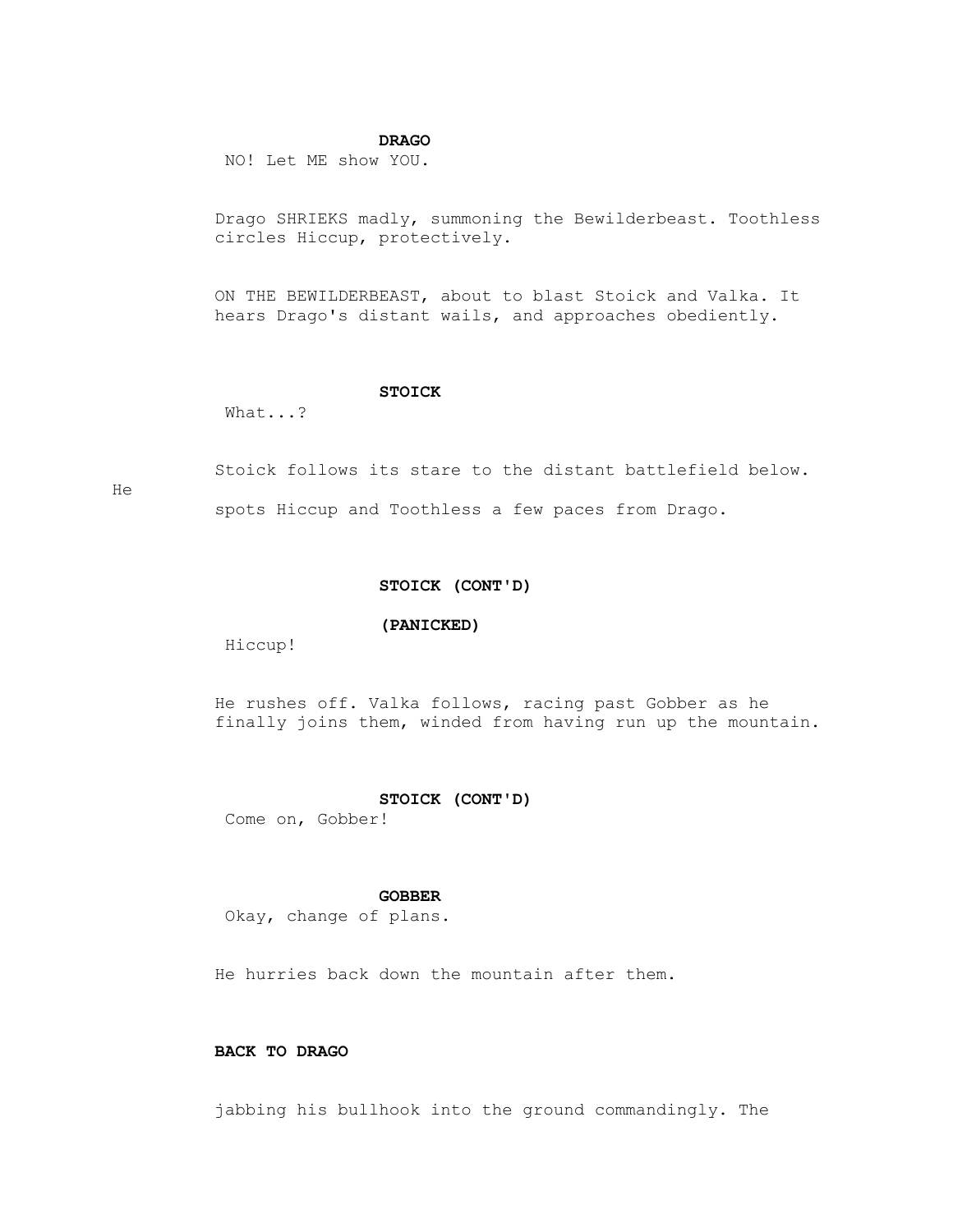Bewilderbeast flinches and stops, submissive.

## **DRAGO**

 No dragon can resist the alpha's command. So he who controls the alpha, controls them all. HTTYD 2 (D. DeBlois) - FINAL DRAFT -  $05/05/14$  78.

 Drago points to Toothless. The Bewilderbeast stares and HISSES, forcing Toothless to cower under a hypnotic ultrasonic broadcast. Toothless struggles against the

alpha's

command, writhing and grinding his head against the ground.

### **HICCUP**

 Toothless? You okay, bud? What's going on?

 Toothless fights the command, shaking his head in protest. The Bewilderbeast insists, with a mesmerizing glare and a low, throaty grumble... until Toothless finally succumbs to its control. He raises his head, his stare vacant and robotic, as his pupils turn to slits.

 Drago then points to Hiccup. The Bewilderbeast responds, HISSING again at Toothless.

### **DRAGO**

 Witness true strength. The strength of will over others. In the face of it, you are nothing.

Toothless slowly turns to face Hiccup. Advancing.

## **HICCUP**

Uh, what did he just tell you?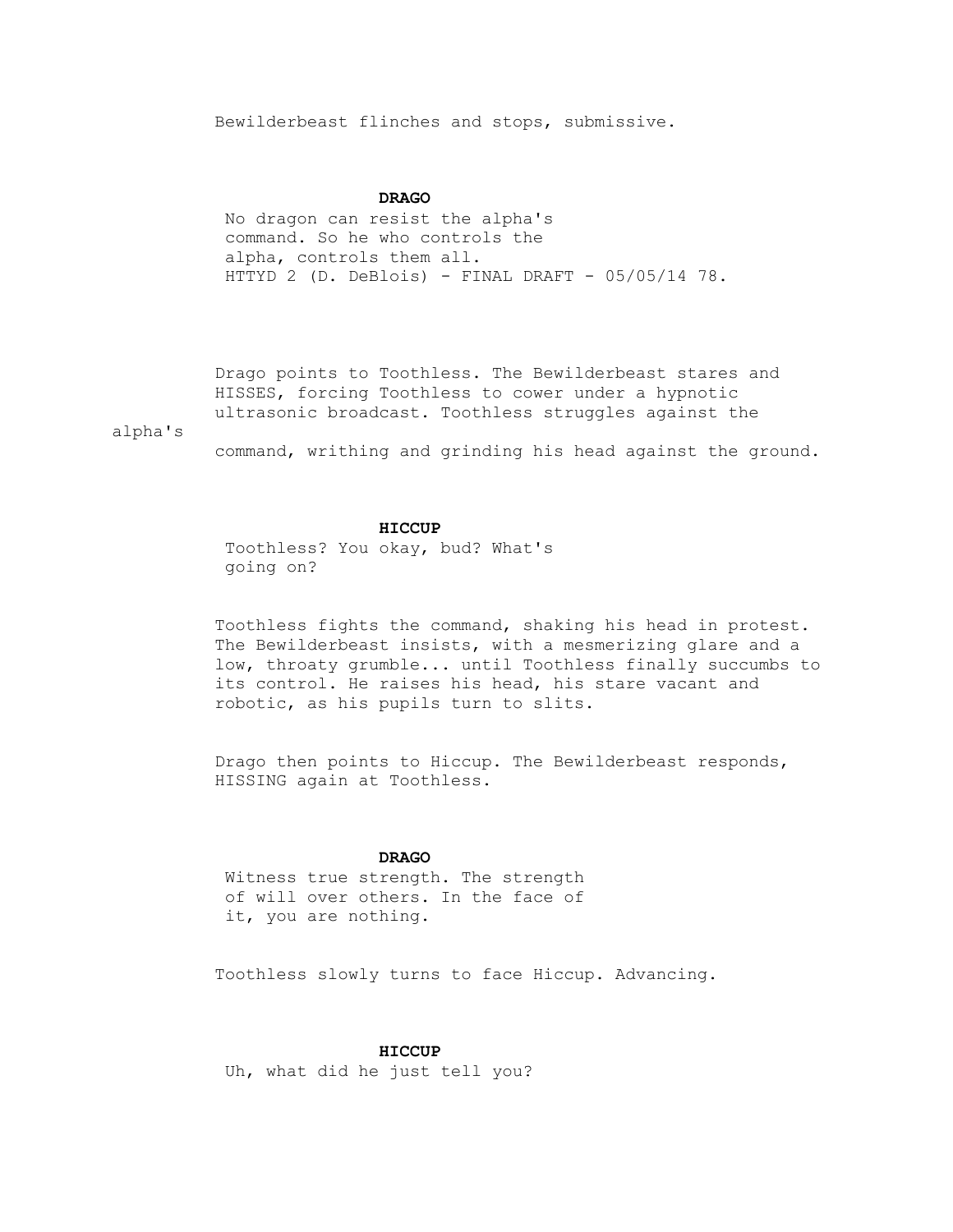## **ON STOICK**

 Bounding across the ice, pushing himself to make it to Hiccup in time.

 **BACK ON HICCUP**

# **HICCUP (CONT'D)**

 Toothless, what's the matter with you? What're you doing?

 Hiccup is backed against fallen ice, with Toothless advancing mindlessly, and nowhere to run.

 Toothless opens his yawning mouth. Gas seeps from his throat.

## **HICCUP (CONT'D)**

Knock it off! Stop! Snap out of it!

 Stoick barrels through ice formations and over war machines, racing against time.

# **HICCUP (CONT'D)**

 Toothless! No! Toothless! Don't! HTTYD 2 (D. DeBlois) - FINAL DRAFT - 05/05/14 79.

## **STOICK**

Hiccup!

 **HICCUP**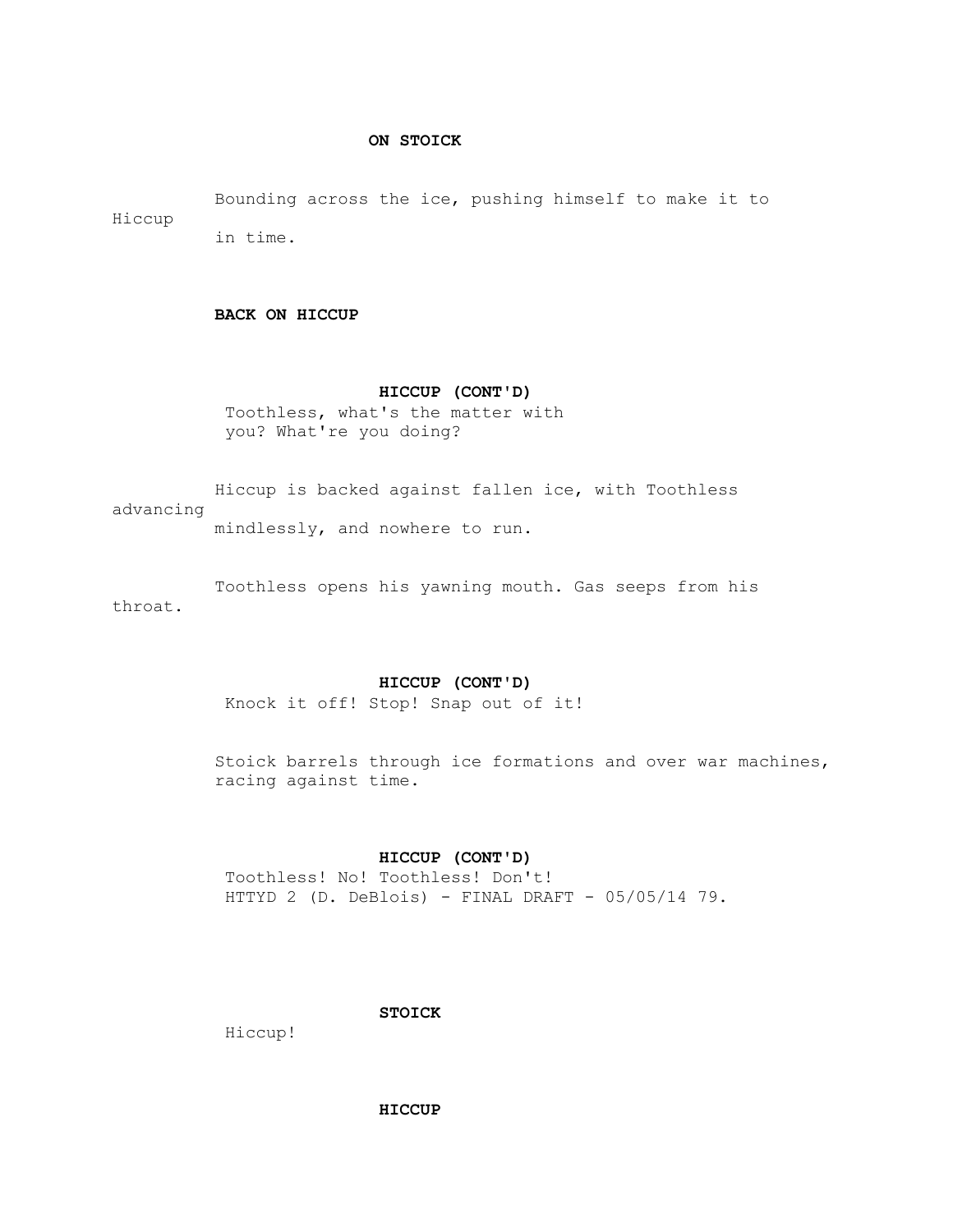**STOP!**

### **STOICK**

 **SON!**

Hiccup sees Stoick about to run into the fray.

### **HICCUP**

 **DAD! NO!**

Toothless BLASTS.

 Stoick leaps in front of it, shoving Hiccup out of the way and absorbing the blast in the process. He's thrown against the ice with great impact.

ON VALKA, hearing the blast, horrified.

 Drago glances back, seeing Stoick laying lifeless in the aftermath, pleased by the sudden turn of events. He shuffles off, satisfied.

 Stunned, Hiccup comes to and sees Stoick in the rubble. He rushes past the still-entranced Toothless, straining to scatter the ice boulders on top of Stoick's body.

### **HICCUP (CONT'D)**

Dad!

Valka arrives, winded and aghast.

## **VALKA**

 Stoick... She helps Hiccup to turn Stoick's body over. Valka presses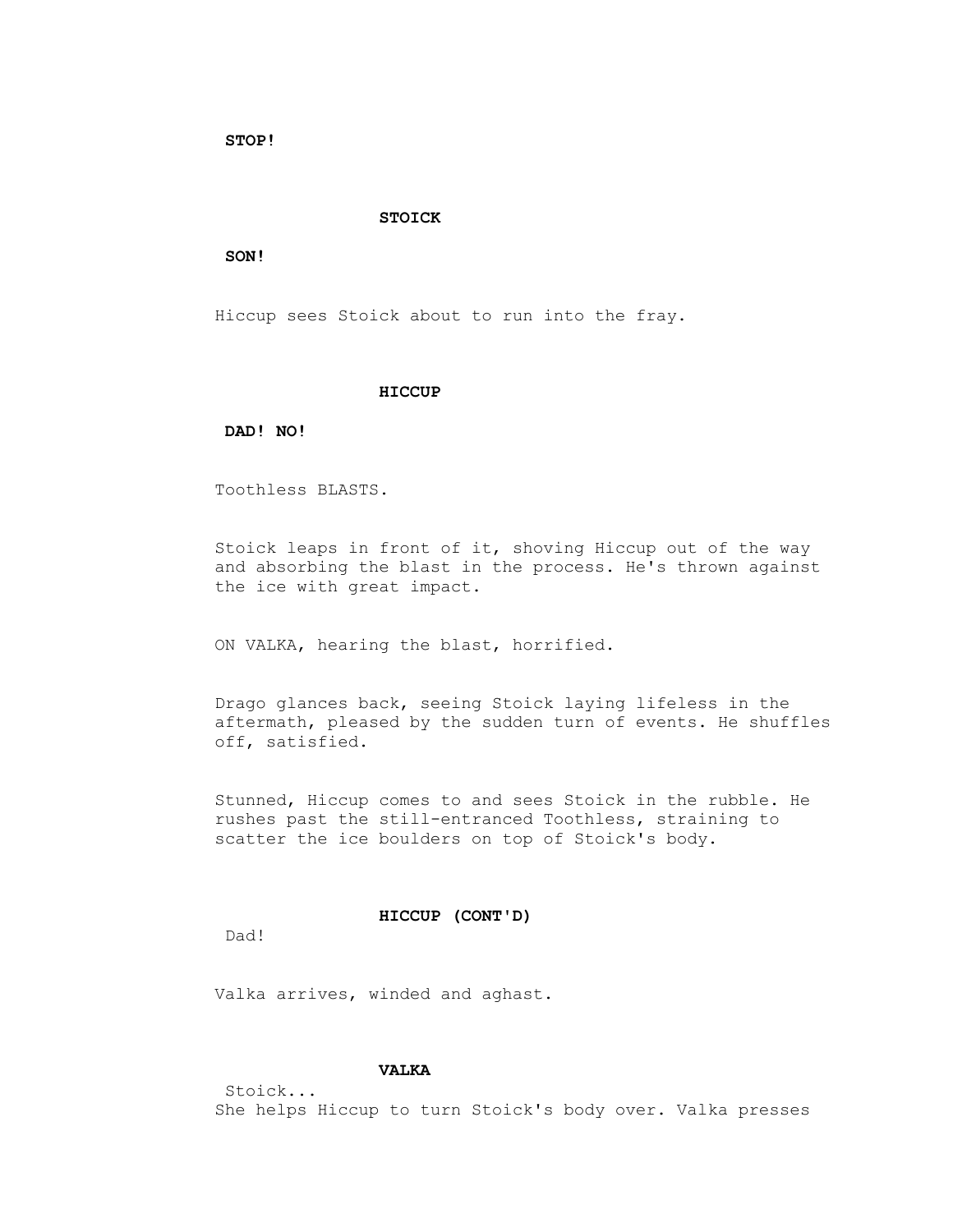her ear to Stoick's heart, confirming his death with a mere glance to Hiccup. He tears up, overwhelmed.

### **HICCUP**

No... you...

Gobber, Astrid, Eret, and the Gang arrive, slack-jawed.

 Satisfied, the Bewilderbeast turns away, releasing Toothless of the trance-like state. Toothless blinks, coming to and confused. He approaches the group, sniffing Stoick's hand. Hiccup SHOVES him.

## **HICCUP (CONT'D)**

 No! Get away from him! HTTYD 2 (D. DeBlois) - FINAL DRAFT - 05/05/14 80.

Toothless recoils, innocently.

# **HICCUP (CONT'D)**

 **GO ON! GET OUT OF HERE! GET AWAY!**

 Toothless retreats like a scolded dog, ear plates back and head hung low. Valka watches, broken-hearted, as Hiccup falls

upon Stoick, inconsolable.

## **VALKA**

It's not his fault. You know that.

 On the battlefield, the alpha BELLOWS, calling all of the dragons to gather. Meatlug, Stormfly, Hookfang and the others all follow the command as the Gang calls after them.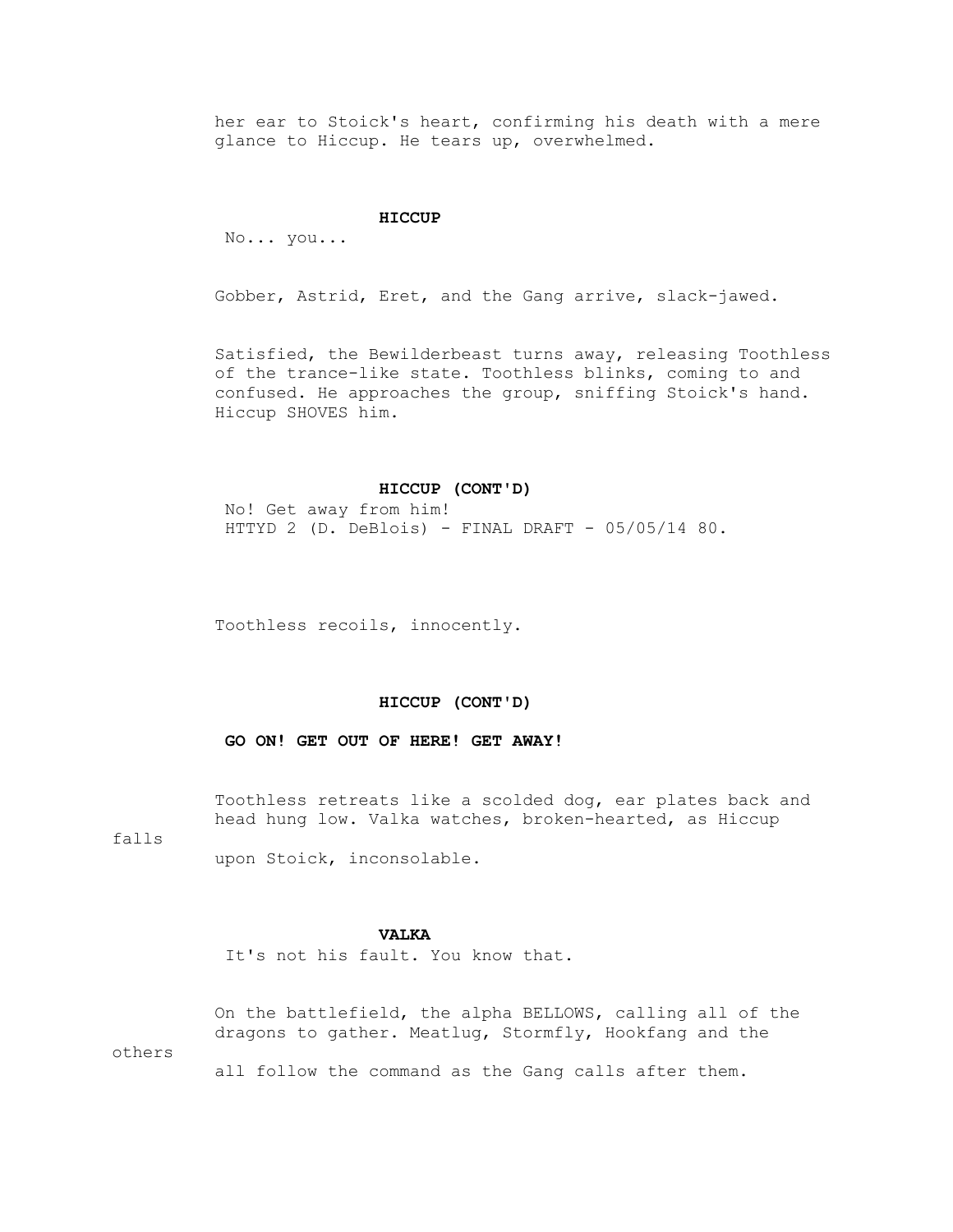# **VALKA (O.S.) (CONT'D)**

 Good dragons under the control of bad people do bad things.

 Drago notices Toothless tumble down a snow-bank, once again slit-eyed and entranced, but unable to fly to the alpha without a rider. Drago pins him down, eyeing the saddle, pedals, and prosthetic tail.

ON HICCUP and VALKA

 In tears as Toothless rises into view, with Drago in the saddle.

### **DRAGO**

# **GATHER THE MEN AND MEET AT BERK!**

His soldiers cheer in the thousands.

### **HICCUP**

 Toothless! Hiccup tries to go after Toothless, but Valka holds him

back.

#### **VALKA**

No, don't!

 Drago JABS his bull hook and points toward the horizon. The alpha BELLOWS, commanding an exodus as it leads the way.

## **DRAGO**

Move out!

 Hiccup watches, powerless as all dragons TAKE WING and follow. HTTYD 2 (D. DeBlois) - FINAL DRAFT - 05/05/14 81.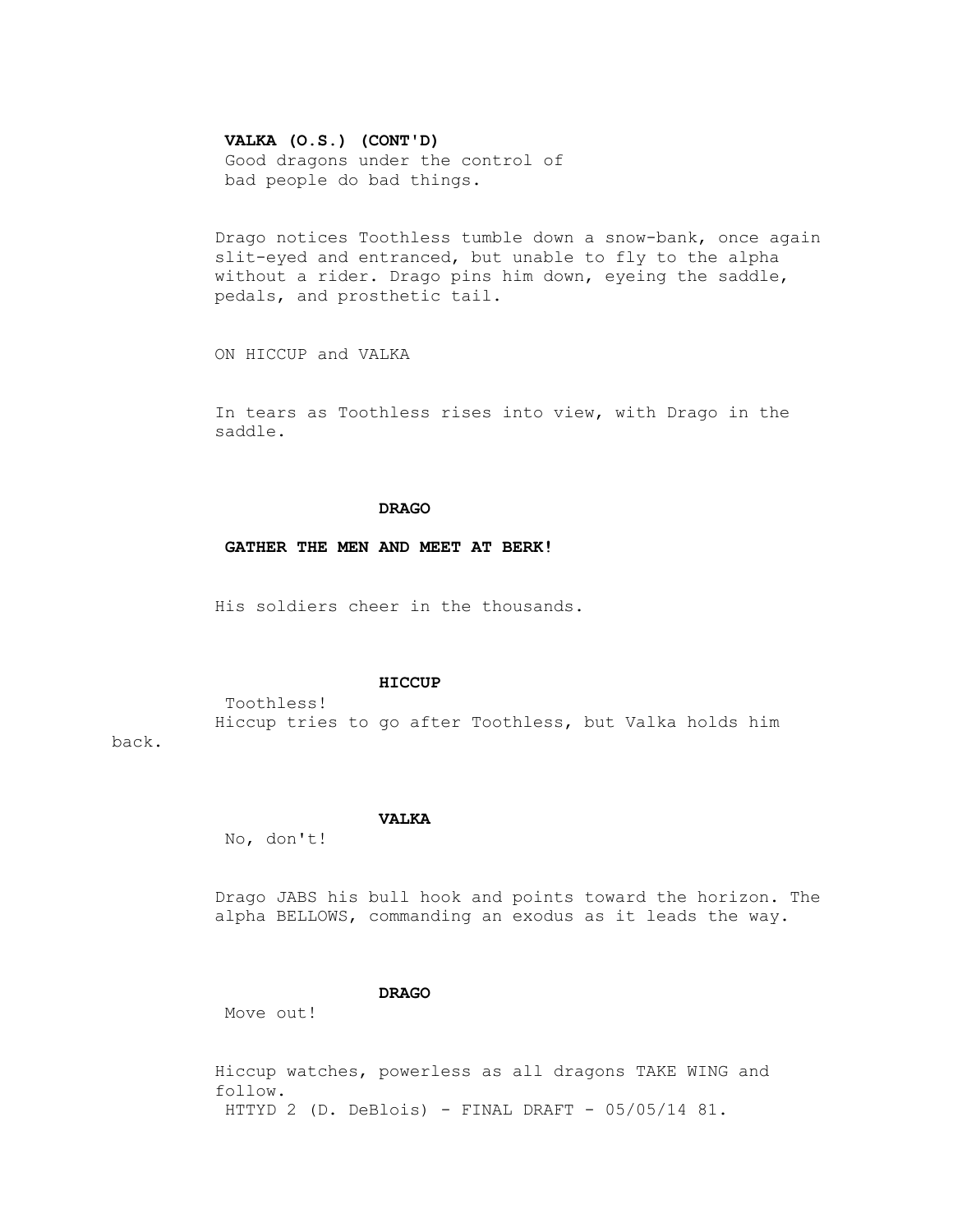**EXT. DRAGON MOUNTAIN - LAGOON - DUSK**

(Scene 2100 - Viking Funeral)

 A KEEL grinds against the shoreline pebbles as a listing, battered ship is pushed into the still iceberg-filled lagoon.

# **GOBBER (V.O.)**

 May the Valkyries welcome you, and lead you through Odin's great battlefield. May they sing your name with love and fury, so that we might hear it rise from the heights of Valhalla... and know that you've taken your rightful place at the table of kings.

 Bows and pitch-dipped arrows are gathered from the battlefield. Gobber hands a set to Hiccup, meeting his eyes with sympathetic glance.

## **GOBBER (V.O.)**

 For a great man has fallen. A warrior. A chieftain. A father. A friend.

 Hiccup dips his arrowhead in a smoldering chunk of wreckage, igniting the pitch that coats the tip.

 He releases his arrow, which sails through the air and lands on the deck of the ship, where Stoick is laid out on a pyre, covered by a sail, his axe upon his chest.

The others follow Hiccup's lead. They DRAW BACK in unison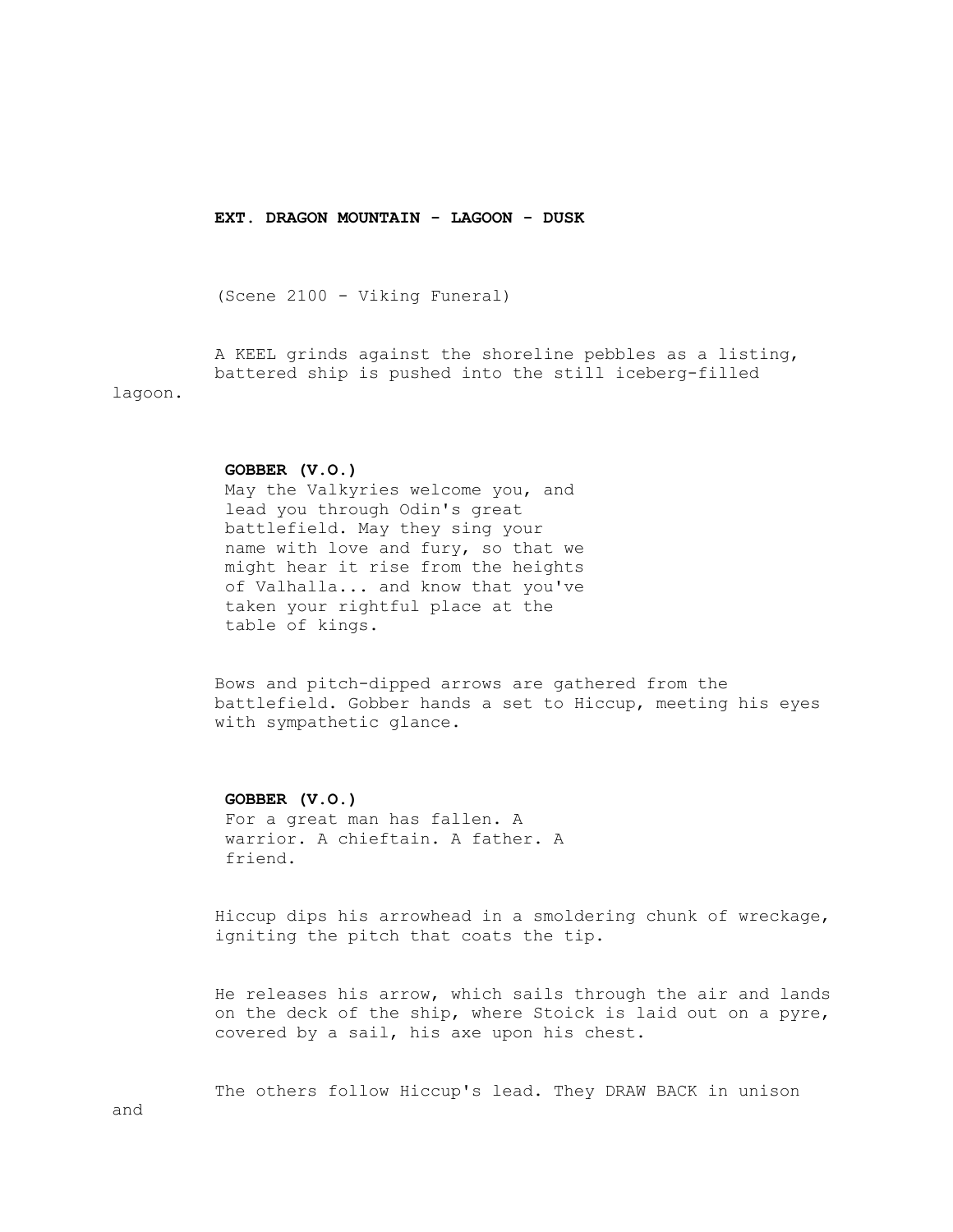LOOSE their arrows, filling the sky with crisscrossing, flaming streaks. They arc over the lagoon and set the ship alight. ON HICCUP, fighting back emotion and losing the battle.

#### **HICCUP**

I'm sorry, Dad.

He eyes the engulfed ship.

# **HICCUP (CONT'D)**

 I'm not the chief that you wanted me to be. And I'm not peacekeeper I thought I was. I don't know...

 Valka watches him, her heart breaking. She steps forward. HTTYD 2 (D. DeBlois) - FINAL DRAFT - 05/05/14 82.

### **VALKA**

 You came early into this world. You were such a wee thing. So frail, so fragile. I feared you wouldn't make it.

Hiccup lowers his eyes, but Valka lifts his chin.

### **VALKA (CONT'D)**

 But your father... he never doubted. He always said you'd become the strongest of them all.

## **(BEAT)**

And he was right.

## **(BEAT)**

 You have the heart of a chief and the soul of a dragon. Only you can bring our worlds together. That is who you are, son.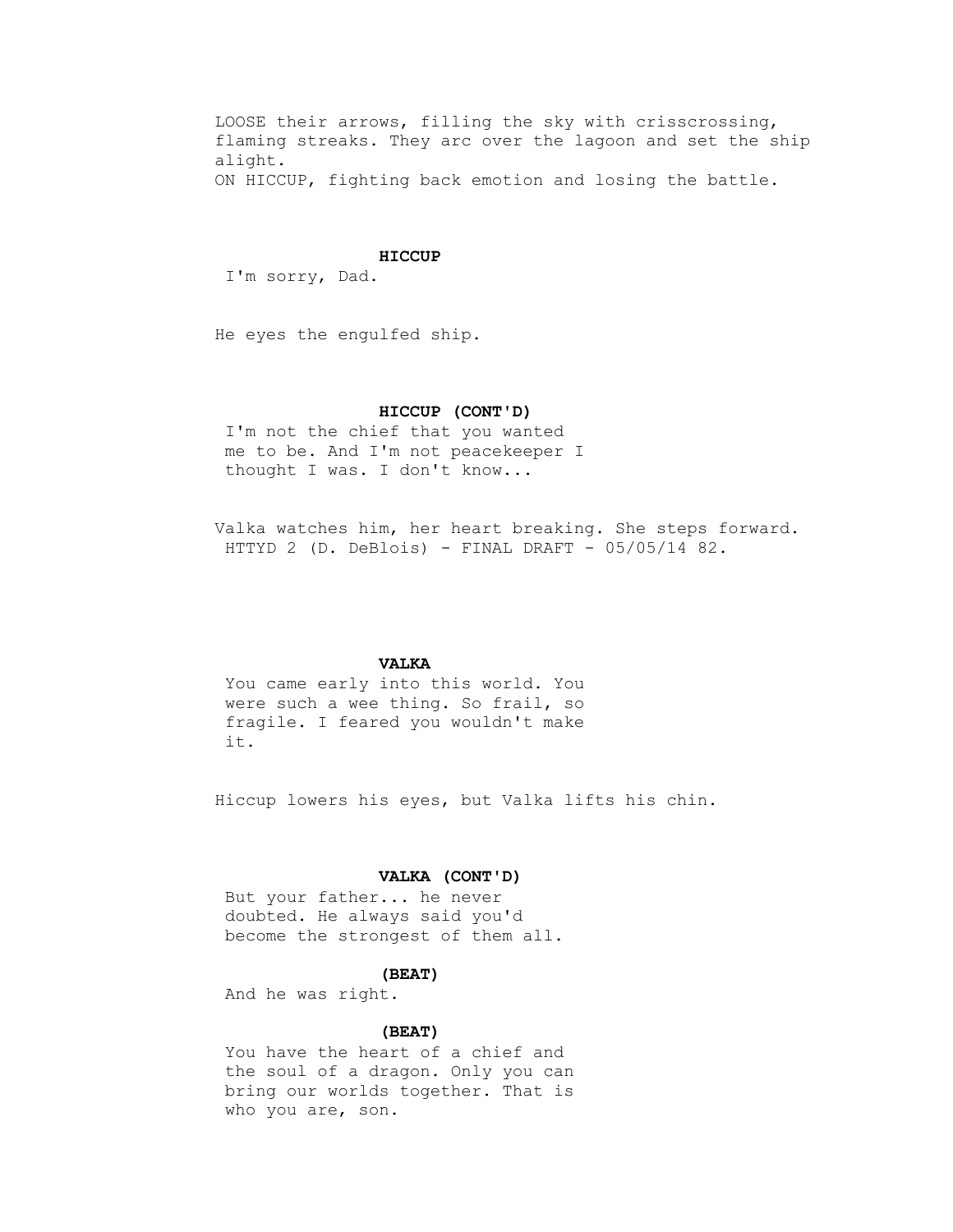Hiccup meets her bolstering stare. He turns to the ship and watches it in silence, silhouetted in its glow.

### **HICCUP**

 I was so afraid of becoming my dad. Mostly because I thought I never could. How do you become someone that great? That brave? That selfless?

# **(BEAT)**

 I guess you can only try. (to the others) A chief protects his own. We're going back.

### **TUFFNUT**

Uh, with what?

### **RUFFNUT**

He took all the dragons.

#### **HICCUP**

Not all of them.

# **EXT. ICE CHANNELS - MOMENTS LATER**

(Scene 2200 - Hatchlings to the Rescue)

 WHOOSH! WHOOSH! WHOOSH! JUVENILES BLUR past, like flying raptors, ZIGZAGGING wildly.

 Riding bareback, Hiccup & Co. HURTLE through the narrow ICE CHANNELS -- created by massive splits in the iceberg

shelves.

HTTYD 2 (D. DeBlois) - FINAL DRAFT - 05/05/14 83.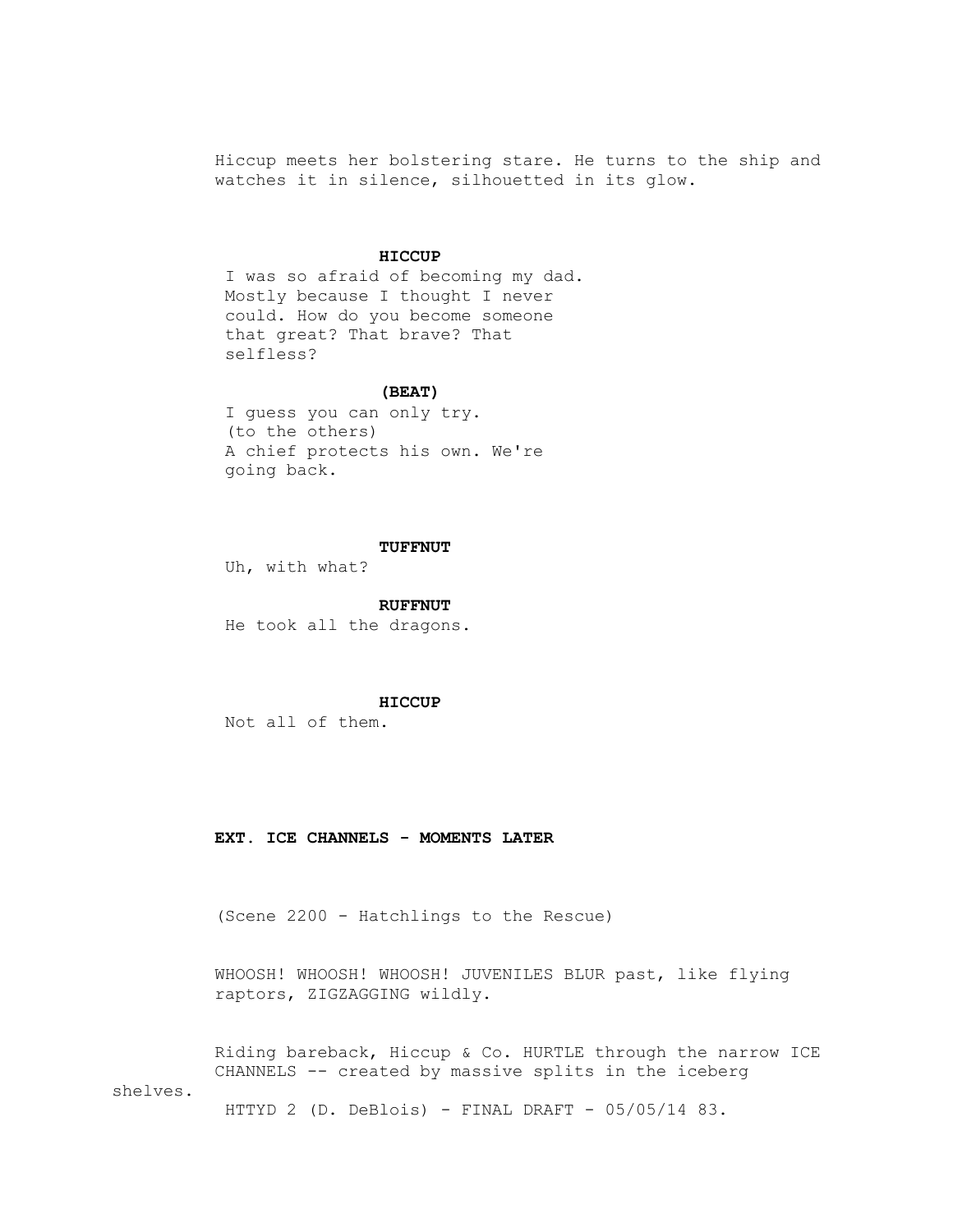# **RUFFNUT**

Fly straight!

### **FISHLEGS**

I don't want to die!

# **TUFFNUT**

We can't fly these things!

## **FISHLEGS**

Yeah, no kidding!

 Fishlegs barrels into a snow bank, sending several chunks right into Eret's face as rides inverted and HOLLERING.

## **ASTRID**

 But won't that Bewilderbeast just take control of these guys, too?

### **HICCUP**

 They're babies. They don't listen to anyone!

# **TUFFNUT**

Yeah, just like us!

Gobber follows up the rear clumsily, STRUGGLING for control.

# **GOBBER**

This... is... very dangerous!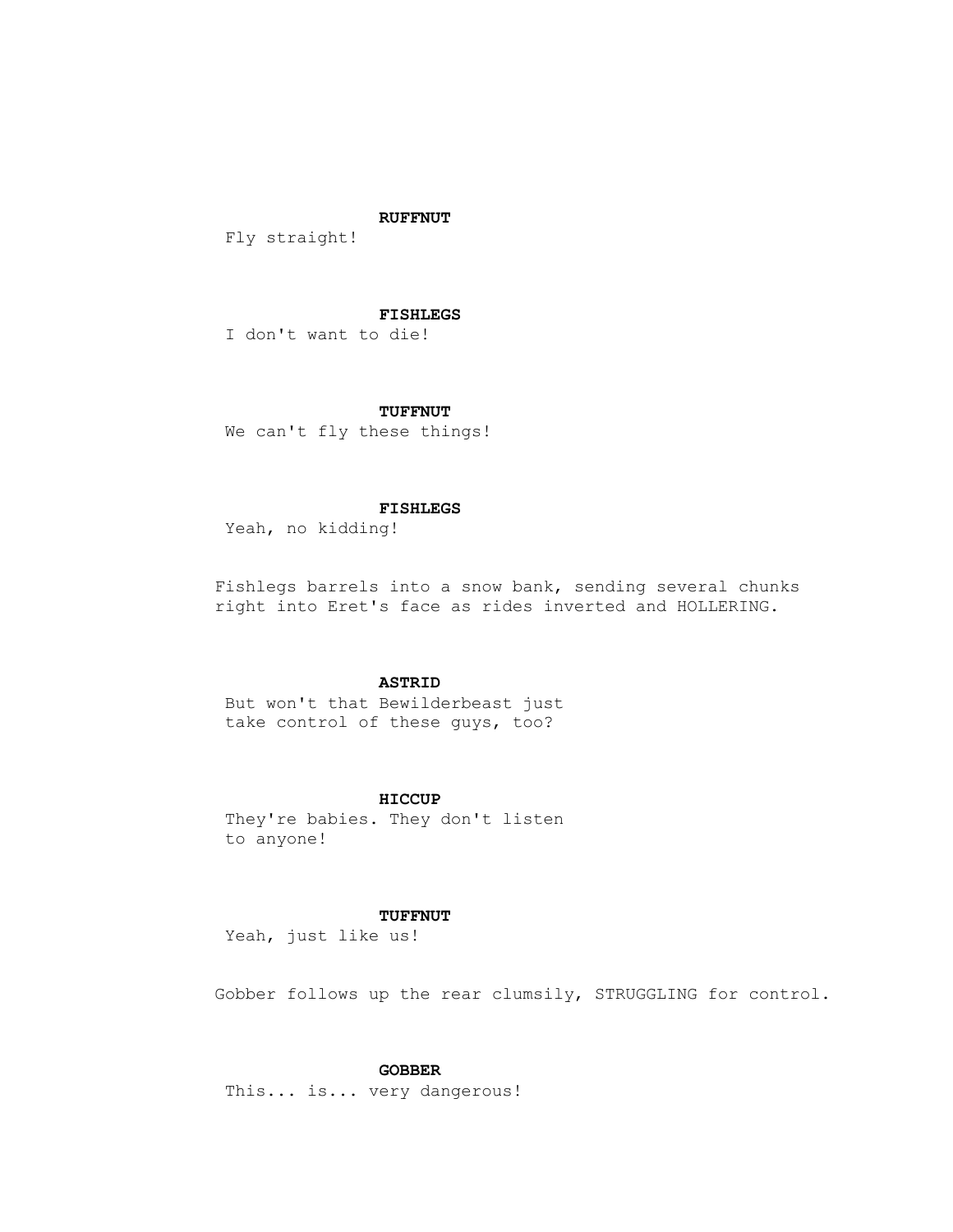He PULLS ALONGSIDE Hiccup and Valka.

## **GOBBER (CONT'D)**

 Some might suggest this is poorly conceived.

### **HICCUP**

 Well, it's a good thing that I never listen.

 A SHARP RIDGE RUSHES up at them. They're going to CRASH. Hiccup ROUNDS one side of it, and Gobber flies down the

other

side. They shout through gaps in the iceberg.

# **GOBBER**

So what IS your plan?!

### **HICCUP**

Get Toothless back and kick Drago's-

 He's interrupted by another closure in the gaps of ice. They blast out of the other side. HTTYD 2 (D. DeBlois) - FINAL DRAFT - 05/05/14 84.

## **GOBBER**

Heads up!

 They SPLIT to avoid another peak and then reconvene, only to find another icy outcropping directly in their path.

# **HICCUP**

And that thing.

Gobber HITS it, with a THUD and a YELP.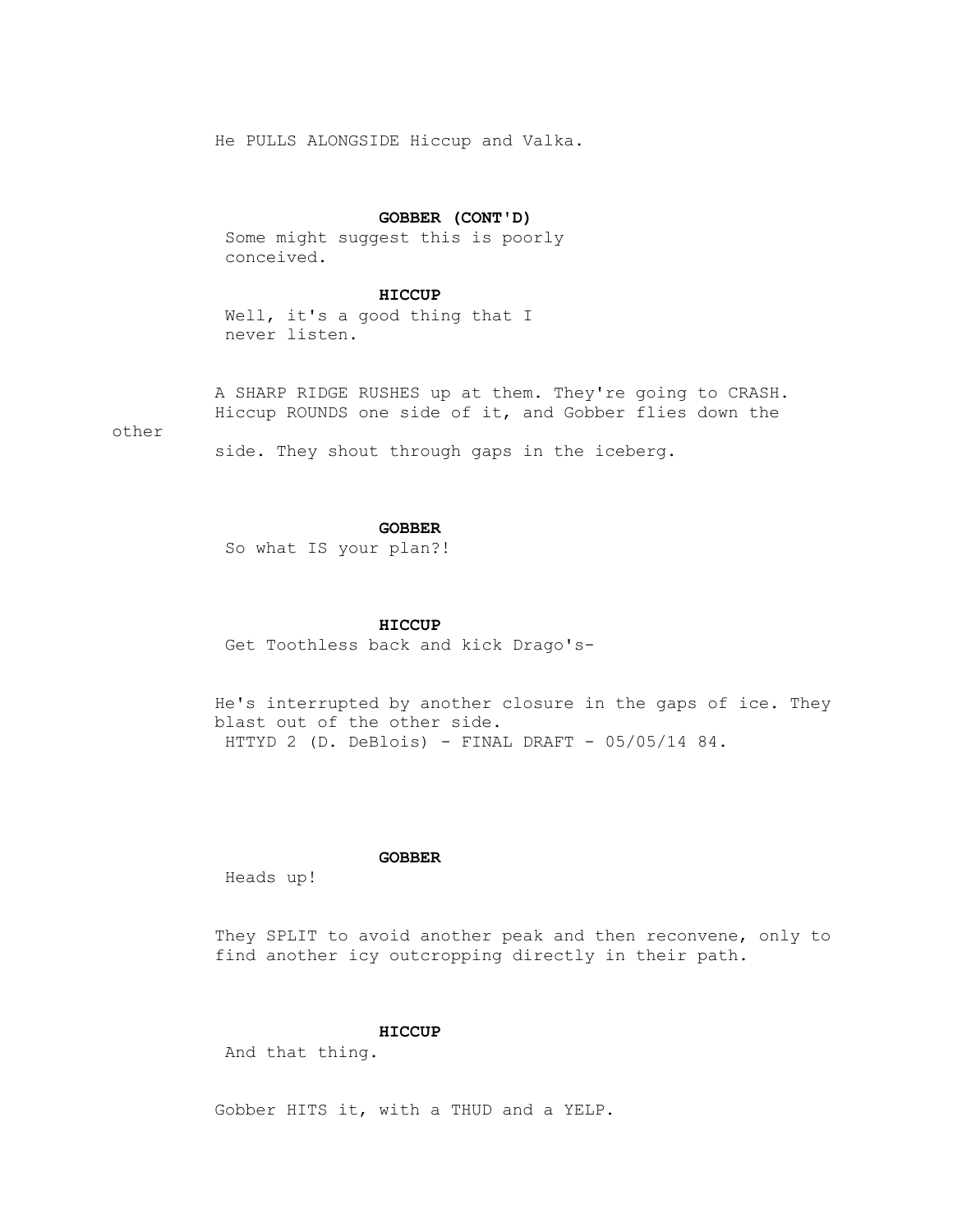### **EXT. BERK - NIGHT**

(Scene 2450 - Hiccup Vs. Toothless)

 Torches burn in their braziers as Berk slumbers... until the Bewilderbeast approaches, STOMPING down on the monolithic Viking statues that guard the harbor.

# **INT. GOTHI'S HOUSE - CONTINUOUS**

 The sound of destruction rouses a flock of Terrible Terrors and Gothi, who was sleeping under the dragons. Their pupils turn to slits, and heeding the ultrasonic call, they fly

off.

 Gothi shuffles onto her deck, confused, then GASPS at horrifying sight.

# **INT. VIKING HUT - CONTINUOUS**

 A Gronckle lounges peacefully by the fire, as his Viking owner lavishes him with scratches.

# **HOARK**

Ah, that's a good boy!

The Gronckle's eyes suddenly turn to slits and it, too,

takes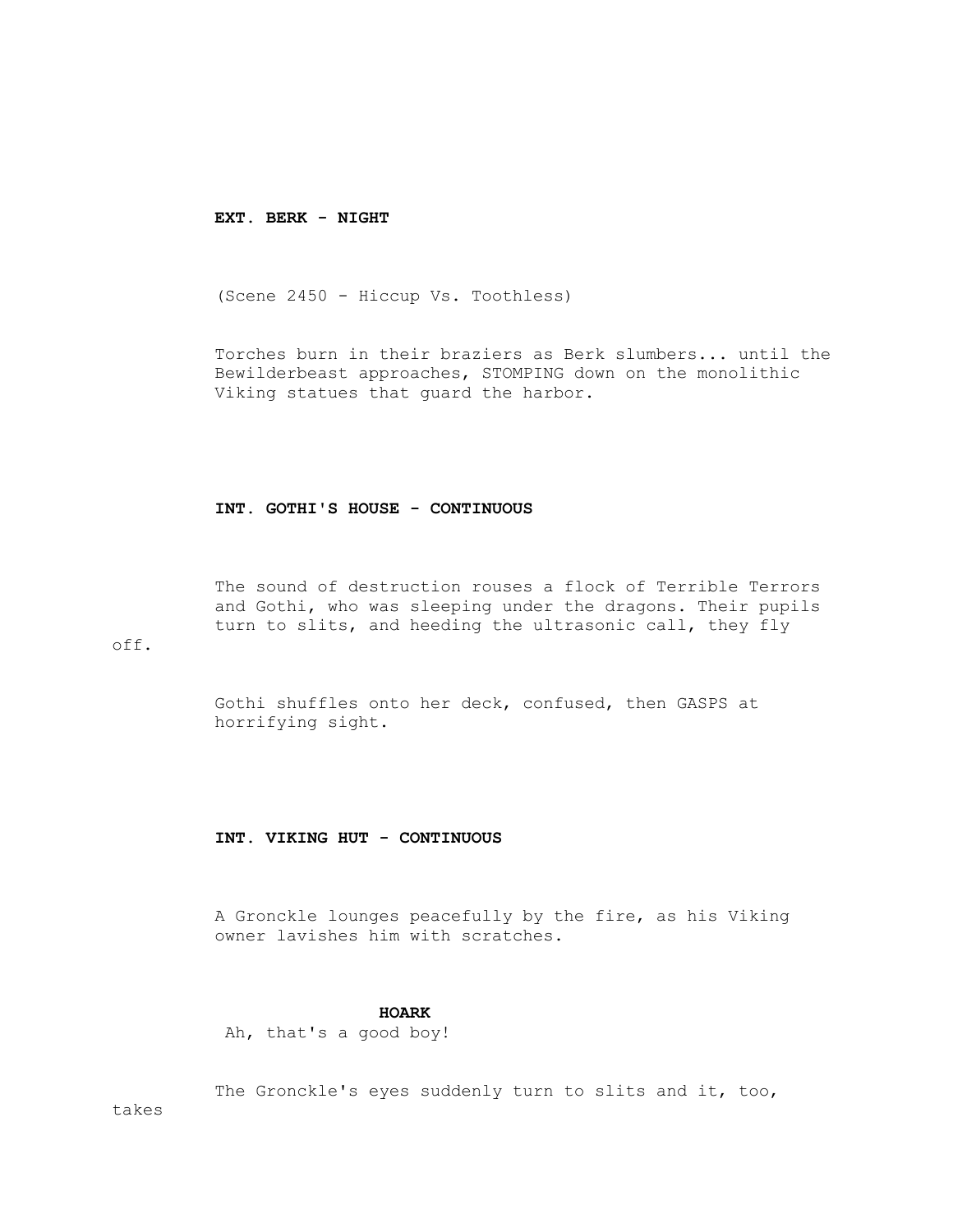wing, knocking over a chair and table as it heads for the door.

### **HOARK (CONT'D)**

 Watch the furniture! Where are you going?

 It barrels out of the hut and into the night sky as the Viking rushes to the doorway, spotting the same arresting sight with a gasp. HTTYD 2 (D. DeBlois) - FINAL DRAFT -  $05/05/14$  85.

# **EXT. GREAT HALL - CONTINUOUS**

 Vikings pour out of the Great Hall as all of Berk's dragons fill the night sky and join the ranks of Drago's growing

# **DRAGON ARMY.**

 The Bewilderbeast rises out of the sea, bearing down on the people of Berk as Drago hovers on Toothless, leading the charge. The Vikings stare, aghast.

#### **DRAGO**

Your chief is dead.

 Waves of shock and whispers of "Stoick?" spread through the crowd.

# **DRAGO (CONT'D)**

No one can protect you now.

 He thrusts his bull-hook, commanding the Bewilderbeast to fire. The Vikings watch in horror as the Bewilderbeast opens its yawning jaws and BLASTS.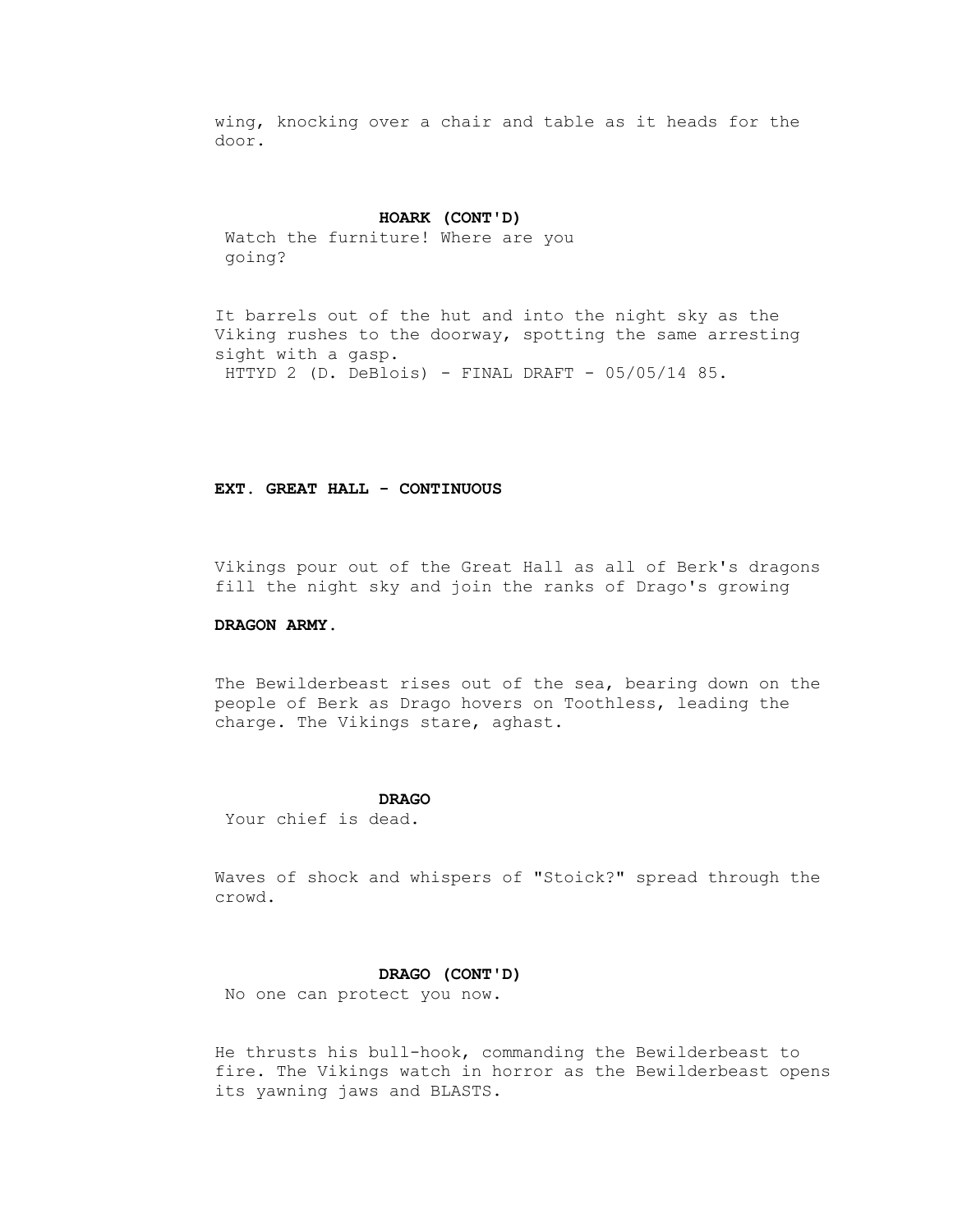# **EXT. SKIES/BERK - NIGHT**

 Dragon roars grow louder as Hiccup & Co. approach through clouds, racing against time.

 They collectively GASP at the sight of Drago's Bewilderbeast having now covered most of the village in explosions of ice. Berk's now commandeered dragons circle in a huddle behind him, joining Valka's flock, and corralled by Drago's armored dragons.

### **HICCUP**

No...

 **FISHLEGS** He took all the dragons!

# **HICCUP**

 **(FUMING)** Distract the alpha. Try to keep his focus off of Toothless.

## **TUFFNUT**

Uh... how?

# **ERET**

 Have you forgotten who you're riding with?

 He brazenly aims his baby dragon toward the Bewilderbeast. HTTYD 2 (D. DeBlois) - FINAL DRAFT - 05/05/14 86.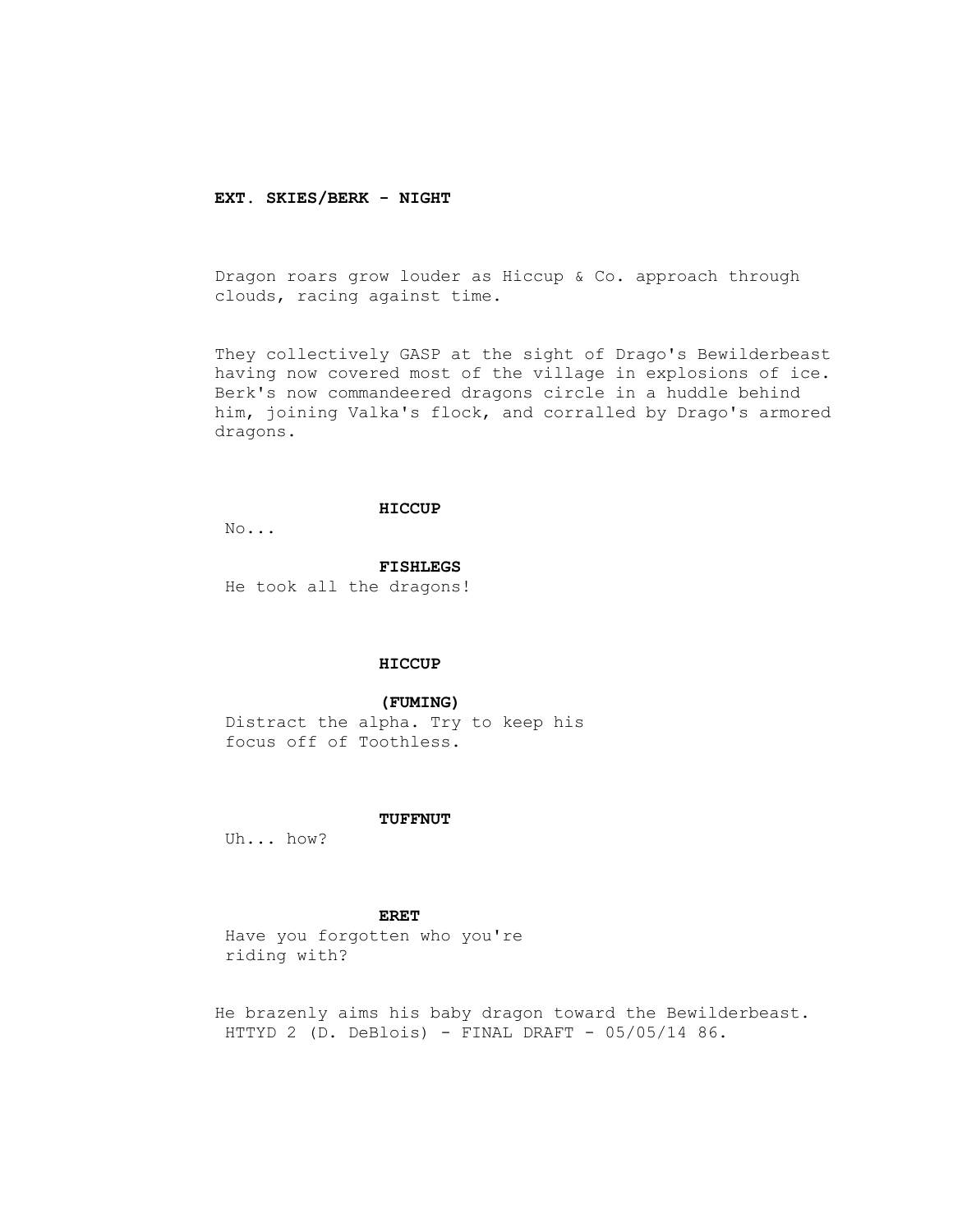## **ERET (CONT'D)**

 There isn't a dragon alive that I can't wrangle!

His baby dragon dives toward the sea instead.

## **ERET (CONT'D)**

Except for this one!

# **SNOTLOUT**

Amateur.

 The others shrug and follow. As they get closer, the Bewilderbeast looms bigger and BIGGER.

 Berk's Vikings in hiding notice Hiccup and the others as they

approach.

### **VIKING #1**

Look, it's Hiccup!

The Vikings CHEER.

 ON DRAGO, surprised to see Hiccup and the others approaching.

# **DRAGO**

What?

With an irate HUFF, the Bewilderbeast focuses on Hiccup, gaining ever closer to Toothless.

 Suddenly, a SHEEP appears in its sight, rising and falling out of view. The Bewilderbeast blinks, confused.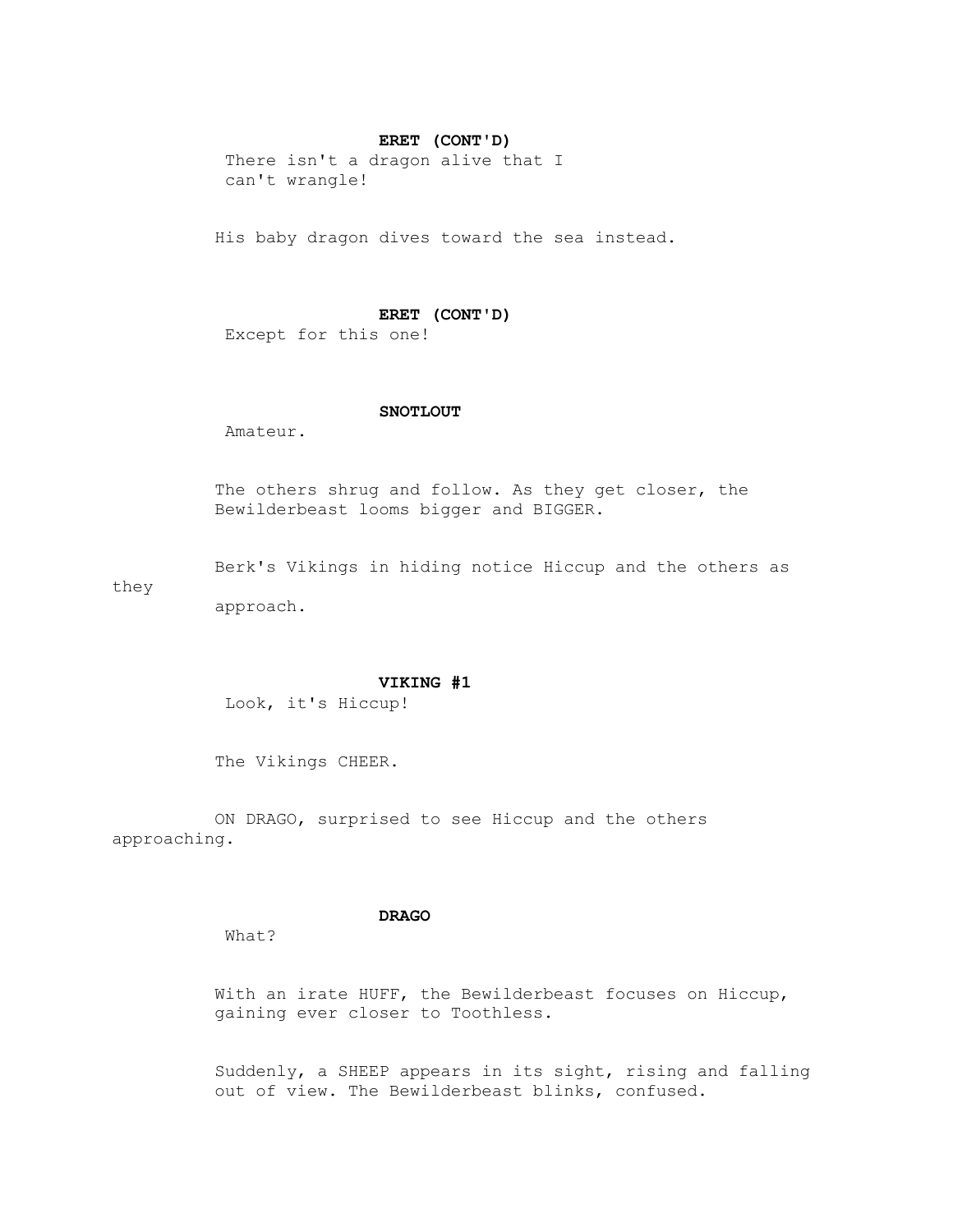It looks down to see Eret catching the falling sheep and reloading it into the game launcher, as Tuffnut cocks the mechanism and Ruffnut pulls the trigger.

#### **RUFFNUT**

Keep `em coming!

Snotlout tosses the black sheep to Tuffnut.

#### **SNOTLOUT**

Black sheep, baby!

Exasperated, the alpha inhales, about to blast, when...

HONK!

The game horn blares, breaking his concentration.

 He turns, finding the horn unmanned. The Bewilderbeast then returns his focus to the sheep launcher, until the BLACK SHEEP LANDS on the his face, bouncing down his facial spines and becoming lodged. HTTYD 2 (D. DeBlois) - FINAL DRAFT - 05/05/14 87.

### **SNOTLOUT (CONT'D)**

Ten points!

 The Bewilderbeast shakes the black sheep off and prepares to blast again.

## **SNOTLOUT (CONT'D)**

Uh-oh...

HONK! The alpha whips around -- still no one at the horn.

ON FISHLEGS, giggling and hiding behind the game horn.

The Bewilderbeast finally lets loose the ice blast, covering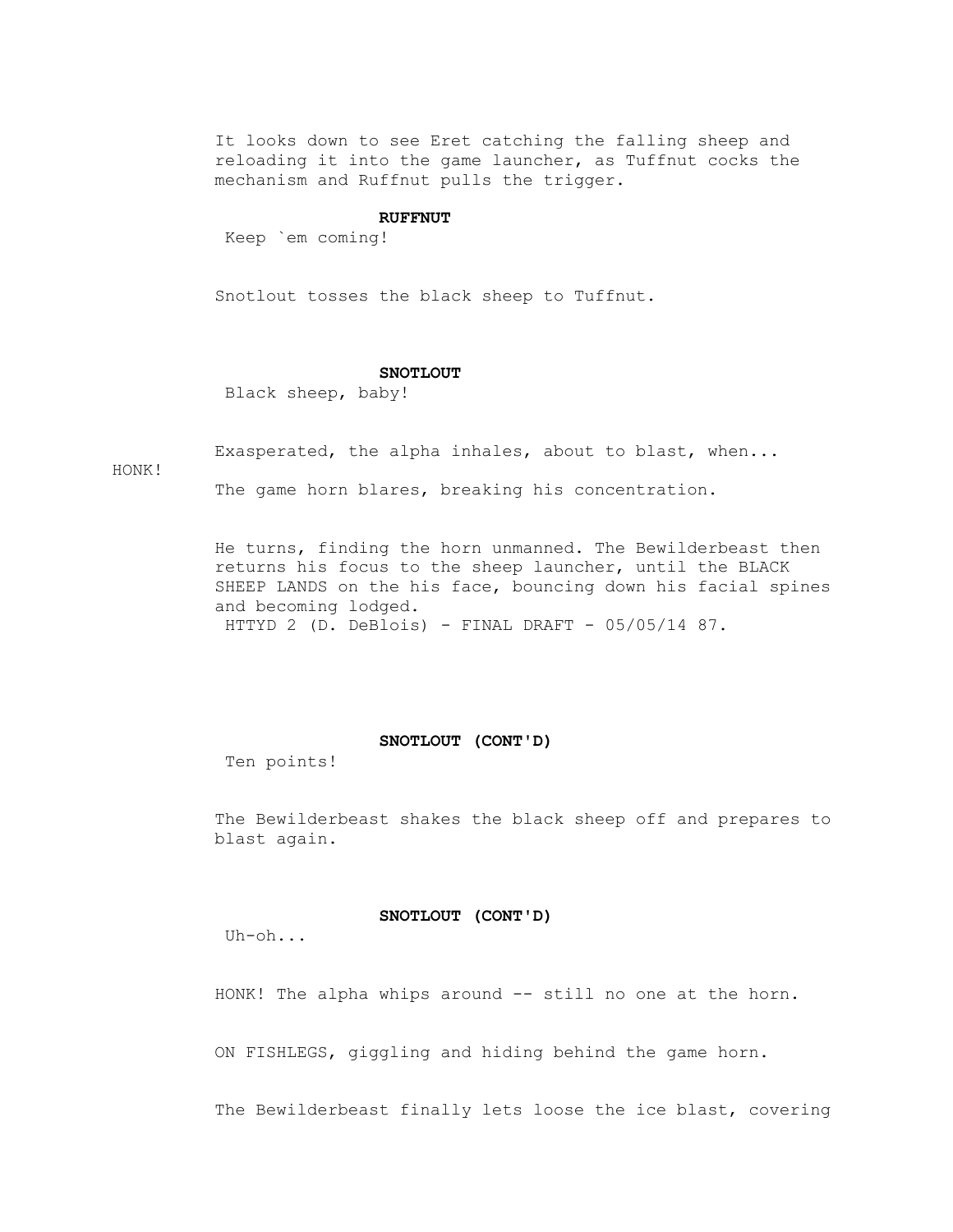the entire horn in jagged spikes... as Fishlegs leaps from the platform.

### **FISHLEGS**

I'm okay!

# **BACK TO HICCUP**

as he reaches Drago, hovering directly in Toothless' sights.

# **DRAGO**

 You certainly are hard to get rid of. I'll say that.

Hiccup ignored him and focuses on Toothless' slitted pupils.

## **HICCUP**

 Toothless? It's me, bud. It's me. I'm right here. Come back to me.

 TOOTHLESS' POV: Hiccup appears as an unfamiliar red blur, still firmly under the control of the Bewilderbeast.

## **DRAGO**

 He is not yours anymore. He belongs to the alpha!

 Drago smugly sits back in the saddle, his arms open in invitation.

# **DRAGO (CONT'D)**

 But, please, oh great dragon master, try to take him. He will not miss a second time.

 Hiccup holds strong, maintaining eye contact with Toothless. He reaches out to touch him.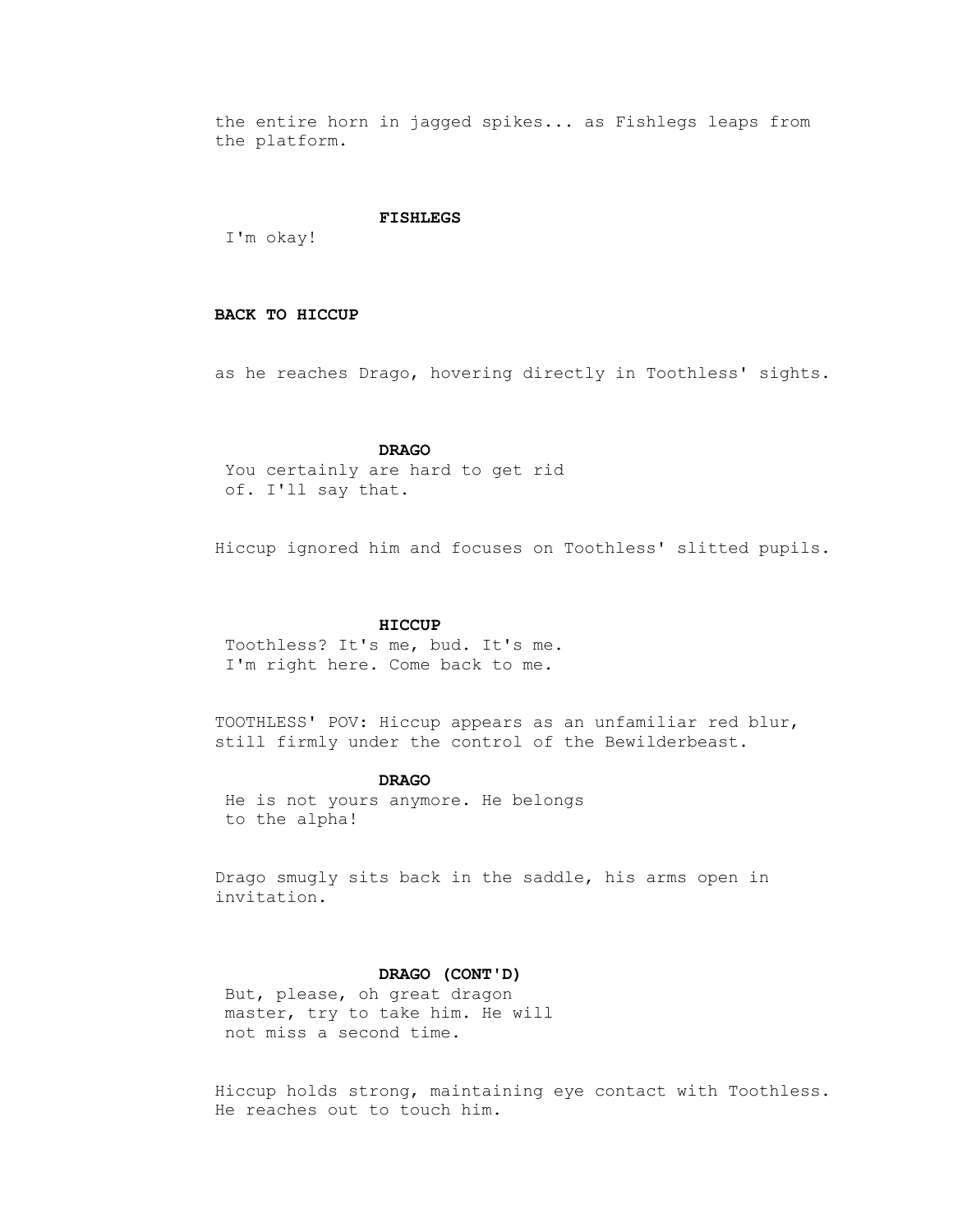HTTYD 2 (D. DeBlois) - FINAL DRAFT - 05/05/14 88.

### **HICCUP**

 It wasn't your fault, bud. They made you do it.

 Drago's amusement fades as Toothless stirs. His pupils DILATE, then NARROW again.

## **HICCUP (CONT'D)**

You'd never hurt him.

 **(BEAT)** You'd never hurt me.

Drago watches, amazed, as Toothless fights the control.

### **DRAGO**

How are you doing that?

Hiccup holds the stare, tears in his eyes.

### **HICCUP**

 Please. You are my best friend, bud.

Bewilderbeast ROARS a forceful command.

# **HICCUP (CONT'D)**

My best friend.

 Toothless' pupils jitter, then DILATE fully. He coos sympathetically.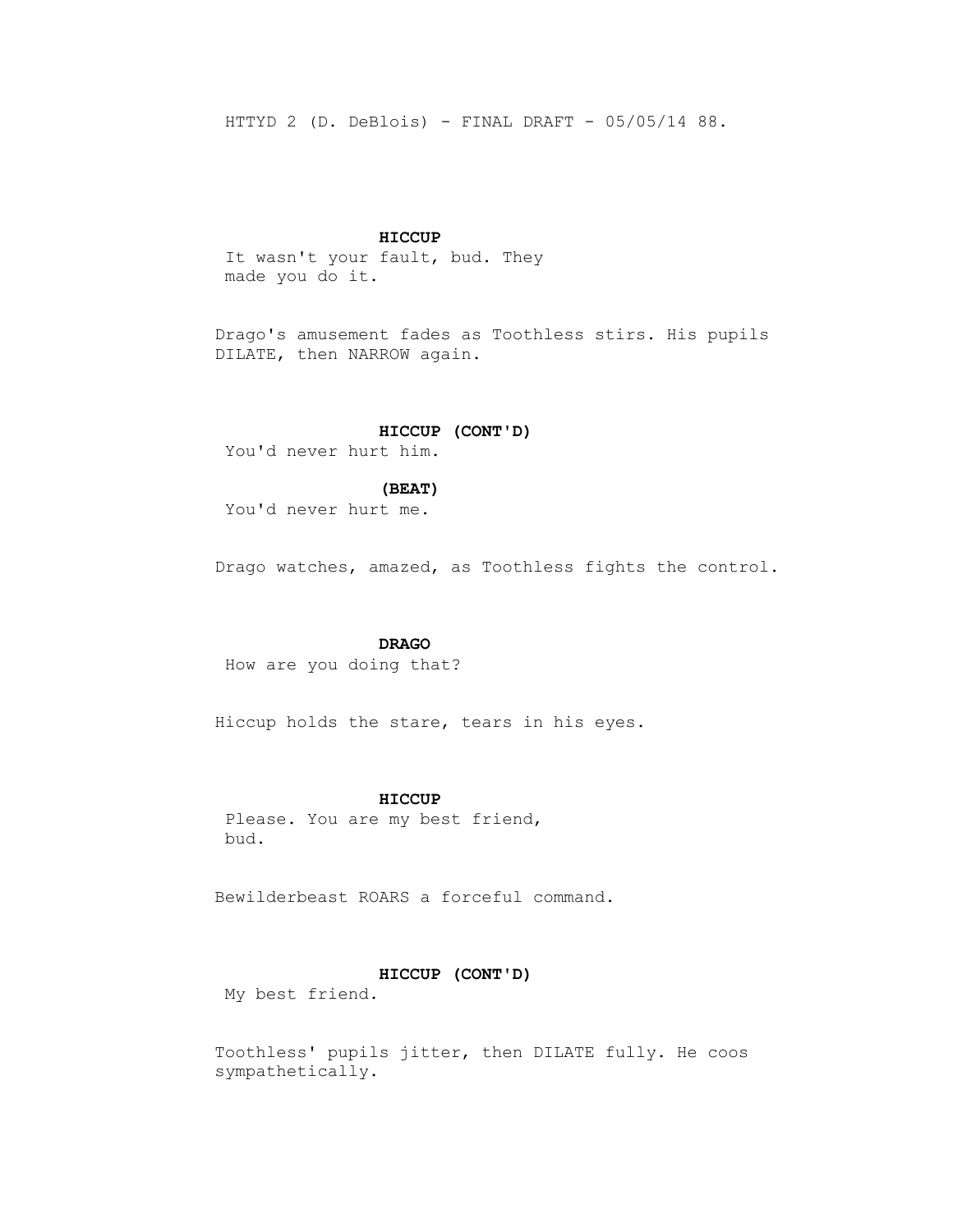## **HICCUP (CONT'D)**

Thatta boy! That's it! I'm here!

 Toothless' eyes finally dilate fully and resolve on Hiccup's familiar face. Drago goes from astounded to alarmed. Drago STRIKES Toothless

with the bull hook in a vain attempt to regain control.

### **DRAGO**

No!

 Toothless ROARS defiantly, snatches the bull hook in his jaws, and PULLS... yanking Drago off of his back and sending him both PLUMMETING to the sea.

# **HICCUP**

Yeah!

 But without a rider, Toothless drops out of the sky as well. Hiccup leaps from the baby dragon, diving after him. HTTYD 2 (D. DeBlois) - FINAL DRAFT - 05/05/14 89.

#### **HICCUP (CONT'D)**

Hang on!

 Drago breaks his fall, landing heavily upon the Bewilderbeast's tusk...

 As Hiccup tucks in his arms, trying to close the gap between he and Toothless before they both make impact with the ocean.

# **HICCUP (CONT'D)**

Almost there, buddy. Almost there!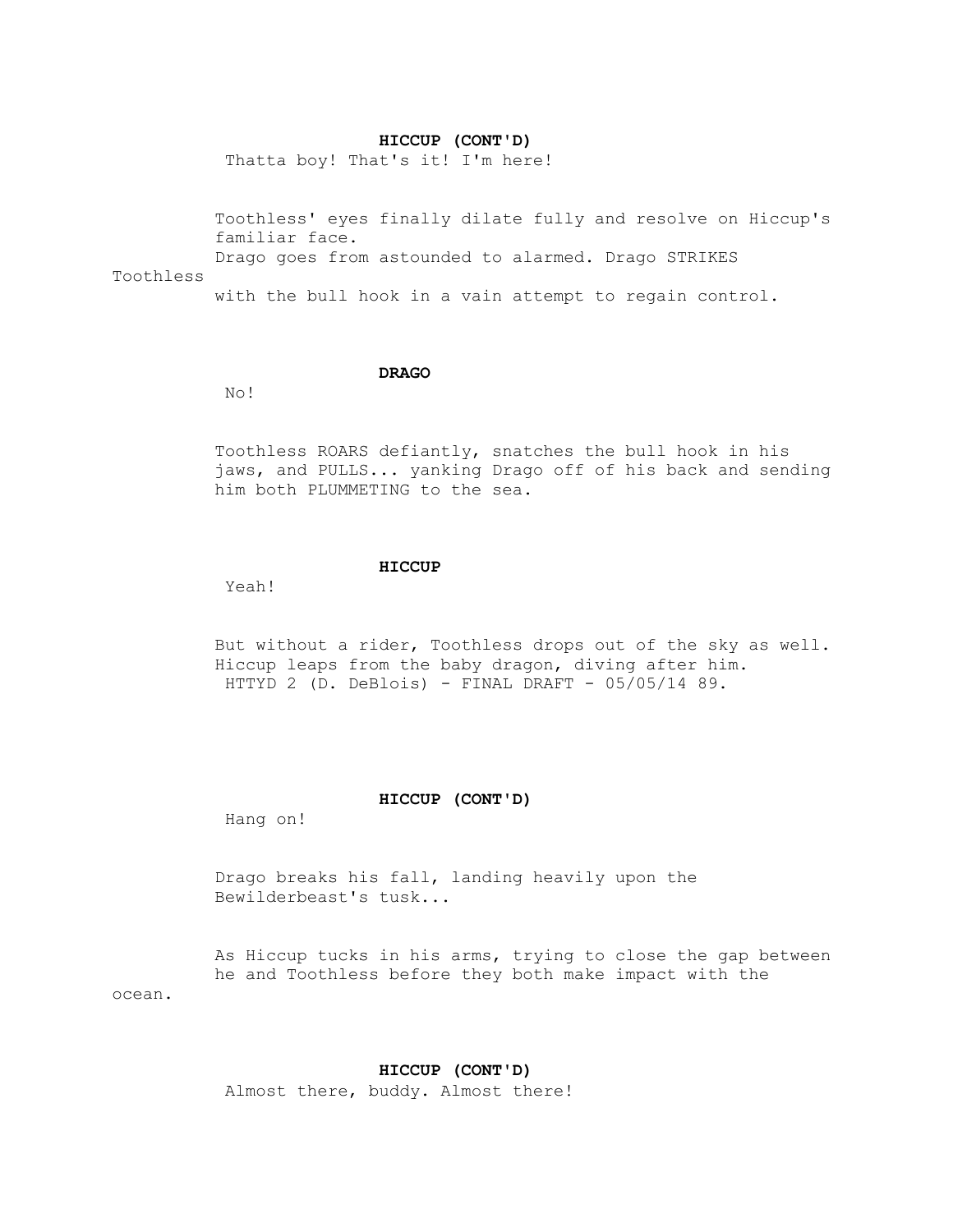Hiccup reaches Toothless. They pair up, mid-air, and skyrocket past Drago as he hobbles to the top of the alpha's head.

### **EXT. BERK - VILLAGE - MOMENTS LATER**

(Scene 2500 - One True Alpha)

Hiccup looks back at Drago, now issuing commands from the

top

of the Bewilderbeast's head.

# **DRAGO**

Do something!

#### **HICCUP**

We need to get those two apart.

 Hiccup flies Toothless past a flag pole tears a strip of the flag.

 The Bewilderbeast BLASTS in their direction, barely missing them as they disappear around the back of a mountain.

# **HICCUP (CONT'D)**

 We gotta block him out, Toothless. Do you trust me, bud?

 Toothless coos, allowing Hiccup to BLINDFOLD him with the flag. Hiccup calms him with a touch.

# **HICCUP (CONT'D)**

We can do this. You and me. As one.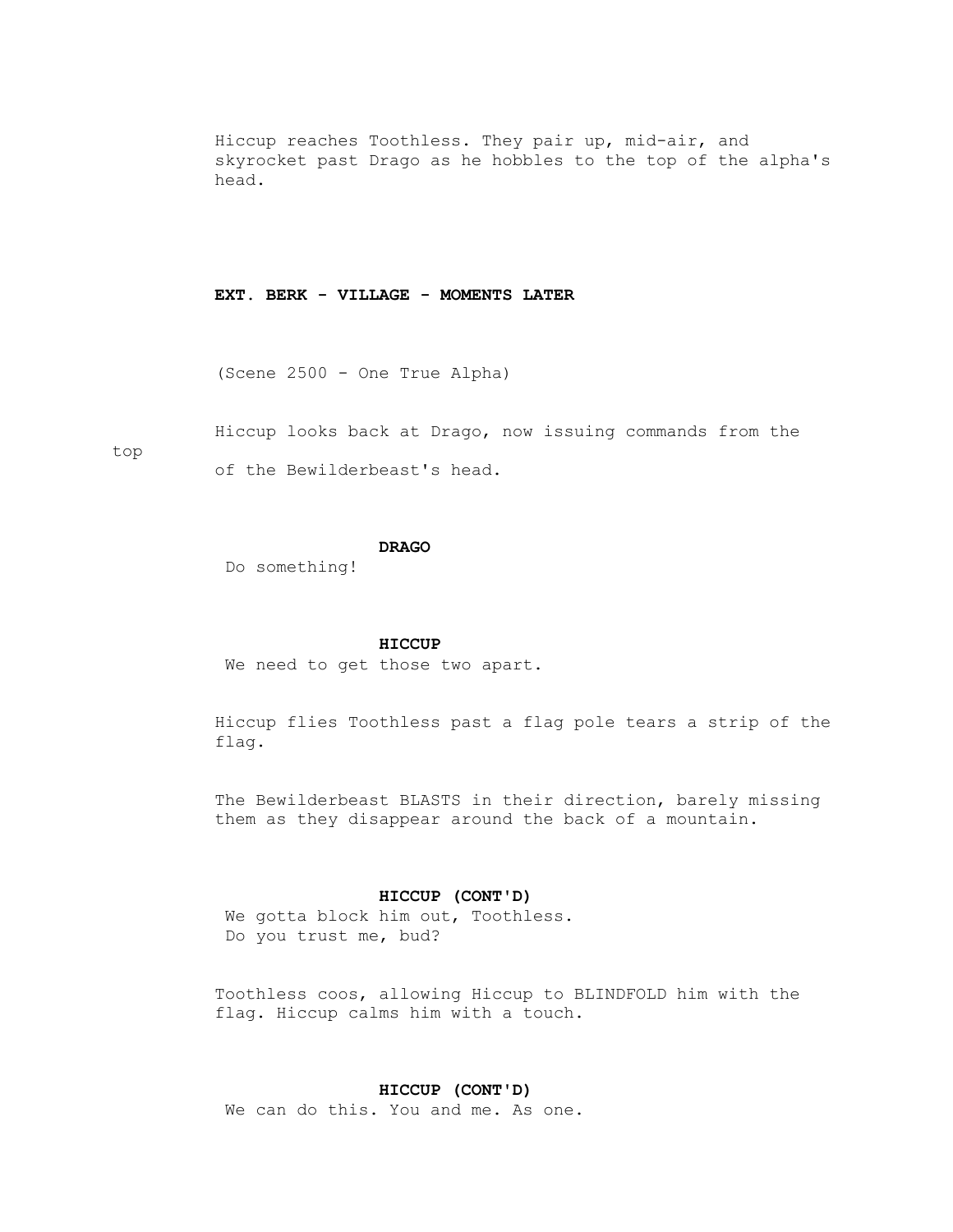Hiccup SPLAYS Toothless' mechanical tail. Toothless responds, MATCHING the move with the natural half.

 **HICCUP (CONT'D)**

 That's it. Now let's try this one more time! HTTYD 2 (D. DeBlois) - FINAL DRAFT - 05/05/14 90.

 They PEEL around the other side of the mountain, heading back toward Drago and Bewilderbeast, passing Astrid and the cheering Vikings on the ground.

## **ASTRID**

Take them down, babe!

 The Viking roar in support as Hiccup and Toothless race past.

 Valka watches with pride as her son hurtles towards Drago and

the alpha.

### **VALKA**

Go get `em.

# **DRAGO**

Take control of it!

 The Bewilderbeast's HISS becomes a furious ROAR, but to no avail. Hiccup clamps his hands over Toothless' ear plates, muffling the alpha's commands.

# **HICCUP**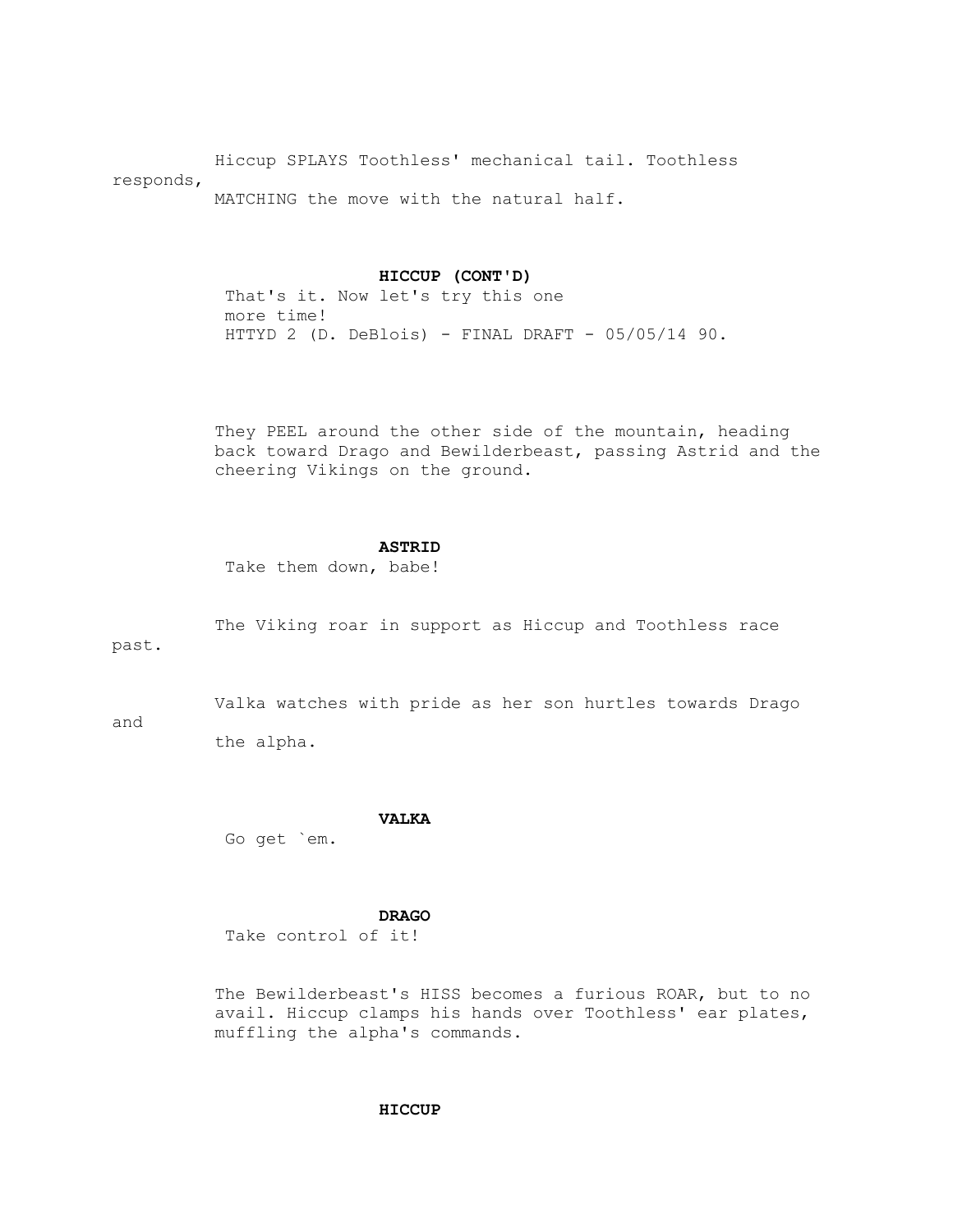Shut it out, Toothless!

## **DRAGO**

### **STOP THEM!**

The Bewilderbeast BLASTS!

### **HICCUP**

# **NOW!**

 Toothless suddenly PULLS UP, ARCING over Drago's head! Drago LAUGHS, victorious, then pauses in shock.

 DRAGO'S POV: as Toothless climbs inverted through the sky, the blindfold falls free, revealing an EMPTY SADDLE.

Drago WHIRLS around, wide-eyed, to see...

 HICCUP ZOOMING TOWARD HIM, his wing-suit deployed, and his Dragon Blade trailing Zippleback gas. Drago SWIPES but

### misses

 him. Hiccup clicks the lighter and ignites the gas, blasting Drago off his Bewilderbeast with a SCREAM.

 Drago PLUMMETS, BREAKING HIS FALL against the massive dragon's spines and landing hard on the ground, his bullhook landing just out of reach.

 The Bewilderbeast WHIPS its tail, trying to SWAT down Hiccup. HTTYD 2 (D. DeBlois) - FINAL DRAFT - 05/05/14 91.

 **HICCUP (CONT'D)**

Not again.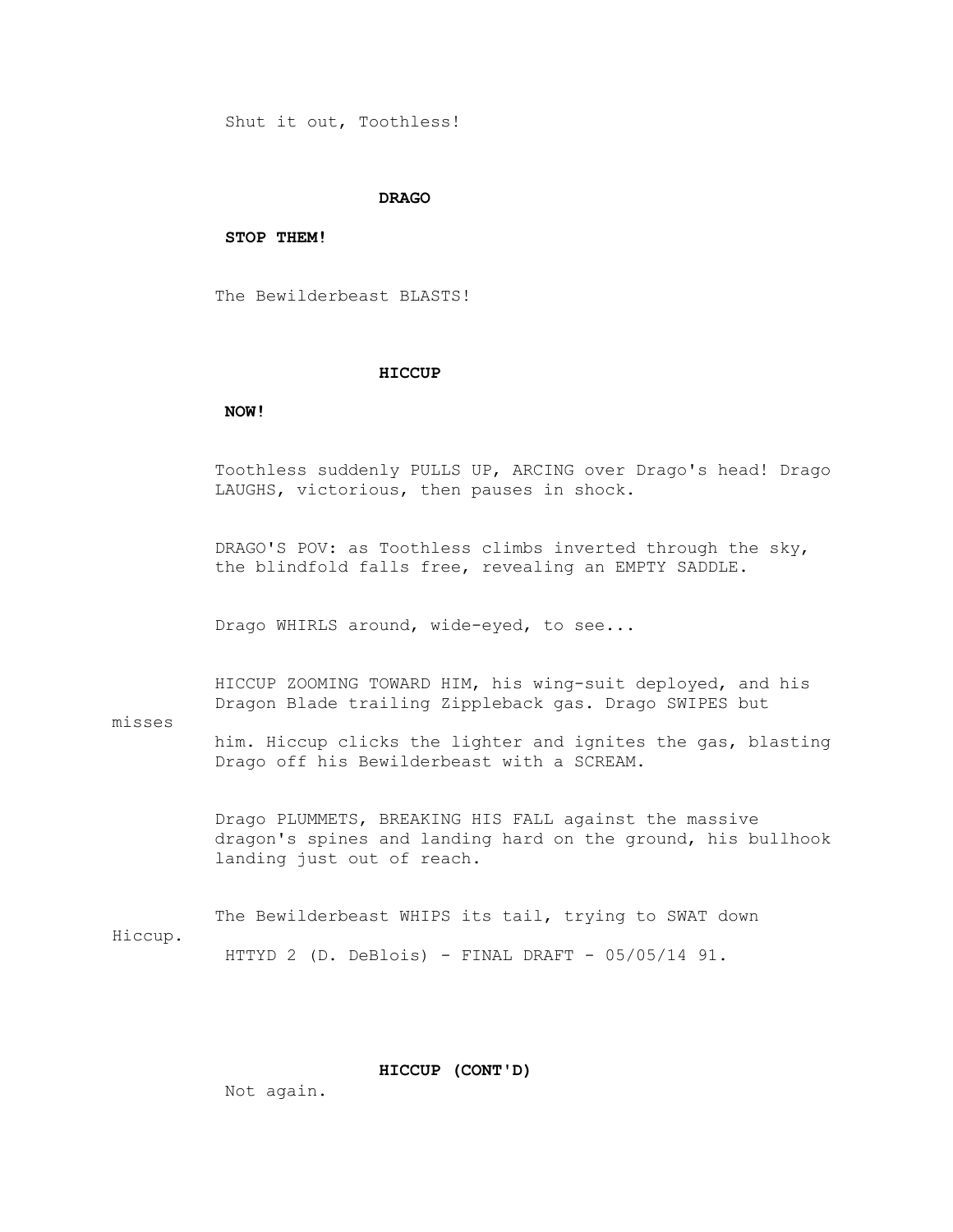## **(BEAT)**

# **TOOTHLESS! IT'S NOW OR NEVER!**

 Toothless pops open his dorsal blades, arcs skyward, and rejoins Hiccup just before colliding with the alpha's tail.

### **HICCUP (CONT'D)**

Come on, bud!

 Together again, they speed along the length of the thrashing tail...

## **HICCUP (CONT'D)**

Hold on!

And shoot past the tip of the tail, narrowly making it!

## **HICCUP (CONT'D)**

Yeah! We did it!

 They arc through the sky and LAND a few paces from Drago, kicking up a trail of dust.

 Battered and weary, Drago reaches for his bullhook. Hiccup extends and fires up his Dragon Blade, hurling it like a javelin, and sticking it in the ground between Drago and his weapon, singeing his outstretched hand.

## **DRAGO**

Agghh!

#### **HICCUP**

Hold him there Toothless!

Toothless SNARLS a warning, ready to blast.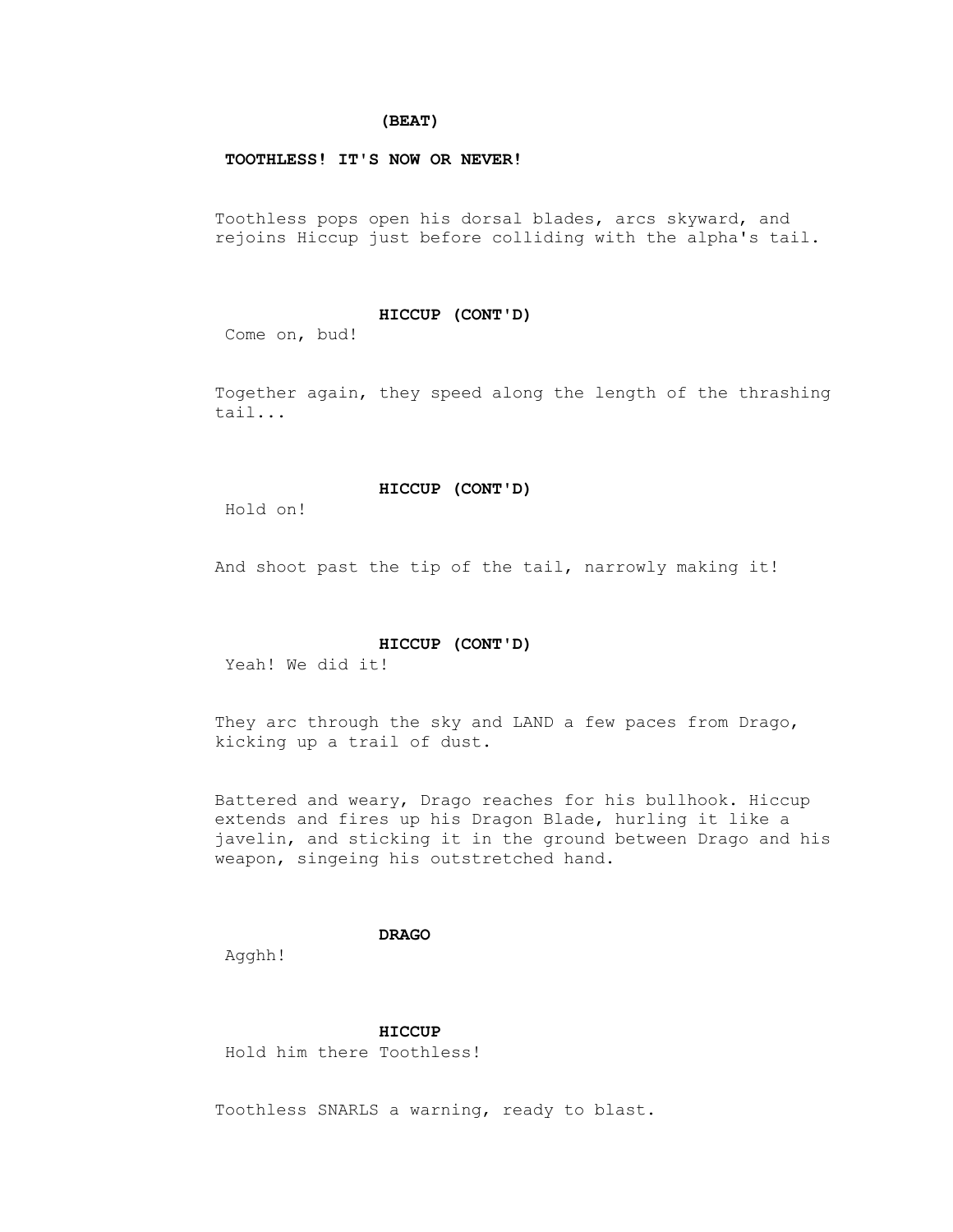### **HICCUP (CONT'D)**

It's all over now.

 But the cloud of dust settles, revealing the Bewilderbeast, rising behind Hiccup, ready to blast him instead.

### **DRAGO**

### **(GRINNING KNOWINGLY)**

Or is it?

 Hiccup spins around, alarmed, as a RUSH of water THUNDERS up the Bewilderbeast's throat.

#### **HICCUP**

 Oh, no! HTTYD 2 (D. DeBlois) - FINAL DRAFT - 05/05/14 92.

 It BLASTS, but Toothless leaps into the way, shielding Hiccup

beneath him. The freezing explosion envelops them both.

 Drago laughs to himself as Valka lands her baby dragon and rushes to the icy explosion, hammering away at it desperately.

# **VALKA**

No! No...

As

ON ASTRID and GOBBER, watching from a distance, horrified.

 Valka POUNDS at the ice, a GLOWS forms from deep within. She realizes what is about to happen and backs away.

 A BLAST thunders from inside the ice, SHATTERING it. Toothless emerges from the debris, revealing Hiccup curled safely under his wings.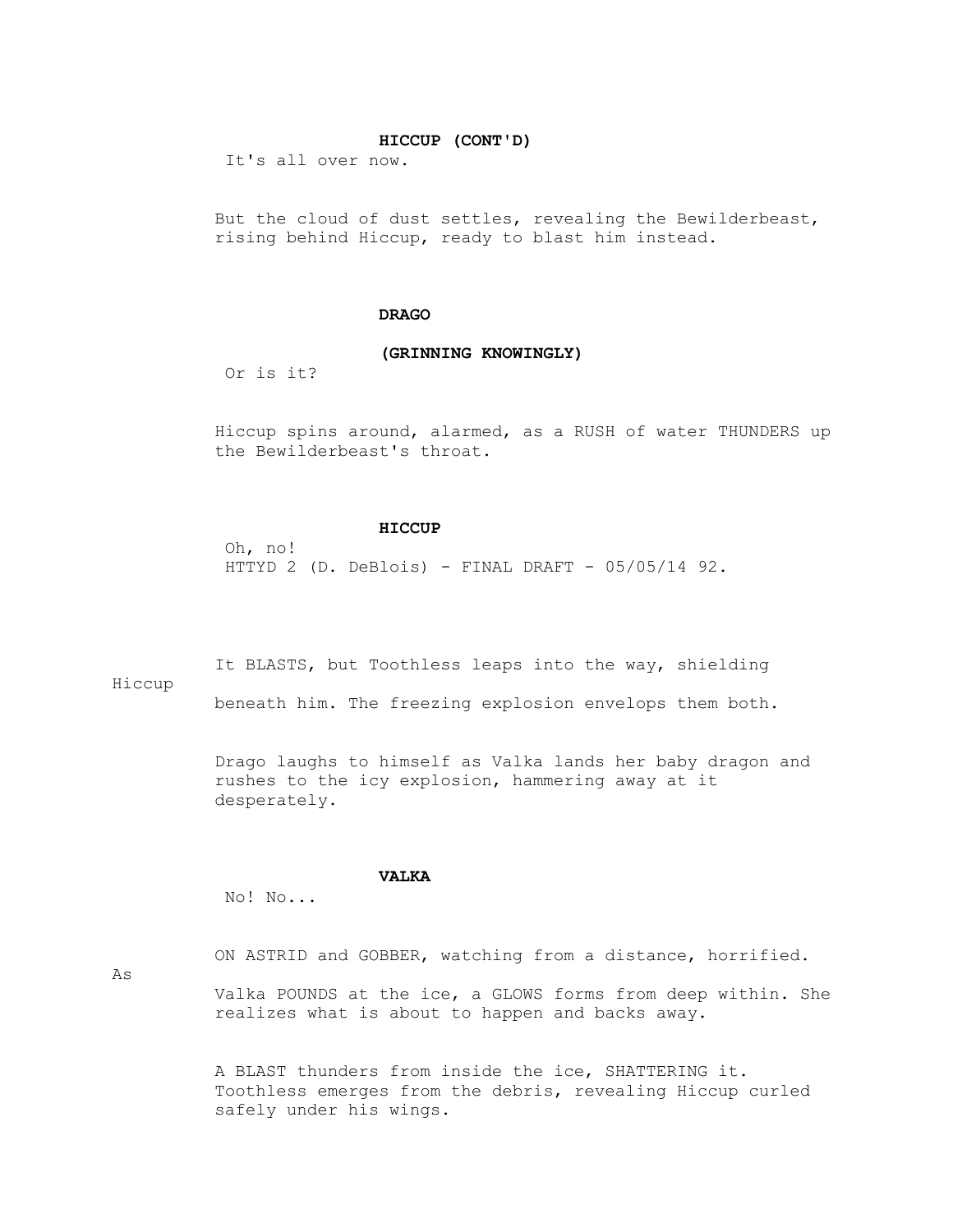Toothless is steaming, his black skin glowing blue with

rage,

 his split dorsal blades searing with blue heat, a glow emanating from his flared nostrils.

 He turns back to Hiccup, to check if he's unharmed, then turns his full attention back to the Bewilderbeast. He leaps out of the crater and lands upon an ice spire, roaring ferociously.

 The Bewilderbeast bellows back at this affront. Toothless unleashes a salvo of plasma into the Bewilderbeast's face, not letting up.

## **HICCUP**

He's challenging the alpha!

### **VALKA**

 To protect you. The Bewilderbeast ROARS at this act of insubordination. Toothless fires back, time and again, fully in control.

smash

The alpha thrashes his tusks through the ice, trying to

 Toothless, but he deftly spring from spire to spire, continuing his unrelenting attack.

In the midst of the mayhem, the horde of commandeered

dragons

 -- both Berk's and Valka's -- break free from the control to witness Toothless' retaliation.

 Toothless lands protectively by Hiccup and Valka, commanding the dragons to shift sides. The follow, amassing behind Toothless.

 Seeing this, Drago panics and rushes toward the Bewilderbeast. HTTYD 2 (D. DeBlois) - FINAL DRAFT - 05/05/14 93.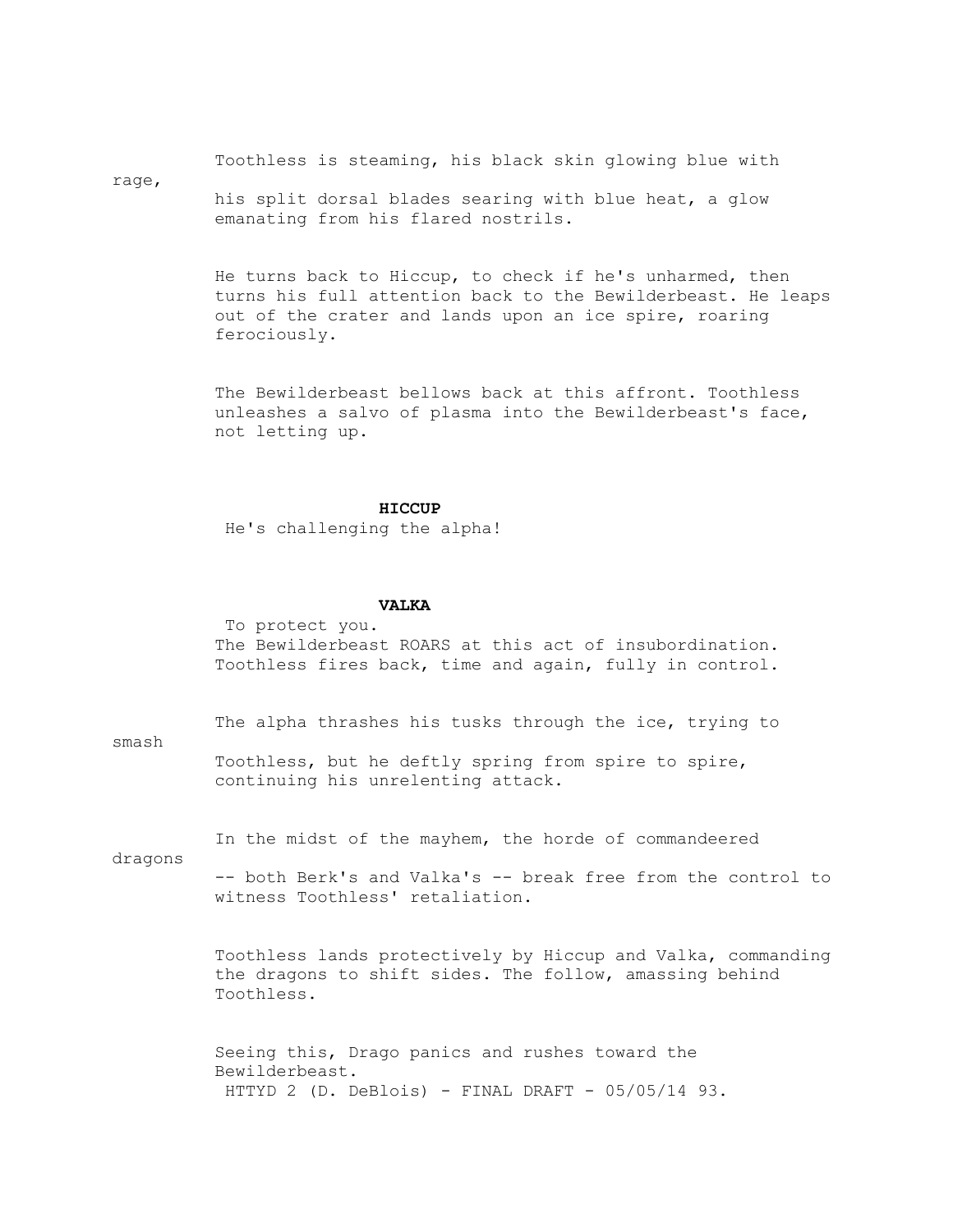### **DRAGO**

No, no, no, no! Fight back! Fight!

# **FIGHT!**

 Drago clambers up the Bewilderbeast's tusk, totally unhinged.

## **DRAGO (CONT'D)**

 (to the defecting dragons) What's the matter with you?

 The Berkians swell in to show their unified support. Drago fumes as Hiccup and Toothless fly up together onto an ice spire.

## **HICCUP**

 Now do you get it? This is what it is to earn a dragon's loyalty.

### **(BEAT)**

Let this end now.

### **DRAGO**

Never! Come on!

He hammers the Bewilderbeast, spurring it into a charge.

 Toothless calls over his shoulder, commanding the dragons to ready themselves. He then BLASTS the Bewilderbeast, mid charge. Suddenly, Skullcrusher fires. Followed by another, and another.

 Hiccup looks around, amazed to see the flock of dragons opening fire on Drago and his Bewilderbeast. They've started a rebellion.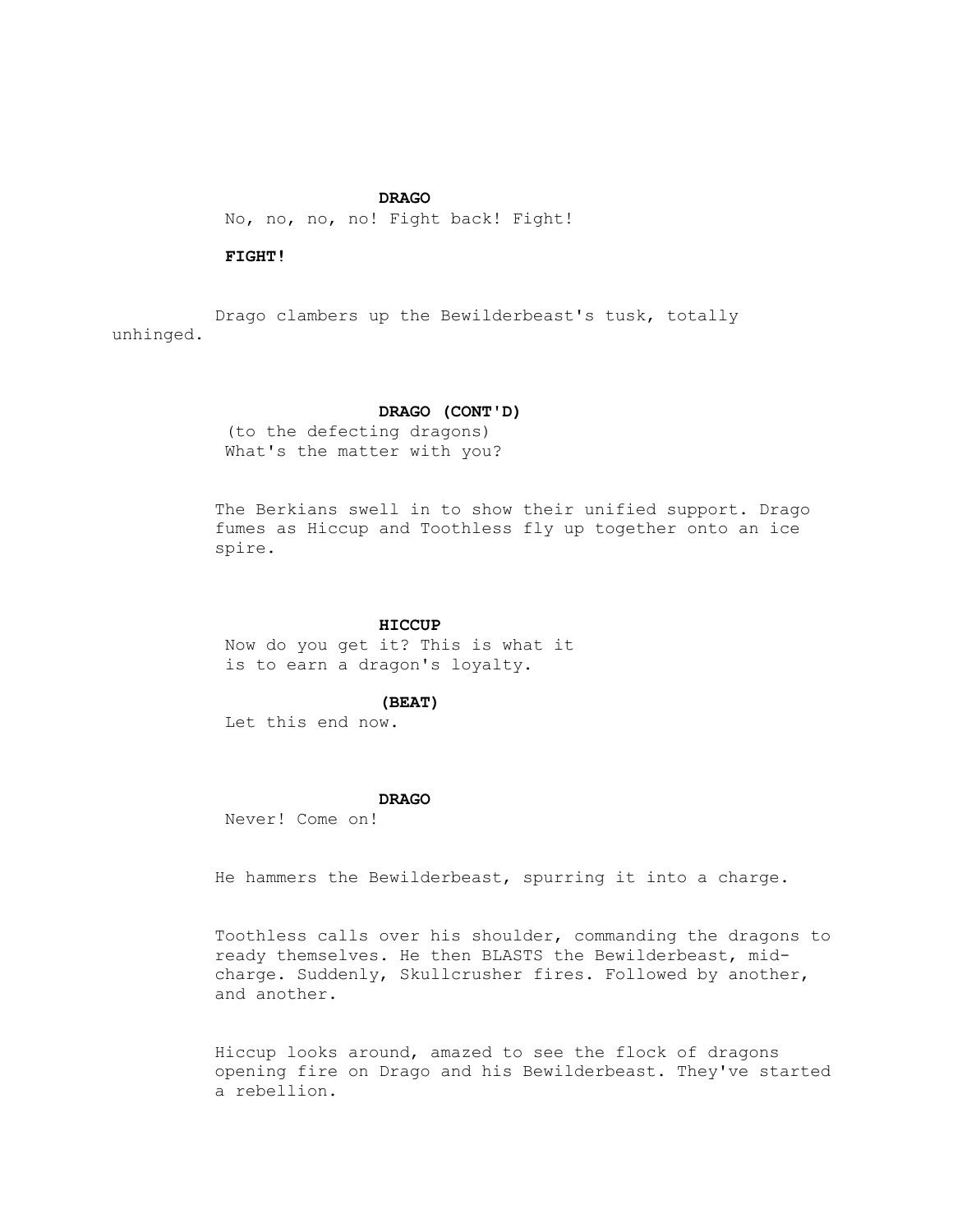Drago is forced to hide from the fiery barrage by taking cover in the tall spines of the giant's crown.

## **DRAGO (CONT'D)**

#### **FIGHT! BLAST THEM!**

 His prosthetic arm is blasted clean off by one of his own armored dragons.

 The Bewilderbeast rears back to cover them all in ice, but Toothless lets loose a powerful shot. The Bewilderbeast's head is KNOCKED backward by a blue-flame fireball.

 As the smoke clears, one of its massive TUSKS FALLS to the ground, sheared clean off. Drago glares at Toothless.

Toothless ROARS commandingly, calling an end to the fight.

# **HICCUP**

 The alpha protects them all. HTTYD 2 (D. DeBlois) - FINAL DRAFT - 05/05/14 94.

 Overwhelmed and overpowered, the Bewilderbeast yields to the new alpha and heeds Toothless' command, retreating into the sea in an explosive splash.

The Berkians CHEER in victory!

 As the smoke clears, Hiccup and Toothless see nothing but bubbles on the waves to mark their disappearance. No sign of the Bewilderbeast... or Drago.

 Toothless hops down from the spire, cooling off, as people celebrate all around them.

 All of the dragons -- Berk's, Valka's, even Drago's -- land around Toothless. Cloudjumper bows to Toothless, starting a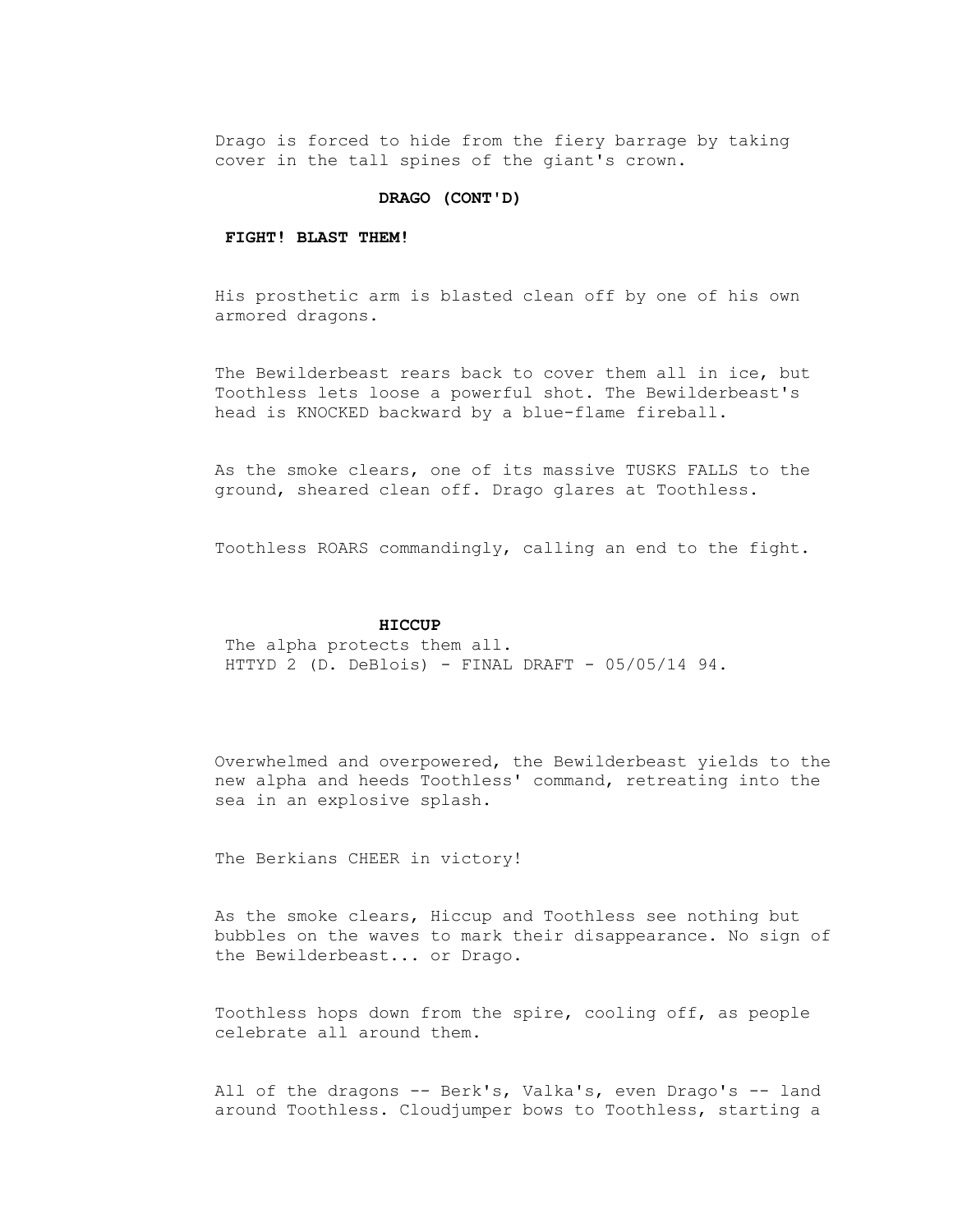wave of bows, acknowledging their new alpha.

 Toothless looks around, surprised, then lets out a majestic ROAR. The assembled dragons join in, roaring in tribute.

Toothless turns to Hiccup as he approaches.

## **HICCUP (CONT'D)**

You never cease to amaze me, bud. Thank you.

 Toothless GURGLES and licks Hiccup's face. Hiccups squeals, trying to get away.

## **HICCUP (CONT'D)**

 Toothless! You know that doesn't wash out.

 The crowd laughs. All around them, Berk's dragons reunite with their Vikings.

#### **ASTRID**

Stormfly!

Stormfly bounds into Astrid.

#### **GOBBER**

Oh, give me a cuddle, Grumpy!

Grump lands ON TOP of Gobber, flattening him.

 Relieved to the point of tears, Snotlout and Fishlegs race towards the expectant Ruffnut...

## **FISHLEGS**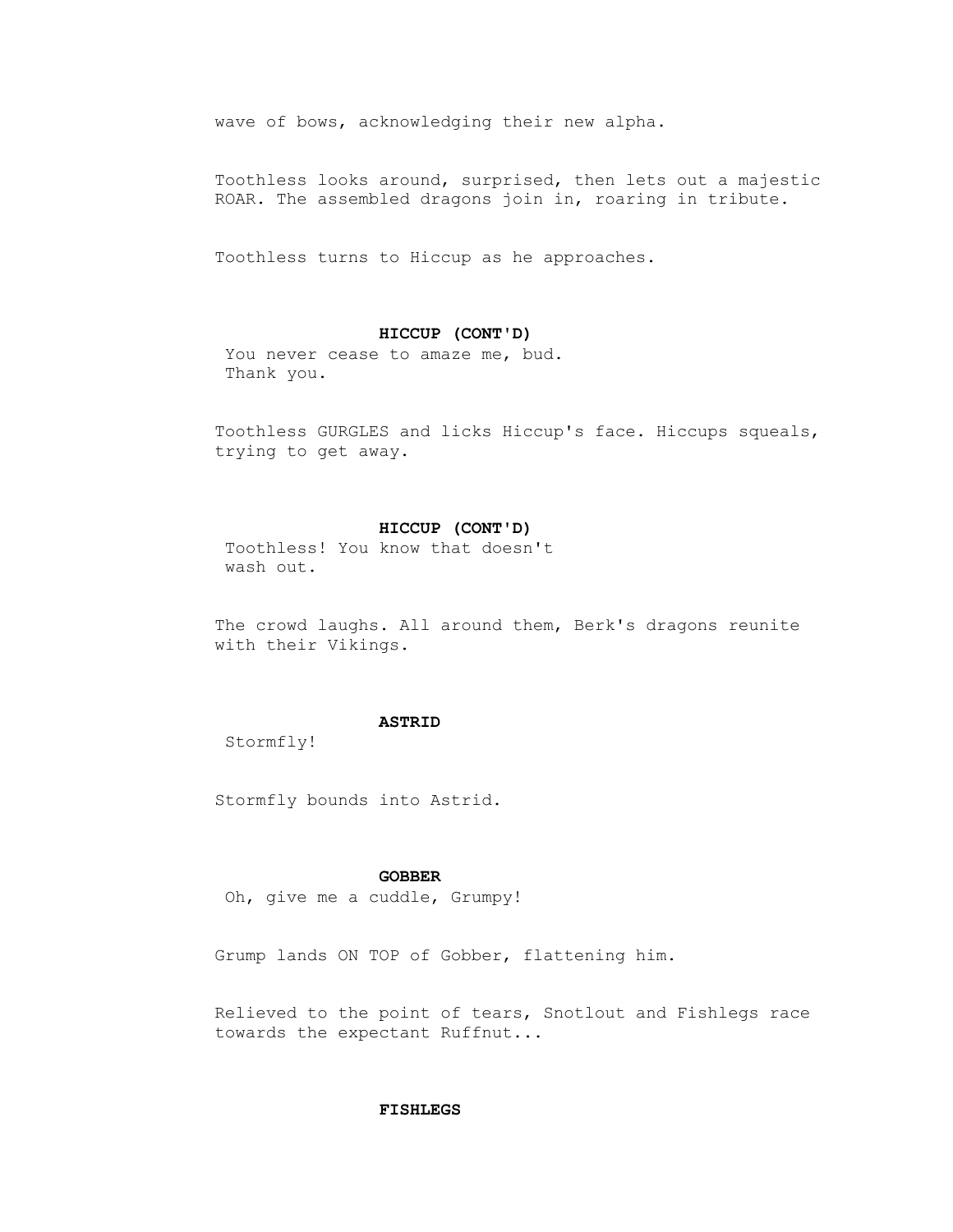Who's my little princess?

 ... and then right PAST her to embrace their dragons. HTTYD 2 (D. DeBlois) - FINAL DRAFT - 05/05/14 95.

#### **FISHLEGS (CONT'D)**

I missed you so much!

## **SNOTLOUT**

 Don't you ever leave again, Hookfang!

 Ruffnut GRUMBLES, dejected. Barf dips his head in to console her.

#### **RUFFNUT**

Oh Barf!

 She hugs him. Belch looms in for some affection, but Ruffnut pushes him away...

## **RUFFNUT (CONT'D)**

Not you.

And into Tuffnut who glowers back at her.

 Hiccup smiles, taking in the happy reunions. Skullcrusher approaches him, without an owner to reunite with. Hiccup

## pets

him, as Eret approaches.

#### **ERET**

 That was some pretty fine dragon wrangling back there. You'd make a good trapper.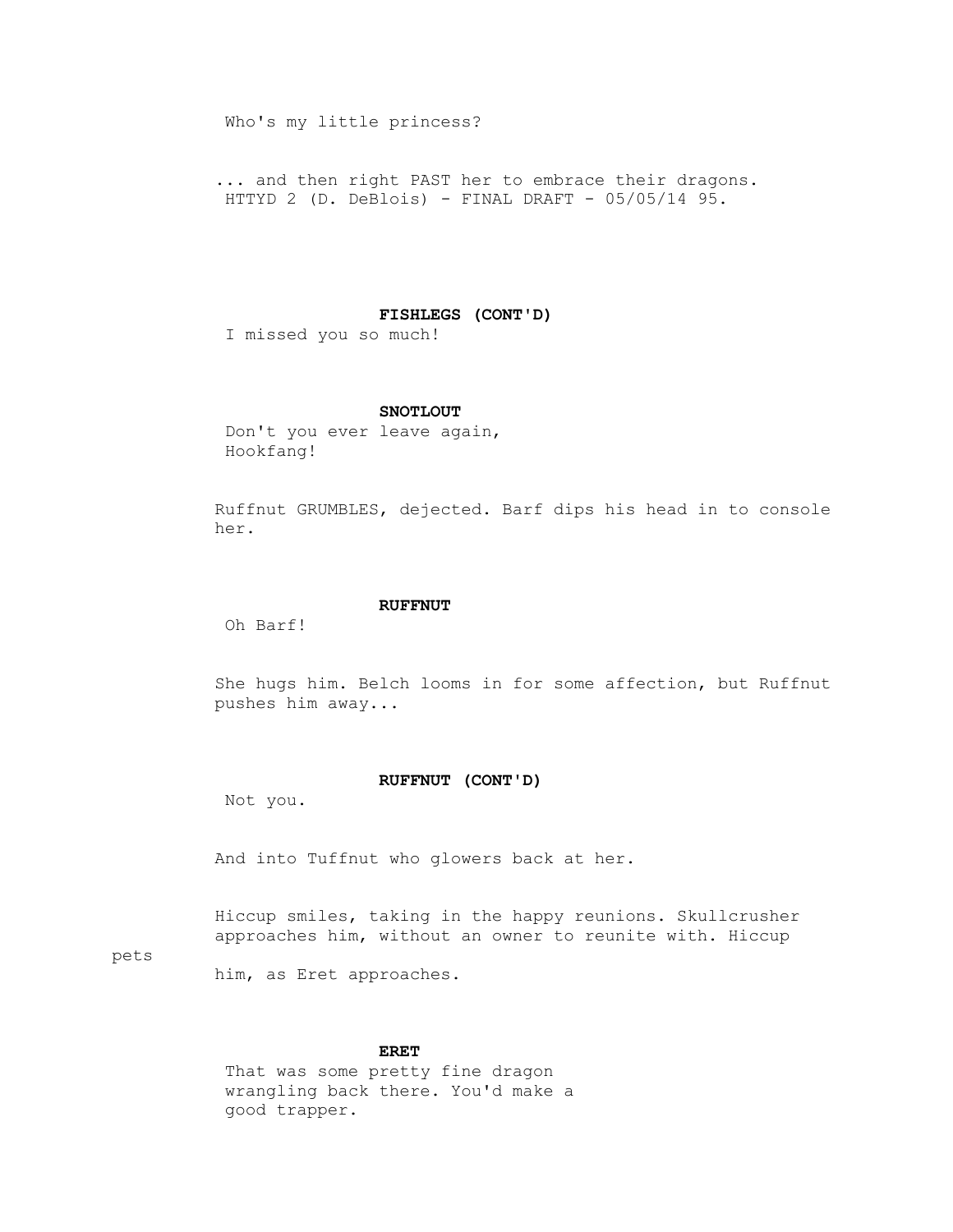Before Hiccup can respond, Skullcrusher nuzzles Eret affectionately. Eret chuckles and gently strokes him.

#### **HICCUP**

 Y'know, Skullcrusher's gonna need somebody to look after him now.

# **ERET**

Me?

 Hiccup nods reassuringly. Eret looks at Skullcrusher, pausing to consider it.

## **ERET (CONT'D)**

I'd be honored.

Valka walks up to her son, bursting with pride.

#### **VALKA**

 Your father... he'd be every bit as proud as I am. HTTYD 2 (D. DeBlois) - FINAL DRAFT - 05/05/14 96.

## **HICCUP**

 Thank you. I'm really glad you're here, Mom.

## **VALKA**

And here I'll stay.

 Toothless arrives, purring at Valka's touch as Astrid strides toward Hiccup, beaming proudly.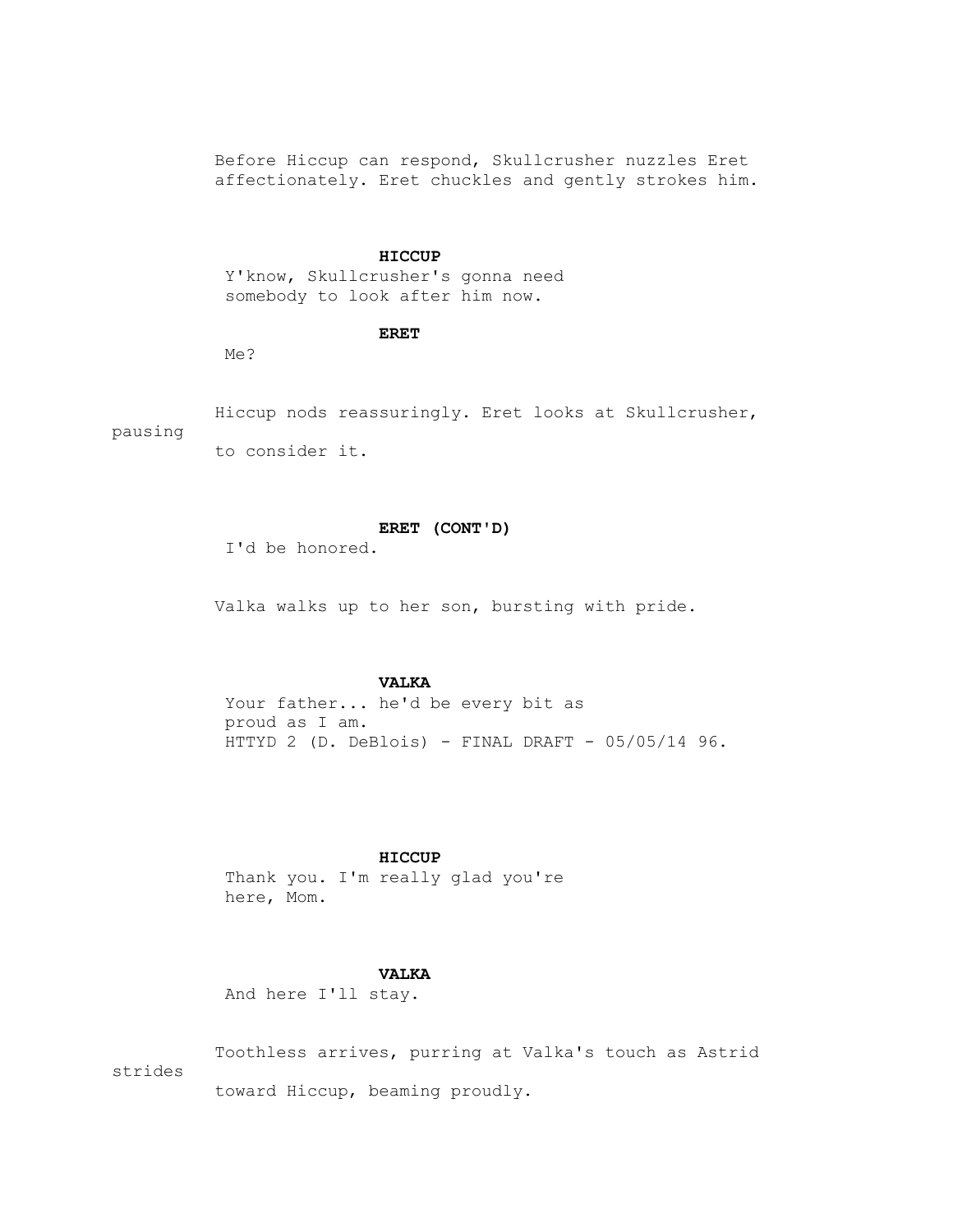#### **ASTRID**

See? I told you it was in here.

 She places her hand upon his chest, then quickly pokes the dorsal fin button, popping it open. She GIGGLES.

#### **HICCUP**

 Ha, ha. Still doing that one? That's hilarious.

## **(THEN)**

Come here, you.

 He scoops Astrid close and pulls her into a kiss. Gobber covers a gawking boy's eyes.

#### **GOBBER**

Ooh.

 Gothi, the elder, taps Hiccup's shoulder, interrupting the romantic moment. She gestures for Hiccup to kneel. He does so, respectfully.

 Using ash from a heap of burnt wreckage, Gothi traces a Viking symbol onto Hiccup's forehead. She bows.

 Hiccup stands, meeting Gobber's proud, smiling eyes. Gobber turns to the silent crowd and throws up his arms.

## **GOBBER (CONT'D)**

The chief has come home!

 The Berkians erupt with cheers and applause as Hiccup takes in the moment, acknowledging the weight of responsibility

now

upon him.

 Toothless throws back his head and BLASTS in celebration, spurring all other dragons to follow suit, lighting up the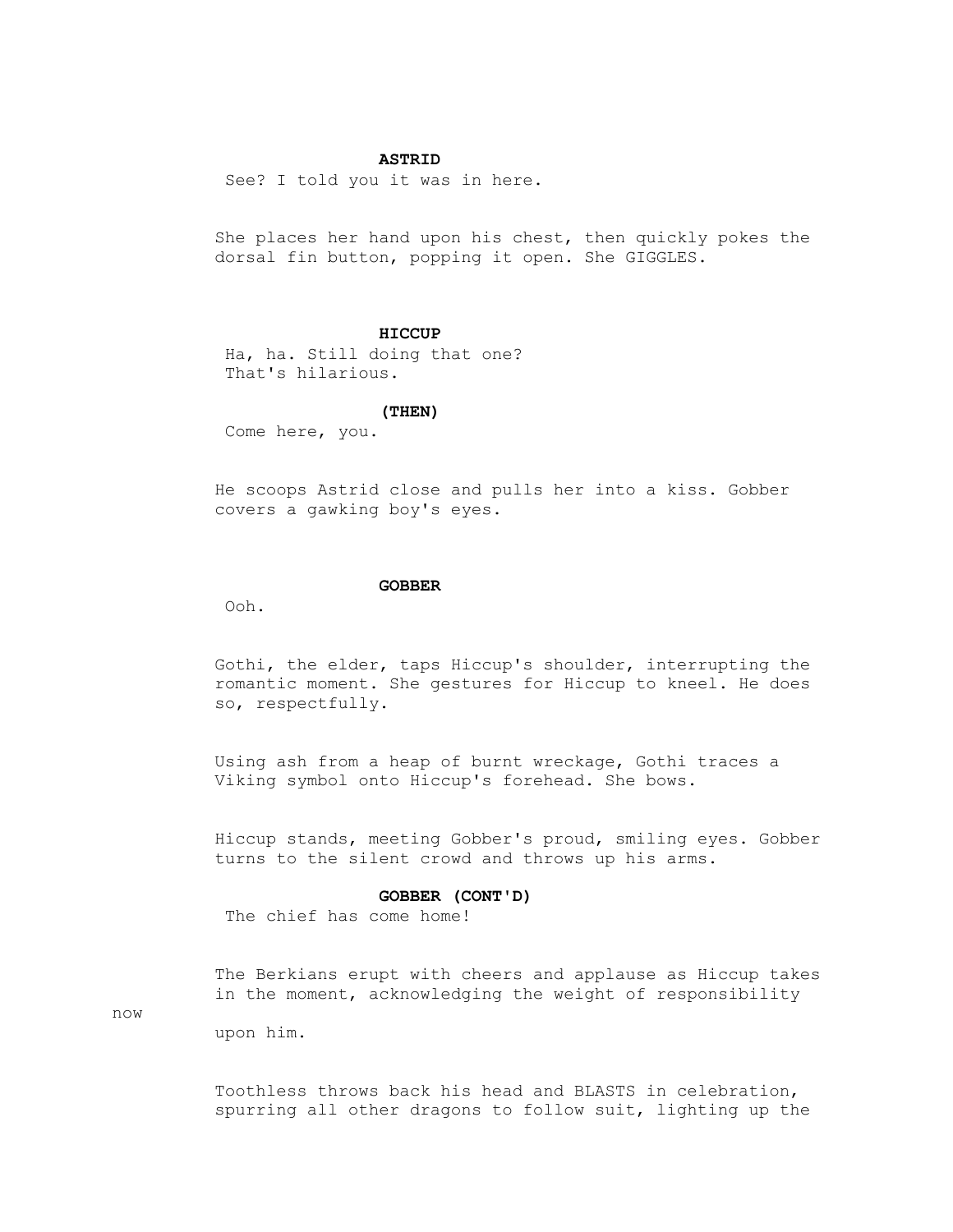sky in a spectacular display.

 **EXT. BERK VILLAGE - DAY**

 (Scene 2700 - A New Beginning) HTTYD 2 (D. DeBlois) - FINAL DRAFT - 05/05/14 97.

 A sheep grazes lazily on the grass as a Terrible Terror struggles in vain to carry him off. Suddenly, both are snatched up by a passing dragon.

## **IN THE AIR**

 Ruffnut and Tuffnut wrestle over the sheep atop Barf & Belch. Ruffnut send the sheep flying toward Fishlegs. Snotlout nabs it instead, blowing a kiss mockingly.

 **HICCUP (V.O.)**

 This... is Berk. A bit trampled and busted and covered in ice, but it's home. It's our home.

 They swoop past a gathered crowd on the battered bleachers as Snotlout dunks the sheep in his basket. Eret joins the race atop Skullcrusher.

They fly past Hiccup and Toothless, who are steadily hoisting a palette of timber and supplies onto a rooftop where workers are rebuilding the damaged houses.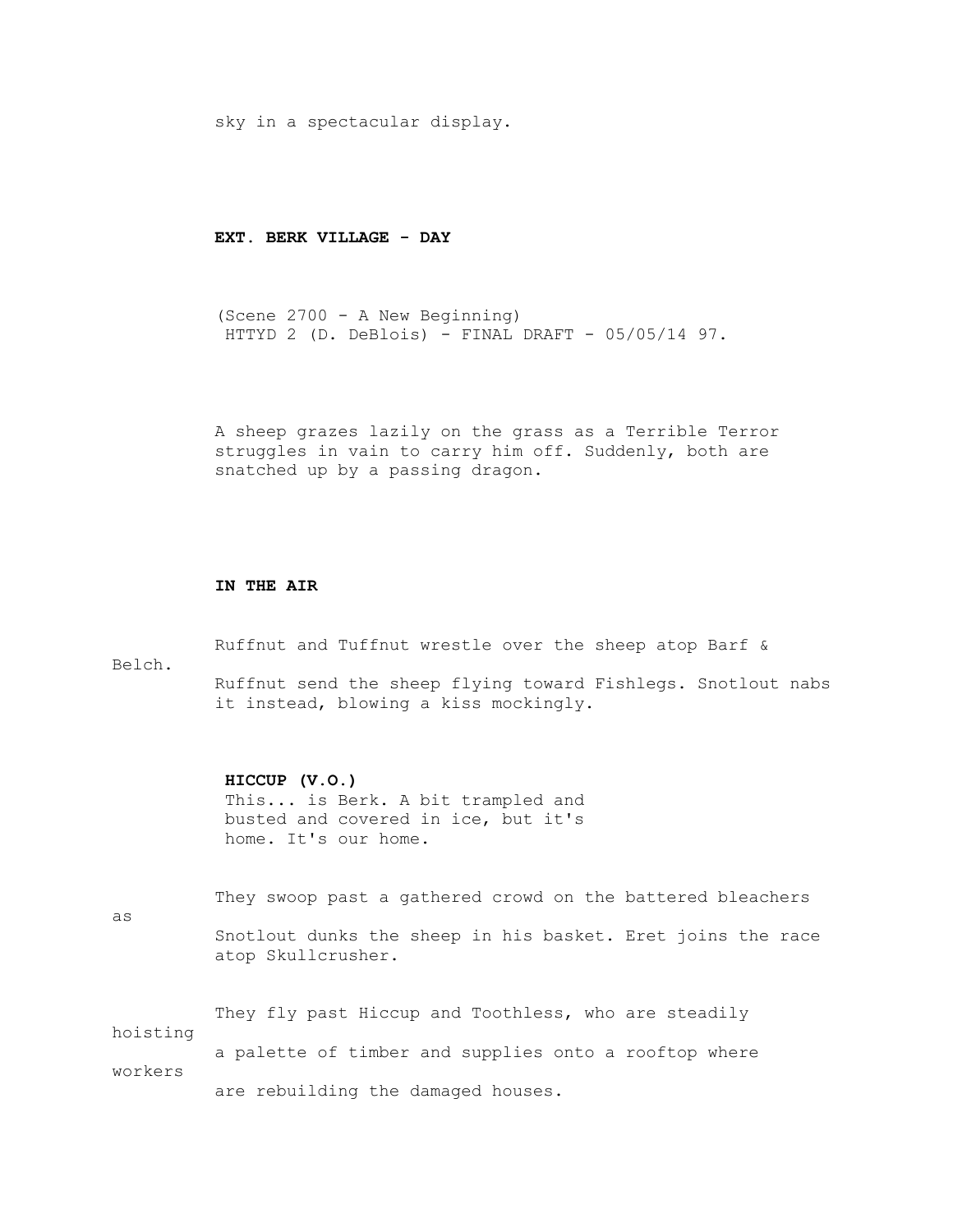Hiccup then turns his attention to a massive statue of Stoick, presently under construction. He grins with pride.

## **HICCUP (V.O.)**

 Those who attacked us are relentless and crazy. But those who stopped them? Oh, even more so!

 He looks to the horizon, scanning it from east to west to ensure that no trouble is approaching.

 Astrid and Stormfly buzz past him playfully, coaxing him to join the game. He smiles.

 **HICCUP (V.O.)** We may be small in numbers, but we stand for something bigger than anything the world can pit against us.

 Astrid soars past the blacksmith stall, waving to Valka and Gobber as they remove the armor from Drago's freed battle dragons.

# **HICCUP (V.O.)** We are the voice of peace. And bit by bit, we will change this world. HTTYD 2 (D. DeBlois) - FINAL DRAFT -  $05/05/14$  98.

 Realizing that he's late, Gobber hurries over to the sheep launcher and pulls the trigger, sending the black sheep hurtling into the air.

 Astrid and Stormfly close in on the black sheep, about to snatch it out of the air, when suddenly, Hiccup and Toothless dart past, beating them to it. Toothless looks back with a gummy smile.